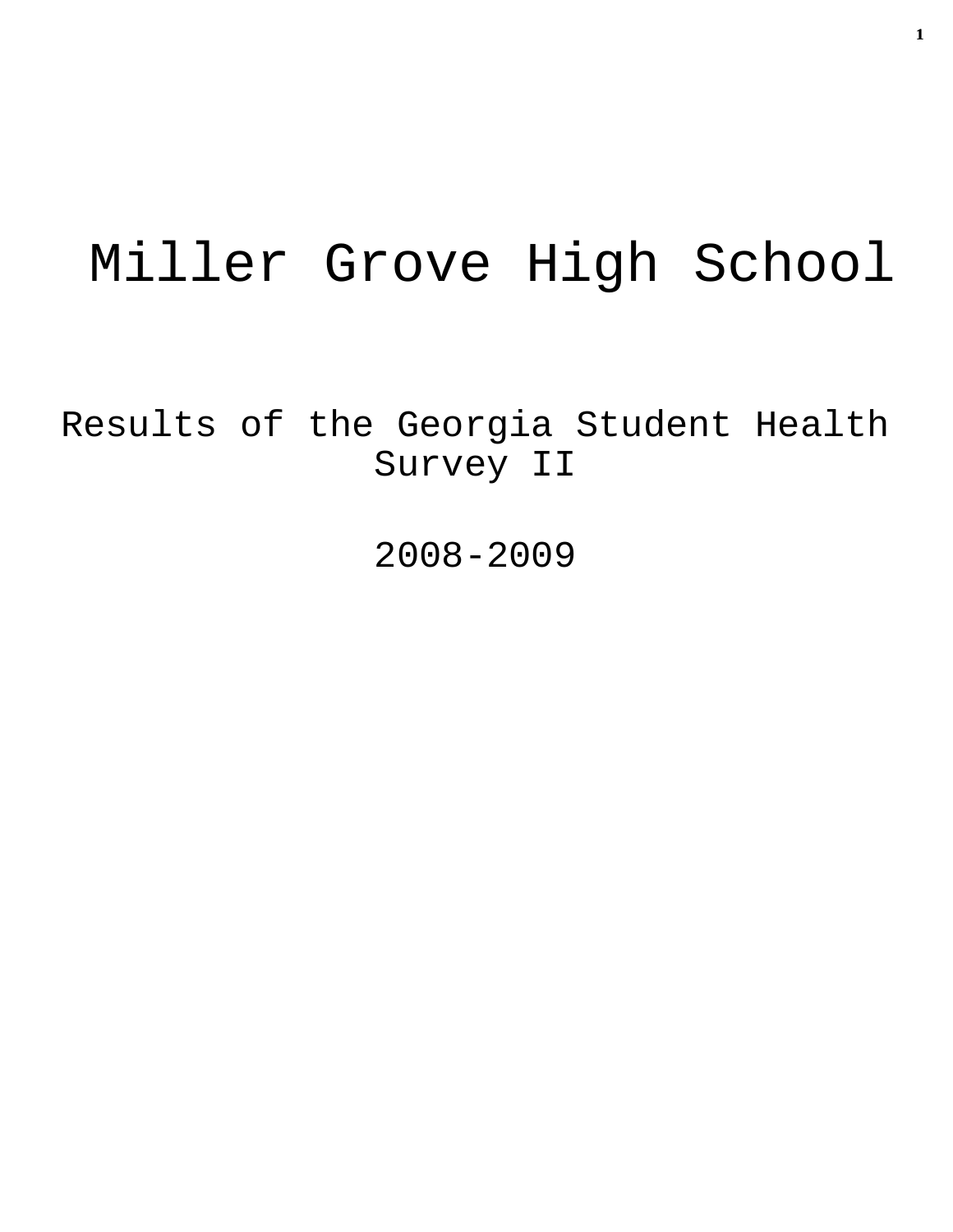## *Demographics* **2**

| Grade                    |     |  |  |  |
|--------------------------|-----|--|--|--|
| <b>Grade   Frequency</b> |     |  |  |  |
| 10                       | 103 |  |  |  |
| 12                       | 147 |  |  |  |

| Frequency      | <b>Table of Gender by Grade</b> |              |             |              |  |  |
|----------------|---------------------------------|--------------|-------------|--------------|--|--|
| <b>Col Pct</b> |                                 | Grade(Grade) |             |              |  |  |
|                | Gender(Gender)                  | 10           | 12          | <b>Total</b> |  |  |
|                | <b>Female</b>                   | 57<br>55.34  | 84<br>57.14 | 141          |  |  |
|                | <b>Male</b>                     | 46<br>44.66  | 63<br>42.86 | 109          |  |  |
|                | <b>Total</b>                    | 103          | 147         | 250          |  |  |

| <b>Frequency</b><br>Col Pct |
|-----------------------------|
|-----------------------------|

| <b>Table of Ethnicity by Grade</b> |              |              |              |  |  |  |
|------------------------------------|--------------|--------------|--------------|--|--|--|
|                                    | Grade(Grade) |              |              |  |  |  |
| <b>Ethnicity</b> (Ethnicity)       | 10           | 12           | <b>Total</b> |  |  |  |
| <b>Black</b>                       | 94<br>91.26  | 132<br>89.80 | 226          |  |  |  |
| <b>Hispanic</b>                    | 0.97         | 0<br>0.00    |              |  |  |  |
| White                              | 0<br>0.00    | 3<br>2.04    | 3            |  |  |  |
| <b>Other</b>                       | 8<br>7.77    | 12<br>8.16   | 20           |  |  |  |
| <b>Total</b>                       | 103          | 147          | 250          |  |  |  |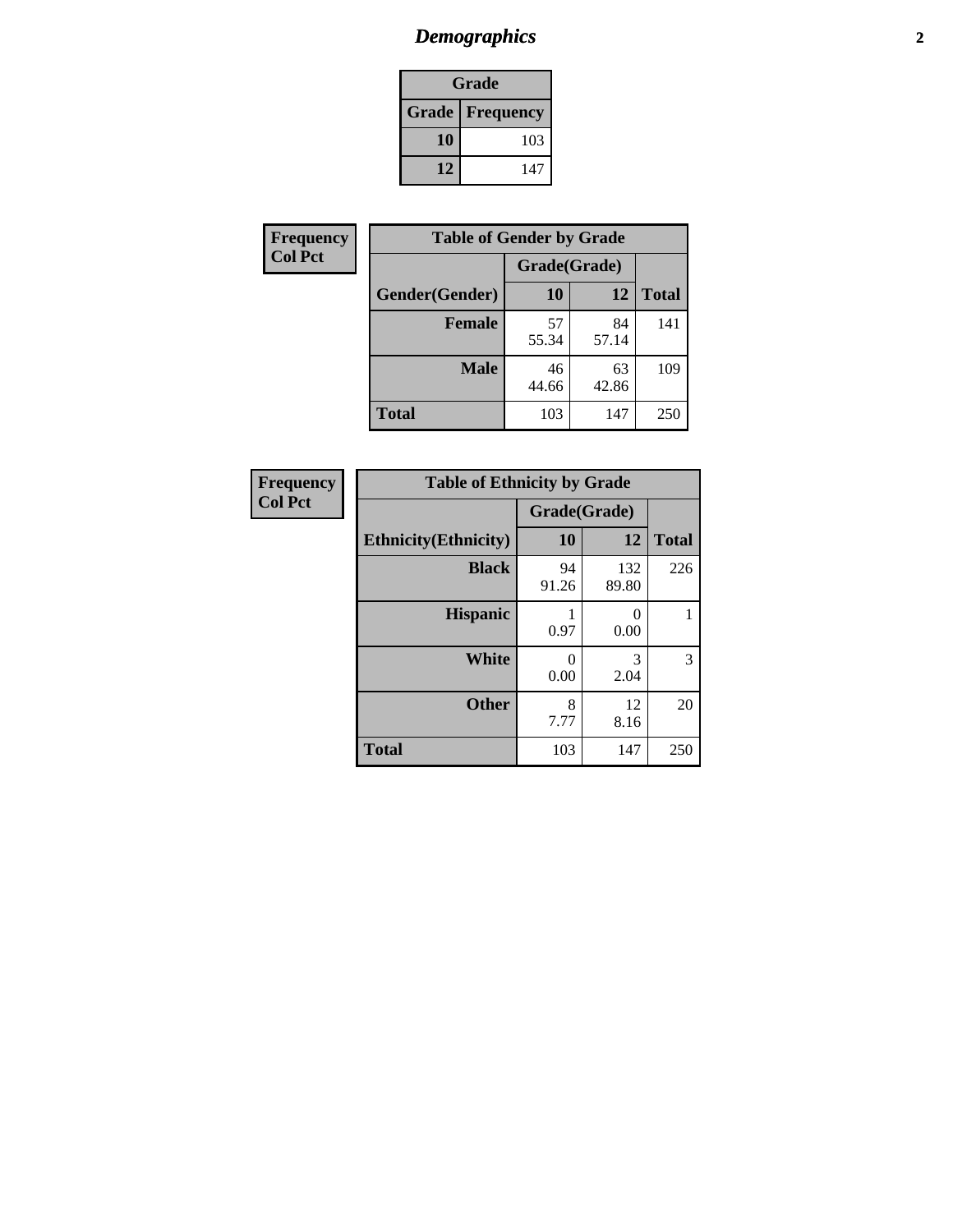#### *Title IV, Part A, Schedule A* **3** *Goal 1: Ensure that all schools are drug-free Baseline Data: Year 2008-2009 Prevalence of Drug Use*

| Frequency<br><b>Col Pct</b> | <b>Table of AlcoholAlt by Grade</b> |              |              |              |  |
|-----------------------------|-------------------------------------|--------------|--------------|--------------|--|
|                             | AlcoholAlt(Alcohol                  | Grade(Grade) |              |              |  |
|                             | use, past 30 days)                  | <b>10</b>    | 12           | <b>Total</b> |  |
|                             | <b>Yes</b>                          | 13<br>12.62  | 21<br>14.29  | 34           |  |
|                             | N <sub>0</sub>                      | 90<br>87.38  | 126<br>85.71 | 216          |  |
|                             | Total                               | 103          | 147          | 250          |  |

| Frequency<br><b>Col Pct</b> | <b>Table of TobaccoAny by Grade</b> |                                  |              |              |  |  |
|-----------------------------|-------------------------------------|----------------------------------|--------------|--------------|--|--|
|                             | TobaccoAny(Tobacco                  | Grade(Grade)                     |              |              |  |  |
|                             | use, past 30 days)                  | 10                               | 12           | <b>Total</b> |  |  |
|                             | <b>Yes</b>                          | $\overline{\phantom{0}}$<br>4.85 | 12<br>8.16   | 17           |  |  |
|                             | N <sub>0</sub>                      | 98<br>95.15                      | 135<br>91.84 | 233          |  |  |
|                             | <b>Total</b>                        | 103                              | 147          | 250          |  |  |

| Frequency<br><b>Col Pct</b> | <b>Table of MarijuanaAlt by Grade</b> |              |              |              |  |
|-----------------------------|---------------------------------------|--------------|--------------|--------------|--|
|                             | MarijuanaAlt(Marijuana                | Grade(Grade) |              |              |  |
|                             | use, past 30 days)                    | <b>10</b>    | 12           | <b>Total</b> |  |
|                             | <b>Yes</b>                            | 11<br>10.68  | 13<br>8.84   | 24           |  |
|                             | N <sub>0</sub>                        | 92<br>89.32  | 134<br>91.16 | 226          |  |
|                             | <b>Total</b>                          | 103          | 147          | 250          |  |

| Frequency<br><b>Col Pct</b> | <b>Table of OtherDrugAny by Grade</b>  |              |              |              |  |  |
|-----------------------------|----------------------------------------|--------------|--------------|--------------|--|--|
|                             | <b>OtherDrugAny(Other</b><br>drug use, | Grade(Grade) |              |              |  |  |
|                             | past 30 days)                          | 10           | 12           | <b>Total</b> |  |  |
|                             | Yes                                    | q<br>8.74    | 6<br>4.08    | 15           |  |  |
|                             | N <sub>0</sub>                         | 94<br>91.26  | 141<br>95.92 | 235          |  |  |
|                             | <b>Total</b>                           | 103          | 147          | 250          |  |  |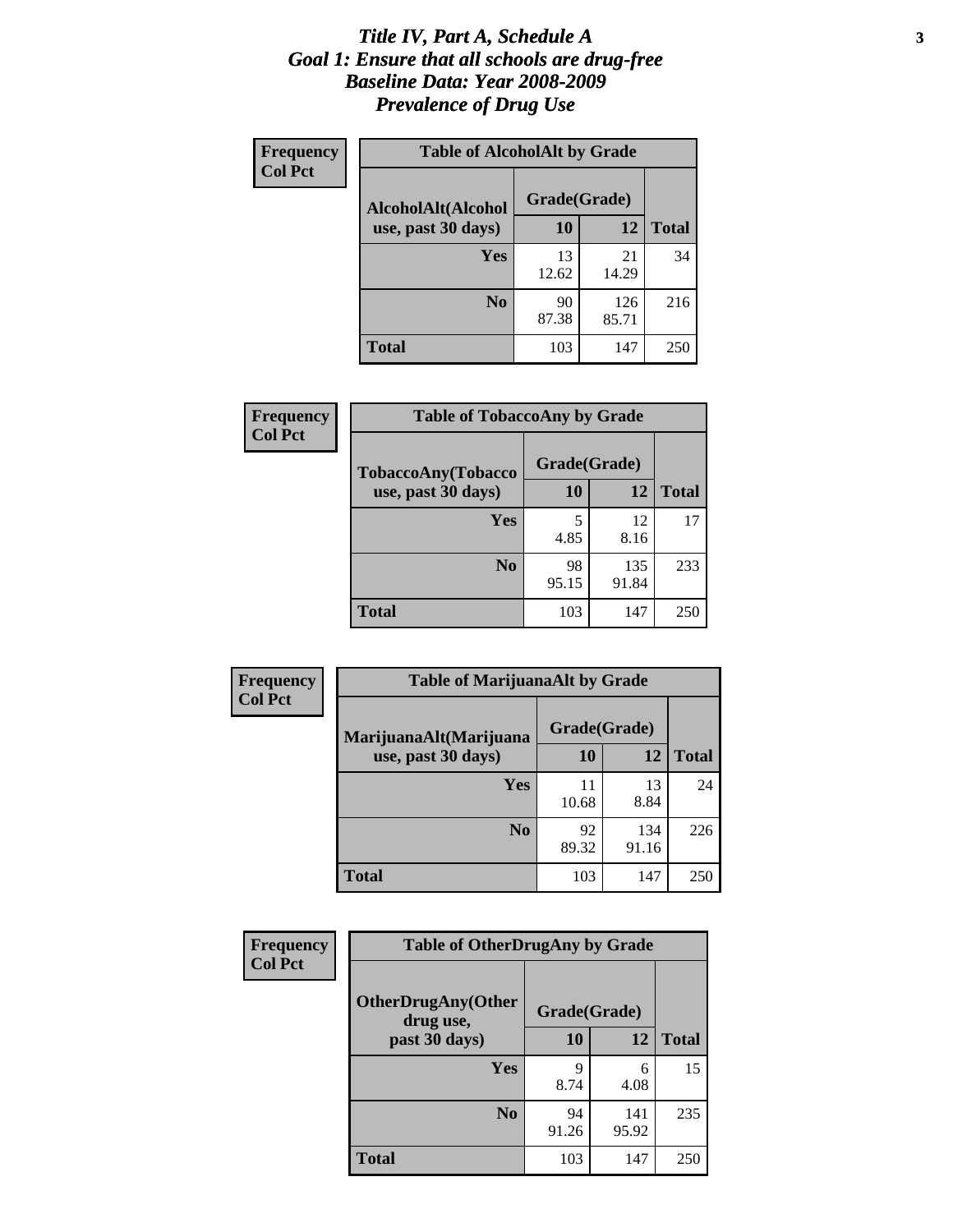#### *Average Age of Onset of Use* **4** *Results for "Average Age of Onset of Use" questions exclude students who said they did not use that substance*

| <b>Variable</b>    | Label                                                              | <b>Mean</b> |
|--------------------|--------------------------------------------------------------------|-------------|
| Alcoholinit2       | I started using alcohol when I was                                 | 14.12       |
| Cigarettesinit2    | I started smoking tobacco when I was                               | 13.27       |
| Smokelessinit2     | I started chewing tobacco when I was                               | 11.40       |
| Marijuanainit2     | I started using marijuana when I was                               | 14.05       |
| Cocaineinit2       | I started using cocaine when I was                                 | 12.50       |
| Inhalantsinit2     | I started using inhalants when I was                               | 12.00       |
| Steroidsinit2      | I started using steroids when I was                                | 14.67       |
| Ecstasyinit2       | I started using ecstasy when I was                                 | 13.33       |
| Methinit2          | I started using methamphetamines when I was                        | 14.00       |
| Hallucinogensinit2 | I started using hallucinogens when I was                           | 13.00       |
| Prescriptioninit2  | I started using prescription drugs not prescribed to me when I was | 13.30       |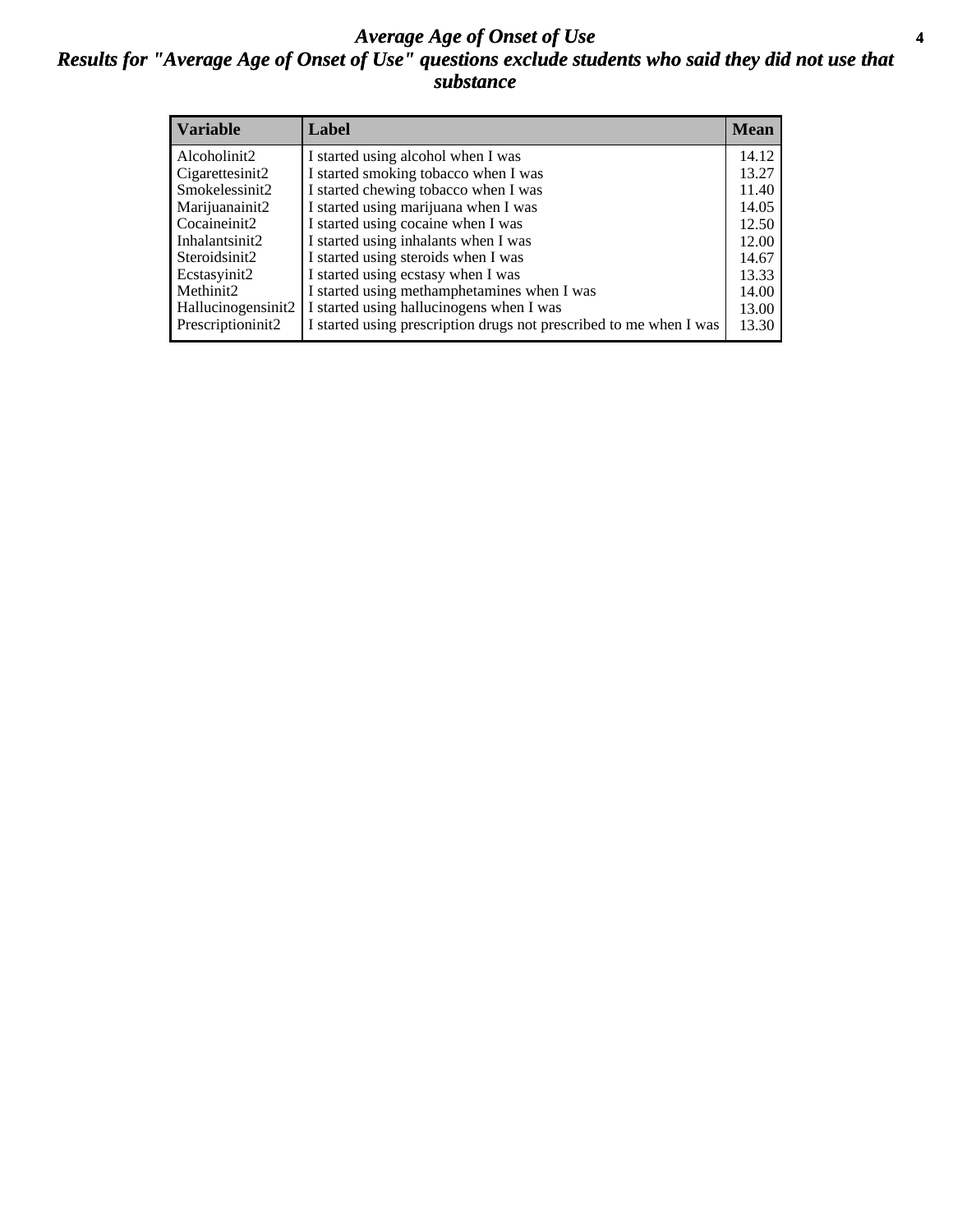## *Perception of Health Risk* **5**

| <b>Frequency</b> | <b>Table of Alcoholharmdich by Grade</b> |              |       |              |  |
|------------------|------------------------------------------|--------------|-------|--------------|--|
| <b>Col Pct</b>   | Alcoholharmdich(I<br>think alcohol is    | Grade(Grade) |       |              |  |
|                  | harmful)                                 | 10           | 12    | <b>Total</b> |  |
|                  | <b>Yes</b>                               | 85           | 121   | 206          |  |
|                  |                                          | 82.52        | 82.31 |              |  |
|                  | N <sub>0</sub>                           | 18           | 26    | 44           |  |
|                  |                                          | 17.48        | 17.69 |              |  |
|                  | <b>Total</b>                             | 103          | 147   | 250          |  |

| Frequency      | <b>Table of Tobaccoharmdich by Grade</b> |              |              |              |  |
|----------------|------------------------------------------|--------------|--------------|--------------|--|
| <b>Col Pct</b> | Tobaccoharmdich(I<br>think tobacco is    | Grade(Grade) |              |              |  |
|                | harmful)                                 | 10           | 12           | <b>Total</b> |  |
|                | Yes                                      | 96<br>93.20  | 133<br>90.48 | 229          |  |
|                | N <sub>0</sub>                           | 6.80         | 14<br>9.52   | 21           |  |
|                | <b>Total</b>                             | 103          | 147          | 250          |  |

| <b>Frequency</b> | <b>Table of Marijuanaharmdich by Grade</b> |              |              |              |  |  |
|------------------|--------------------------------------------|--------------|--------------|--------------|--|--|
| <b>Col Pct</b>   | Marijuanaharmdich(I<br>think marijuana is  | Grade(Grade) |              |              |  |  |
|                  | harmful)                                   | 10           | 12           | <b>Total</b> |  |  |
|                  | Yes                                        | 82<br>79.61  | 108<br>73.47 | 190          |  |  |
|                  | N <sub>0</sub>                             | 21<br>20.39  | 39<br>26.53  | 60           |  |  |
|                  | <b>Total</b>                               | 103          | 147          | 250          |  |  |

| <b>Frequency</b><br><b>Col Pct</b> | <b>Table of Otherdrugharmdich by Grade</b>   |              |              |              |  |  |  |
|------------------------------------|----------------------------------------------|--------------|--------------|--------------|--|--|--|
|                                    | Otherdrugharmdich(I<br>think other drugs are | Grade(Grade) |              |              |  |  |  |
|                                    | harmful)                                     | 10           | 12           | <b>Total</b> |  |  |  |
|                                    | Yes                                          | 97<br>94.17  | 133<br>90.48 | 230          |  |  |  |
|                                    | N <sub>0</sub>                               | 6<br>5.83    | 14<br>9.52   | 20           |  |  |  |
|                                    | <b>Total</b>                                 | 103          | 147          | 250          |  |  |  |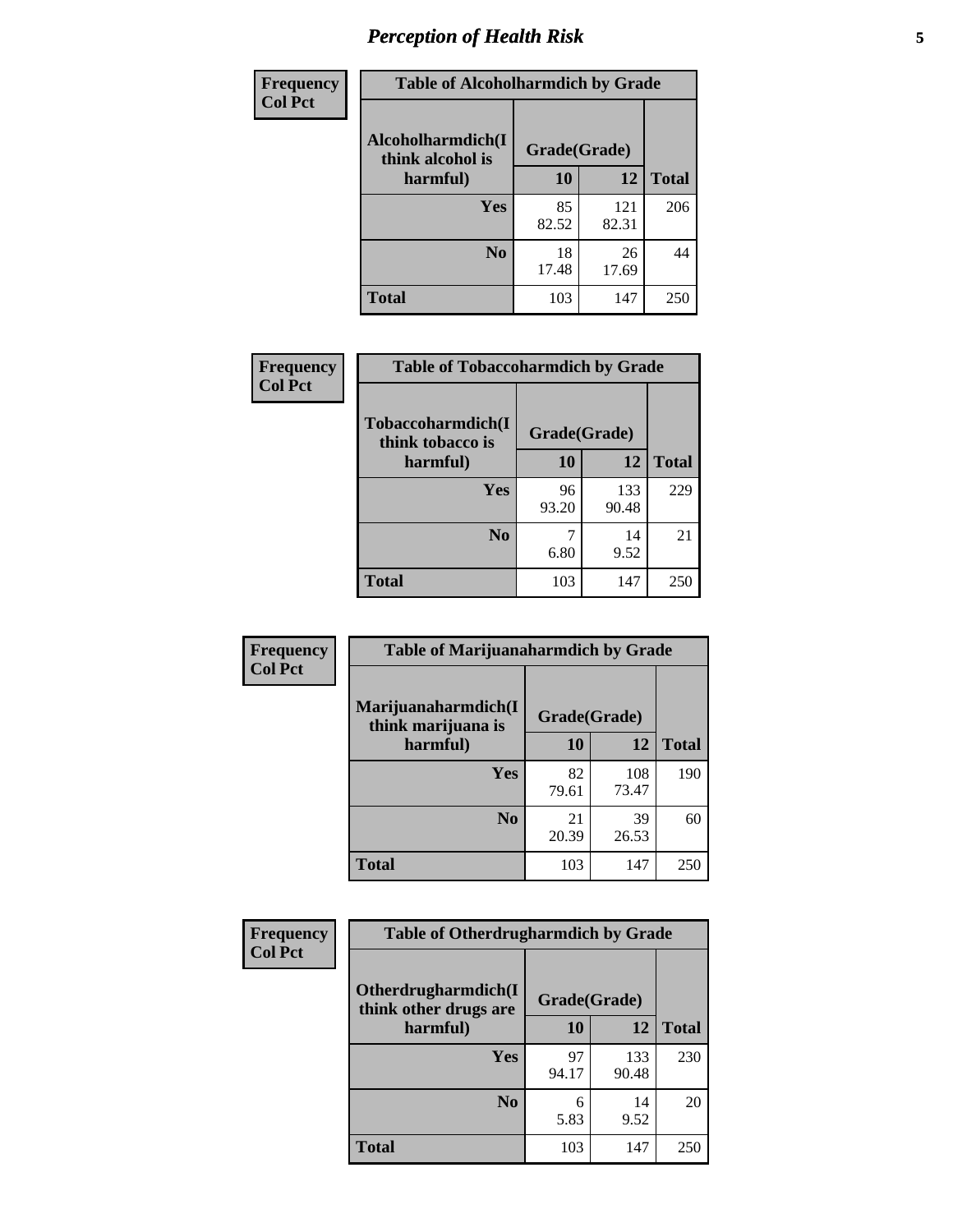## *Social Disapproval* **6**

| Frequency      | <b>Table of Alcoholpeerdich by Grade</b>                    |              |             |              |  |  |  |
|----------------|-------------------------------------------------------------|--------------|-------------|--------------|--|--|--|
| <b>Col Pct</b> | Alcoholpeerdich(My<br>friends would<br>disapprove if I used | Grade(Grade) |             |              |  |  |  |
|                | alcohol)                                                    | 10           | 12          | <b>Total</b> |  |  |  |
|                | <b>Yes</b>                                                  | 49<br>47.57  | 80<br>54.42 | 129          |  |  |  |
|                | N <sub>0</sub>                                              | 54<br>52.43  | 67<br>45.58 | 121          |  |  |  |
|                | <b>Total</b>                                                | 103          | 147         | 250          |  |  |  |

| <b>Frequency</b> |
|------------------|
| <b>Col Pct</b>   |

| <b>Table of Tobaccopeerdich by Grade</b>                           |              |              |              |  |  |
|--------------------------------------------------------------------|--------------|--------------|--------------|--|--|
| <b>Tobaccopeerdich(My</b><br>friends would<br>disapprove if I used | Grade(Grade) |              |              |  |  |
| tobacco)                                                           | 10           | 12           | <b>Total</b> |  |  |
| Yes                                                                | 70<br>67.96  | 100<br>68.03 | 170          |  |  |
| N <sub>0</sub>                                                     | 33<br>32.04  | 47<br>31.97  | 80           |  |  |
| <b>Total</b>                                                       | 103          | 147          | 250          |  |  |

| <b>Frequency</b> | <b>Table of Marijuanapeerdich by Grade</b>                    |              |             |              |  |  |  |
|------------------|---------------------------------------------------------------|--------------|-------------|--------------|--|--|--|
| <b>Col Pct</b>   | Marijuanapeerdich(My<br>friends would<br>disapprove if I used | Grade(Grade) |             |              |  |  |  |
|                  | marijuana)                                                    | 10           | 12          | <b>Total</b> |  |  |  |
|                  | <b>Yes</b>                                                    | 53<br>51.46  | 92<br>62.59 | 145          |  |  |  |
|                  | N <sub>0</sub>                                                | 50<br>48.54  | 55<br>37.41 | 105          |  |  |  |
|                  | <b>Total</b>                                                  | 103          | 147         | 250          |  |  |  |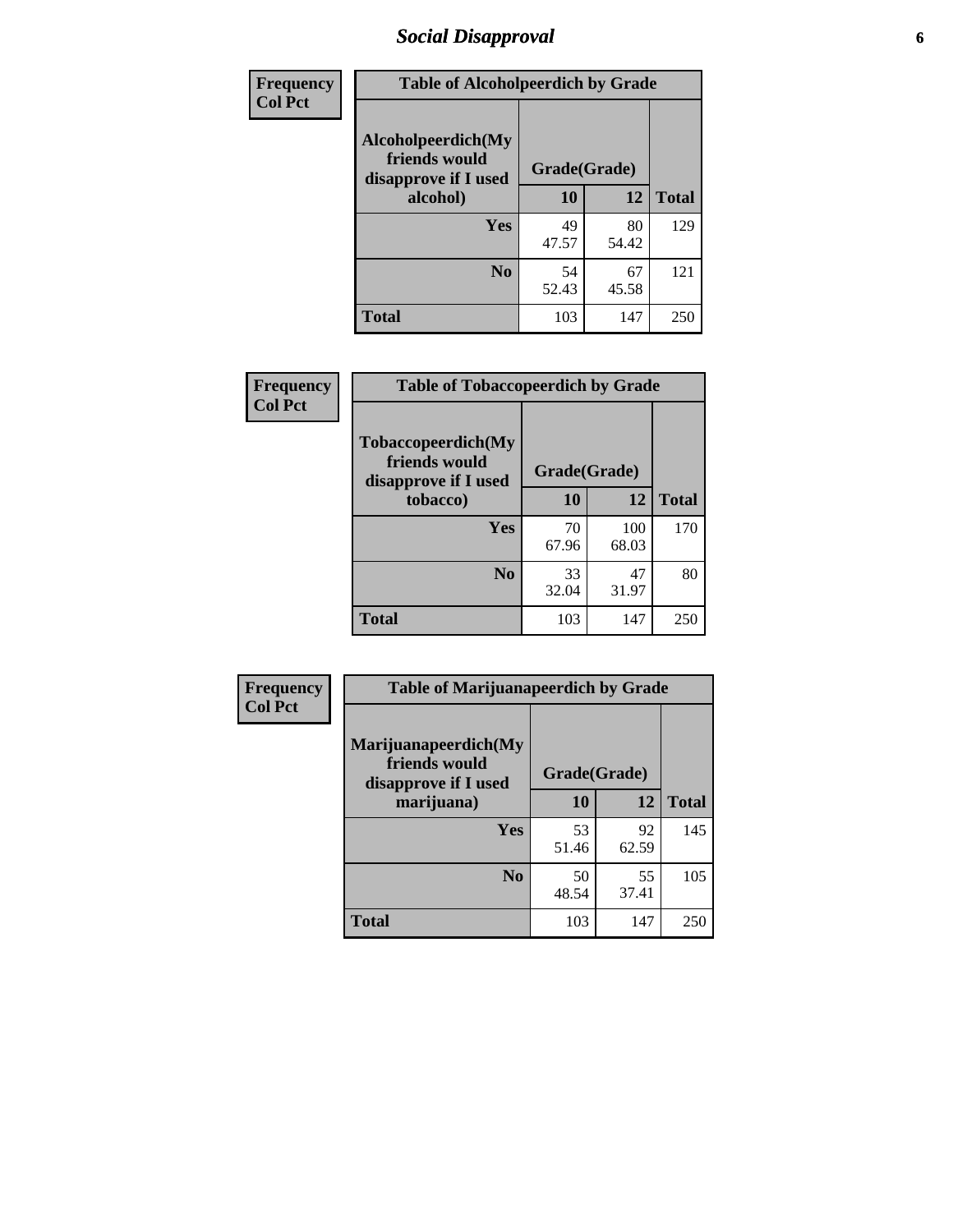## *Social Disapproval* **7**

| Frequency      | <b>Table of Otherdrugpeerdich by Grade</b>                    |              |              |              |  |  |  |
|----------------|---------------------------------------------------------------|--------------|--------------|--------------|--|--|--|
| <b>Col Pct</b> | Otherdrugpeerdich(My<br>friends would<br>disapprove if I used | Grade(Grade) |              |              |  |  |  |
|                | other drugs)                                                  | 10           | 12           | <b>Total</b> |  |  |  |
|                | Yes                                                           | 75<br>72.82  | 115<br>78.23 | 190          |  |  |  |
|                | N <sub>0</sub>                                                | 28<br>27.18  | 32<br>21.77  | 60           |  |  |  |
|                | <b>Total</b>                                                  | 103          | 147          | 250          |  |  |  |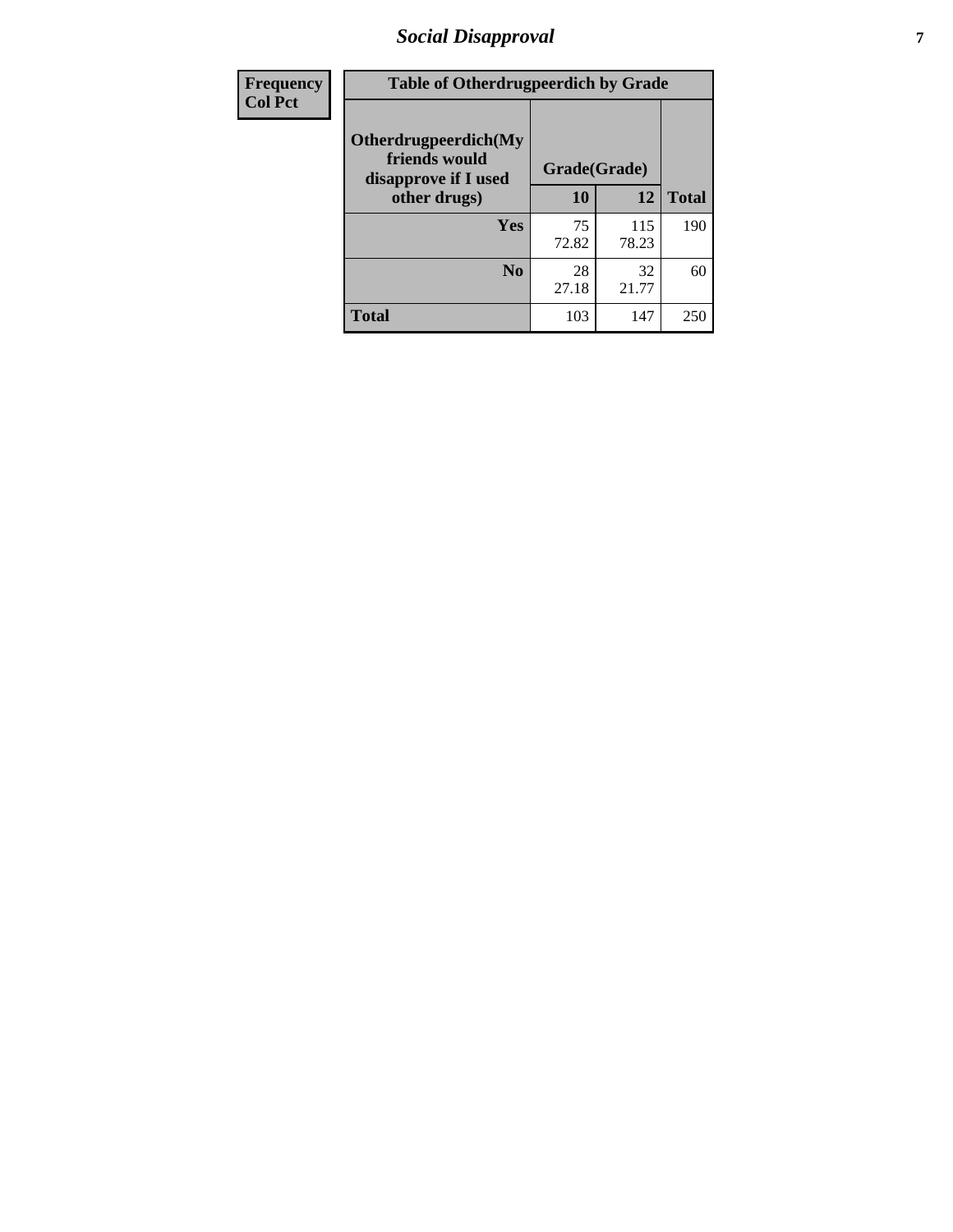#### Title IV, Part A, Schedule A **8** *Goal 2: To help ensure that all schools are safe and disciplined Baseline Data: Year 2008-2009 Student Involvement in Gang Activity*

| Frequency      | <b>Table of Gangself by Grade</b>                                                                 |                    |              |              |  |  |
|----------------|---------------------------------------------------------------------------------------------------|--------------------|--------------|--------------|--|--|
| <b>Col Pct</b> | Gangself(I<br>have<br>participated<br>in illegal<br>gang<br>activities in<br>the past 30<br>days) | Grade(Grade)<br>10 | 12           | <b>Total</b> |  |  |
|                | Yes                                                                                               | 8<br>7.77          | 9<br>6.12    | 17           |  |  |
|                | N <sub>0</sub>                                                                                    | 95<br>92.23        | 138<br>93.88 | 233          |  |  |
|                | Total                                                                                             | 103                | 147          | 250          |  |  |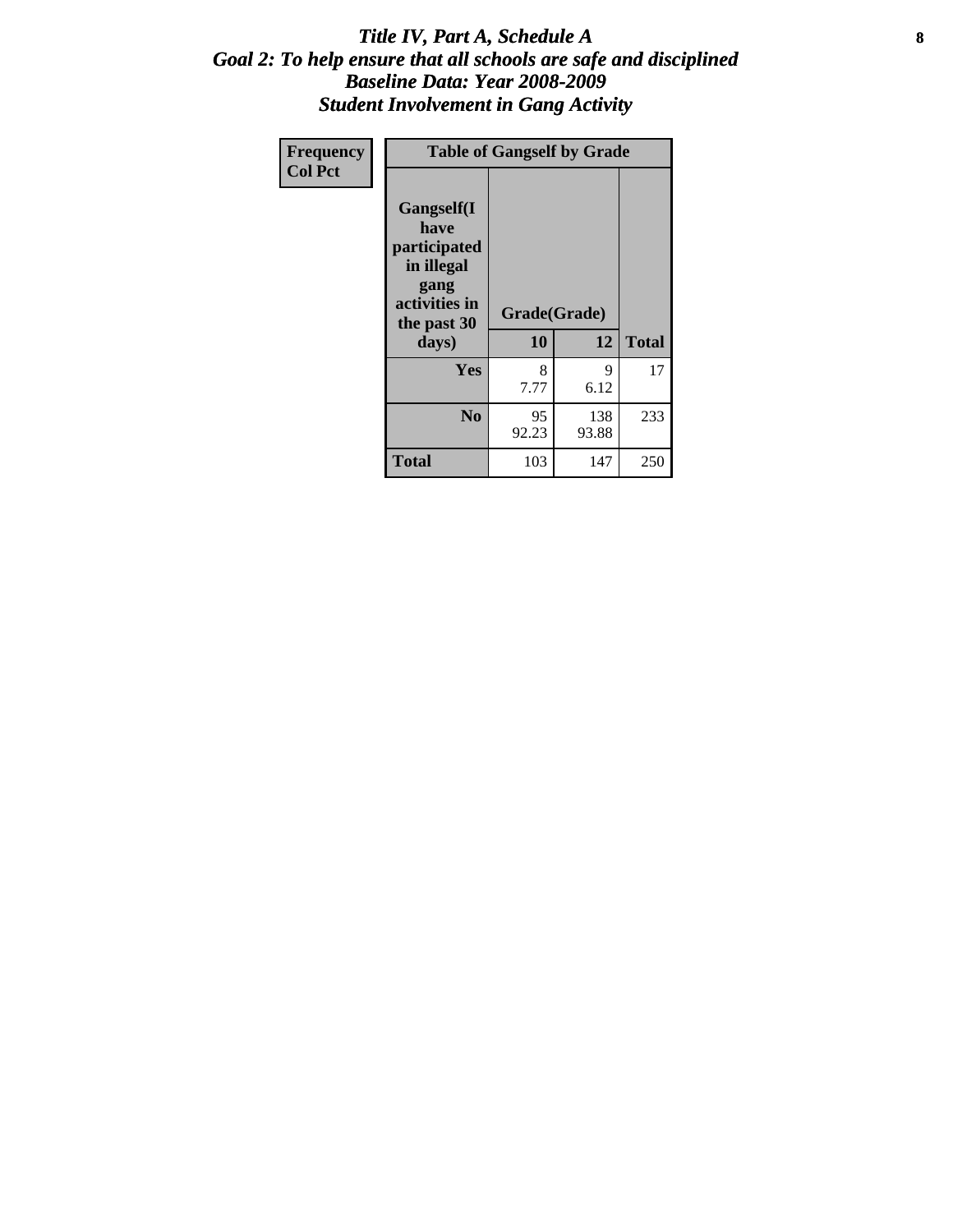## *Student Perception of School Safety* **9**

| <b>Frequency</b><br>Row Pct |
|-----------------------------|
|                             |

| <b>Table of Grade by Safeschool</b> |                                                                                                                                    |                                                        |             |             |     |  |  |
|-------------------------------------|------------------------------------------------------------------------------------------------------------------------------------|--------------------------------------------------------|-------------|-------------|-----|--|--|
|                                     |                                                                                                                                    | Safeschool (School is a place at which I feel<br>safe) |             |             |     |  |  |
| Grade(Grade)                        | Somewhat<br><b>Somewhat</b><br><b>Strongly</b><br><b>Strongly</b><br><b>Disagree</b><br>Agree<br>Disagree<br><b>Total</b><br>Agree |                                                        |             |             |     |  |  |
| 10                                  | 15<br>14.56                                                                                                                        | 51<br>49.51                                            | 19<br>18.45 | 18<br>17.48 | 103 |  |  |
| 12                                  | 29<br>19.73                                                                                                                        | 77<br>52.38                                            | 17<br>11.56 | 24<br>16.33 | 147 |  |  |
| <b>Total</b>                        | 44                                                                                                                                 | 128                                                    | 36          | 42          | 250 |  |  |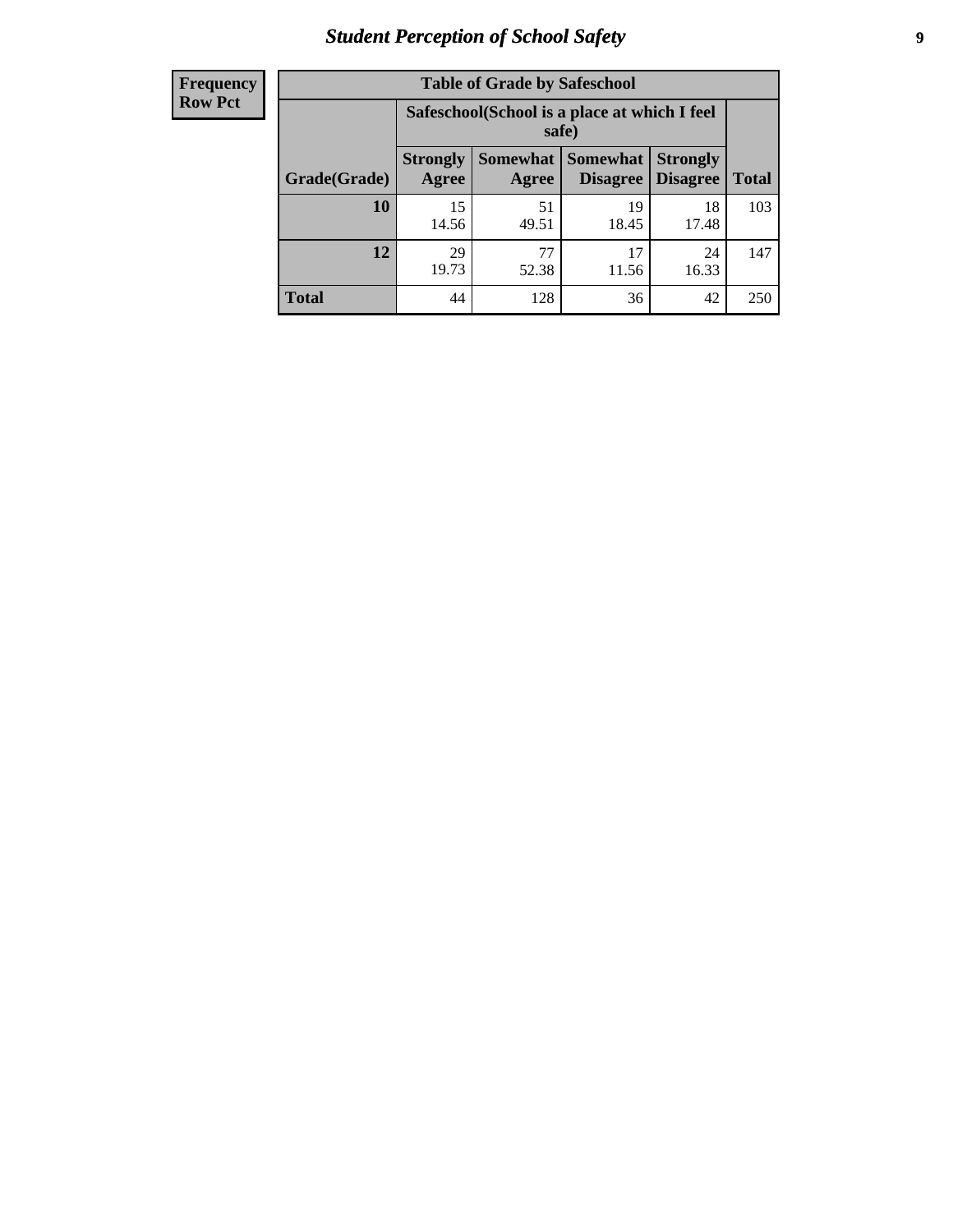## *Students Who Have Been Bullied* **10**

#### **Frequency Row Pct**

| <b>Table of Grade by Bullied</b> |                             |                                                                               |                              |                        |                        |                        |                   |              |
|----------------------------------|-----------------------------|-------------------------------------------------------------------------------|------------------------------|------------------------|------------------------|------------------------|-------------------|--------------|
|                                  |                             | <b>Bullied</b> (I have been bullied by other<br>students in the past 30 days) |                              |                        |                        |                        |                   |              |
| Grade(Grade)                     | $\mathbf{0}$<br><b>Days</b> | 1 or<br>days                                                                  | 3 <sub>to</sub><br>5<br>days | 6 to<br>9<br>days      | 10<br>to<br>19<br>days | 20<br>to<br>29<br>days | All<br>30<br>days | <b>Total</b> |
| 10                               | 96<br>93.20                 | 0.97                                                                          | 0<br>0.00                    | 0.97                   | 2<br>1.94              | $\overline{c}$<br>1.94 | 0.97              | 103          |
| 12                               | 131<br>89.12                | 7<br>4.76                                                                     | 2<br>1.36                    | $\overline{2}$<br>1.36 | $\overline{2}$<br>1.36 | 0.68                   | 2<br>1.36         | 147          |
| <b>Total</b>                     | 227                         | 8                                                                             | $\overline{2}$               | 3                      | 4                      | 3                      | 3                 | 250          |

 $\blacksquare$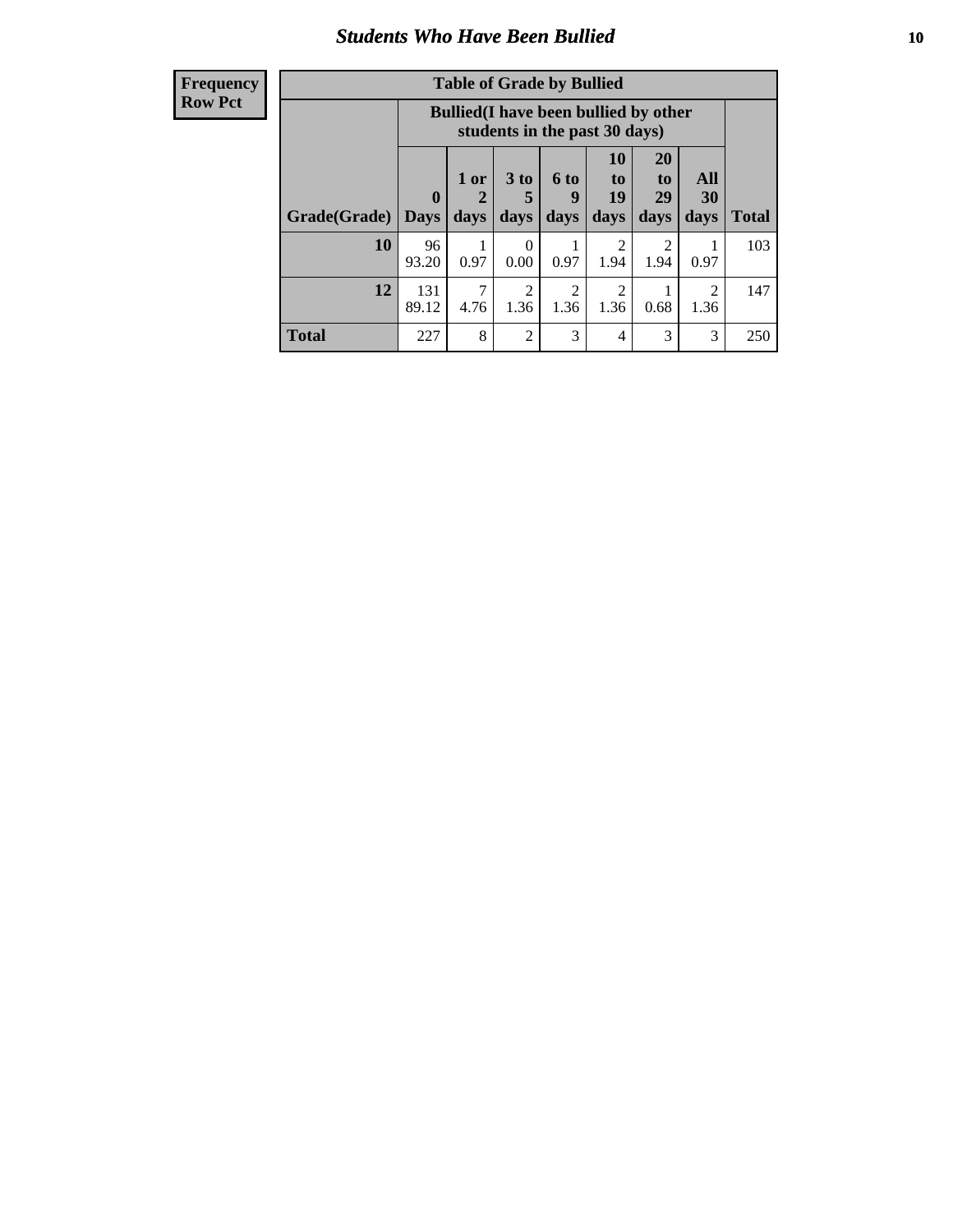#### *School Climate* **11**

| Frequency      | <b>Table of SchoolClimate1 by Grade</b> |                    |             |              |  |  |
|----------------|-----------------------------------------|--------------------|-------------|--------------|--|--|
| <b>Col Pct</b> | SchoolClimate1(I<br>like school)        | Grade(Grade)<br>10 | 12          | <b>Total</b> |  |  |
|                | <b>Strongly Agree</b>                   | 30<br>29.13        | 49<br>33.33 | 79           |  |  |
|                | <b>Somewhat Agree</b>                   | 63<br>61.17        | 67<br>45.58 | 130          |  |  |
|                | <b>Somewhat Disagree</b>                | 5<br>4.85          | 19<br>12.93 | 24           |  |  |
|                | <b>Strongly Disagree</b>                | 5<br>4.85          | 12<br>8.16  | 17           |  |  |
|                | <b>Total</b>                            | 103                | 147         | 250          |  |  |

| <b>Frequency</b> |
|------------------|
| <b>Col Pct</b>   |

| <b>Table of SchoolClimate2 by Grade</b>           |                    |             |              |  |
|---------------------------------------------------|--------------------|-------------|--------------|--|
| SchoolClimate2(I<br>feel successful at<br>school) | Grade(Grade)<br>10 | 12          | <b>Total</b> |  |
| <b>Strongly Agree</b>                             | 37<br>35.92        | 66<br>44.90 | 103          |  |
| <b>Somewhat Agree</b>                             | 53<br>51.46        | 70<br>47.62 | 123          |  |
| <b>Somewhat Disagree</b>                          | 9<br>8.74          | 5<br>3.40   | 14           |  |
| <b>Strongly Disagree</b>                          | 4<br>3.88          | 6<br>4.08   | 10           |  |
| <b>Total</b>                                      | 103                | 147         | 250          |  |

| Frequency      | <b>Table of SchoolClimate3 by Grade</b>                               |                    |             |              |  |
|----------------|-----------------------------------------------------------------------|--------------------|-------------|--------------|--|
| <b>Col Pct</b> | SchoolClimate3(My<br>school has high<br>standards for<br>achievement) | Grade(Grade)<br>10 | 12          | <b>Total</b> |  |
|                | <b>Strongly Agree</b>                                                 | 35<br>33.98        | 66<br>44.90 | 101          |  |
|                | <b>Somewhat Agree</b>                                                 | 51<br>49.51        | 54<br>36.73 | 105          |  |
|                | <b>Somewhat Disagree</b>                                              | 9<br>8.74          | 10<br>6.80  | 19           |  |
|                | <b>Strongly Disagree</b>                                              | 8<br>7.77          | 17<br>11.56 | 25           |  |
|                | Total                                                                 | 103                | 147         | 250          |  |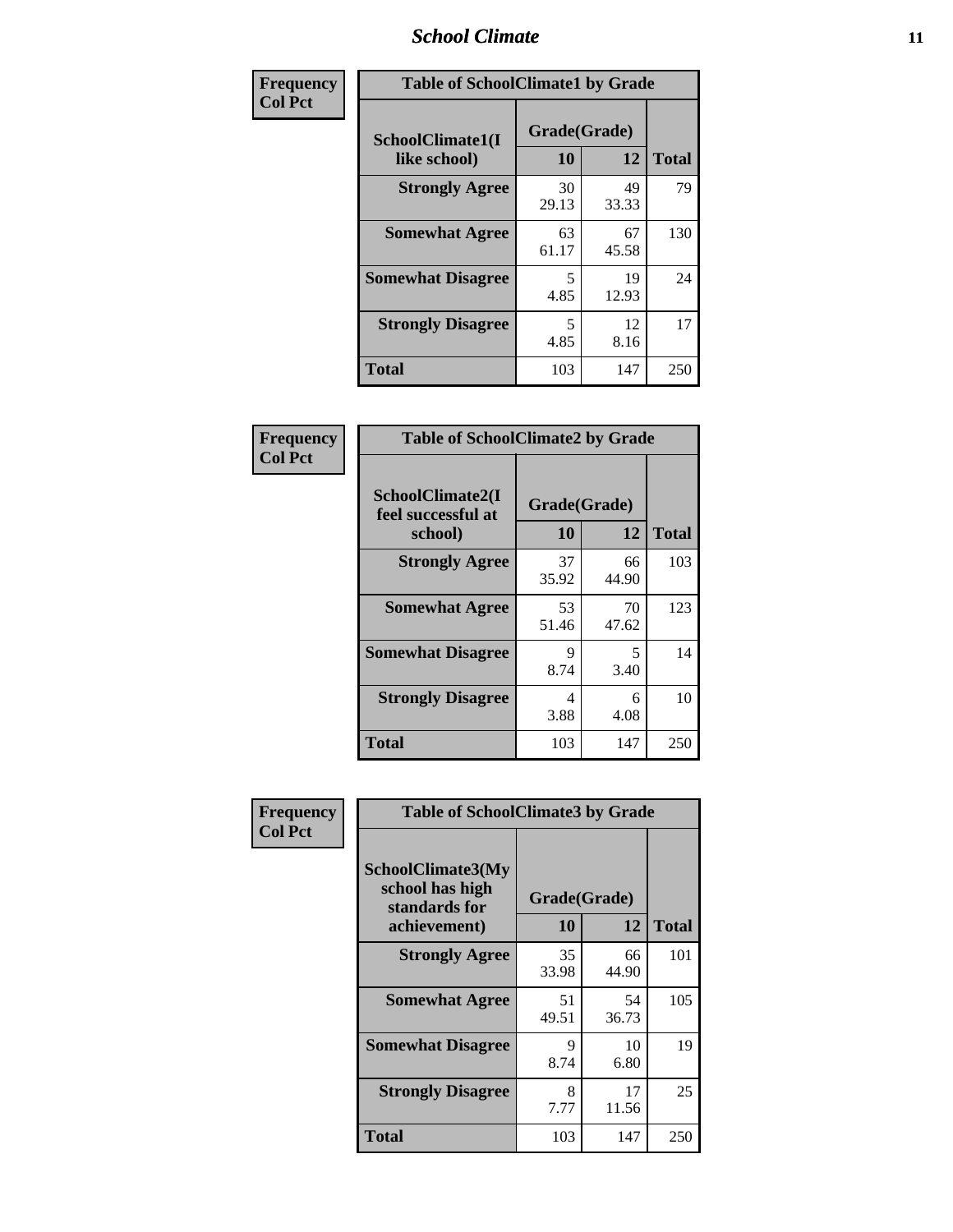#### *School Climate* **12**

| Frequency      | <b>Table of SchoolClimate4 by Grade</b>                              |                    |             |              |
|----------------|----------------------------------------------------------------------|--------------------|-------------|--------------|
| <b>Col Pct</b> | <b>SchoolClimate4(My</b><br>school sets clear<br>rules for behavior) | Grade(Grade)<br>10 | 12          | <b>Total</b> |
|                | <b>Strongly Agree</b>                                                | 55<br>53.40        | 96<br>65.31 | 151          |
|                | <b>Somewhat Agree</b>                                                | 35<br>33.98        | 33<br>22.45 | 68           |
|                | <b>Somewhat Disagree</b>                                             | 7<br>6.80          | 8<br>5.44   | 15           |
|                | <b>Strongly Disagree</b>                                             | 6<br>5.83          | 10<br>6.80  | 16           |
|                | <b>Total</b>                                                         | 103                | 147         | 250          |

| <b>Table of SchoolClimate5 by Grade</b>                   |              |             |              |  |  |
|-----------------------------------------------------------|--------------|-------------|--------------|--|--|
| SchoolClimate5(I<br>know what to do in<br>an emergency at | Grade(Grade) |             |              |  |  |
| school)                                                   | 10           | 12          | <b>Total</b> |  |  |
| <b>Strongly Agree</b>                                     | 54<br>52.43  | 82<br>55.78 | 136          |  |  |
| <b>Somewhat Agree</b>                                     | 35<br>33.98  | 43<br>29.25 | 78           |  |  |
| <b>Somewhat Disagree</b>                                  | 8<br>7.77    | 13<br>8.84  | 21           |  |  |
| <b>Strongly Disagree</b>                                  | 6<br>5.83    | 9<br>6.12   | 15           |  |  |
| Total                                                     | 103          | 147         | 250          |  |  |

| <b>Frequency</b> | <b>Table of SchoolClimate6 by Grade</b>                  |                    |             |              |
|------------------|----------------------------------------------------------|--------------------|-------------|--------------|
| <b>Col Pct</b>   | <b>SchoolClimate6(Teachers</b><br>treat me with respect) | Grade(Grade)<br>10 | 12          | <b>Total</b> |
|                  | <b>Strongly Agree</b>                                    | 22<br>21.36        | 44<br>29.93 | 66           |
|                  | <b>Somewhat Agree</b>                                    | 42<br>40.78        | 48<br>32.65 | 90           |
|                  | <b>Somewhat Disagree</b>                                 | 18<br>17.48        | 34<br>23.13 | 52           |
|                  | <b>Strongly Disagree</b>                                 | 21<br>20.39        | 21<br>14.29 | 42           |
|                  | <b>Total</b>                                             | 103                | 147         | 250          |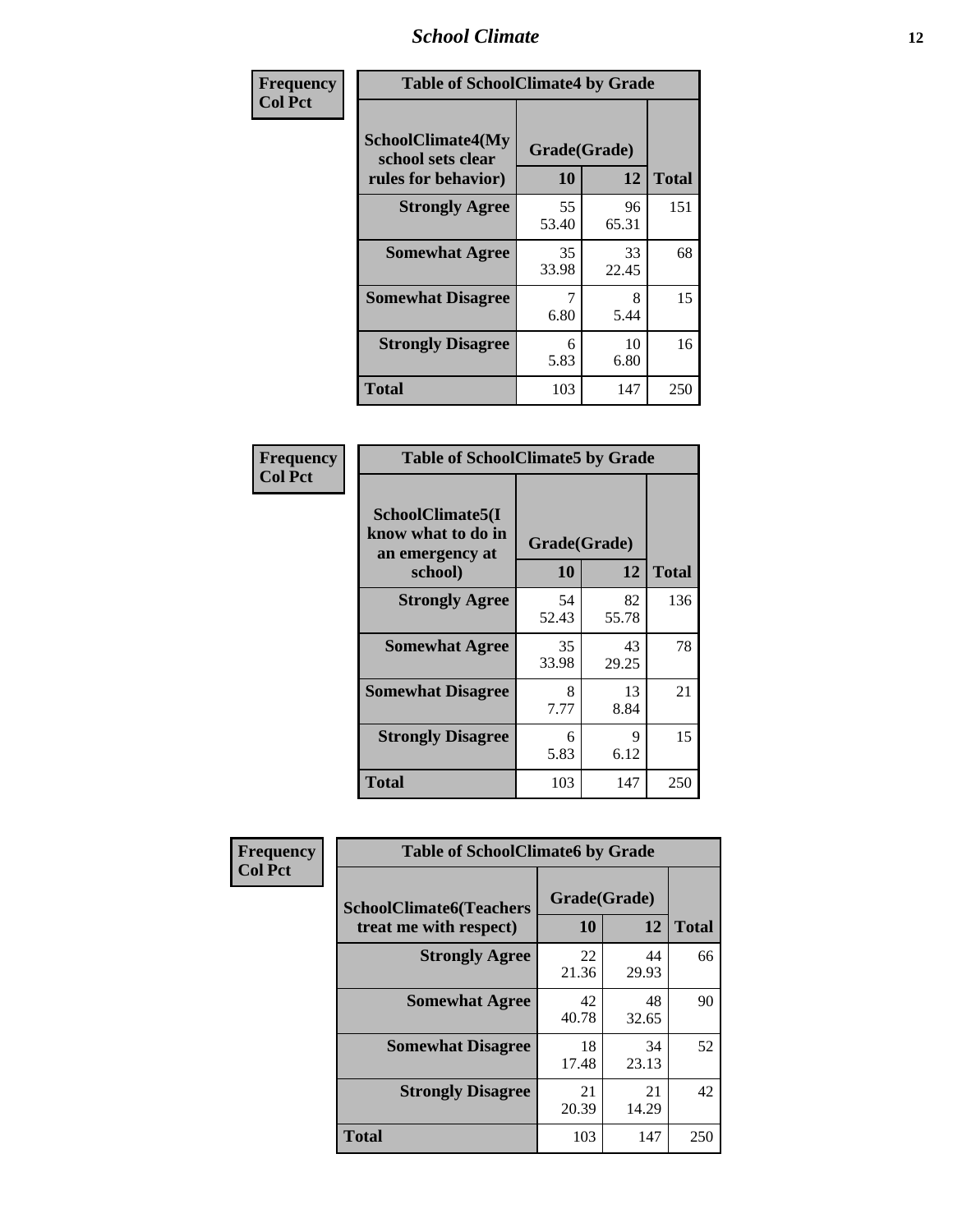#### *School Climate* **13**

| Frequency      | <b>Table of SchoolClimate7 by Grade</b>                                       |                           |             |              |
|----------------|-------------------------------------------------------------------------------|---------------------------|-------------|--------------|
| <b>Col Pct</b> | <b>SchoolClimate7(Behaviors</b><br>in my class allow the<br>teacher to teach) | Grade(Grade)<br><b>10</b> | 12          | <b>Total</b> |
|                | <b>Strongly Agree</b>                                                         | 14<br>13.59               | 29<br>19.73 | 43           |
|                | <b>Somewhat Agree</b>                                                         | 44<br>42.72               | 59<br>40.14 | 103          |
|                | <b>Somewhat Disagree</b>                                                      | 22<br>21.36               | 38<br>25.85 | 60           |
|                | <b>Strongly Disagree</b>                                                      | 23<br>22.33               | 21<br>14.29 | 44           |
|                | <b>Total</b>                                                                  | 103                       | 147         | 250          |

| Frequency      | <b>Table of SchoolClimate8 by Grade</b>                                 |              |             |                    |
|----------------|-------------------------------------------------------------------------|--------------|-------------|--------------------|
| <b>Col Pct</b> | <b>SchoolClimate8(Students</b><br>are frequently<br>recognized for good | Grade(Grade) |             |                    |
|                | behavior)<br><b>Strongly Agree</b>                                      | 10<br>14     | 12<br>29    | <b>Total</b><br>43 |
|                |                                                                         | 13.59        | 19.73       |                    |
|                | <b>Somewhat Agree</b>                                                   | 38<br>36.89  | 52<br>35.37 | 90                 |
|                | <b>Somewhat Disagree</b>                                                | 21<br>20.39  | 29<br>19.73 | 50                 |
|                | <b>Strongly Disagree</b>                                                | 30<br>29.13  | 37<br>25.17 | 67                 |
|                | <b>Total</b>                                                            | 103          | 147         | 250                |

| Frequency      | <b>Table of SchoolClimate9 by Grade</b>                                           |                    |             |              |
|----------------|-----------------------------------------------------------------------------------|--------------------|-------------|--------------|
| <b>Col Pct</b> | SchoolClimate9(School<br>counselor would be<br>helpful if I needed<br>assistance) | Grade(Grade)<br>10 | 12          | <b>Total</b> |
|                | <b>Strongly Agree</b>                                                             | 48<br>46.60        | 92<br>62.59 | 140          |
|                | <b>Somewhat Agree</b>                                                             | 31<br>30.10        | 40<br>27.21 | 71           |
|                | <b>Somewhat Disagree</b>                                                          | 10<br>9.71         | 9<br>6.12   | 19           |
|                | <b>Strongly Disagree</b>                                                          | 14<br>13.59        | 6<br>4.08   | 20           |
|                | Total                                                                             | 103                | 147         | 250          |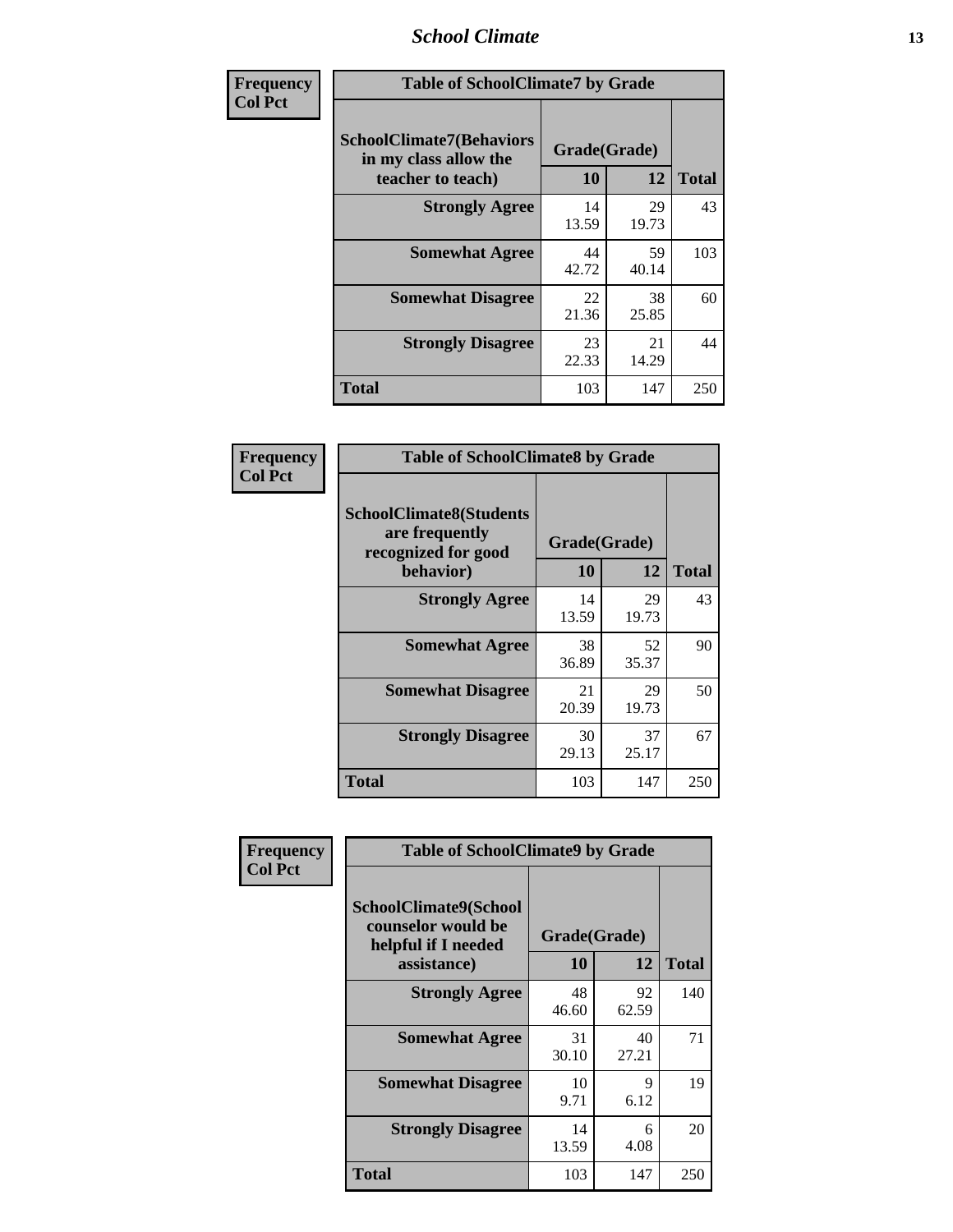## *Reasons for Dropping Out* **14**

| <b>Frequency</b> |                                                                          | <b>Table of Dropoutreason by Grade</b> |                    |              |  |
|------------------|--------------------------------------------------------------------------|----------------------------------------|--------------------|--------------|--|
| <b>Col Pct</b>   | Dropoutreason(If<br>I dropped out the<br>reason would<br>most likely be) | 10                                     | Grade(Grade)<br>12 | <b>Total</b> |  |
|                  | <b>Won't Drop out</b>                                                    | 48<br>46.60                            | 81<br>55.10        | 129          |  |
|                  | <b>Bored</b>                                                             | 19<br>18.45                            | 20<br>13.61        | 39           |  |
|                  | <b>Family Reasons</b>                                                    | 11<br>10.68                            | 11<br>7.48         | 22           |  |
|                  | <b>Being Bullied</b>                                                     | 0.97                                   | 3<br>2.04          | 4            |  |
|                  | <b>Other</b>                                                             | 24<br>23.30                            | 32<br>21.77        | 56           |  |
|                  | <b>Total</b>                                                             | 103                                    | 147                | 250          |  |

| Frequency<br><b>Col Pct</b> | <b>Table of Dropout by Grade</b>                                       |                    |              |     |  |
|-----------------------------|------------------------------------------------------------------------|--------------------|--------------|-----|--|
|                             | Dropout(I<br>have<br>thought<br>about<br>dropping<br>out of<br>school) | Grade(Grade)<br>10 | <b>Total</b> |     |  |
|                             |                                                                        |                    | 12           |     |  |
|                             | Yes                                                                    | 34<br>33.01        | 54<br>36.73  | 88  |  |
|                             | N <sub>0</sub>                                                         | 69<br>66.99        | 93<br>63.27  | 162 |  |
|                             | <b>Total</b>                                                           | 103                | 147          | 250 |  |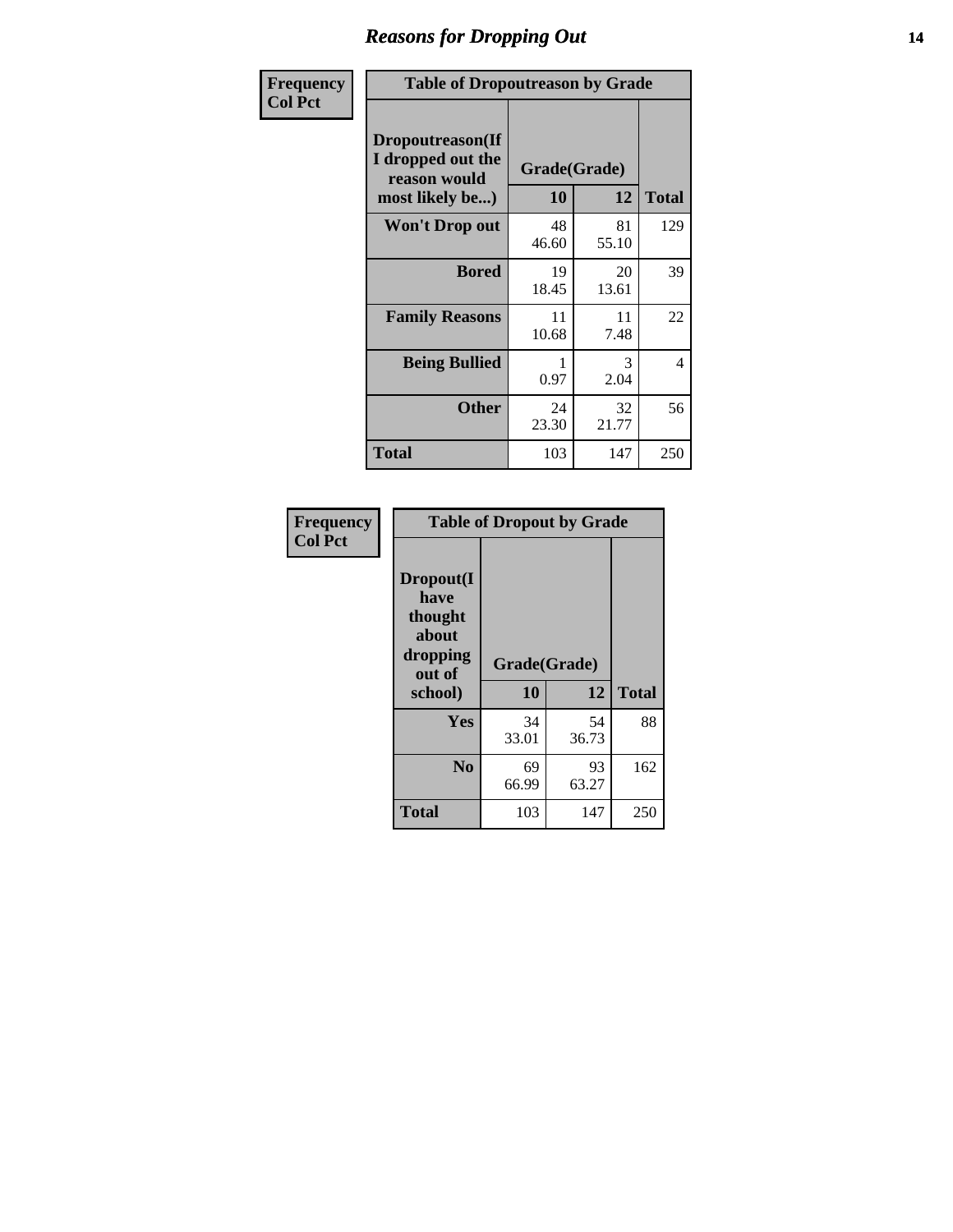*School Safety* **15**

| Frequency      | <b>Table of Gangself by Grade</b>                                                                 |                    |              |              |
|----------------|---------------------------------------------------------------------------------------------------|--------------------|--------------|--------------|
| <b>Col Pct</b> | Gangself(I<br>have<br>participated<br>in illegal<br>gang<br>activities in<br>the past 30<br>days) | Grade(Grade)<br>10 | 12           | <b>Total</b> |
|                |                                                                                                   |                    |              |              |
|                | Yes                                                                                               | 8<br>7.77          | 9<br>6.12    | 17           |
|                | N <sub>o</sub>                                                                                    | 95<br>92.23        | 138<br>93.88 | 233          |
|                | <b>Total</b>                                                                                      | 103                | 147          | 250          |

| Frequency<br><b>Col Pct</b> | <b>Table of Gangpeers by Grade</b>                                                                                             |                    |              |              |
|-----------------------------|--------------------------------------------------------------------------------------------------------------------------------|--------------------|--------------|--------------|
|                             | <b>Gangpeers</b> (I<br>have friends<br>who have<br>participated<br>in illegal<br>gang<br>activities in<br>the past 30<br>days) | Grade(Grade)<br>10 | 12           | <b>Total</b> |
|                             | <b>Yes</b>                                                                                                                     | 48<br>46.60        | 42<br>28.57  | 90           |
|                             | N <sub>0</sub>                                                                                                                 | 55<br>53.40        | 105<br>71.43 | 160          |
|                             | <b>Total</b>                                                                                                                   | 103                | 147          | 250          |

| Frequency      |                                                                    | <b>Table of Pickedon by Grade</b> |             |              |  |  |  |  |  |  |  |
|----------------|--------------------------------------------------------------------|-----------------------------------|-------------|--------------|--|--|--|--|--|--|--|
| <b>Col Pct</b> | <b>Pickedon(I have</b><br>been picked on or<br>teased at school in | Grade(Grade)                      |             |              |  |  |  |  |  |  |  |
|                | the past 30 days)                                                  | 10                                | 12          | <b>Total</b> |  |  |  |  |  |  |  |
|                | <b>Strongly Agree</b>                                              | 8<br>7.77                         | 16<br>10.88 | 24           |  |  |  |  |  |  |  |
|                | <b>Somewhat Agree</b>                                              | 13<br>12.62                       | 17<br>11.56 | 30           |  |  |  |  |  |  |  |
|                | <b>Somewhat Disagree</b>                                           | 12<br>11.65                       | 6<br>4.08   | 18           |  |  |  |  |  |  |  |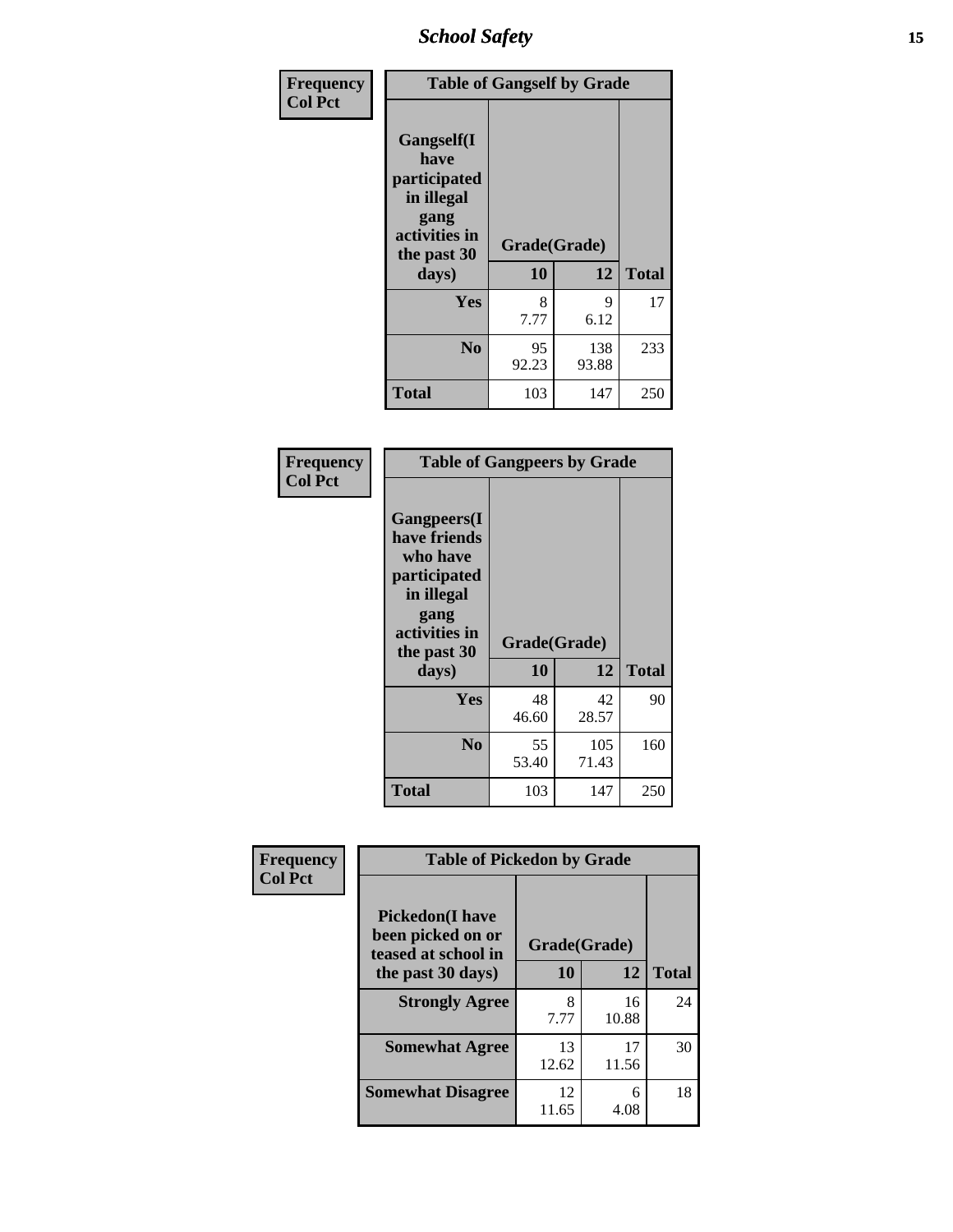## *School Safety* **16**

| <b>Frequency</b> |                                                                                          | <b>Table of Pickedon by Grade</b> |              |              |  |  |  |  |  |  |
|------------------|------------------------------------------------------------------------------------------|-----------------------------------|--------------|--------------|--|--|--|--|--|--|
| <b>Col Pct</b>   | <b>Pickedon</b> (I have<br>been picked on or<br>teased at school in<br>the past 30 days) | Grade(Grade)<br>10                | 12           | <b>Total</b> |  |  |  |  |  |  |
|                  | <b>Strongly Disagree</b>                                                                 | 70<br>67.96                       | 108<br>73.47 | 178          |  |  |  |  |  |  |
|                  | Total                                                                                    | 103                               | 147          | 25           |  |  |  |  |  |  |

| Frequency      | <b>Table of Safeschool by Grade</b>                      |                    |              |     |
|----------------|----------------------------------------------------------|--------------------|--------------|-----|
| <b>Col Pct</b> | Safeschool(School<br>is a place at which I<br>feel safe) | Grade(Grade)<br>10 | <b>Total</b> |     |
|                | <b>Strongly Agree</b>                                    | 15<br>14.56        | 29<br>19.73  | 44  |
|                | <b>Somewhat Agree</b>                                    | 51<br>49.51        | 77<br>52.38  | 128 |
|                | <b>Somewhat Disagree</b>                                 | 19<br>18.45        | 17<br>11.56  | 36  |
|                | <b>Strongly Disagree</b>                                 | 18<br>17.48        | 24<br>16.33  | 42  |
|                | <b>Total</b>                                             | 103                | 147          | 250 |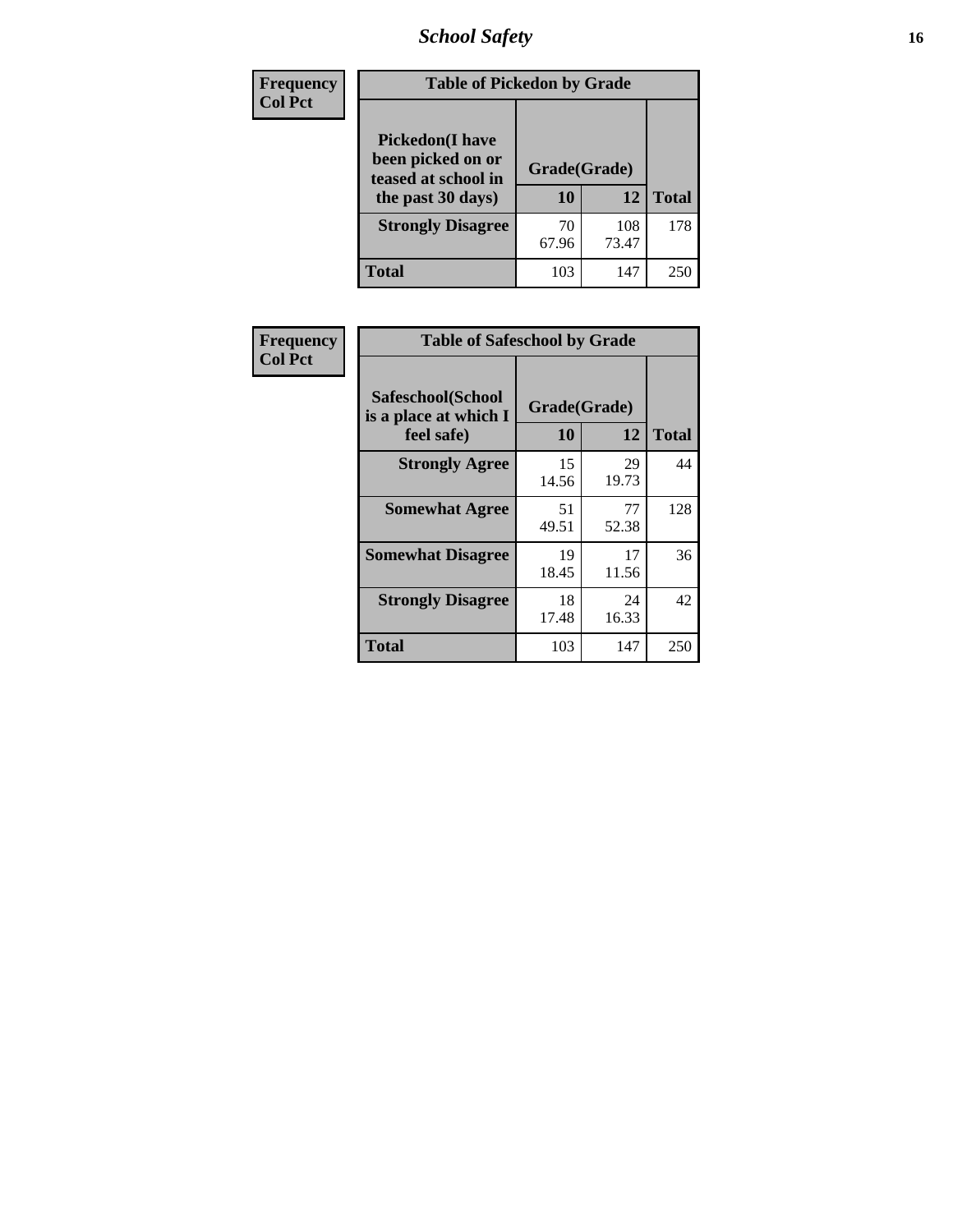*School Safety* **17**

**Frequency Row Pct**

| <b>Table of Grade by Bullied</b> |              |                                                                               |                              |                   |                        |                               |                        |              |  |  |  |
|----------------------------------|--------------|-------------------------------------------------------------------------------|------------------------------|-------------------|------------------------|-------------------------------|------------------------|--------------|--|--|--|
|                                  |              | <b>Bullied</b> (I have been bullied by other<br>students in the past 30 days) |                              |                   |                        |                               |                        |              |  |  |  |
| Grade(Grade)   Days              | $\mathbf 0$  | $1$ or<br>days                                                                | 3 <sub>to</sub><br>5<br>days | 6 to<br>9<br>days | 10<br>to<br>19<br>days | <b>20</b><br>to<br>29<br>days | All<br>30<br>days      | <b>Total</b> |  |  |  |
| 10                               | 96<br>93.20  | 0.97                                                                          | 0<br>0.00                    | 0.97              | 2<br>1.94              | 2<br>1.94                     | 0.97                   | 103          |  |  |  |
| 12                               | 131<br>89.12 | 4.76                                                                          | $\overline{2}$<br>1.36       | 2<br>1.36         | 2<br>1.36              | 0.68                          | $\overline{c}$<br>1.36 | 147          |  |  |  |
| <b>Total</b>                     | 227          | 8                                                                             | $\overline{2}$               | 3                 | 4                      | 3                             | 3                      | 250          |  |  |  |

| <b>Frequency</b> |
|------------------|
| Row Pct          |

٠.

| <b>Table of Grade by Bulliedothers</b> |                  |                                                                |                              |                        |                        |                               |                        |              |  |  |  |
|----------------------------------------|------------------|----------------------------------------------------------------|------------------------------|------------------------|------------------------|-------------------------------|------------------------|--------------|--|--|--|
|                                        |                  | <b>Bulliedothers</b> (I bullied others in the past<br>30 days) |                              |                        |                        |                               |                        |              |  |  |  |
| Grade(Grade)                           | 0<br><b>Days</b> | 1 or<br>2<br>days                                              | 3 <sub>to</sub><br>5<br>days | 6 to<br>q<br>days      | 10<br>to<br>19<br>days | <b>20</b><br>to<br>29<br>days | All<br>30<br>days      | <b>Total</b> |  |  |  |
| 10                                     | 93<br>90.29      | 4<br>3.88                                                      | $\Omega$<br>0.00             | $\overline{c}$<br>1.94 | 0.97                   | 0.97                          | $\mathfrak{D}$<br>1.94 | 103          |  |  |  |
| 12                                     | 135<br>91.84     | 5<br>3.40                                                      | 3<br>2.04                    | 0<br>0.00              | 2<br>1.36              | 0.68                          | 0.68                   | 147          |  |  |  |
| Total                                  | 228              | 9                                                              | 3                            | $\mathfrak{D}$         | 3                      | 2                             | 3                      | 250          |  |  |  |

| <b>Frequency</b> | <b>Table of Grade by Weaponschool</b> |                                                                   |                       |                |                   |                        |                   |              |  |
|------------------|---------------------------------------|-------------------------------------------------------------------|-----------------------|----------------|-------------------|------------------------|-------------------|--------------|--|
| <b>Row Pct</b>   |                                       | Weaponschool(I brought a weapon<br>to school in the past 30 days) |                       |                |                   |                        |                   |              |  |
|                  | Grade(Grade)                          | $\mathbf 0$                                                       | 1 or                  | 3 to           | 6 to<br>9<br>days | 10<br>to<br>19         | All<br>30<br>days | <b>Total</b> |  |
|                  |                                       | <b>Days</b>                                                       | days                  | days           |                   | days                   |                   |              |  |
|                  | 10                                    | 102<br>99.03                                                      | 0<br>0.00             | 0.97           | 0<br>0.00         | 0<br>0.00              | $\Omega$<br>0.00  | 103          |  |
|                  | 12                                    | 140<br>95.24                                                      | $\mathcal{L}$<br>1.36 | 0.68           | 0.68              | $\mathfrak{D}$<br>1.36 | 0.68              | 147          |  |
|                  | <b>Total</b>                          | 242                                                               | $\mathfrak{D}$        | $\mathfrak{D}$ |                   | $\overline{2}$         | 1                 | 250          |  |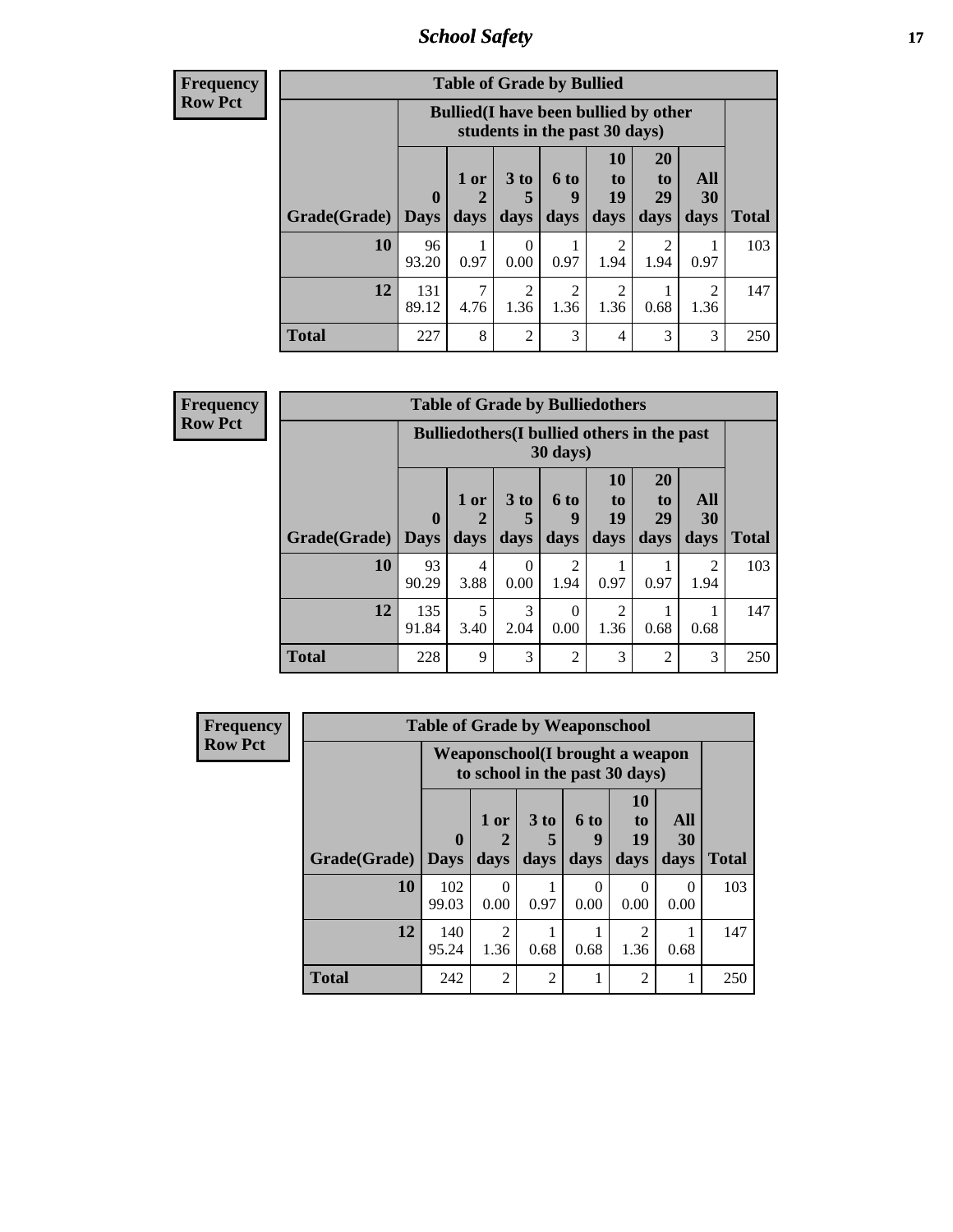*School Safety* **18**

| <b>Frequency</b> |              | <b>Table of Grade by Absentunsafe</b> |                                                                           |                              |                              |                        |                   |              |
|------------------|--------------|---------------------------------------|---------------------------------------------------------------------------|------------------------------|------------------------------|------------------------|-------------------|--------------|
| <b>Row Pct</b>   |              |                                       | Absentunsafe(I have missed school<br>because I felt unsafe in the past 30 | days)                        |                              |                        |                   |              |
|                  | Grade(Grade) | $\mathbf 0$<br><b>Days</b>            | 1 or<br>$\mathbf 2$<br>days                                               | 3 <sub>to</sub><br>5<br>days | 6 <sup>to</sup><br>9<br>days | 10<br>to<br>19<br>days | All<br>30<br>days | <b>Total</b> |
|                  | 10           | 99<br>96.12                           | 4<br>3.88                                                                 | $\Omega$<br>0.00             | $\Omega$<br>0.00             | $\Omega$<br>0.00       | 0<br>0.00         | 103          |
|                  | 12           | 141<br>95.92                          | $\mathfrak{D}$<br>1.36                                                    | 0.68                         | 0.68                         | 0.68                   | 0.68              | 147          |
|                  | <b>Total</b> | 240                                   | 6                                                                         |                              |                              |                        | 1                 | 250          |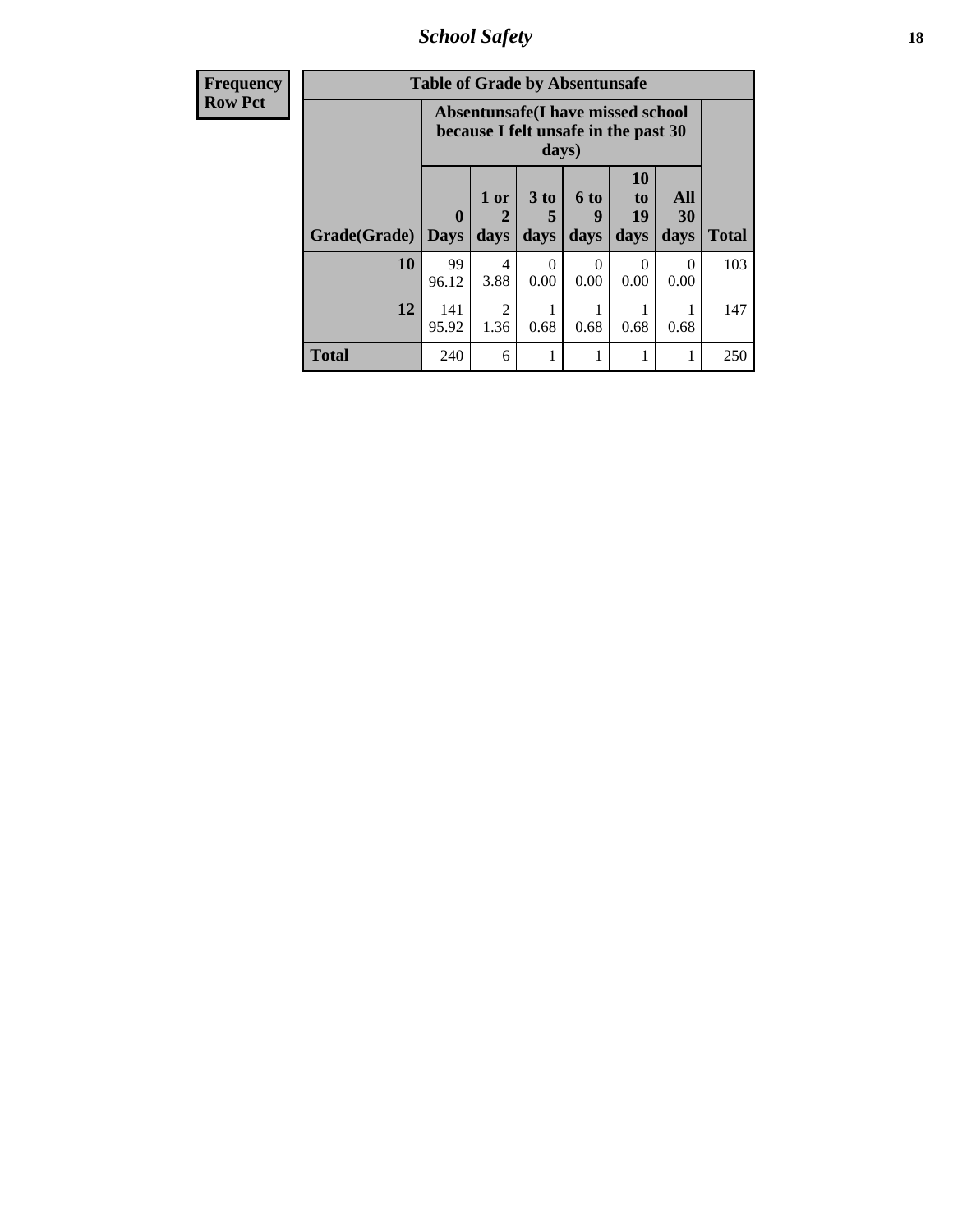## *Drug Use During Last 30 Days* **19**

#### **Frequency Row Pct**

| <b>Table of Grade by Alcohol</b> |                                 |                                    |                 |                 |                  |                |              |       |  |  |  |
|----------------------------------|---------------------------------|------------------------------------|-----------------|-----------------|------------------|----------------|--------------|-------|--|--|--|
|                                  |                                 | Alcohol(Alcohol use, past 30 days) |                 |                 |                  |                |              |       |  |  |  |
| Grade(Grade)                     | <b>Did</b><br>not<br><b>use</b> | $1-2$<br>days                      | $3 - 5$<br>days | $6 - 9$<br>days | $10-19$<br>days  | 20-29<br>days  | Every<br>day | Total |  |  |  |
| 10                               | 90<br>87.38                     | 4<br>3.88                          | 4<br>3.88       | 0.97            | $\theta$<br>0.00 | 0.97           | 3<br>2.91    | 103   |  |  |  |
| 12                               | 126<br>85.71                    | 4<br>2.72                          | 6<br>4.08       | 5<br>3.40       | 4<br>2.72        | 0.68           | 0.68         | 147   |  |  |  |
| <b>Total</b>                     | 216                             | 8                                  | 10              | 6               | $\overline{4}$   | $\overline{2}$ | 4            | 250   |  |  |  |

| <b>Frequency</b> | <b>Table of Grade by Cigarettes</b> |                                 |               |                |                        |                                  |                     |              |  |
|------------------|-------------------------------------|---------------------------------|---------------|----------------|------------------------|----------------------------------|---------------------|--------------|--|
| <b>Row Pct</b>   |                                     |                                 |               |                | past 30 days)          | Cigarettes (Smoking tobacco use, |                     |              |  |
|                  | Grade(Grade)                        | <b>Did</b><br>not<br><b>use</b> | $1-2$<br>days | $3-5$<br>days  | $6-9$<br>days          | $10-19$<br>days                  | <b>Every</b><br>day | <b>Total</b> |  |
|                  | 10                                  | 98<br>95.15                     | 3<br>2.91     | 0.97           | 0<br>0.00              | $\Omega$<br>0.00                 | 0.97                | 103          |  |
|                  | 12                                  | 136<br>92.52                    | 5<br>3.40     | 0.68           | $\mathfrak{D}$<br>1.36 | 3<br>2.04                        | $\Omega$<br>0.00    | 147          |  |
|                  | <b>Total</b>                        | 234                             | 8             | $\overline{2}$ | 2                      | 3                                | 1                   | 250          |  |

| Frequency      |              | <b>Table of Grade by Smokeless</b>                      |                                                                                                                                                                         |                 |                     |              |
|----------------|--------------|---------------------------------------------------------|-------------------------------------------------------------------------------------------------------------------------------------------------------------------------|-----------------|---------------------|--------------|
| <b>Row Pct</b> |              | <b>Smokeless</b> (Chewing<br>tobacco use, past 30 days) |                                                                                                                                                                         |                 |                     |              |
|                | Grade(Grade) | Did<br>not<br><b>use</b>                                | $6-9$<br>days                                                                                                                                                           | $10-19$<br>days | <b>Every</b><br>day | <b>Total</b> |
|                | <b>10</b>    | 103<br>100.00                                           | ∩<br>0.00                                                                                                                                                               | 0<br>0.00       | 0<br>0.00           | 103          |
|                | 12           | 143<br>97.28                                            | $\mathcal{D}_{\mathcal{A}}^{\mathcal{A}}(\mathcal{A})=\mathcal{D}_{\mathcal{A}}^{\mathcal{A}}(\mathcal{A})\mathcal{D}_{\mathcal{A}}^{\mathcal{A}}(\mathcal{A})$<br>1.36 | 0.68            | 0.68                | 147          |
|                | <b>Total</b> | 246                                                     | $\overline{2}$                                                                                                                                                          |                 | 1                   | 250          |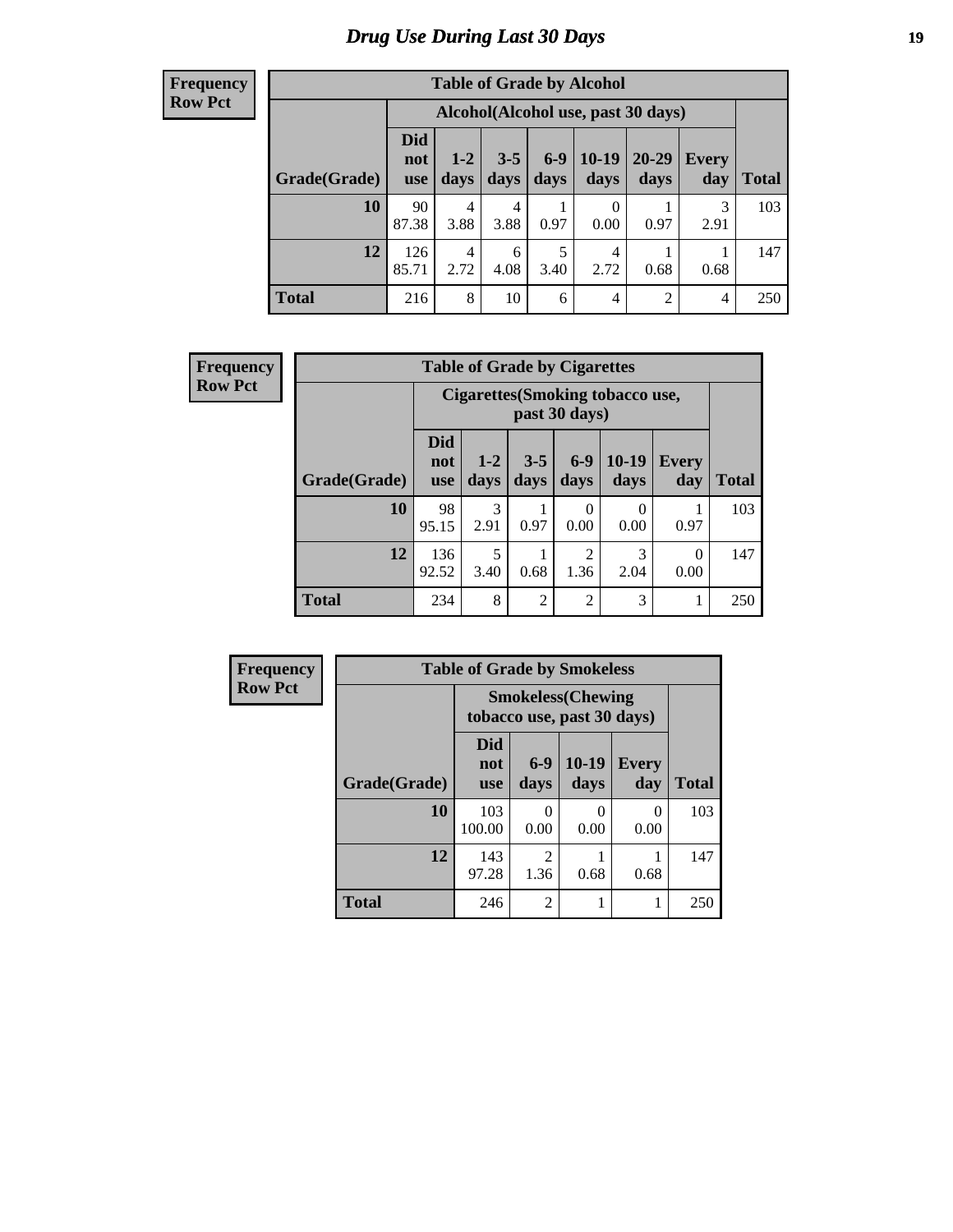#### **Frequency Row Pct**

| <b>Table of Grade by Marijuana</b> |                                 |                                         |                 |                        |                        |               |                  |       |  |  |  |
|------------------------------------|---------------------------------|-----------------------------------------|-----------------|------------------------|------------------------|---------------|------------------|-------|--|--|--|
|                                    |                                 | Marijuana (Marijuana use, past 30 days) |                 |                        |                        |               |                  |       |  |  |  |
| Grade(Grade)                       | <b>Did</b><br>not<br><b>use</b> | $1 - 2$<br>days                         | $3 - 5$<br>days | $6 - 9$<br>days        | $10-19$<br>days        | 20-29<br>days | Every<br>day     | Total |  |  |  |
| 10                                 | 92<br>89.32                     | 3<br>2.91                               | 5<br>4.85       | 0.97                   | 0.97                   | 0<br>0.00     | 0.97             | 103   |  |  |  |
| 12                                 | 134<br>91.16                    | 5<br>3.40                               | 3<br>2.04       | $\overline{c}$<br>1.36 | $\overline{c}$<br>1.36 | 0.68          | $\Omega$<br>0.00 | 147   |  |  |  |
| <b>Total</b>                       | 226                             | 8                                       | 8               | 3                      | 3                      |               |                  | 250   |  |  |  |

| Frequency      | <b>Table of Grade by Cocaine</b> |                                 |                                        |                        |                  |              |  |
|----------------|----------------------------------|---------------------------------|----------------------------------------|------------------------|------------------|--------------|--|
| <b>Row Pct</b> |                                  |                                 | Cocaine (Cocaine use,<br>past 30 days) |                        |                  |              |  |
|                | Grade(Grade)                     | <b>Did</b><br>not<br><b>use</b> | $1-2$<br>days                          | $10-19$<br>days        | 20-29<br>days    | <b>Total</b> |  |
|                | 10                               | 103<br>100.00                   | 0<br>0.00                              | 0<br>0.00              | $\Omega$<br>0.00 | 103          |  |
|                | 12                               | 143<br>97.28                    | 0.68                                   | $\overline{2}$<br>1.36 | 0.68             | 147          |  |
|                | <b>Total</b>                     | 246                             | 1                                      | $\overline{2}$         |                  | 250          |  |

| <b>Frequency</b> | <b>Table of Grade by Inhalants</b> |                                                  |                 |                 |                 |              |
|------------------|------------------------------------|--------------------------------------------------|-----------------|-----------------|-----------------|--------------|
| <b>Row Pct</b>   |                                    | <b>Inhalants</b> (Inhalant use,<br>past 30 days) |                 |                 |                 |              |
|                  | Grade(Grade)                       | Did<br>not<br><b>use</b>                         | $1 - 2$<br>days | $3 - 5$<br>days | $10-19$<br>days | <b>Total</b> |
|                  | 10                                 | 103<br>100.00                                    | 0<br>0.00       | 0.00            | 0<br>0.00       | 103          |
|                  | 12                                 | 144<br>97.96                                     | 0.68            | 0.68            | 0.68            | 147          |
|                  | <b>Total</b>                       | 247                                              |                 | 1               | 1               | 250          |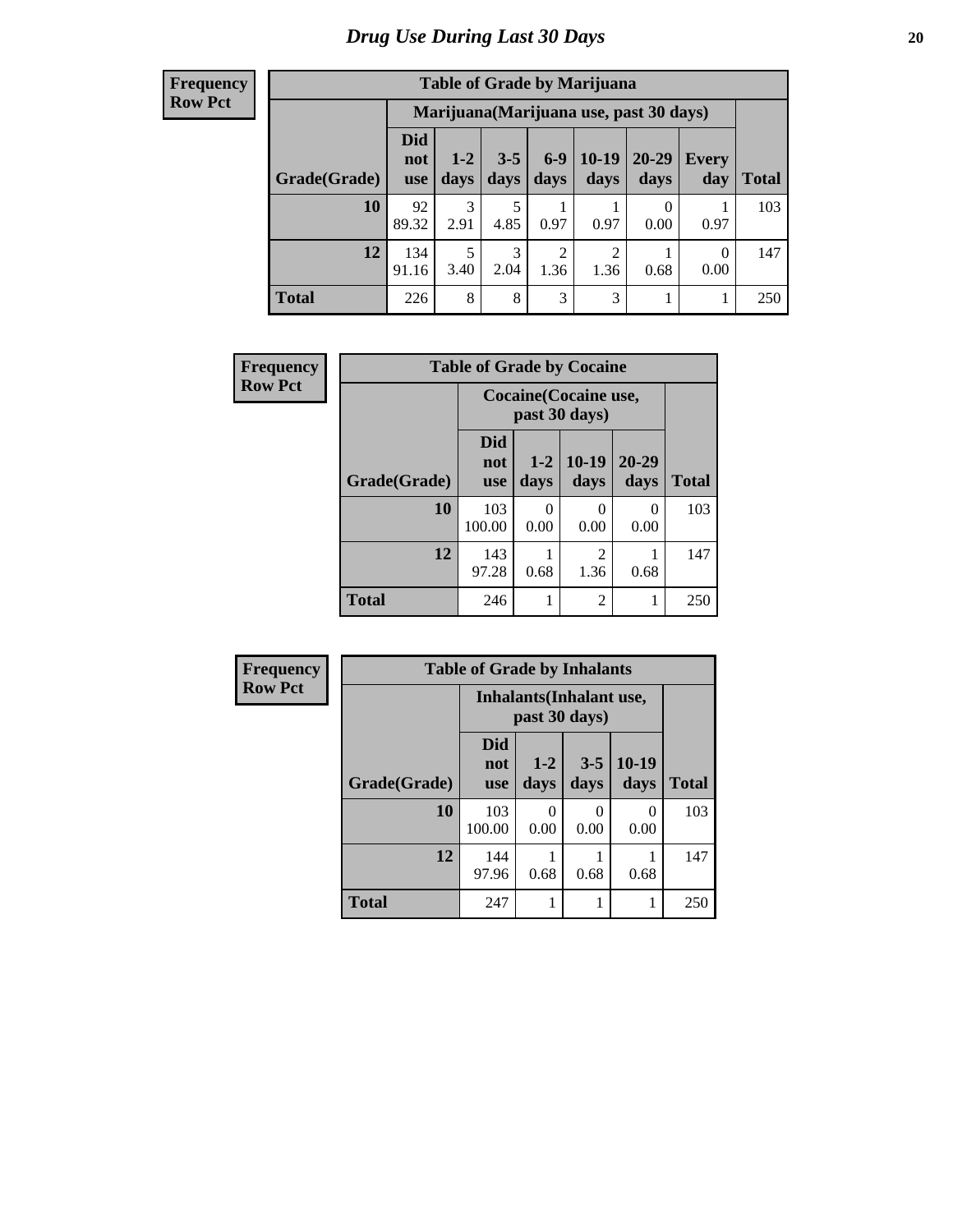## *Drug Use During Last 30 Days* **21**

| Frequency      | <b>Table of Grade by Steroids</b> |                                         |                 |                  |                 |              |
|----------------|-----------------------------------|-----------------------------------------|-----------------|------------------|-----------------|--------------|
| <b>Row Pct</b> |                                   | Steroids (Steroid use,<br>past 30 days) |                 |                  |                 |              |
|                | Grade(Grade)                      | Did<br>not<br>use                       | $1 - 2$<br>days | $6-9$<br>days    | $10-19$<br>days | <b>Total</b> |
|                | 10                                | 102<br>99.03                            | 0.97            | $\Omega$<br>0.00 | 0<br>0.00       | 103          |
|                | 12                                | 144<br>97.96                            | 0.68            | 0.68             | 0.68            | 147          |
|                | <b>Total</b>                      | 246                                     | $\overline{2}$  |                  | 1               | 250          |

| Frequency      | <b>Table of Grade by Ecstasy</b> |                          |                 |                                        |                  |              |
|----------------|----------------------------------|--------------------------|-----------------|----------------------------------------|------------------|--------------|
| <b>Row Pct</b> |                                  |                          |                 | Ecstasy (Ecstasy use,<br>past 30 days) |                  |              |
|                | Grade(Grade)                     | Did<br>not<br><b>use</b> | $3 - 5$<br>days | $6-9$<br>days                          | $10-19$<br>days  | <b>Total</b> |
|                | 10                               | 103<br>100.00            | 0<br>0.00       | 0<br>0.00                              | $\Omega$<br>0.00 | 103          |
|                | 12                               | 144<br>97.96             | 0.68            | 0.68                                   | 0.68             | 147          |
|                | <b>Total</b>                     | 247                      |                 | 1                                      |                  | 250          |

| <b>Frequency</b> | <b>Table of Grade by Meth</b> |                                 |                                             |               |                           |              |
|------------------|-------------------------------|---------------------------------|---------------------------------------------|---------------|---------------------------|--------------|
| <b>Row Pct</b>   |                               |                                 | Meth (Methamphetamine use,<br>past 30 days) |               |                           |              |
|                  | Grade(Grade)                  | <b>Did</b><br>not<br><b>use</b> | $1 - 2$<br>days                             | $6-9$<br>days | $10-19$<br>days           | <b>Total</b> |
|                  | 10                            | 103<br>100.00                   | 0<br>0.00                                   | 0<br>0.00     | $\mathbf{\Omega}$<br>0.00 | 103          |
|                  | 12                            | 144<br>97.96                    | 0.68                                        | 0.68          | 0.68                      | 147          |
|                  | <b>Total</b>                  | 247                             |                                             |               |                           | 250          |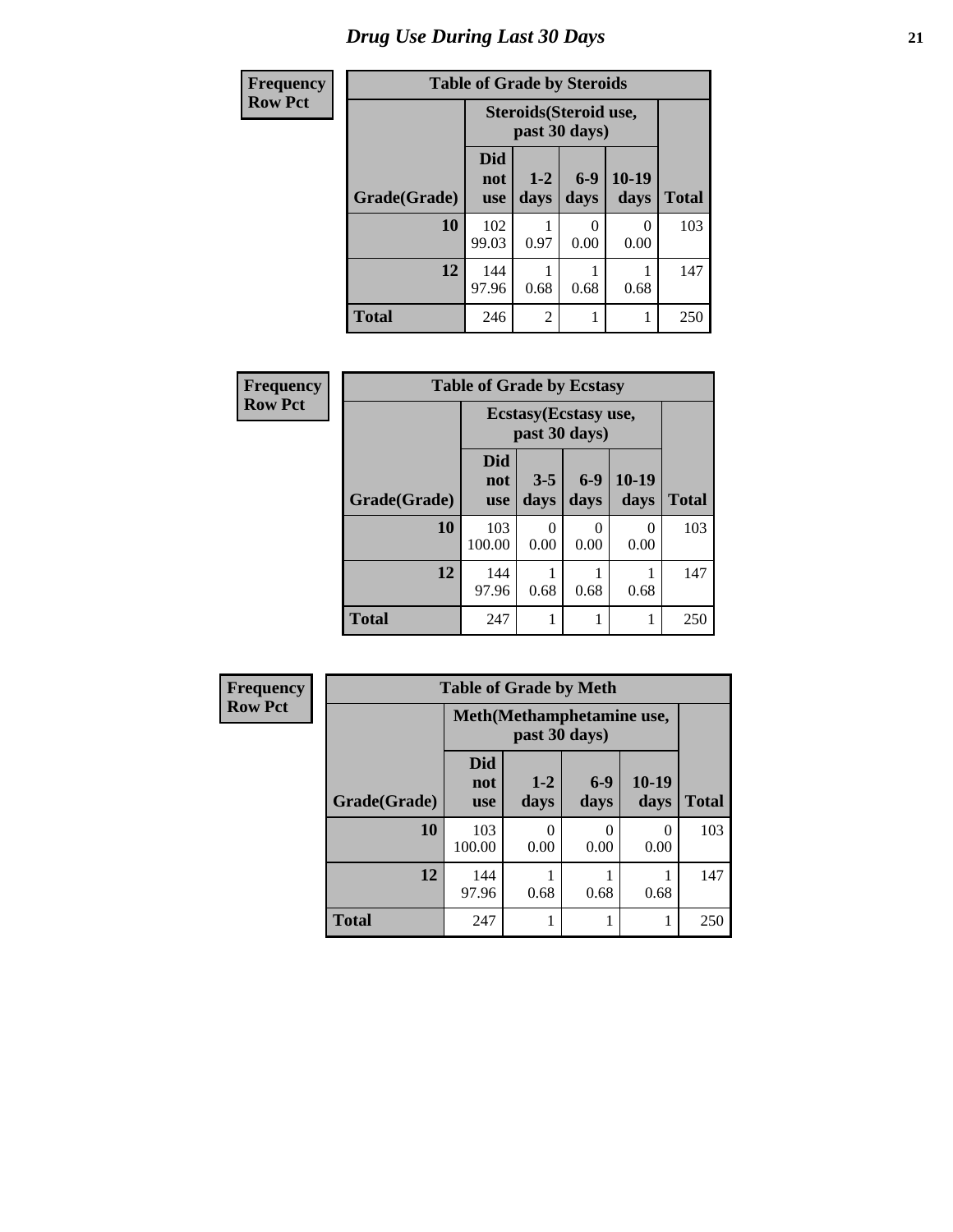## *Drug Use During Last 30 Days* **22**

| <b>Frequency</b> | <b>Table of Grade by Hallucinogens</b> |                                                   |                        |              |  |  |
|------------------|----------------------------------------|---------------------------------------------------|------------------------|--------------|--|--|
| <b>Row Pct</b>   |                                        | Hallucinogens (Hallucinogen<br>use, past 30 days) |                        |              |  |  |
|                  | Grade(Grade)                           | Did not use                                       | 10-19 days             | <b>Total</b> |  |  |
|                  | 10                                     | 103<br>100.00                                     | 0<br>0.00              | 103          |  |  |
|                  | 12                                     | 145<br>98.64                                      | $\mathfrak{D}$<br>1.36 | 147          |  |  |
|                  | <b>Total</b>                           | 248                                               | $\overline{2}$         | 250          |  |  |

| <b>Frequency</b> |  |
|------------------|--|
| <b>Row Pct</b>   |  |

| <b>Table of Grade by Prescription</b> |                          |                                                                                |                  |                        |                        |                   |                     |              |
|---------------------------------------|--------------------------|--------------------------------------------------------------------------------|------------------|------------------------|------------------------|-------------------|---------------------|--------------|
|                                       |                          | <b>Prescription</b> (Prescription drugs not<br>prescribed to me, past 30 days) |                  |                        |                        |                   |                     |              |
| Grade(Grade)                          | Did<br>not<br><b>use</b> | $1 - 2$<br>days                                                                | $3 - 5$<br>days  | $6 - 9$<br>days        | $10-19$<br>days        | $20 - 29$<br>days | <b>Every</b><br>day | <b>Total</b> |
| 10                                    | 95<br>92.23              | $\mathfrak{D}$<br>1.94                                                         | 0.97             | $\overline{2}$<br>1.94 | $\mathfrak{D}$<br>1.94 | 0.00              | 0.97                | 103          |
| 12                                    | 144<br>97.96             | 0.68                                                                           | $\theta$<br>0.00 | 0.68                   | 0<br>0.00              | 0.68              | 0<br>0.00           | 147          |
| <b>Total</b>                          | 239                      | $\mathcal{R}$                                                                  |                  | 3                      | $\overline{2}$         |                   |                     | 250          |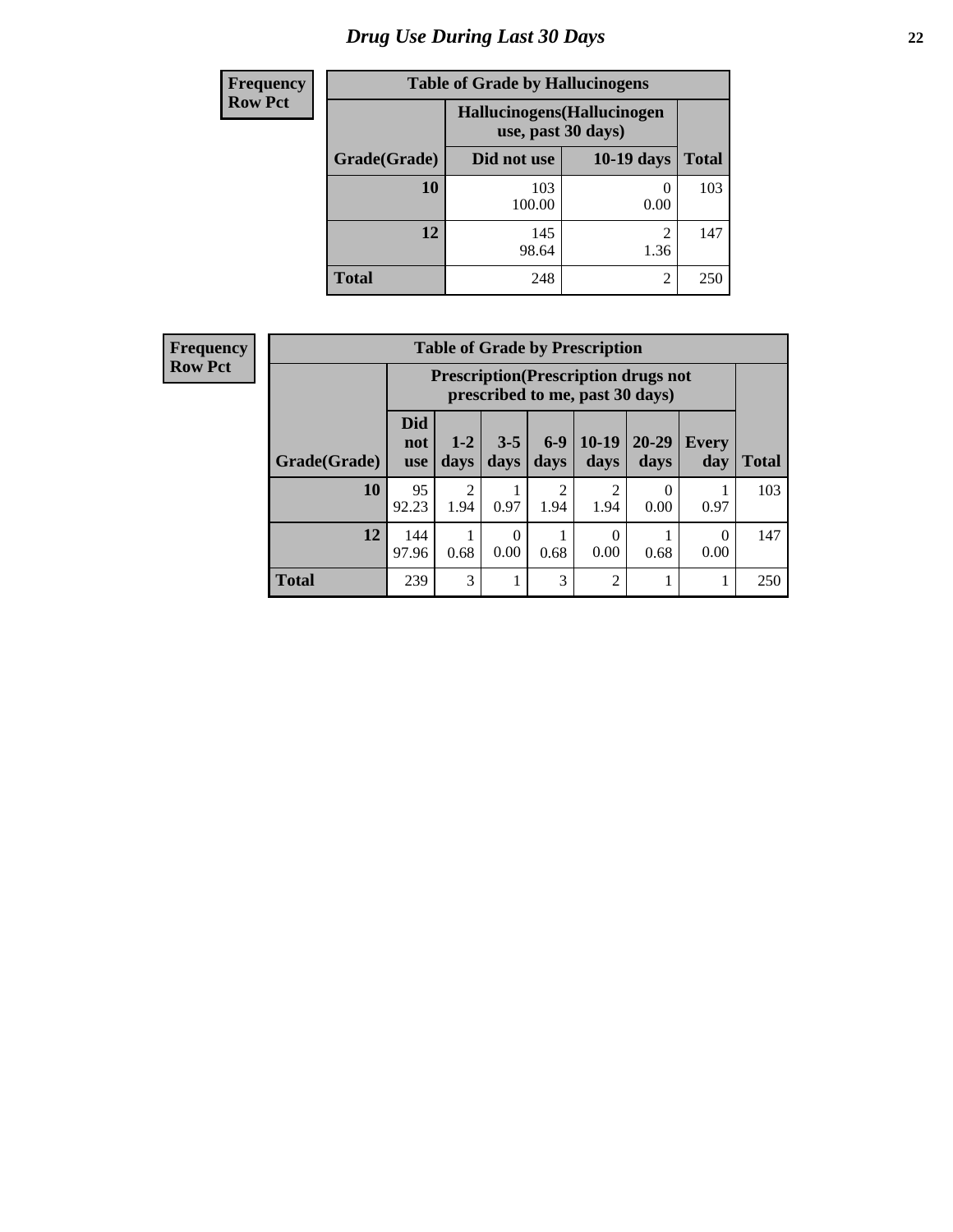| Frequency      | <b>Table of Alcoholease by Grade</b>              |                    |             |              |  |  |
|----------------|---------------------------------------------------|--------------------|-------------|--------------|--|--|
| <b>Col Pct</b> | <b>Alcoholease</b> (It is<br>easy to get alcohol) | Grade(Grade)<br>10 | 12          | <b>Total</b> |  |  |
|                | <b>Strongly Agree</b>                             | 23<br>22.33        | 32<br>21.77 | 55           |  |  |
|                | <b>Somewhat Agree</b>                             | 21<br>20.39        | 34<br>23.13 | 55           |  |  |
|                | <b>Somewhat Disagree</b>                          | 18<br>17.48        | 24<br>16.33 | 42           |  |  |
|                | <b>Strongly Disagree</b>                          | 41<br>39.81        | 57<br>38.78 | 98           |  |  |
|                | <b>Total</b>                                      | 103                | 147         | 250          |  |  |

| Frequency      | <b>Table of Cigarettesease by Grade</b>     |              |             |              |
|----------------|---------------------------------------------|--------------|-------------|--------------|
| <b>Col Pct</b> | Cigarettesease(It is<br>easy to get smoking | Grade(Grade) |             |              |
|                | tobacco)                                    | 10           | 12          | <b>Total</b> |
|                | <b>Strongly Agree</b>                       | 36<br>34.95  | 35<br>23.81 | 71           |
|                | <b>Somewhat Agree</b>                       | 16<br>15.53  | 25<br>17.01 | 41           |
|                | <b>Somewhat Disagree</b>                    | 8<br>7.77    | 21<br>14.29 | 29           |
|                | <b>Strongly Disagree</b>                    | 43<br>41.75  | 66<br>44.90 | 109          |
|                | <b>Total</b>                                | 103          | 147         | 250          |

| Frequency      | <b>Table of Smokelessease by Grade</b>             |              |             |              |  |  |  |  |
|----------------|----------------------------------------------------|--------------|-------------|--------------|--|--|--|--|
| <b>Col Pct</b> | <b>Smokelessease</b> (It is<br>easy to get chewing | Grade(Grade) |             |              |  |  |  |  |
|                | tobacco)                                           | 10           | 12          | <b>Total</b> |  |  |  |  |
|                | <b>Strongly Agree</b>                              | 14<br>13.59  | 18<br>12.24 | 32           |  |  |  |  |
|                | <b>Somewhat Agree</b>                              | 9<br>8.74    | 20<br>13.61 | 29           |  |  |  |  |
|                | <b>Somewhat Disagree</b>                           | 15<br>14.56  | 21<br>14.29 | 36           |  |  |  |  |
|                | <b>Strongly Disagree</b>                           | 65<br>63.11  | 88<br>59.86 | 153          |  |  |  |  |
|                | <b>Total</b>                                       | 103          | 147         | 250          |  |  |  |  |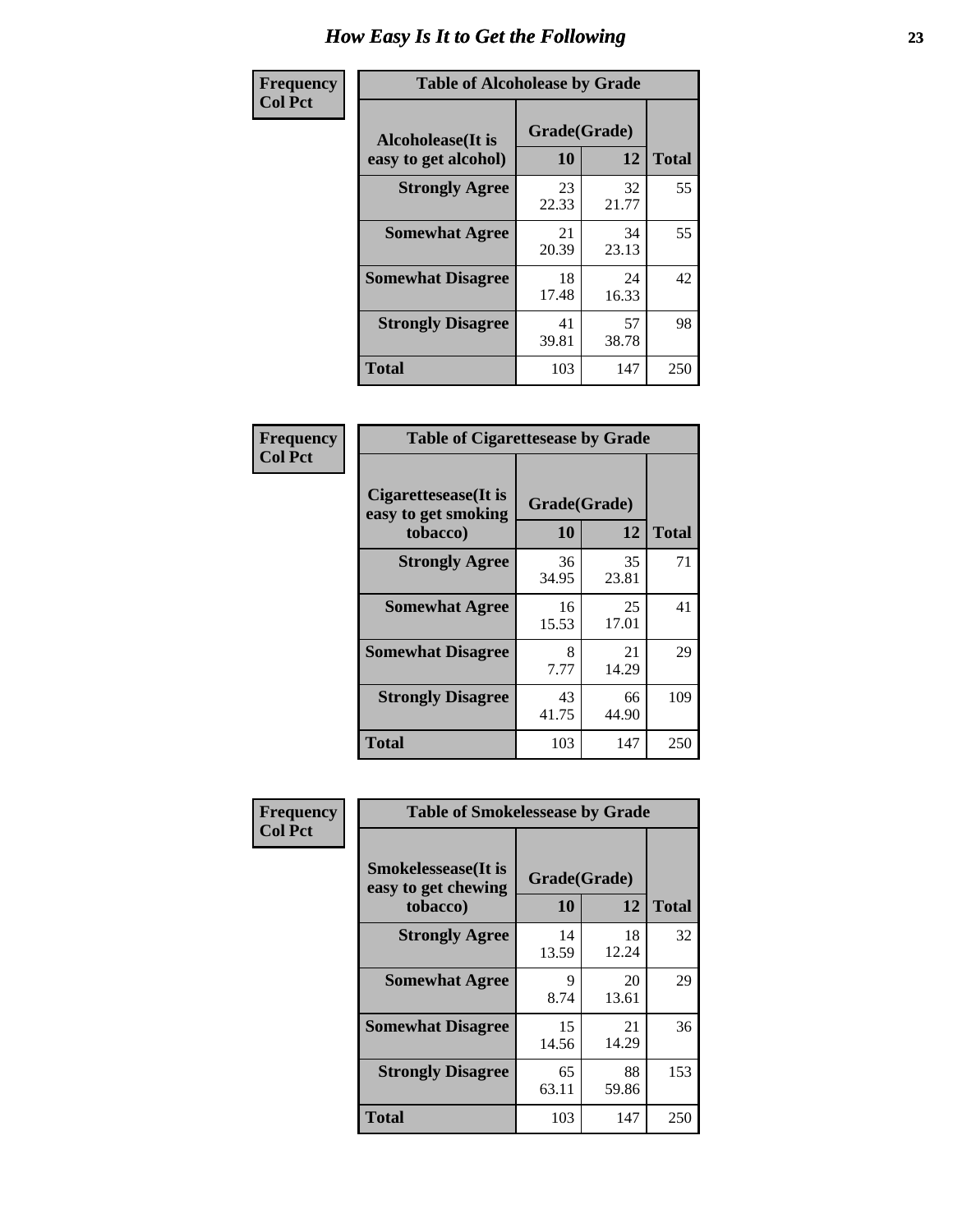| Frequency      | <b>Table of Marijuanaease by Grade</b>           |                    |             |              |  |  |
|----------------|--------------------------------------------------|--------------------|-------------|--------------|--|--|
| <b>Col Pct</b> | Marijuanaease(It is<br>easy to get<br>marijuana) | Grade(Grade)<br>10 | 12          | <b>Total</b> |  |  |
|                | <b>Strongly Agree</b>                            | 44<br>42.72        | 60<br>40.82 | 104          |  |  |
|                | <b>Somewhat Agree</b>                            | 9<br>8.74          | 19<br>12.93 | 28           |  |  |
|                | <b>Somewhat Disagree</b>                         | 11<br>10.68        | 11<br>7.48  | 22           |  |  |
|                | <b>Strongly Disagree</b>                         | 39<br>37.86        | 57<br>38.78 | 96           |  |  |
|                | <b>Total</b>                                     | 103                | 147         | 250          |  |  |

| <b>Table of Cocaineease by Grade</b> |              |             |              |  |  |  |  |  |
|--------------------------------------|--------------|-------------|--------------|--|--|--|--|--|
| <b>Cocaineease</b> (It is            | Grade(Grade) |             |              |  |  |  |  |  |
| easy to get cocaine)                 | 10           | 12          | <b>Total</b> |  |  |  |  |  |
| <b>Strongly Agree</b>                | 15<br>14.56  | 17<br>11.56 | 32           |  |  |  |  |  |
| <b>Somewhat Agree</b>                | 9<br>8.74    | 18<br>12.24 | 27           |  |  |  |  |  |
| <b>Somewhat Disagree</b>             | 13<br>12.62  | 26<br>17.69 | 39           |  |  |  |  |  |
| <b>Strongly Disagree</b>             | 66<br>64.08  | 86<br>58.50 | 152          |  |  |  |  |  |
| <b>Total</b>                         | 103          | 147         | 250          |  |  |  |  |  |

| Frequency      | <b>Table of Inhalantsease by Grade</b>     |              |             |              |  |  |  |  |  |  |
|----------------|--------------------------------------------|--------------|-------------|--------------|--|--|--|--|--|--|
| <b>Col Pct</b> | <b>Inhalantsease</b> (It is<br>easy to get | Grade(Grade) |             |              |  |  |  |  |  |  |
|                | inhalants)                                 | 10           | 12          | <b>Total</b> |  |  |  |  |  |  |
|                | <b>Strongly Agree</b>                      | 15<br>14.56  | 30<br>20.41 | 45           |  |  |  |  |  |  |
|                | <b>Somewhat Agree</b>                      | 16<br>15.53  | 23<br>15.65 | 39           |  |  |  |  |  |  |
|                | <b>Somewhat Disagree</b>                   | 12<br>11.65  | 16<br>10.88 | 28           |  |  |  |  |  |  |
|                | <b>Strongly Disagree</b>                   | 60<br>58.25  | 78<br>53.06 | 138          |  |  |  |  |  |  |
|                | <b>Total</b>                               | 103          | 147         | 250          |  |  |  |  |  |  |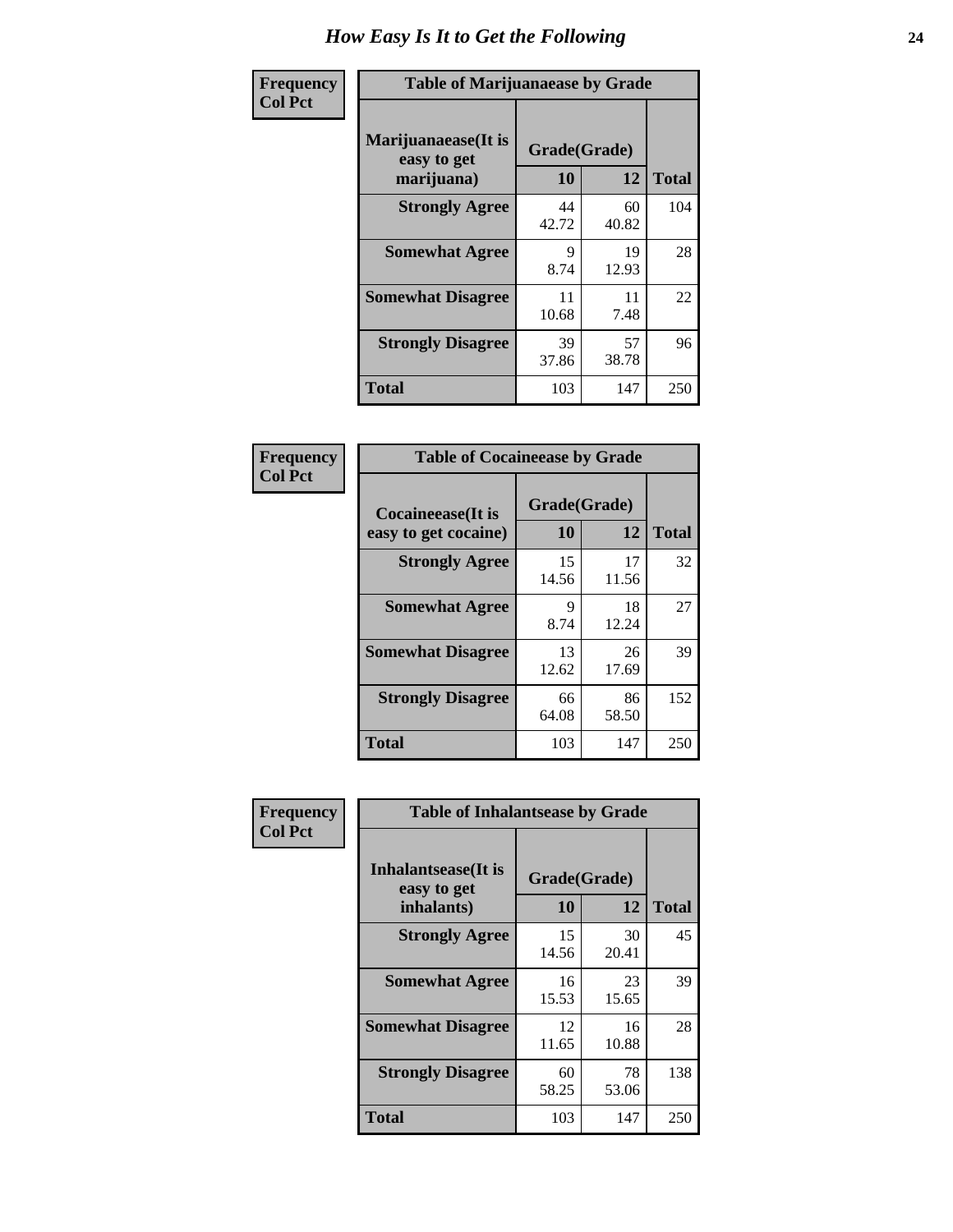| Frequency      | <b>Table of Steroidsease by Grade</b>               |                    |              |     |  |  |  |  |  |
|----------------|-----------------------------------------------------|--------------------|--------------|-----|--|--|--|--|--|
| <b>Col Pct</b> | <b>Steroidsease</b> (It is<br>easy to get steroids) | Grade(Grade)<br>10 | <b>Total</b> |     |  |  |  |  |  |
|                | <b>Strongly Agree</b>                               | 6<br>5.83          | 18<br>12.24  | 24  |  |  |  |  |  |
|                | <b>Somewhat Agree</b>                               | 13<br>12.62        | 20<br>13.61  | 33  |  |  |  |  |  |
|                | <b>Somewhat Disagree</b>                            | 15<br>14.56        | 22<br>14.97  | 37  |  |  |  |  |  |
|                | <b>Strongly Disagree</b>                            | 69<br>66.99        | 87<br>59.18  | 156 |  |  |  |  |  |
|                | <b>Total</b>                                        | 103                | 147          | 250 |  |  |  |  |  |

| Frequency      | <b>Table of Ecstasyease by Grade</b>              |                           |             |              |  |  |  |  |  |
|----------------|---------------------------------------------------|---------------------------|-------------|--------------|--|--|--|--|--|
| <b>Col Pct</b> | <b>Ecstasyease</b> (It is<br>easy to get ecstasy) | Grade(Grade)<br><b>10</b> | 12          | <b>Total</b> |  |  |  |  |  |
|                | <b>Strongly Agree</b>                             | 11<br>10.68               | 19<br>12.93 | 30           |  |  |  |  |  |
|                | <b>Somewhat Agree</b>                             | 6<br>5.83                 | 12<br>8.16  | 18           |  |  |  |  |  |
|                | <b>Somewhat Disagree</b>                          | 15<br>14.56               | 22<br>14.97 | 37           |  |  |  |  |  |
|                | <b>Strongly Disagree</b>                          | 71<br>68.93               | 94<br>63.95 | 165          |  |  |  |  |  |
|                | <b>Total</b>                                      | 103                       | 147         | 250          |  |  |  |  |  |

| Frequency      | <b>Table of Methease by Grade</b>                          |                    |             |              |  |  |  |  |
|----------------|------------------------------------------------------------|--------------------|-------------|--------------|--|--|--|--|
| <b>Col Pct</b> | <b>Methease</b> (It is easy<br>to get<br>methamphetamines) | Grade(Grade)<br>10 | 12          | <b>Total</b> |  |  |  |  |
|                | <b>Strongly Agree</b>                                      | 11<br>10.68        | 11<br>7.48  | 22           |  |  |  |  |
|                | <b>Somewhat Agree</b>                                      | 5<br>4.85          | 18<br>12.24 | 23           |  |  |  |  |
|                | <b>Somewhat Disagree</b>                                   | 13<br>12.62        | 19<br>12.93 | 32           |  |  |  |  |
|                | <b>Strongly Disagree</b>                                   | 74<br>71.84        | 99<br>67.35 | 173          |  |  |  |  |
|                | <b>Total</b>                                               | 103                | 147         | 250          |  |  |  |  |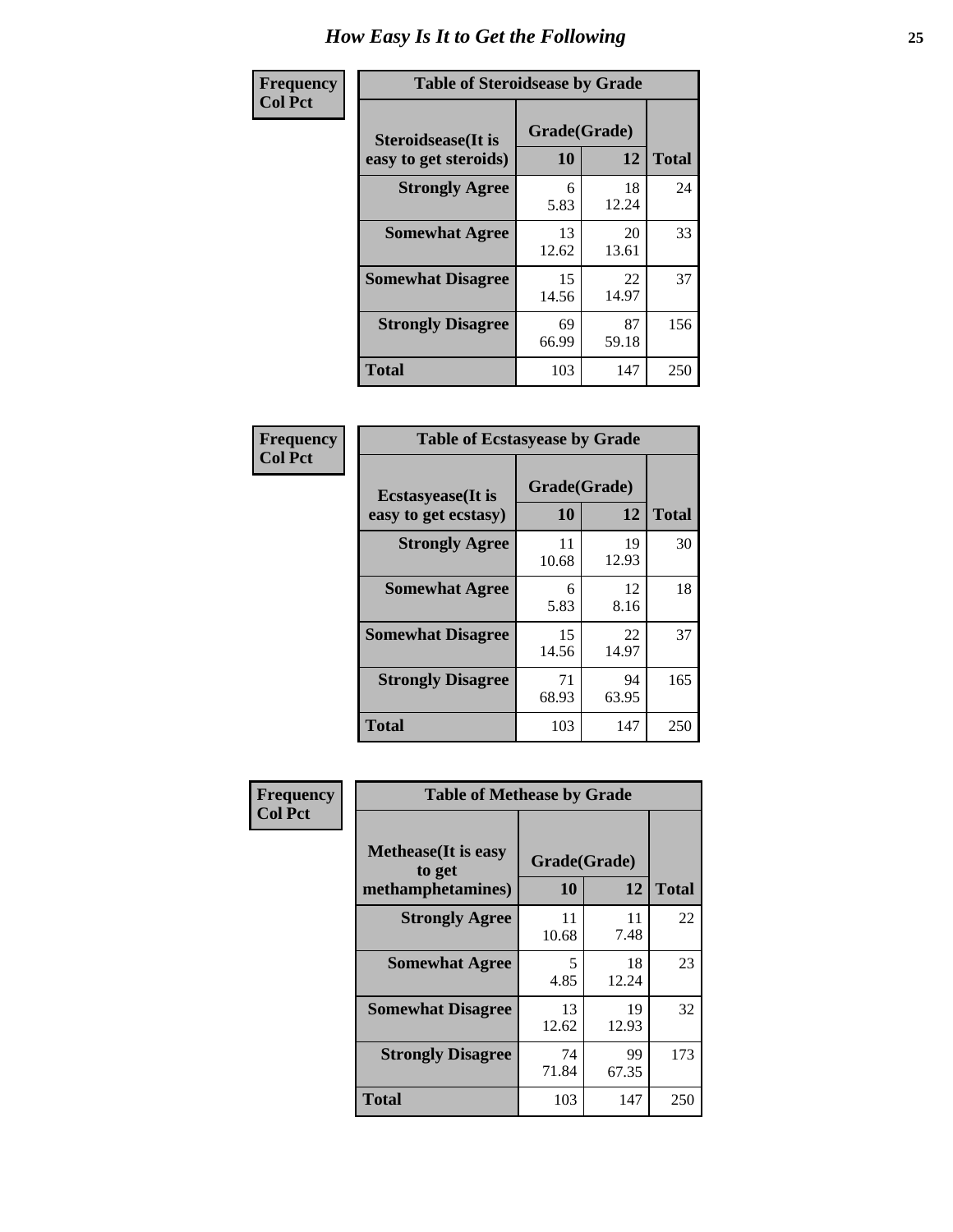| <b>Frequency</b> | <b>Table of Hallucinogensease by Grade</b>               |                                  |                 |     |  |  |  |  |  |
|------------------|----------------------------------------------------------|----------------------------------|-----------------|-----|--|--|--|--|--|
| <b>Col Pct</b>   | Hallucinogensease(It<br>is easy to get<br>hallucinogens) | Grade(Grade)<br>10               | <b>Total</b>    |     |  |  |  |  |  |
|                  | <b>Strongly Agree</b>                                    | 10<br>9.71                       | 12<br>8<br>5.44 | 18  |  |  |  |  |  |
|                  | <b>Somewhat Agree</b>                                    | $\overline{\phantom{0}}$<br>4.85 | 15<br>10.20     | 20  |  |  |  |  |  |
|                  | <b>Somewhat Disagree</b>                                 | 17<br>16.50                      | 21<br>14.29     | 38  |  |  |  |  |  |
|                  | <b>Strongly Disagree</b>                                 | 71<br>68.93                      | 103<br>70.07    | 174 |  |  |  |  |  |
|                  | <b>Total</b>                                             | 103                              | 147             | 250 |  |  |  |  |  |

| Frequency<br>Col Pct |
|----------------------|
|                      |

| <b>Table of Prescriptionease by Grade</b>                                                |              |             |              |  |  |  |  |
|------------------------------------------------------------------------------------------|--------------|-------------|--------------|--|--|--|--|
| <b>Prescriptionease</b> (It<br>is easy to get<br>prescription drugs<br>not prescribed to | Grade(Grade) |             |              |  |  |  |  |
| me)                                                                                      | 10           | 12          | <b>Total</b> |  |  |  |  |
| <b>Strongly Agree</b>                                                                    | 26<br>25.24  | 36<br>24.49 | 62           |  |  |  |  |
| <b>Somewhat Agree</b>                                                                    | 13<br>12.62  | 21<br>14.29 | 34           |  |  |  |  |
| <b>Somewhat Disagree</b>                                                                 | 12<br>11.65  | 12<br>8.16  | 24           |  |  |  |  |
| <b>Strongly Disagree</b>                                                                 | 52<br>50.49  | 78<br>53.06 | 130          |  |  |  |  |
| Total                                                                                    | 103          | 147         | 250          |  |  |  |  |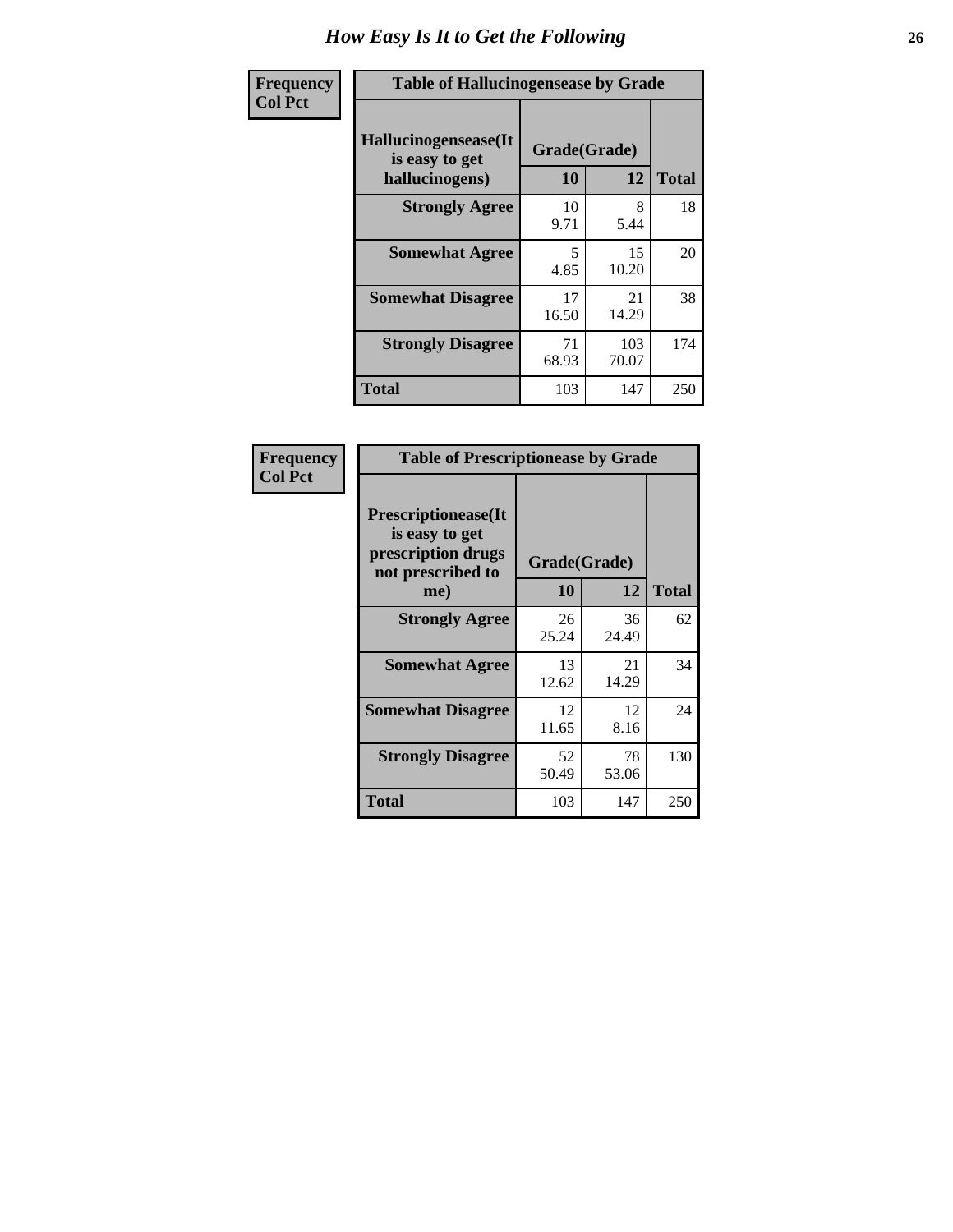#### *Age at Onset of Use* **27** *Results for "Age at Onset of Use" questions exclude students who said they did not use that substance*

| <b>Frequency</b> | <b>Table of Grade by Alcoholinit</b> |                       |                                                  |           |                |            |                           |            |            |            |                        |                       |              |
|------------------|--------------------------------------|-----------------------|--------------------------------------------------|-----------|----------------|------------|---------------------------|------------|------------|------------|------------------------|-----------------------|--------------|
| <b>Row Pct</b>   |                                      |                       | Alcoholinit (I started using alcohol when I was) |           |                |            |                           |            |            |            |                        |                       |              |
|                  | Grade(Grade)                         | 8 or<br>younger       | $\boldsymbol{9}$                                 | 10        | 11             | 12         | 13                        | 14         | 15         | 16         | 17                     | <b>18 or</b><br>older | <b>Total</b> |
|                  | 10                                   | $^{(1)}$<br>$0.00\,$  | 4.76                                             | 0<br>0.00 | 4.76           | 3<br>14.29 | 4<br>19.05                | 5<br>23.81 | 6<br>28.57 | 0<br>0.00  | $\overline{0}$<br>0.00 | 4.76                  | 21           |
|                  | 12                                   | $\mathcal{E}$<br>7.69 | 2.56                                             | 2.56      | 2.56           | 2<br>5.13  | 4<br>10.26                | 4<br>10.26 | 6<br>15.38 | ⇁<br>17.95 | 7<br>17.95             | 7.69                  | 39           |
|                  | <b>Total</b>                         | 3 <sub>1</sub>        | $\overline{2}$                                   |           | $\overline{2}$ | 5          | 8                         | 9          | 12         | ⇁          | 7                      | 4                     | 60           |
|                  |                                      |                       |                                                  |           |                |            | Frequency Missing $= 190$ |            |            |            |                        |                       |              |

| <b>Frequency</b> |
|------------------|
| <b>Row Pct</b>   |

| <b>Table of Grade by Cigarettesinit</b> |                                                       |           |                |                         |                  |            |                  |                |                       |              |
|-----------------------------------------|-------------------------------------------------------|-----------|----------------|-------------------------|------------------|------------|------------------|----------------|-----------------------|--------------|
|                                         | Cigarettesinit (I started smoking tobacco when I was) |           |                |                         |                  |            |                  |                |                       |              |
| Grade(Grade)                            | <b>8 or</b><br>vounger                                | 9         | 11             | 13                      | 14               | 15         | 16 <sup>1</sup>  | 17             | <b>18 or</b><br>older | <b>Total</b> |
| 10                                      | 0.00                                                  | 12.50     | 12.50          | $\overline{2}$<br>25.00 | 12.50            | 3<br>37.50 | $\Omega$<br>0.00 | 0.00           | 0.00                  | 8            |
| 12                                      | 3<br>21.43                                            | 7.14      | 7.14           | 7.14                    | $\Omega$<br>0.00 | 14.29      | 3<br>21.43       | 14.29          | 7.14                  | 14           |
| <b>Total</b>                            | 3                                                     | $\bigcap$ | $\overline{2}$ | 3                       |                  | 5          | 3                | $\overline{2}$ |                       | 22           |
|                                         | Frequency Missing $= 228$                             |           |                |                         |                  |            |                  |                |                       |              |

| Frequency      | <b>Table of Grade by Smokelessinit</b> |                                                               |           |               |       |       |              |  |  |
|----------------|----------------------------------------|---------------------------------------------------------------|-----------|---------------|-------|-------|--------------|--|--|
| <b>Row Pct</b> |                                        | <b>Smokelessinit(I started chewing</b><br>tobacco when I was) |           |               |       |       |              |  |  |
|                | Grade(Grade)                           | 8 or<br>younger                                               | <b>10</b> | <b>12</b>     | 13    | 14    | <b>Total</b> |  |  |
|                | 10                                     | 0                                                             | $\Omega$  | $\theta$<br>٠ | 0     | 0     | 0            |  |  |
|                | 12                                     | 20.00                                                         | 20.00     | 20.00         | 20.00 | 20.00 | 5            |  |  |
|                | <b>Total</b>                           |                                                               |           |               |       |       | 5            |  |  |
|                |                                        | Frequency Missing $= 245$                                     |           |               |       |       |              |  |  |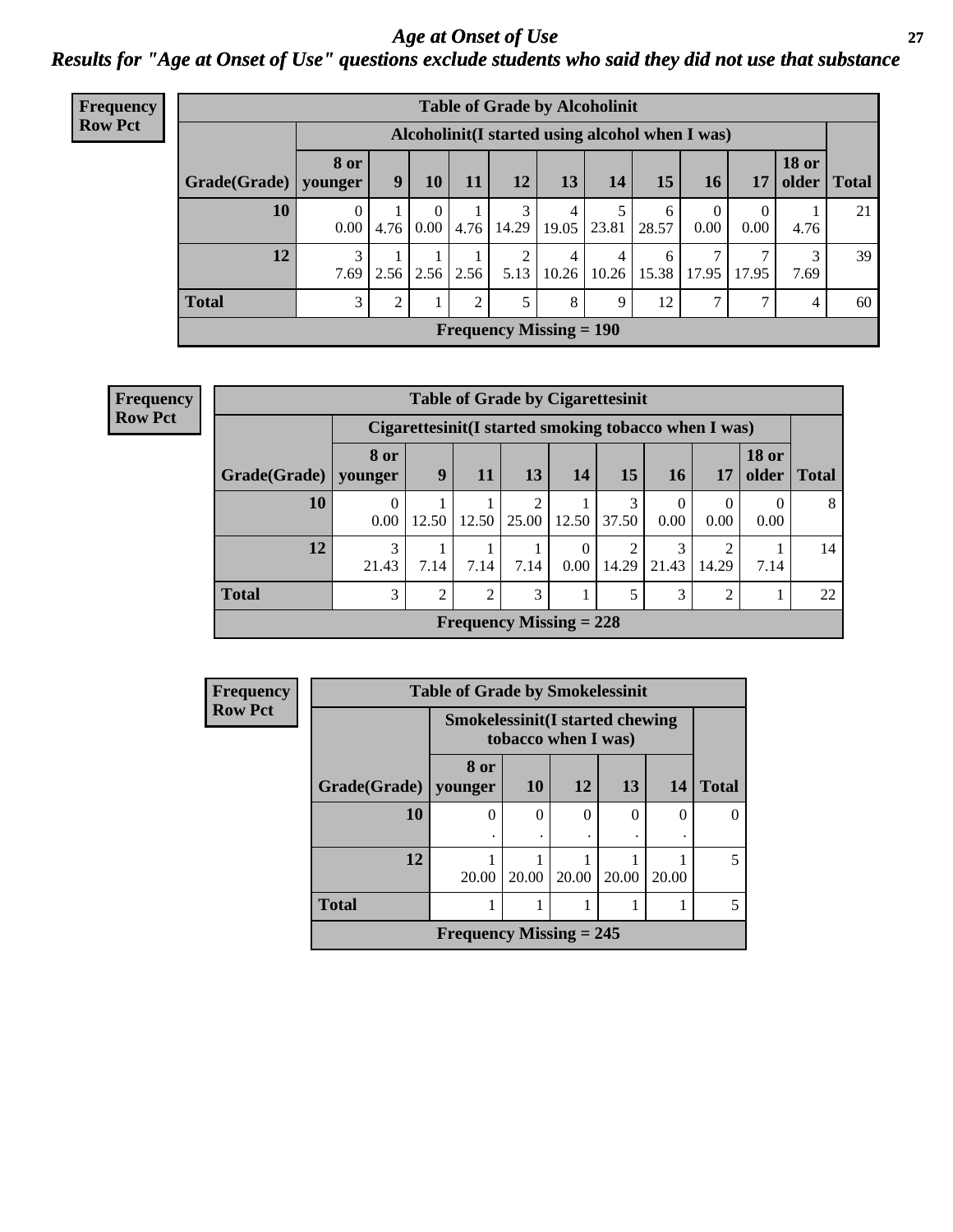#### *Age at Onset of Use* **28**

*Results for "Age at Onset of Use" questions exclude students who said they did not use that substance*

| <b>Frequency</b> |              | <b>Table of Grade by Marijuanainit</b> |                  |                                                      |      |                           |                |            |            |      |       |                               |    |
|------------------|--------------|----------------------------------------|------------------|------------------------------------------------------|------|---------------------------|----------------|------------|------------|------|-------|-------------------------------|----|
| <b>Row Pct</b>   |              |                                        |                  | Marijuanainit (I started using marijuana when I was) |      |                           |                |            |            |      |       |                               |    |
|                  | Grade(Grade) | <b>8 or</b><br>younger                 | 9                | 10 <sup>1</sup>                                      | 11   | 12                        | 13             | 14         | 15         | 16   | 17    | <b>18 or</b><br>older   Total |    |
|                  | 10           | 0<br>0.00 <sub>l</sub>                 | 5.26             | $10.53$ 5.26                                         |      |                           | $5.26$ 5.26    | 26.32      | 26.32      | 5.26 | 5.26  | 5.26                          | 19 |
|                  | 12           | 4.17                                   | $\Omega$<br>0.00 | 2<br>8.33                                            | 4.17 | 3<br>12.50                | 4.17           | 3<br>12.50 | 4<br>16.67 | 8.33 | 20.83 | 2<br>8.33                     | 24 |
|                  | <b>Total</b> |                                        |                  | $\overline{4}$                                       | 2    | 4                         | $\overline{2}$ | 8          | 9          | 3    | 6     | 3                             | 43 |
|                  |              |                                        |                  |                                                      |      | Frequency Missing $= 207$ |                |            |            |      |       |                               |    |

| <b>Frequency</b> | <b>Table of Grade by Cocaineinit</b> |          |                                                          |                         |              |  |  |  |
|------------------|--------------------------------------|----------|----------------------------------------------------------|-------------------------|--------------|--|--|--|
| <b>Row Pct</b>   |                                      |          | Cocaineinit(I<br>started using<br>cocaine when I<br>was) |                         |              |  |  |  |
|                  | Grade(Grade)                         | 9        | 13                                                       | 14                      | <b>Total</b> |  |  |  |
|                  | 10                                   | $\Omega$ | 0                                                        | $\Omega$                | 0            |  |  |  |
|                  |                                      | ٠        |                                                          |                         |              |  |  |  |
|                  | 12                                   | 25.00    | 25.00                                                    | $\mathfrak{D}$<br>50.00 | 4            |  |  |  |
|                  | <b>Total</b>                         |          |                                                          | 2                       | 4            |  |  |  |
|                  | Frequency Missing $= 246$            |          |                                                          |                         |              |  |  |  |

| Frequency      |                        | <b>Table of Grade by Inhalantsinit</b>                           |                |                           |                |
|----------------|------------------------|------------------------------------------------------------------|----------------|---------------------------|----------------|
| <b>Row Pct</b> |                        | <b>Inhalantsinit(I started</b><br>using inhalants when I<br>was) |                |                           |                |
|                | Grade(Grade)   younger | 8 or                                                             | <b>12</b>      | <b>16</b>                 | <b>Total</b>   |
|                | 10                     | 0<br>0.00                                                        | 100.00         | $\mathbf{\Omega}$<br>0.00 |                |
|                | 12                     | 50.00                                                            | $_{0}$<br>0.00 | 50.00                     | $\overline{c}$ |
|                | <b>Total</b><br>1      |                                                                  |                |                           |                |
|                |                        | Frequency Missing $= 247$                                        |                |                           |                |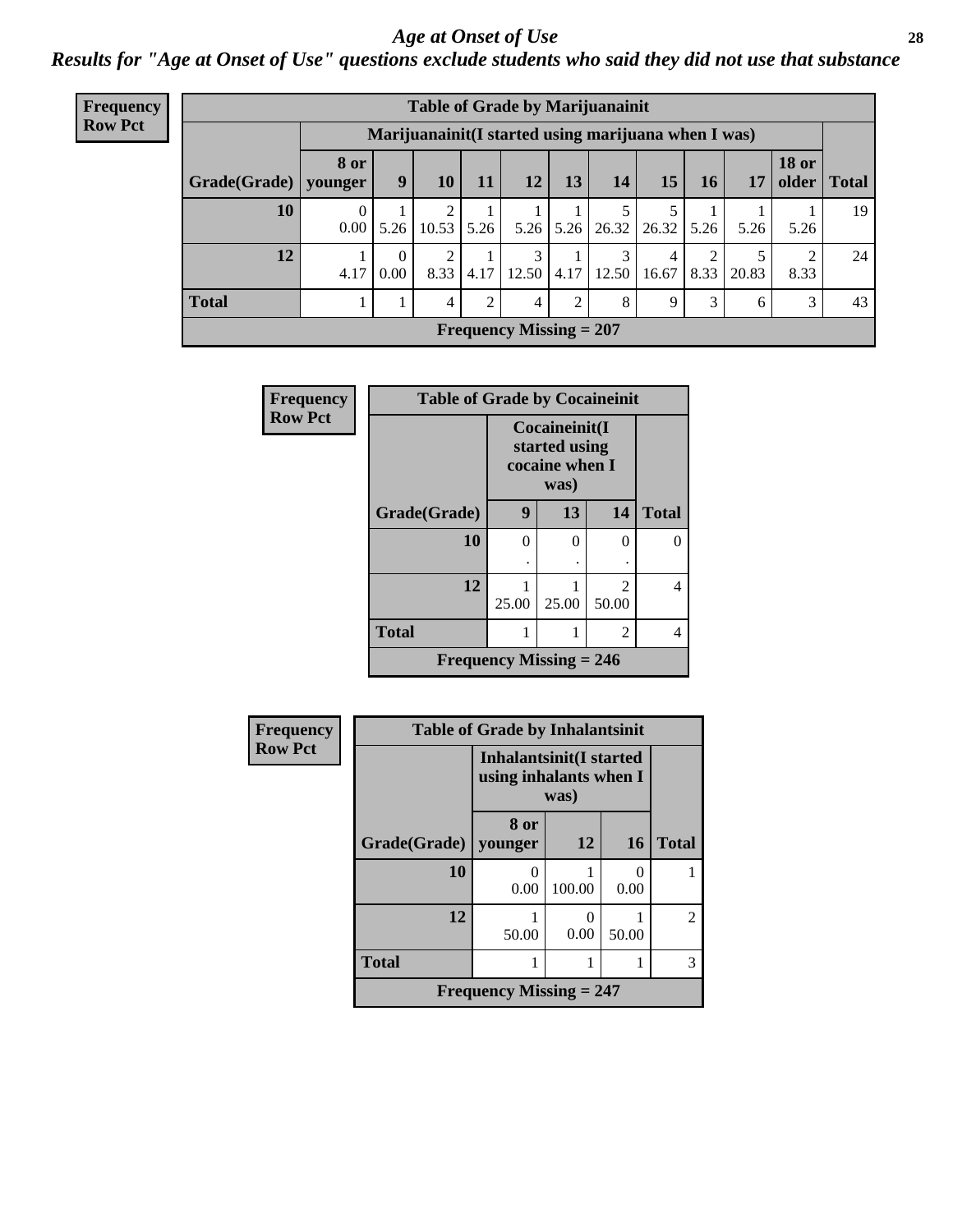#### *Age at Onset of Use* **29**

*Results for "Age at Onset of Use" questions exclude students who said they did not use that substance*

| Frequency      | <b>Table of Grade by Steroidsinit</b> |                                                            |       |       |              |
|----------------|---------------------------------------|------------------------------------------------------------|-------|-------|--------------|
| <b>Row Pct</b> |                                       | Steroidsinit(I<br>started using<br>steroids when I<br>was) |       |       |              |
|                | Grade(Grade)                          | 13                                                         | 15    | 16    | <b>Total</b> |
|                | 10                                    | 0                                                          | 0     | 0     | 0            |
|                | 12                                    | 33.33                                                      | 33.33 | 33.33 | 3            |
|                | <b>Total</b>                          |                                                            |       |       | 3            |
|                | <b>Frequency Missing = 247</b>        |                                                            |       |       |              |

| Frequency      |                        | <b>Table of Grade by Ecstasyinit</b>                          |       |           |              |
|----------------|------------------------|---------------------------------------------------------------|-------|-----------|--------------|
| <b>Row Pct</b> |                        | <b>Ecstasyinit</b> (I started<br>using ecstasy when I<br>was) |       |           |              |
|                | Grade(Grade)   younger | 8 or                                                          | 15    | <b>17</b> | <b>Total</b> |
|                | 10                     | $\left($                                                      | 0     | 0         | 0            |
|                | 12                     | 33.33                                                         | 33.33 | 33.33     | 3            |
|                | <b>Total</b>           |                                                               |       |           | 3            |
|                |                        | Frequency Missing $= 247$                                     |       |           |              |

| <b>Frequency</b> |              | <b>Table of Grade by Methinit</b>                                     |                             |              |
|------------------|--------------|-----------------------------------------------------------------------|-----------------------------|--------------|
| <b>Row Pct</b>   |              | <b>Methinit(I started</b><br>using<br>methamphetamines<br>when I was) |                             |              |
|                  | Grade(Grade) | 8 or<br>younger                                                       | 17                          | <b>Total</b> |
|                  | 10           | 0                                                                     | ∩                           |              |
|                  | 12           | 33.33                                                                 | っ<br>66.67                  | 3            |
|                  | <b>Total</b> |                                                                       | $\mathcal{D}_{\mathcal{L}}$ | 3            |
|                  |              | <b>Frequency Missing = 247</b>                                        |                             |              |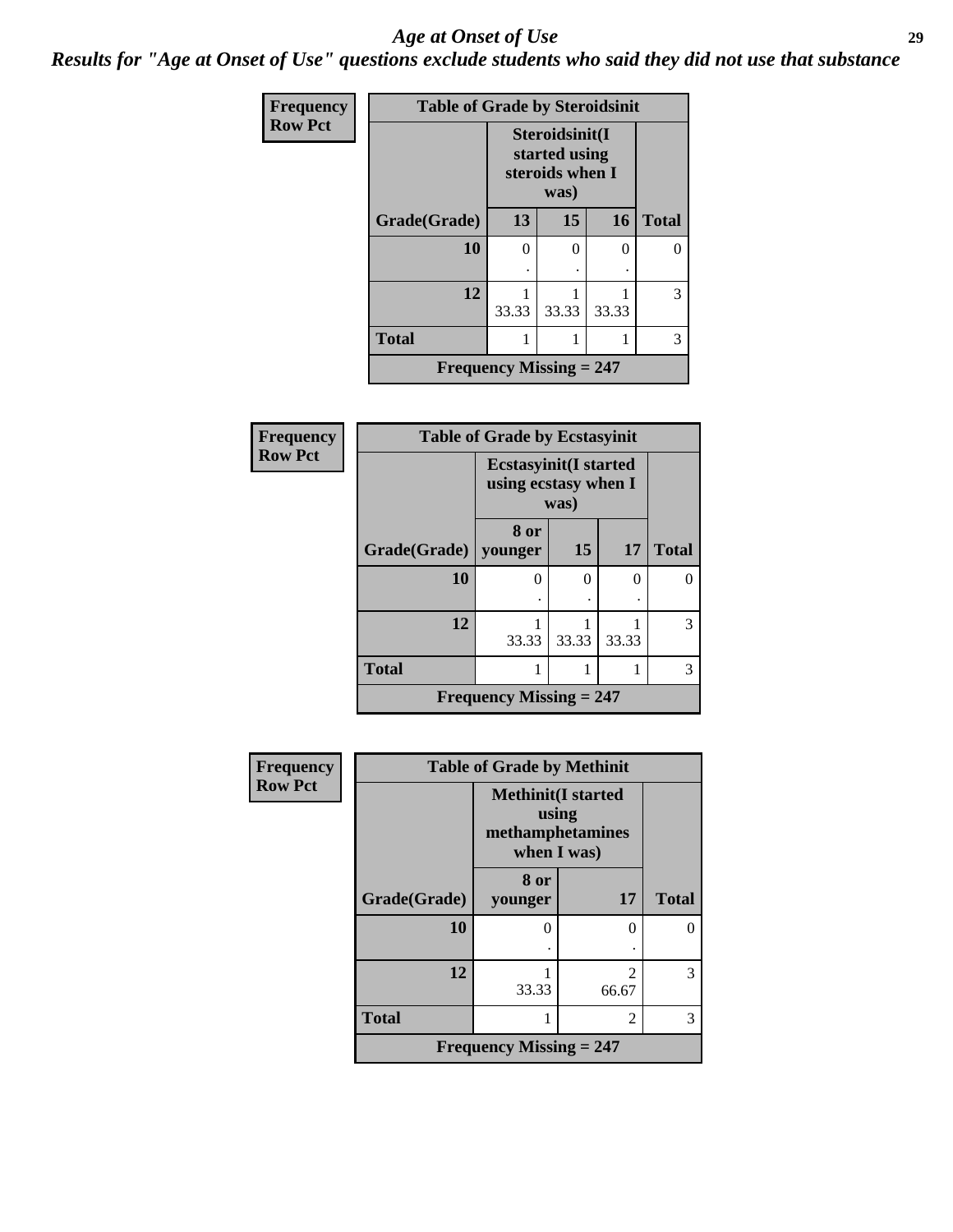#### Age at Onset of Use **30**

*Results for "Age at Onset of Use" questions exclude students who said they did not use that substance*

| Frequency      | <b>Table of Grade by Hallucinogensinit</b> |                                                     |                       |                |  |  |  |
|----------------|--------------------------------------------|-----------------------------------------------------|-----------------------|----------------|--|--|--|
| <b>Row Pct</b> |                                            | Hallucinogensinit(I<br>hallucinogens when<br>I was) | started using         |                |  |  |  |
|                | Grade(Grade)                               | 8 or<br>younger                                     | <b>18 or</b><br>older | <b>Total</b>   |  |  |  |
|                | 10                                         | 0                                                   | 0                     | 0              |  |  |  |
|                | 12                                         | 50.00                                               | 50.00                 | $\overline{2}$ |  |  |  |
|                | <b>Total</b>                               | 1                                                   | 1                     | $\overline{2}$ |  |  |  |
|                |                                            | Frequency Missing $= 248$                           |                       |                |  |  |  |

| Frequency      |              | <b>Table of Grade by Prescriptioninit</b> |                                       |                        |                                          |           |                         |              |  |
|----------------|--------------|-------------------------------------------|---------------------------------------|------------------------|------------------------------------------|-----------|-------------------------|--------------|--|
| <b>Row Pct</b> |              | prescription drugs not prescribed to me   |                                       | when I was)            | <b>Prescriptioninit (I started using</b> |           |                         |              |  |
|                | Grade(Grade) | 8 or<br>younger                           | 9                                     | 13                     | 14                                       | <b>15</b> | <b>17</b>               | <b>Total</b> |  |
|                | 10           | 20.00                                     | $\Omega$<br>0.00                      | $\mathcal{D}$<br>40.00 | 20.00                                    | 20.00     | 0<br>0.00               | 5            |  |
|                | 12           | 0<br>0.00                                 | 20.00                                 | 20.00                  | 20.00                                    | 0<br>0.00 | $\mathfrak{D}$<br>40.00 | 5            |  |
|                | <b>Total</b> |                                           | 3<br>$\overline{2}$<br>$\overline{2}$ |                        |                                          |           |                         |              |  |
|                |              |                                           |                                       |                        | Frequency Missing $= 240$                |           |                         |              |  |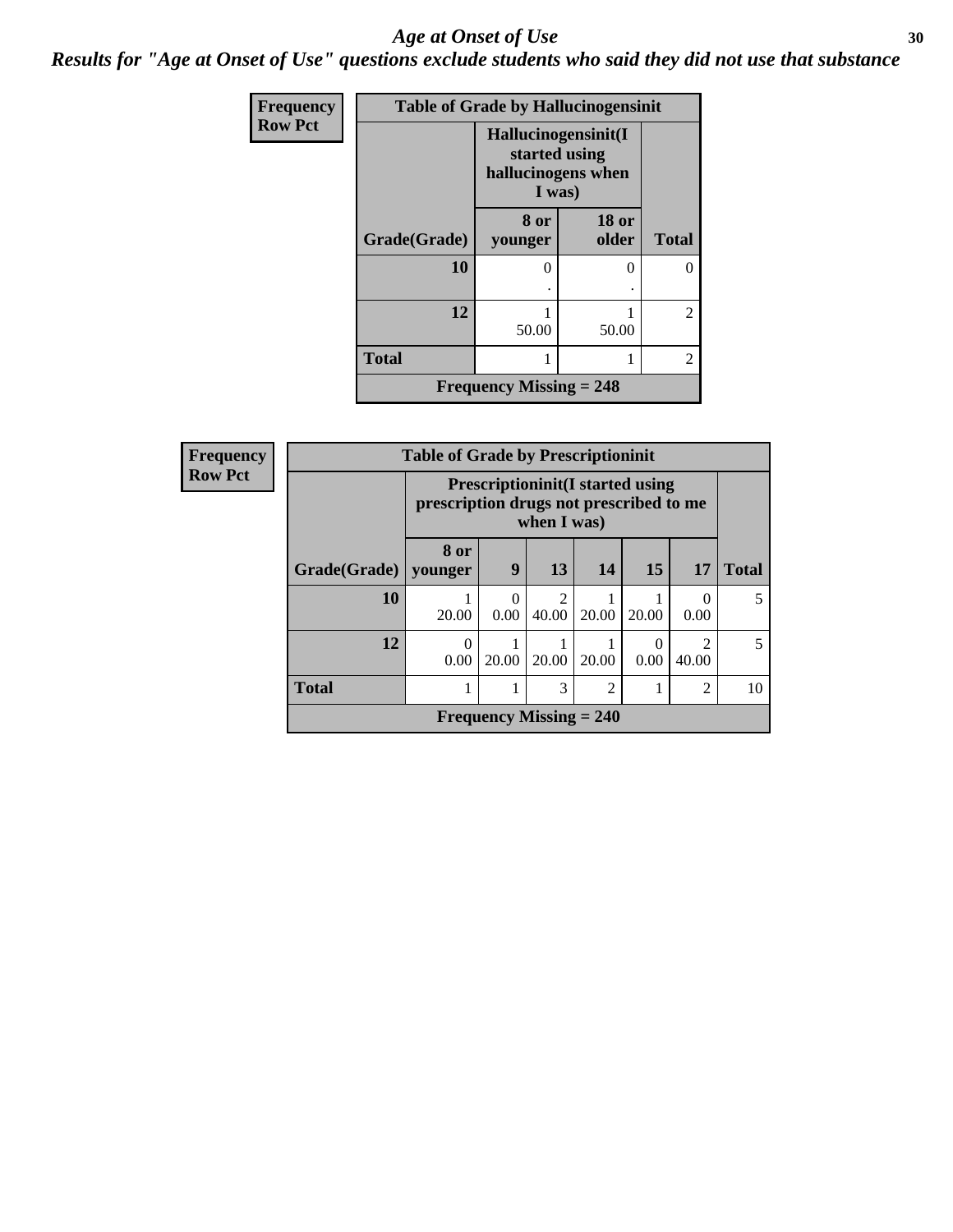| Frequency      | <b>Table of Alcoholharm by Grade</b>          |                    |             |              |  |
|----------------|-----------------------------------------------|--------------------|-------------|--------------|--|
| <b>Col Pct</b> | Alcoholharm(I<br>think alcohol is<br>harmful) | Grade(Grade)<br>10 | 12          | <b>Total</b> |  |
|                | <b>Strongly Agree</b>                         | 66<br>64.08        | 91<br>61.90 | 157          |  |
|                | <b>Somewhat Agree</b>                         | 19<br>18.45        | 30<br>20.41 | 49           |  |
|                | <b>Somewhat Disagree</b>                      | 10<br>9.71         | 9<br>6.12   | 19           |  |
|                | <b>Strongly Disagree</b>                      | 8<br>7.77          | 17<br>11.56 | 25           |  |
|                | <b>Total</b>                                  | 103                | 147         | 250          |  |

| <b>Table of Cigarettesharm by Grade</b>                                              |                        |                        |     |  |  |  |
|--------------------------------------------------------------------------------------|------------------------|------------------------|-----|--|--|--|
| Cigarettesharm(I<br>Grade(Grade)<br>think smoking<br>10<br>12<br>tobacco is harmful) |                        |                        |     |  |  |  |
| <b>Strongly Agree</b>                                                                | 85<br>82.52            | 119<br>80.95           | 204 |  |  |  |
| <b>Somewhat Agree</b>                                                                | 9<br>8.74              | 11<br>7.48             | 20  |  |  |  |
| <b>Somewhat Disagree</b>                                                             | $\mathfrak{D}$<br>1.94 | $\mathfrak{D}$<br>1.36 | 4   |  |  |  |
| <b>Strongly Disagree</b>                                                             | 7<br>6.80              | 15<br>10.20            | 22  |  |  |  |
| <b>Total</b>                                                                         | 103                    | 147                    | 250 |  |  |  |

| Frequency      | <b>Table of Smokelessharm by Grade</b>                  |                        |              |              |
|----------------|---------------------------------------------------------|------------------------|--------------|--------------|
| <b>Col Pct</b> | Smokelessharm(I<br>think chewing<br>tobacco is harmful) | Grade(Grade)<br>10     | 12           | <b>Total</b> |
|                | <b>Strongly Agree</b>                                   | 83<br>80.58            | 118<br>80.27 | 201          |
|                | <b>Somewhat Agree</b>                                   | 11<br>10.68            | 11<br>7.48   | 22           |
|                | <b>Somewhat Disagree</b>                                | $\mathfrak{D}$<br>1.94 | 0.68         | 3            |
|                | <b>Strongly Disagree</b>                                | 6.80                   | 17<br>11.56  | 24           |
|                | <b>Total</b>                                            | 103                    | 147          | 250          |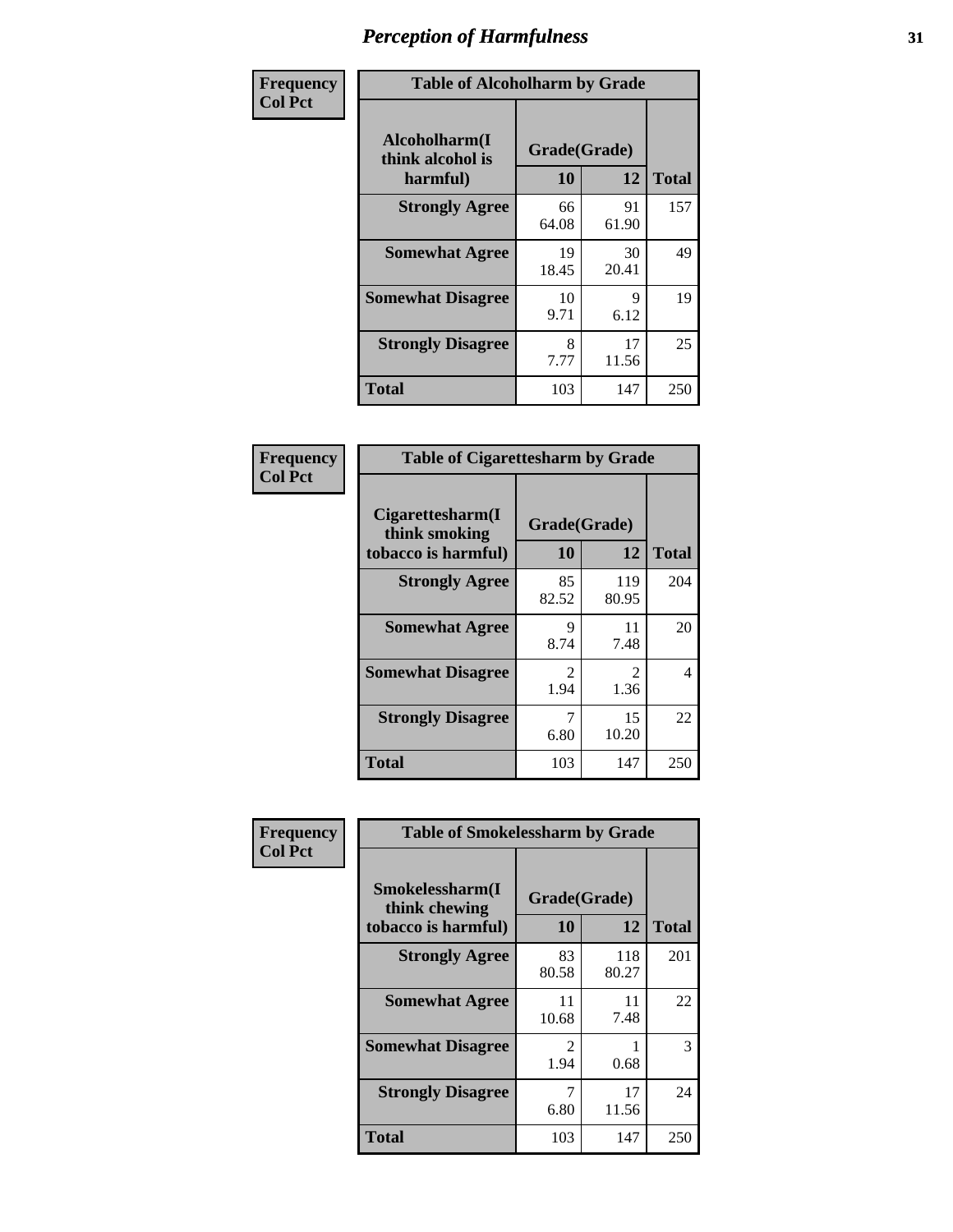| Frequency      |                                                   | <b>Table of Marijuanaharm by Grade</b> |             |              |  |  |
|----------------|---------------------------------------------------|----------------------------------------|-------------|--------------|--|--|
| <b>Col Pct</b> | Marijuanaharm(I<br>think marijuana is<br>harmful) | Grade(Grade)<br>10                     | 12          | <b>Total</b> |  |  |
|                | <b>Strongly Agree</b>                             | 67<br>65.05                            | 93<br>63.27 | 160          |  |  |
|                | <b>Somewhat Agree</b>                             | 15<br>14.56                            | 15<br>10.20 | 30           |  |  |
|                | <b>Somewhat Disagree</b>                          | 10<br>9.71                             | 12<br>8.16  | 22           |  |  |
|                | <b>Strongly Disagree</b>                          | 11<br>10.68                            | 27<br>18.37 | 38           |  |  |
|                | <b>Total</b>                                      | 103                                    | 147         | 250          |  |  |

| <b>Table of Cocaineharm by Grade</b>          |                        |                        |              |  |  |
|-----------------------------------------------|------------------------|------------------------|--------------|--|--|
| Cocaineharm(I<br>think cocaine is<br>harmful) | Grade(Grade)<br>10     | 12                     | <b>Total</b> |  |  |
| <b>Strongly Agree</b>                         | 91<br>88.35            | 122<br>82.99           | 213          |  |  |
| <b>Somewhat Agree</b>                         | 3<br>2.91              | 4.76                   | 10           |  |  |
| <b>Somewhat Disagree</b>                      | $\mathfrak{D}$<br>1.94 | $\mathfrak{D}$<br>1.36 | 4            |  |  |
| <b>Strongly Disagree</b>                      | 7<br>6.80              | 16<br>10.88            | 23           |  |  |
| <b>Total</b>                                  | 103                    | 147                    | 250          |  |  |

| Frequency      | <b>Table of Inhalantsharm by Grade</b>  |              |                                     |              |
|----------------|-----------------------------------------|--------------|-------------------------------------|--------------|
| <b>Col Pct</b> | Inhalantsharm(I)<br>think inhalants are | Grade(Grade) |                                     |              |
|                | harmful)                                | 10           | 12                                  | <b>Total</b> |
|                | <b>Strongly Agree</b>                   | 91<br>88.35  | 124<br>84.35                        | 215          |
|                | <b>Somewhat Agree</b>                   | 5<br>4.85    | 5.<br>3.40                          | 10           |
|                | <b>Somewhat Disagree</b>                | 0.97         | $\mathcal{D}_{\mathcal{L}}$<br>1.36 | 3            |
|                | <b>Strongly Disagree</b>                | 6<br>5.83    | 16<br>10.88                         | 22           |
|                | <b>Total</b>                            | 103          | 147                                 | 250          |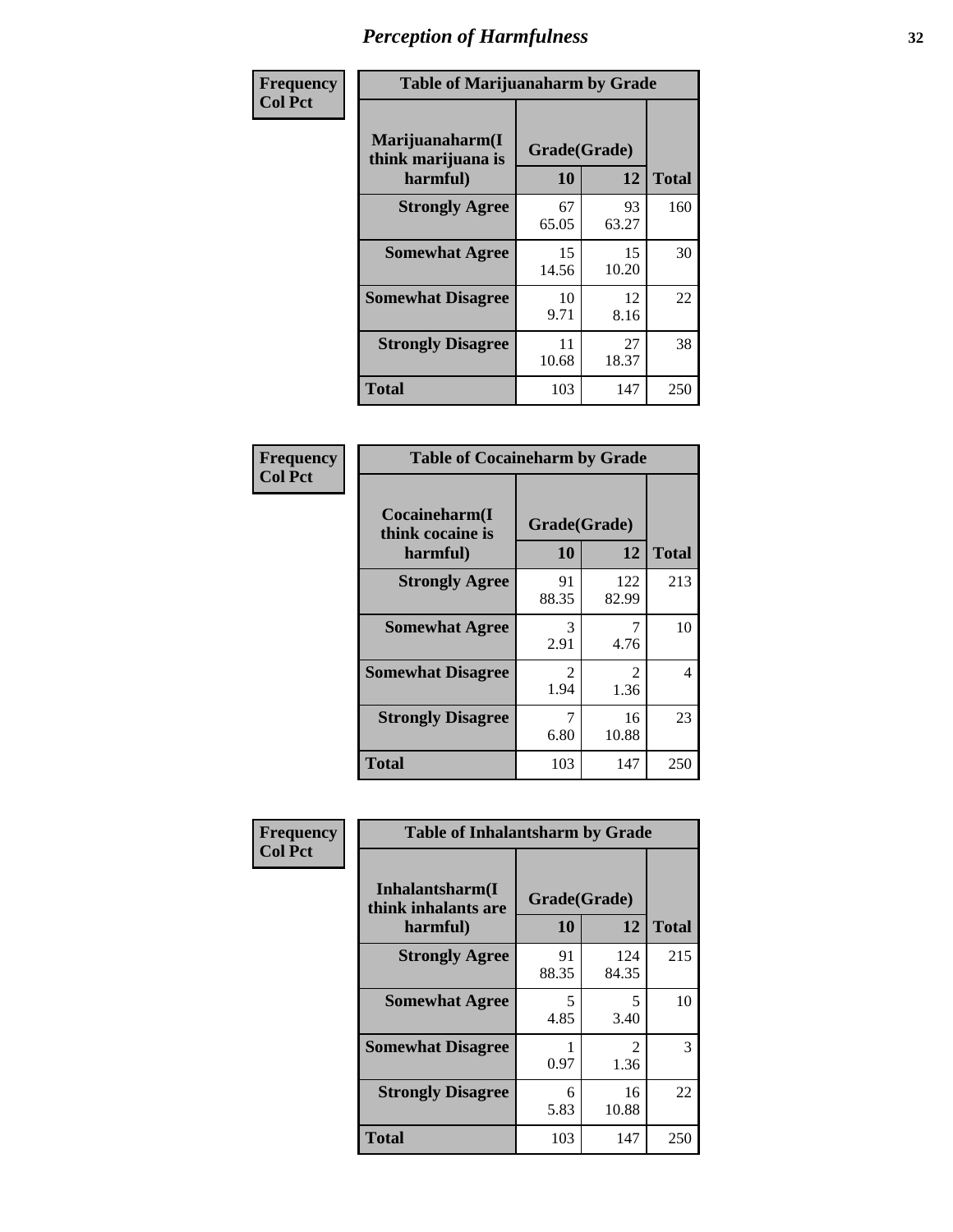| Frequency      | <b>Table of Steroidsharm by Grade</b>            |                    |              |              |  |
|----------------|--------------------------------------------------|--------------------|--------------|--------------|--|
| <b>Col Pct</b> | Steroidsharm(I<br>think steroids are<br>harmful) | Grade(Grade)<br>10 | 12           | <b>Total</b> |  |
|                | <b>Strongly Agree</b>                            | 85<br>82.52        | 122<br>82.99 | 207          |  |
|                | <b>Somewhat Agree</b>                            | 10<br>9.71         | 6<br>4.08    | 16           |  |
|                | <b>Somewhat Disagree</b>                         | 0.97               | 4<br>2.72    | 5            |  |
|                | <b>Strongly Disagree</b>                         | 6.80               | 15<br>10.20  | 22           |  |
|                | <b>Total</b>                                     | 103                | 147          | 250          |  |

| <b>Table of Ecstasyharm by Grade</b>          |                    |              |              |  |  |
|-----------------------------------------------|--------------------|--------------|--------------|--|--|
| Ecstasyharm(I<br>think ecstasy is<br>harmful) | Grade(Grade)<br>10 | 12           | <b>Total</b> |  |  |
| <b>Strongly Agree</b>                         | 91<br>88.35        | 122<br>82.99 | 213          |  |  |
| <b>Somewhat Agree</b>                         | 5<br>4.85          | 4<br>2.72    | 9            |  |  |
| <b>Somewhat Disagree</b>                      | 0<br>0.00          | 3<br>2.04    | 3            |  |  |
| <b>Strongly Disagree</b>                      | 7<br>6.80          | 18<br>12.24  | 25           |  |  |
| <b>Total</b>                                  | 103                | 147          | 250          |  |  |

| Frequency      | <b>Table of Methharm by Grade</b>                            |                    |                       |              |  |
|----------------|--------------------------------------------------------------|--------------------|-----------------------|--------------|--|
| <b>Col Pct</b> | <b>Methharm</b> (I think<br>methamphetamines<br>are harmful) | Grade(Grade)<br>10 | 12                    | <b>Total</b> |  |
|                | <b>Strongly Agree</b>                                        | 92<br>89.32        | 125<br>85.03          | 217          |  |
|                | <b>Somewhat Agree</b>                                        | 2<br>1.94          | 4<br>2.72             | 6            |  |
|                | <b>Somewhat Disagree</b>                                     | 0.97               | $\mathcal{L}$<br>1.36 | 3            |  |
|                | <b>Strongly Disagree</b>                                     | 8<br>7.77          | 16<br>10.88           | 24           |  |
|                | <b>Total</b>                                                 | 103                | 147                   | 250          |  |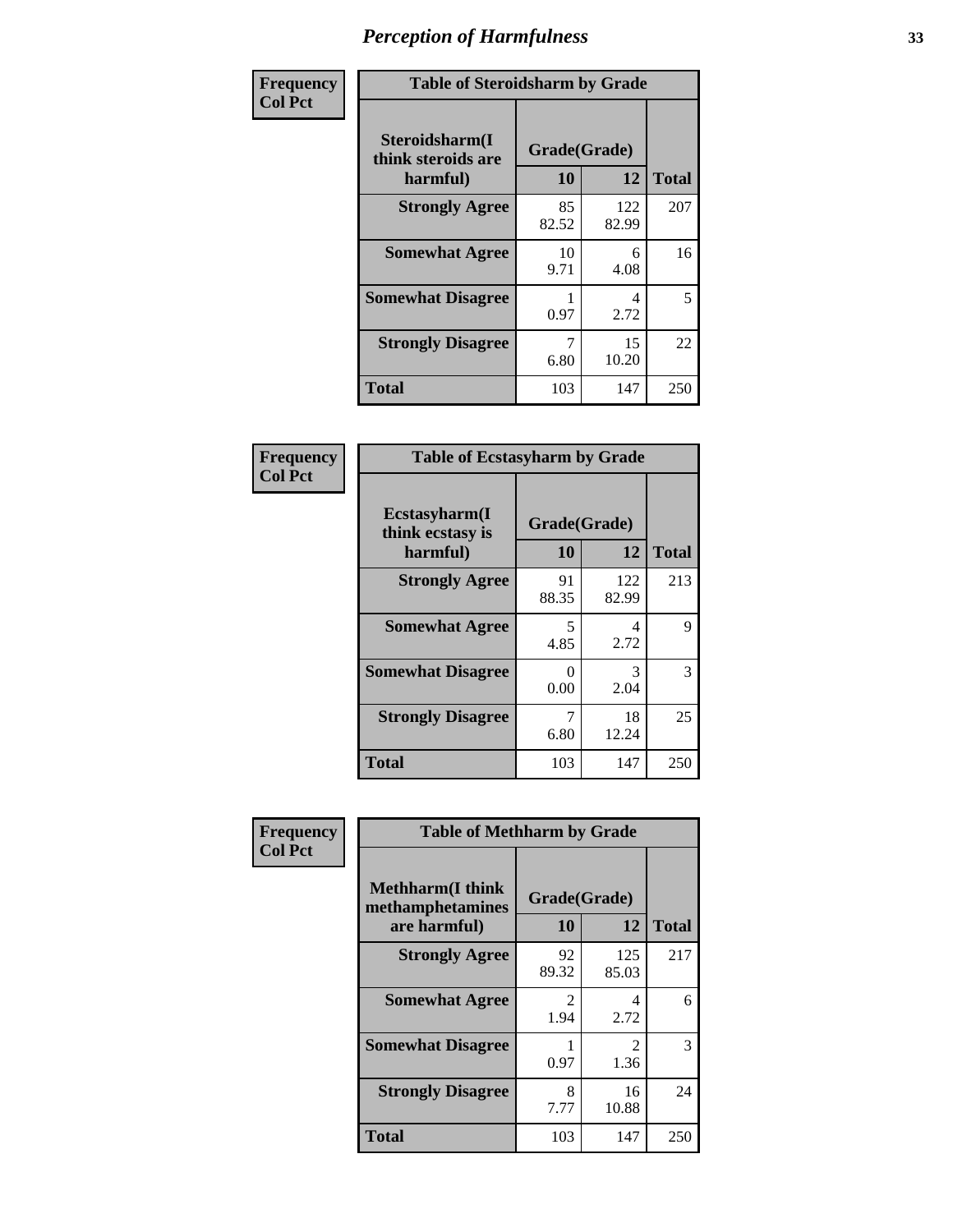| Frequency      | <b>Table of Hallucinogensharm by Grade</b>                 |                    |              |              |
|----------------|------------------------------------------------------------|--------------------|--------------|--------------|
| <b>Col Pct</b> | Hallucinogensharm(I<br>think hallucinogens<br>are harmful) | Grade(Grade)<br>10 | 12           | <b>Total</b> |
|                | <b>Strongly Agree</b>                                      | 91<br>88.35        | 125<br>85.03 | 216          |
|                | <b>Somewhat Agree</b>                                      | 4<br>3.88          | 4<br>2.72    | 8            |
|                | <b>Somewhat Disagree</b>                                   | 0<br>0.00          | 0.68         | 1            |
|                | <b>Strongly Disagree</b>                                   | 8<br>7.77          | 17<br>11.56  | 25           |
|                | <b>Total</b>                                               | 103                | 147          | 250          |

| <b>Table of Prescriptionharm by Grade</b>                                                         |                    |              |              |  |
|---------------------------------------------------------------------------------------------------|--------------------|--------------|--------------|--|
| <b>Prescriptionharm</b> (I<br>think prescription<br>drugs not<br>prescribed to me<br>are harmful) | Grade(Grade)<br>10 | 12           | <b>Total</b> |  |
| <b>Strongly Agree</b>                                                                             | 85<br>82.52        | 112<br>76.19 | 197          |  |
| <b>Somewhat Agree</b>                                                                             | 6<br>5.83          | 10<br>6.80   | 16           |  |
| <b>Somewhat Disagree</b>                                                                          | 3<br>2.91          | 3<br>2.04    | 6            |  |
| <b>Strongly Disagree</b>                                                                          | 9<br>8.74          | 22<br>14.97  | 31           |  |
| Total                                                                                             | 103                | 147          | 250          |  |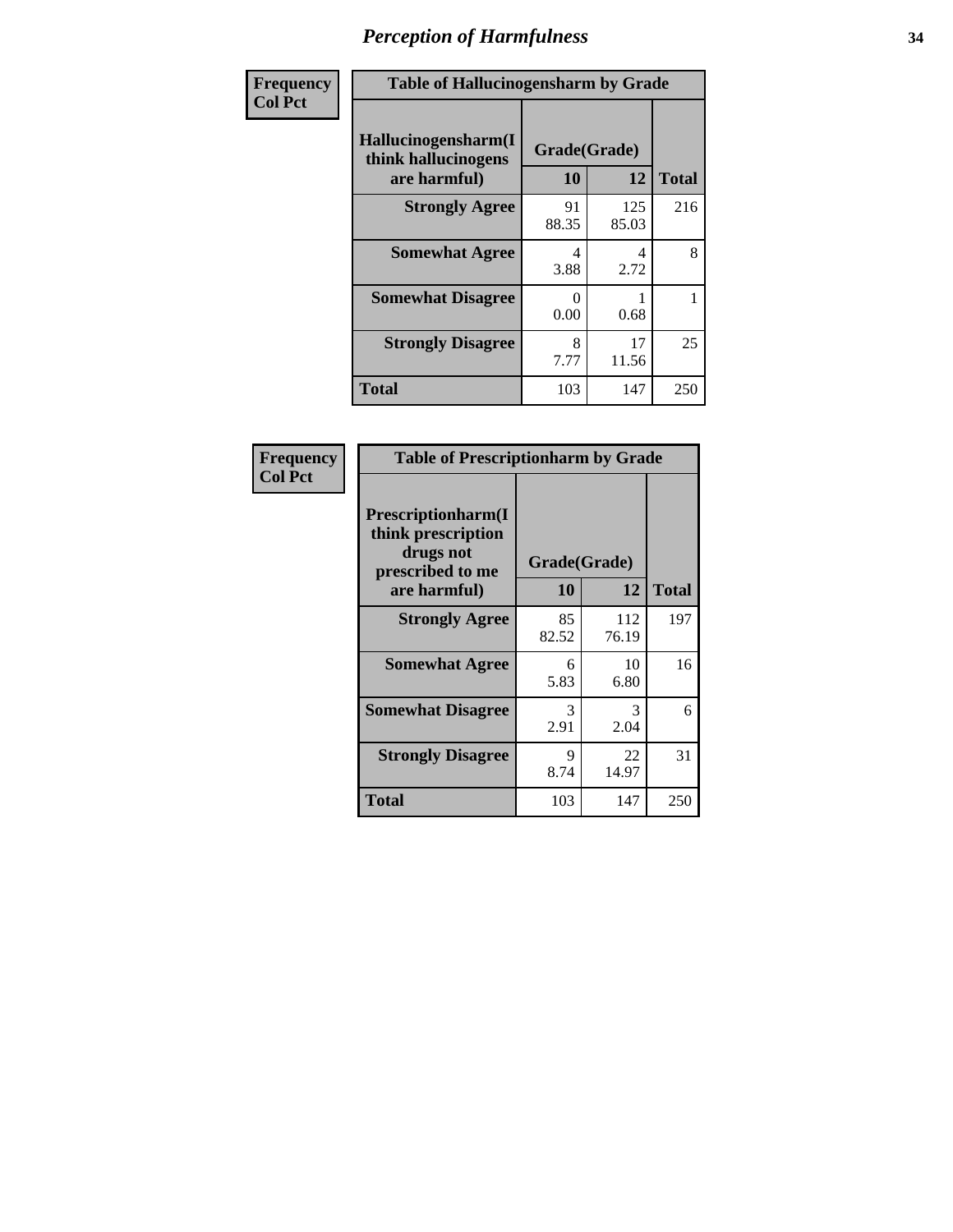## *Disapproval by Adults* **35**

| Frequency      | <b>Table of Alcoholadult by Grade</b>                                 |                    |             |              |  |
|----------------|-----------------------------------------------------------------------|--------------------|-------------|--------------|--|
| <b>Col Pct</b> | <b>Alcoholadult</b> (Adults<br>would disapprove if<br>I used alcohol) | Grade(Grade)<br>10 | 12          | <b>Total</b> |  |
|                | <b>Strongly Agree</b>                                                 | 65<br>63.11        | 93<br>63.27 | 158          |  |
|                | <b>Somewhat Agree</b>                                                 | 17<br>16.50        | 20<br>13.61 | 37           |  |
|                | <b>Somewhat Disagree</b>                                              | 13<br>12.62        | 16<br>10.88 | 29           |  |
|                | <b>Strongly Disagree</b>                                              | 8<br>7.77          | 18<br>12.24 | 26           |  |
|                | <b>Total</b>                                                          | 103                | 147         | 250          |  |

| <b>Table of Tobaccoadult by Grade</b>                                 |                       |                    |              |  |  |
|-----------------------------------------------------------------------|-----------------------|--------------------|--------------|--|--|
| <b>Tobaccoadult</b> (Adults<br>would disapprove if<br>I used tobacco) | 10                    | Grade(Grade)<br>12 | <b>Total</b> |  |  |
| <b>Strongly Agree</b>                                                 | 81<br>78.64           | 118<br>80.27       | 199          |  |  |
| <b>Somewhat Agree</b>                                                 | 11<br>10.68           | 9<br>6.12          | 20           |  |  |
| <b>Somewhat Disagree</b>                                              | $\mathcal{L}$<br>1.94 | 10<br>6.80         | 12           |  |  |
| <b>Strongly Disagree</b>                                              | 9<br>8.74             | 10<br>6.80         | 19           |  |  |
| Total                                                                 | 103                   | 147                | 250          |  |  |

| Frequency      | <b>Table of Marijuanaadult by Grade</b>                           |                    |              |              |  |
|----------------|-------------------------------------------------------------------|--------------------|--------------|--------------|--|
| <b>Col Pct</b> | Marijuanaadult(Adults<br>would disapprove if I<br>used marijuana) | Grade(Grade)<br>10 | 12           | <b>Total</b> |  |
|                | <b>Strongly Agree</b>                                             | 80<br>77.67        | 115<br>78.23 | 195          |  |
|                | <b>Somewhat Agree</b>                                             | 9<br>8.74          | 13<br>8.84   | 22           |  |
|                | <b>Somewhat Disagree</b>                                          | 6<br>5.83          | 6<br>4.08    | 12           |  |
|                | <b>Strongly Disagree</b>                                          | 8<br>7.77          | 13<br>8.84   | 21           |  |
|                | <b>Total</b>                                                      | 103                | 147          | 250          |  |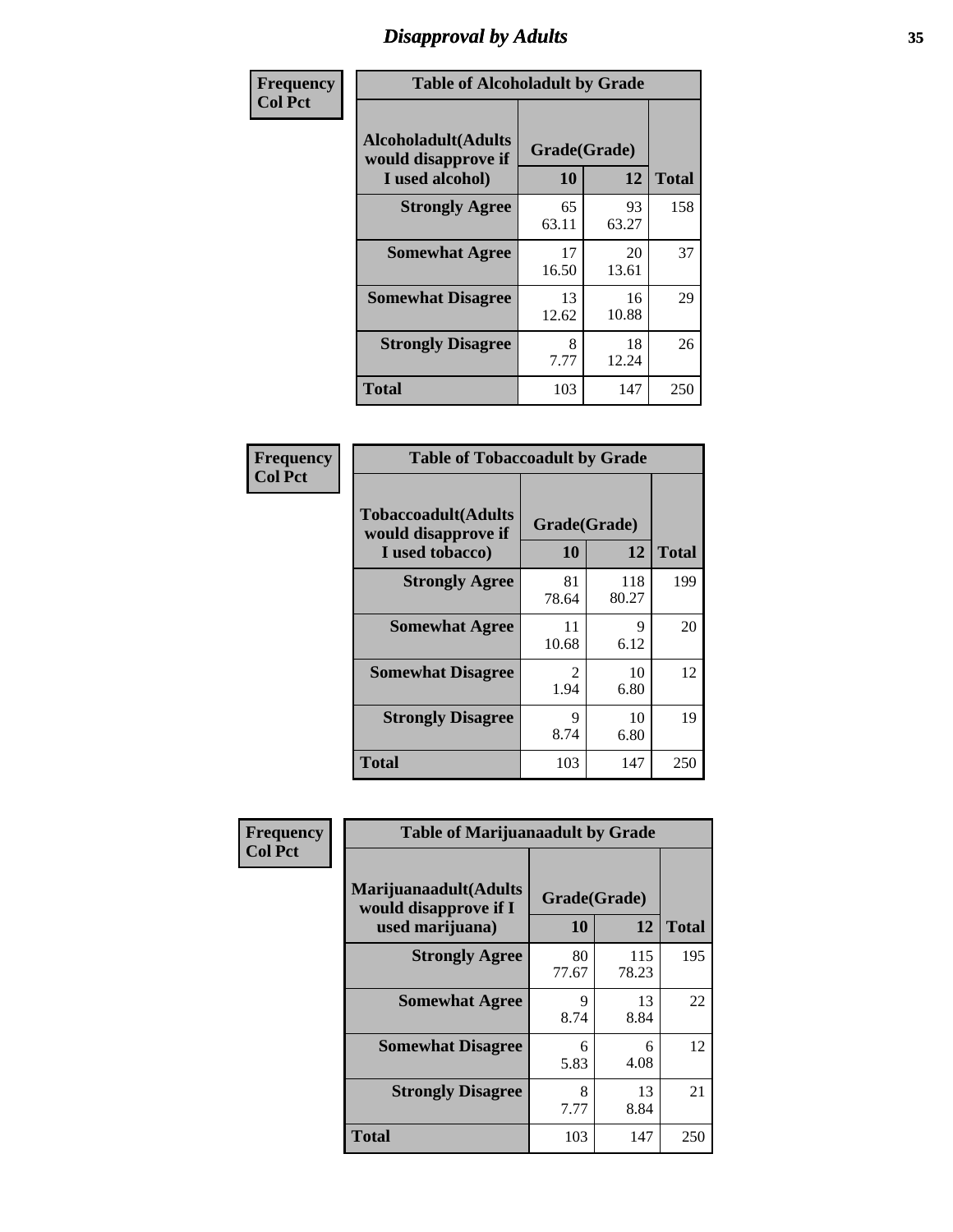## *Disapproval by Adults* **36**

| <b>Frequency</b> | <b>Table of Otherdrugadult by Grade</b>                                     |                    |              |                |
|------------------|-----------------------------------------------------------------------------|--------------------|--------------|----------------|
| <b>Col Pct</b>   | <b>Otherdrugadult</b> (Adults<br>would disapprove if I<br>used other drugs) | Grade(Grade)<br>10 | 12           | <b>Total</b>   |
|                  | <b>Strongly Agree</b>                                                       | 90<br>87.38        | 128<br>87.07 | 218            |
|                  | <b>Somewhat Agree</b>                                                       | 4<br>3.88          | 9<br>6.12    | 13             |
|                  | <b>Somewhat Disagree</b>                                                    | 0.97               | 0.68         | $\overline{2}$ |
|                  | <b>Strongly Disagree</b>                                                    | 8<br>7.77          | 9<br>6.12    | 17             |
|                  | <b>Total</b>                                                                | 103                | 147          | 250            |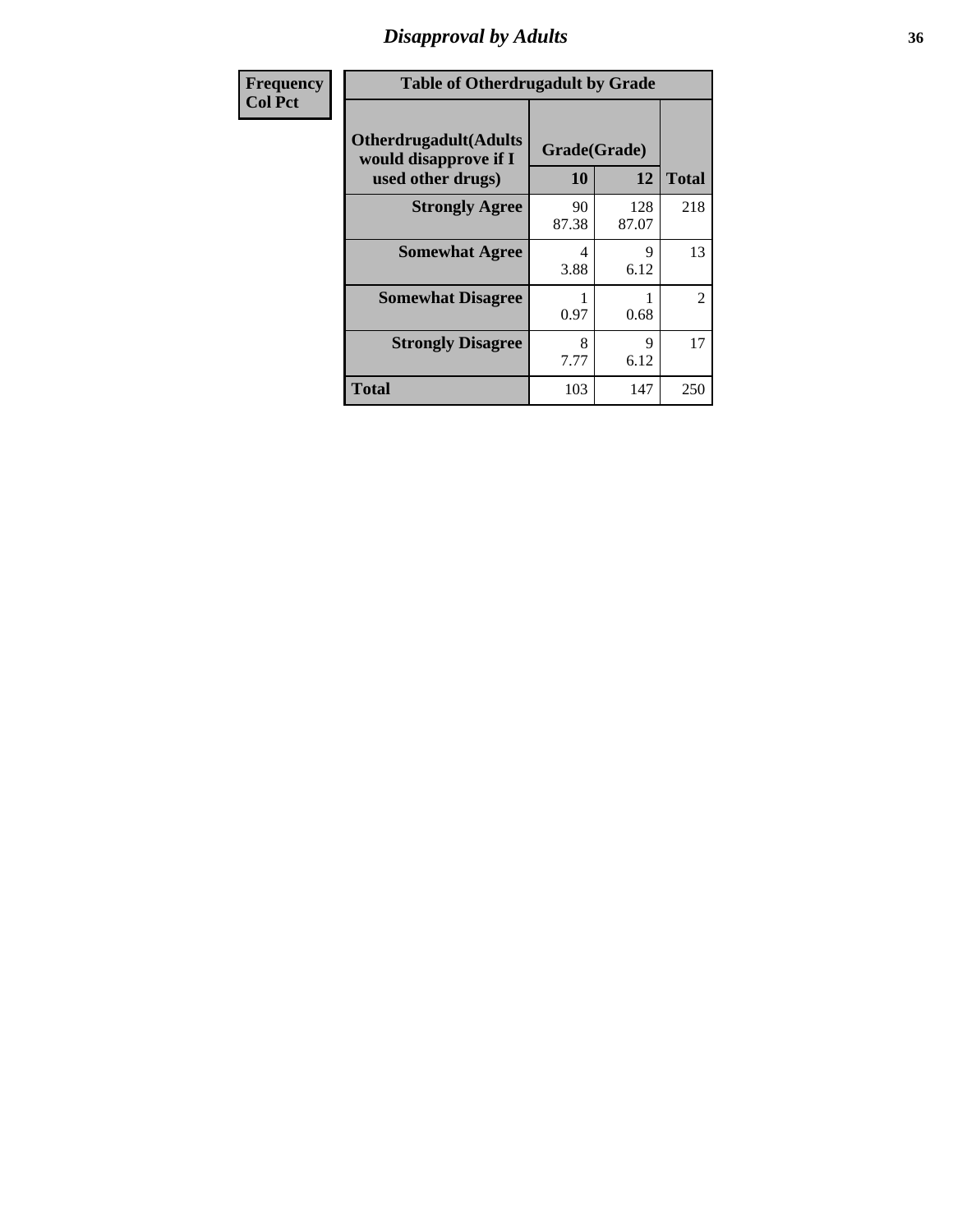# *Disapproval by Peers* **37**

| Frequency      | <b>Table of Alcoholpeer by Grade</b>                    |              |             |              |  |
|----------------|---------------------------------------------------------|--------------|-------------|--------------|--|
| <b>Col Pct</b> | Alcoholpeer(My<br>friends would<br>disapprove if I used | Grade(Grade) |             |              |  |
|                | alcohol)                                                | 10           | 12          | <b>Total</b> |  |
|                | <b>Strongly Agree</b>                                   | 30<br>29.13  | 59<br>40.14 | 89           |  |
|                | <b>Somewhat Agree</b>                                   | 19<br>18.45  | 21<br>14.29 | 40           |  |
|                | <b>Somewhat Disagree</b>                                | 31<br>30.10  | 35<br>23.81 | 66           |  |
|                | <b>Strongly Disagree</b>                                | 23<br>22.33  | 32<br>21.77 | 55           |  |
|                | Total                                                   | 103          | 147         | 250          |  |

| Frequency      | <b>Table of Tobaccopeer by Grade</b>                                |                    |             |              |
|----------------|---------------------------------------------------------------------|--------------------|-------------|--------------|
| <b>Col Pct</b> | Tobaccopeer(My<br>friends would<br>disapprove if I used<br>tobacco) | Grade(Grade)<br>10 | 12          | <b>Total</b> |
|                | <b>Strongly Agree</b>                                               | 54<br>52.43        | 87<br>59.18 | 141          |
|                | <b>Somewhat Agree</b>                                               | 16<br>15.53        | 13<br>8.84  | 29           |
|                | <b>Somewhat Disagree</b>                                            | 10<br>9.71         | 19<br>12.93 | 29           |
|                | <b>Strongly Disagree</b>                                            | 23<br>22.33        | 28<br>19.05 | 51           |
|                | Total                                                               | 103                | 147         | 250          |

| Frequency<br><b>Col Pct</b> | <b>Table of Marijuanapeer by Grade</b>                    |              |             |              |
|-----------------------------|-----------------------------------------------------------|--------------|-------------|--------------|
|                             | Marijuanapeer(My<br>friends would<br>disapprove if I used | Grade(Grade) |             |              |
|                             | marijuana)                                                | 10           | 12          | <b>Total</b> |
|                             | <b>Strongly Agree</b>                                     | 32<br>31.07  | 77<br>52.38 | 109          |
|                             | <b>Somewhat Agree</b>                                     | 21<br>20.39  | 15<br>10.20 | 36           |
|                             | <b>Somewhat Disagree</b>                                  | 22<br>21.36  | 15<br>10.20 | 37           |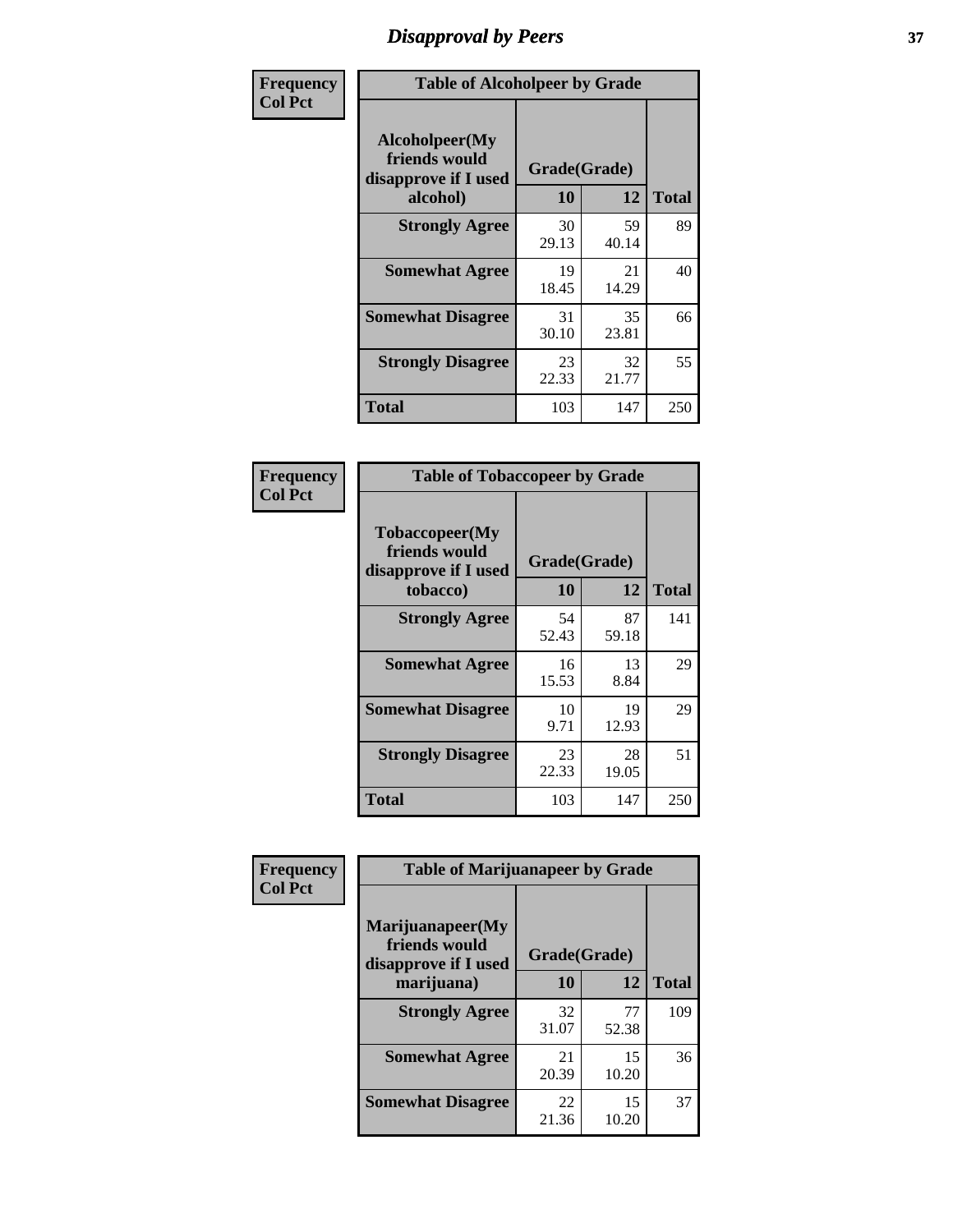# *Disapproval by Peers* **38**

| Frequency<br><b>Col Pct</b> | <b>Table of Marijuanapeer by Grade</b>                                  |                    |             |              |
|-----------------------------|-------------------------------------------------------------------------|--------------------|-------------|--------------|
|                             | Marijuanapeer(My<br>friends would<br>disapprove if I used<br>marijuana) | Grade(Grade)<br>10 | 12          | <b>Total</b> |
|                             | <b>Strongly Disagree</b>                                                | 28<br>27.18        | 40<br>27.21 | 68           |
|                             | Total                                                                   | 103                | 147         | 250          |

| Frequency      | <b>Table of Otherdrugpeer by Grade</b>                                    |             |                    |              |
|----------------|---------------------------------------------------------------------------|-------------|--------------------|--------------|
| <b>Col Pct</b> | Otherdrugpeer(My<br>friends would<br>disapprove if I used<br>other drugs) | 10          | Grade(Grade)<br>12 | <b>Total</b> |
|                | <b>Strongly Agree</b>                                                     | 64<br>62.14 | 102<br>69.39       | 166          |
|                | <b>Somewhat Agree</b>                                                     | 11<br>10.68 | 13<br>8.84         | 24           |
|                | <b>Somewhat Disagree</b>                                                  | 9<br>8.74   | 9<br>6.12          | 18           |
|                | <b>Strongly Disagree</b>                                                  | 19<br>18.45 | 23<br>15.65        | 42           |
|                | Total                                                                     | 103         | 147                | 250          |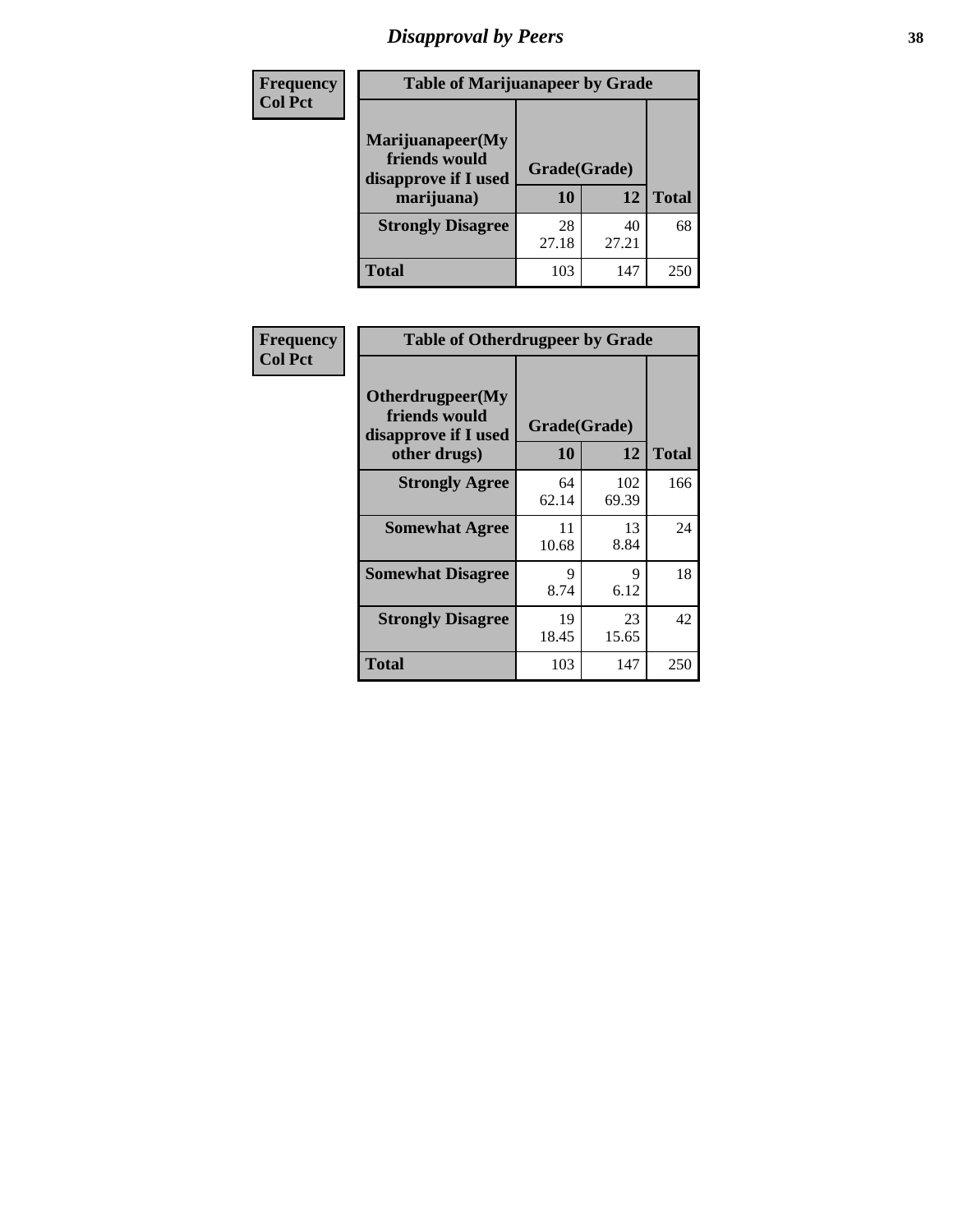| Frequency      | <b>Table of Alcohollocation1 by Grade</b> |              |             |              |
|----------------|-------------------------------------------|--------------|-------------|--------------|
| <b>Col Pct</b> | <b>Alcohollocation1(Places</b>            | Grade(Grade) |             |              |
|                | <b>Friends Use Alcohol)</b>               | 10           | 12          | <b>Total</b> |
|                |                                           | 49<br>47.57  | 72<br>48.98 | 121          |
|                | Do Not Use                                | 54<br>52.43  | 75<br>51.02 | 129          |
|                | <b>Total</b>                              | 103          | 147         | 250          |

| Frequency      | <b>Table of Alcohollocation2 by Grade</b>                     |                    |             |              |
|----------------|---------------------------------------------------------------|--------------------|-------------|--------------|
| <b>Col Pct</b> | <b>Alcohollocation2(Places</b><br><b>Friends Use Alcohol)</b> | Grade(Grade)<br>10 | <b>12</b>   | <b>Total</b> |
|                |                                                               | 71<br>68.93        | 97<br>65.99 | 168          |
|                | Home                                                          | 32<br>31.07        | 50<br>34.01 | 82           |
|                | <b>Total</b>                                                  | 103                | 147         | 250          |

| Frequency<br><b>Col Pct</b> | <b>Table of Alcohollocation 3 by Grade</b> |                    |             |              |  |
|-----------------------------|--------------------------------------------|--------------------|-------------|--------------|--|
| <b>Friends Use Alcohol)</b> | <b>Alcohollocation3(Places</b>             | Grade(Grade)<br>10 | 12          | <b>Total</b> |  |
|                             |                                            | 96                 | 136         | 232          |  |
|                             | <b>School</b>                              | 93.20              | 92.52<br>11 | 18           |  |
|                             |                                            | 6.80               | 7.48        |              |  |
|                             | <b>Total</b>                               | 103                | 147         | 250          |  |

| <b>Frequency</b> | <b>Table of Alcohollocation4 by Grade</b> |              |              |              |
|------------------|-------------------------------------------|--------------|--------------|--------------|
| <b>Col Pct</b>   | <b>Alcohollocation4(Places</b>            | Grade(Grade) |              |              |
|                  | <b>Friends Use Alcohol)</b>               | 10           | 12           | <b>Total</b> |
|                  |                                           | 94<br>91.26  | 129<br>87.76 | 223          |
|                  | Car                                       | Q<br>8.74    | 18<br>12.24  | 27           |
|                  | <b>Total</b>                              | 103          | 147          | 250          |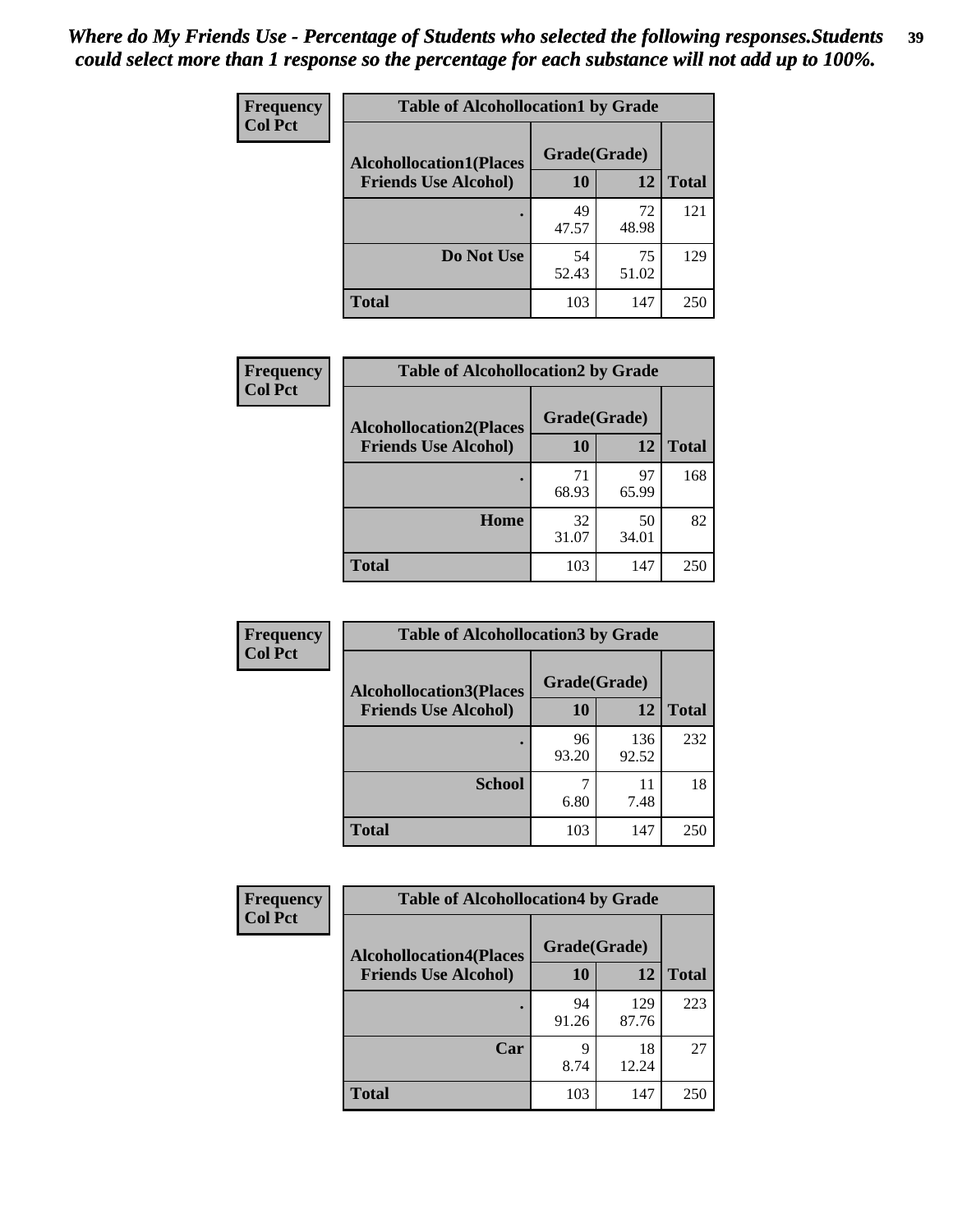| Frequency<br><b>Col Pct</b> | <b>Table of Alcohollocation5 by Grade</b> |              |              |              |
|-----------------------------|-------------------------------------------|--------------|--------------|--------------|
|                             | <b>Alcohollocation5(Places</b>            | Grade(Grade) |              |              |
|                             | <b>Friends Use Alcohol)</b>               | 10           | 12           | <b>Total</b> |
|                             |                                           | 75<br>72.82  | 103<br>70.07 | 178          |
|                             | <b>Friend's House</b>                     | 28<br>27.18  | 44<br>29.93  | 72           |
|                             | <b>Total</b>                              | 103          | 147          | 250          |

| <b>Frequency</b> | <b>Table of Alcohollocation6 by Grade</b>                     |                    |              |              |
|------------------|---------------------------------------------------------------|--------------------|--------------|--------------|
| <b>Col Pct</b>   | <b>Alcohollocation6(Places</b><br><b>Friends Use Alcohol)</b> | Grade(Grade)<br>10 | 12           | <b>Total</b> |
|                  |                                                               | 81<br>78.64        | 107<br>72.79 | 188          |
|                  | <b>Other</b>                                                  | 22<br>21.36        | 40<br>27.21  | 62           |
|                  | <b>Total</b>                                                  | 103                | 147          | 250          |

| Frequency      | <b>Table of Tobaccolocation1 by Grade</b> |              |              |              |
|----------------|-------------------------------------------|--------------|--------------|--------------|
| <b>Col Pct</b> | <b>Tobaccolocation1(Places</b>            | Grade(Grade) |              |              |
|                | <b>Friends Use Tobacco)</b>               | 10           | 12           | <b>Total</b> |
|                |                                           | 24<br>23.30  | 31<br>21.09  | 55           |
|                | Do Not Use                                | 79<br>76.70  | 116<br>78.91 | 195          |
|                | <b>Total</b>                              | 103          | 147          | 250          |

| <b>Frequency</b> | <b>Table of Tobaccolocation2 by Grade</b> |              |              |              |  |
|------------------|-------------------------------------------|--------------|--------------|--------------|--|
| <b>Col Pct</b>   | <b>Tobaccolocation2(Places</b>            | Grade(Grade) |              |              |  |
|                  | <b>Friends Use Tobacco)</b>               | 10           | 12           | <b>Total</b> |  |
|                  |                                           | 87<br>84.47  | 121<br>82.31 | 208          |  |
|                  | Home                                      | 16<br>15.53  | 26<br>17.69  | 42           |  |
|                  | <b>Total</b>                              | 103          | 147          | 250          |  |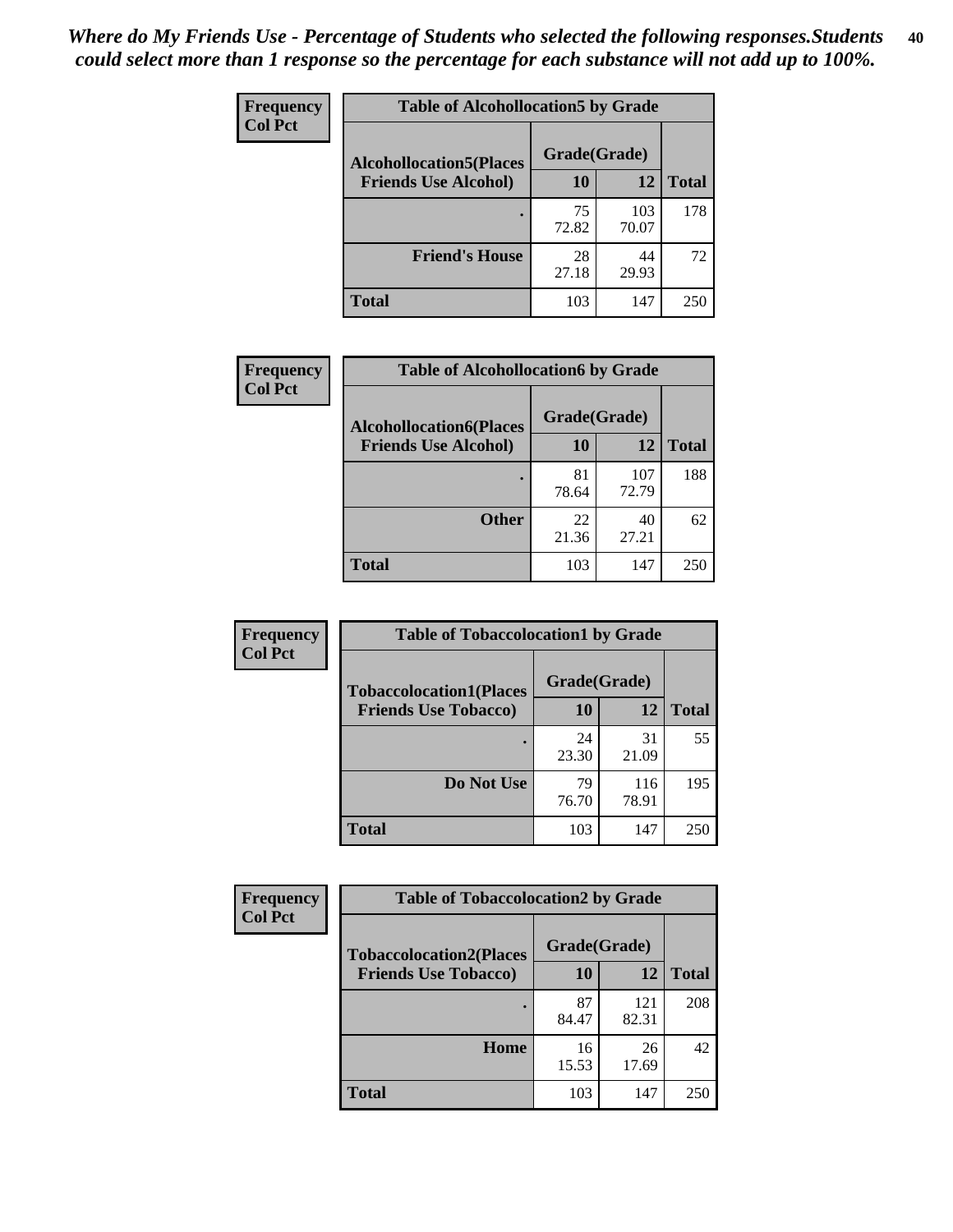| Frequency      | <b>Table of Tobaccolocation 3 by Grade</b> |              |              |              |  |
|----------------|--------------------------------------------|--------------|--------------|--------------|--|
| <b>Col Pct</b> | <b>Tobaccolocation3(Places</b>             | Grade(Grade) |              |              |  |
|                | <b>Friends Use Tobacco)</b>                | 10           | <b>12</b>    | <b>Total</b> |  |
|                |                                            | 95<br>92.23  | 139<br>94.56 | 234          |  |
|                | <b>School</b>                              | 8<br>7.77    | 8<br>5.44    | 16           |  |
|                | <b>Total</b>                               | 103          | 147          | 250          |  |

| Frequency      | <b>Table of Tobaccolocation4 by Grade</b>                     |                    |              |              |
|----------------|---------------------------------------------------------------|--------------------|--------------|--------------|
| <b>Col Pct</b> | <b>Tobaccolocation4(Places</b><br><b>Friends Use Tobacco)</b> | Grade(Grade)<br>10 | 12           | <b>Total</b> |
|                |                                                               |                    |              |              |
|                |                                                               | 90<br>87.38        | 130<br>88.44 | 220          |
|                | Car                                                           | 13<br>12.62        | 17<br>11.56  | 30           |
|                | <b>Total</b>                                                  | 103                | 147          | 250          |

| <b>Frequency</b> | <b>Table of Tobaccolocation5 by Grade</b> |              |              |              |
|------------------|-------------------------------------------|--------------|--------------|--------------|
| <b>Col Pct</b>   | <b>Tobaccolocation5(Places</b>            | Grade(Grade) |              |              |
|                  | <b>Friends Use Tobacco)</b>               | 10           | <b>12</b>    | <b>Total</b> |
|                  |                                           | 89<br>86.41  | 129<br>87.76 | 218          |
|                  | <b>Friend's House</b>                     | 14<br>13.59  | 18<br>12.24  | 32           |
|                  | <b>Total</b>                              | 103          | 147          | 250          |

| Frequency      | <b>Table of Tobaccolocation6 by Grade</b> |              |              |              |  |
|----------------|-------------------------------------------|--------------|--------------|--------------|--|
| <b>Col Pct</b> | <b>Tobaccolocation6(Places</b>            | Grade(Grade) |              |              |  |
|                | <b>Friends Use Tobacco)</b>               | 10           | 12           | <b>Total</b> |  |
|                |                                           | 88<br>85.44  | 134<br>91.16 | 222          |  |
|                | <b>Other</b>                              | 15<br>14.56  | 13<br>8.84   | 28           |  |
|                | <b>Total</b>                              | 103          | 147          | 250          |  |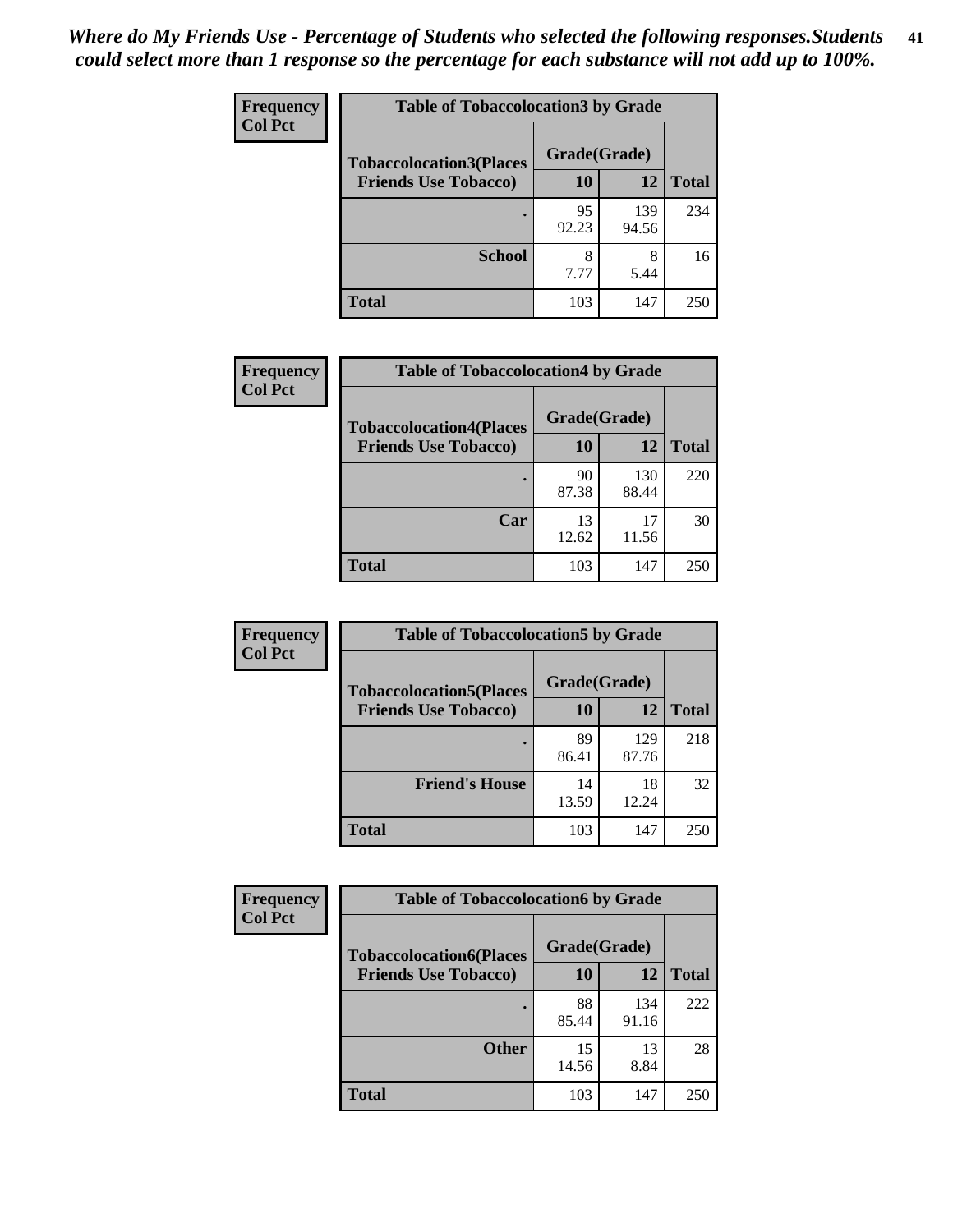| <b>Frequency</b> | <b>Table of Marijuanalocation1 by Grade</b> |              |             |              |
|------------------|---------------------------------------------|--------------|-------------|--------------|
| <b>Col Pct</b>   | <b>Marijuanalocation1(Places</b>            | Grade(Grade) |             |              |
|                  | <b>Friends Use Marijuana</b> )              | 10           | 12          | <b>Total</b> |
|                  |                                             | 48<br>46.60  | 68<br>46.26 | 116          |
|                  | Do Not Use                                  | 55<br>53.40  | 79<br>53.74 | 134          |
|                  | <b>Total</b>                                | 103          | 147         | 250          |

| <b>Frequency</b> | <b>Table of Marijuanalocation2 by Grade</b>                        |                    |             |              |
|------------------|--------------------------------------------------------------------|--------------------|-------------|--------------|
| <b>Col Pct</b>   | <b>Marijuanalocation2(Places</b><br><b>Friends Use Marijuana</b> ) | Grade(Grade)<br>10 | 12          | <b>Total</b> |
|                  |                                                                    | 70<br>67.96        | 93<br>63.27 | 163          |
|                  | <b>Home</b>                                                        | 33<br>32.04        | 54<br>36.73 | 87           |
|                  | <b>Total</b>                                                       | 103                | 147         | 250          |

| Frequency      | <b>Table of Marijuanalocation3 by Grade</b> |              |              |              |
|----------------|---------------------------------------------|--------------|--------------|--------------|
| <b>Col Pct</b> | <b>Marijuanalocation3</b> (Places           | Grade(Grade) |              |              |
|                | <b>Friends Use Marijuana</b> )              | <b>10</b>    | 12           | <b>Total</b> |
|                |                                             | 85<br>82.52  | 123<br>83.67 | 208          |
|                | <b>School</b>                               | 18<br>17.48  | 24<br>16.33  | 42           |
|                | <b>Total</b>                                | 103          | 147          | 250          |

| <b>Frequency</b> | <b>Table of Marijuanalocation4 by Grade</b> |              |              |              |  |
|------------------|---------------------------------------------|--------------|--------------|--------------|--|
| <b>Col Pct</b>   | <b>Marijuanalocation4(Places</b>            | Grade(Grade) |              |              |  |
|                  | <b>Friends Use Marijuana</b> )              | <b>10</b>    | 12           | <b>Total</b> |  |
|                  |                                             | 81<br>78.64  | 106<br>72.11 | 187          |  |
|                  | Car                                         | 22<br>21.36  | 41<br>27.89  | 63           |  |
|                  | <b>Total</b>                                | 103          | 147          | 250          |  |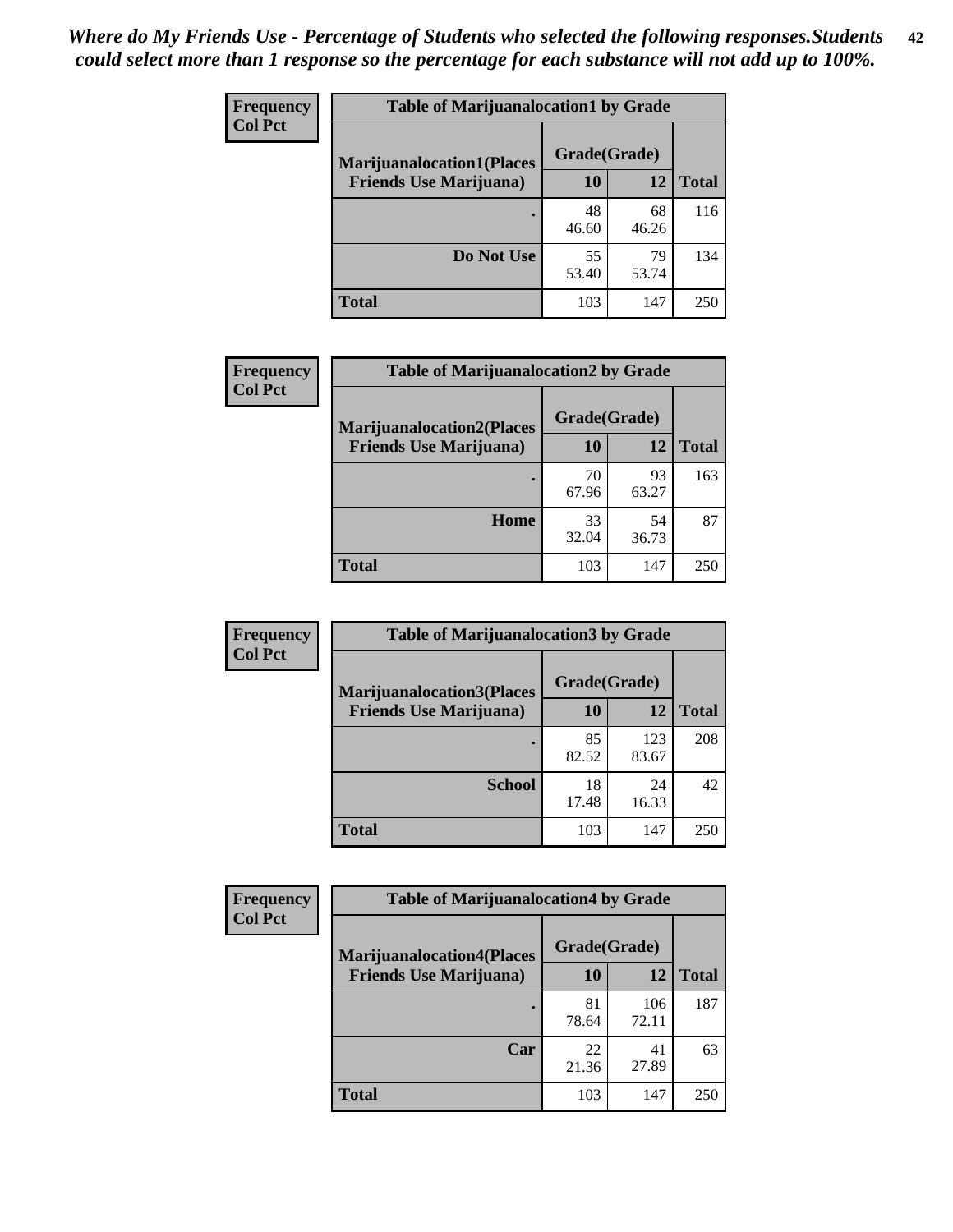| <b>Frequency</b> | <b>Table of Marijuanalocation5 by Grade</b> |              |             |              |
|------------------|---------------------------------------------|--------------|-------------|--------------|
| <b>Col Pct</b>   | <b>Marijuanalocation5(Places</b>            | Grade(Grade) |             |              |
|                  | <b>Friends Use Marijuana</b> )              | 10           | 12          | <b>Total</b> |
|                  |                                             | 70<br>67.96  | 97<br>65.99 | 167          |
|                  | <b>Friend's House</b>                       | 33<br>32.04  | 50<br>34.01 | 83           |
|                  | <b>Total</b>                                | 103          | 147         | 250          |

| <b>Frequency</b> | <b>Table of Marijuanalocation6 by Grade</b> |              |              |              |
|------------------|---------------------------------------------|--------------|--------------|--------------|
| <b>Col Pct</b>   | <b>Marijuanalocation6(Places</b>            | Grade(Grade) |              |              |
|                  | <b>Friends Use Marijuana</b> )              | 10           | 12           | <b>Total</b> |
|                  |                                             | 83<br>80.58  | 113<br>76.87 | 196          |
|                  | <b>Other</b>                                | 20<br>19.42  | 34<br>23.13  | 54           |
|                  | <b>Total</b>                                | 103          | 147          | 250          |

| <b>Frequency</b> | <b>Table of Otherdruglocation1 by Grade</b>                          |              |              |              |
|------------------|----------------------------------------------------------------------|--------------|--------------|--------------|
| <b>Col Pct</b>   | <b>Otherdruglocation1(Places</b><br><b>Friends Use Other Illegal</b> | Grade(Grade) |              |              |
|                  | Drugs)                                                               | 10           | 12           | <b>Total</b> |
|                  |                                                                      | 19<br>18.45  | 29<br>19.73  | 48           |
|                  | Do Not Use                                                           | 84<br>81.55  | 118<br>80.27 | 202          |
|                  | <b>Total</b>                                                         | 103          | 147          | 250          |

| Frequency      | <b>Table of Otherdruglocation2 by Grade</b>                          |              |              |              |
|----------------|----------------------------------------------------------------------|--------------|--------------|--------------|
| <b>Col Pct</b> | <b>Otherdruglocation2(Places</b><br><b>Friends Use Other Illegal</b> | Grade(Grade) |              |              |
|                | Drugs)                                                               | 10           | 12           | <b>Total</b> |
|                |                                                                      | 91<br>88.35  | 129<br>87.76 | 220          |
|                | Home                                                                 | 12<br>11.65  | 18<br>12.24  | 30           |
|                | <b>Total</b>                                                         | 103          | 147          | 250          |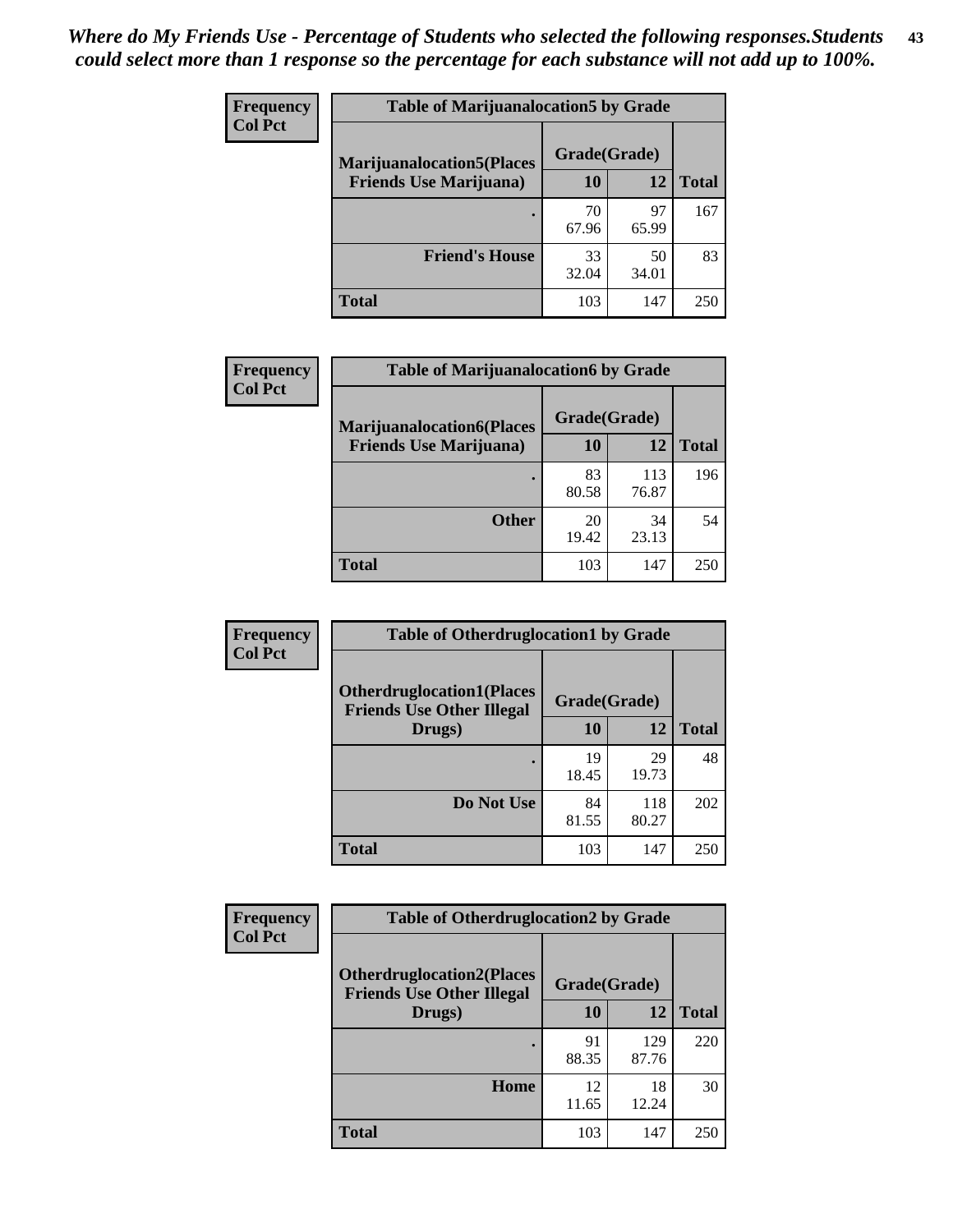| <b>Frequency</b> | <b>Table of Otherdruglocation 3 by Grade</b>                         |              |              |              |
|------------------|----------------------------------------------------------------------|--------------|--------------|--------------|
| <b>Col Pct</b>   | <b>Otherdruglocation3(Places</b><br><b>Friends Use Other Illegal</b> | Grade(Grade) |              |              |
|                  | Drugs)                                                               | 10           | 12           | <b>Total</b> |
|                  |                                                                      | 100<br>97.09 | 138<br>93.88 | 238          |
|                  | <b>School</b>                                                        | 3<br>2.91    | Q<br>6.12    | 12           |
|                  | Total                                                                | 103          | 147          | 250          |

| <b>Frequency</b> | <b>Table of Otherdruglocation4 by Grade</b>                          |              |              |              |  |
|------------------|----------------------------------------------------------------------|--------------|--------------|--------------|--|
| <b>Col Pct</b>   | <b>Otherdruglocation4(Places</b><br><b>Friends Use Other Illegal</b> | Grade(Grade) |              |              |  |
|                  | Drugs)                                                               | 10           | 12           | <b>Total</b> |  |
|                  |                                                                      | 98<br>95.15  | 136<br>92.52 | 234          |  |
|                  | Car                                                                  | 5<br>4.85    | 11<br>7.48   | 16           |  |
|                  | <b>Total</b>                                                         | 103          | 147          | 250          |  |

| Frequency      | <b>Table of Otherdruglocation5 by Grade</b>                          |              |              |              |
|----------------|----------------------------------------------------------------------|--------------|--------------|--------------|
| <b>Col Pct</b> | <b>Otherdruglocation5(Places</b><br><b>Friends Use Other Illegal</b> | Grade(Grade) |              |              |
|                | Drugs)                                                               | 10           | 12           | <b>Total</b> |
|                |                                                                      | 96<br>93.20  | 129<br>87.76 | 225          |
|                | <b>Friend's House</b>                                                | 6.80         | 18<br>12.24  | 25           |
|                | <b>Total</b>                                                         | 103          | 147          | 250          |

| <b>Frequency</b> | <b>Table of Otherdruglocation6 by Grade</b>                          |              |              |              |
|------------------|----------------------------------------------------------------------|--------------|--------------|--------------|
| <b>Col Pct</b>   | <b>Otherdruglocation6(Places</b><br><b>Friends Use Other Illegal</b> | Grade(Grade) |              |              |
|                  | Drugs)                                                               | <b>10</b>    | 12           | <b>Total</b> |
|                  |                                                                      | 90<br>87.38  | 131<br>89.12 | 221          |
|                  | <b>Other</b>                                                         | 13<br>12.62  | 16<br>10.88  | 29           |
|                  | <b>Total</b>                                                         | 103          | 147          | 250          |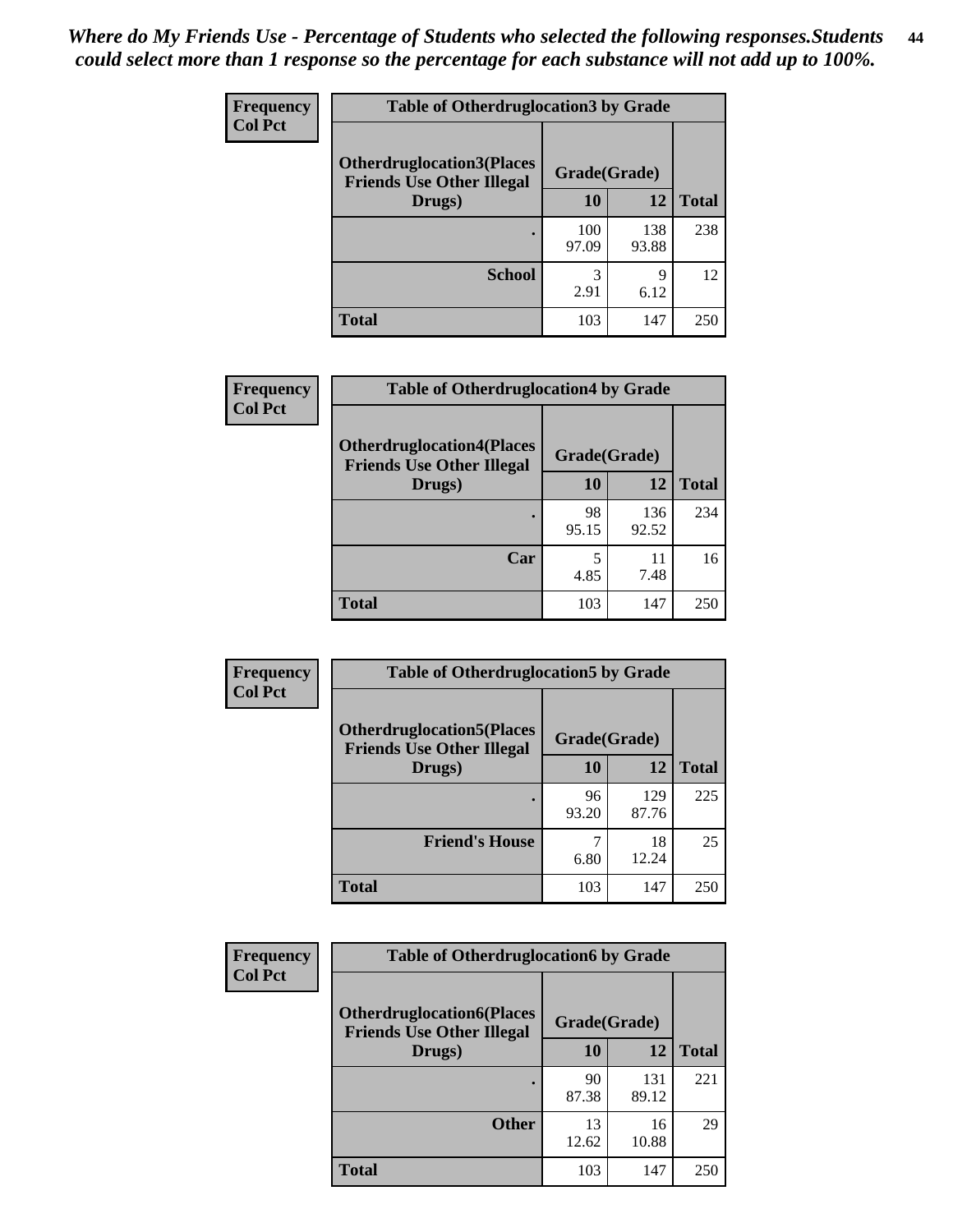| Frequency      | <b>Table of Alcoholtime1 by Grade</b>           |              |             |              |
|----------------|-------------------------------------------------|--------------|-------------|--------------|
| <b>Col Pct</b> | <b>Alcoholtime1(Times</b><br><b>Friends Use</b> | Grade(Grade) |             |              |
|                | Alcohol)                                        | 10           | 12          | <b>Total</b> |
|                |                                                 | 49<br>47.57  | 77<br>52.38 | 126          |
|                | Do Not Use                                      | 54<br>52.43  | 70<br>47.62 | 124          |
|                | <b>Total</b>                                    | 103          | 147         | 250          |

| Frequency      | <b>Table of Alcoholtime2 by Grade</b>           |              |              |              |
|----------------|-------------------------------------------------|--------------|--------------|--------------|
| <b>Col Pct</b> | <b>Alcoholtime2(Times</b><br><b>Friends Use</b> | Grade(Grade) |              |              |
|                | Alcohol)                                        | 10           | 12           | <b>Total</b> |
|                |                                                 | 92<br>89.32  | 129<br>87.76 | 221          |
|                | <b>On Way to School</b>                         | 11<br>10.68  | 18<br>12.24  | 29           |
|                | <b>Total</b>                                    | 103          | 147          | 250          |

| Frequency      | <b>Table of Alcoholtime3 by Grade</b>           |              |              |              |  |
|----------------|-------------------------------------------------|--------------|--------------|--------------|--|
| <b>Col Pct</b> | <b>Alcoholtime3(Times</b><br><b>Friends Use</b> | Grade(Grade) |              |              |  |
|                | Alcohol)                                        | 10           | 12           | <b>Total</b> |  |
|                |                                                 | 98<br>95.15  | 132<br>89.80 | 230          |  |
|                | <b>During School</b>                            | 5<br>4.85    | 15<br>10.20  | 20           |  |
|                | Total                                           | 103          | 147          | 250          |  |

| <b>Frequency</b><br><b>Col Pct</b> | <b>Table of Alcoholtime4 by Grade</b> |              |              |              |
|------------------------------------|---------------------------------------|--------------|--------------|--------------|
|                                    | <b>Alcoholtime4(Times</b>             | Grade(Grade) |              |              |
|                                    | <b>Friends Use Alcohol)</b>           | 10           | 12           | <b>Total</b> |
|                                    |                                       | 89<br>86.41  | 127<br>86.39 | 216          |
|                                    | <b>On Way Home From School</b>        | 14<br>13.59  | 20<br>13.61  | 34           |
|                                    | <b>Total</b>                          | 103          | 147          | 250          |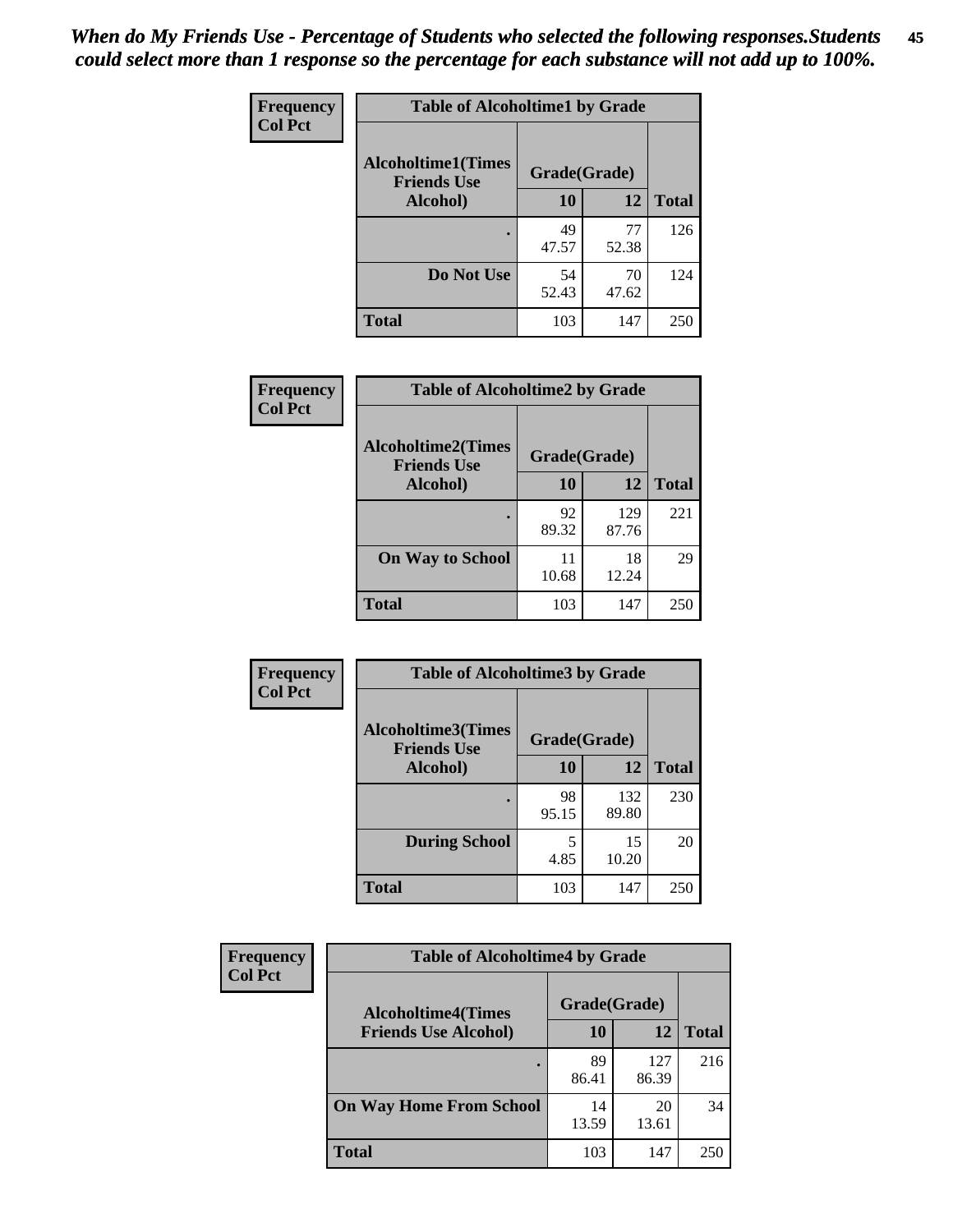*When do My Friends Use - Percentage of Students who selected the following responses.Students could select more than 1 response so the percentage for each substance will not add up to 100%.* **46**

| Frequency      | <b>Table of Alcoholtime5 by Grade</b>           |              |              |              |
|----------------|-------------------------------------------------|--------------|--------------|--------------|
| <b>Col Pct</b> | <b>Alcoholtime5(Times</b><br><b>Friends Use</b> | Grade(Grade) |              |              |
|                | Alcohol)                                        | 10           | 12           | <b>Total</b> |
|                |                                                 | 81<br>78.64  | 111<br>75.51 | 192          |
|                | Weeknights                                      | 22<br>21.36  | 36<br>24.49  | 58           |
|                | <b>Total</b>                                    | 103          | 147          | 250          |

| <b>Frequency</b> | <b>Table of Alcoholtime6 by Grade</b>           |              |             |              |
|------------------|-------------------------------------------------|--------------|-------------|--------------|
| <b>Col Pct</b>   | <b>Alcoholtime6(Times</b><br><b>Friends Use</b> | Grade(Grade) |             |              |
|                  | Alcohol)                                        | 10           | 12          | <b>Total</b> |
|                  |                                                 | 58<br>56.31  | 69<br>46.94 | 127          |
|                  | Weekends                                        | 45<br>43.69  | 78<br>53.06 | 123          |
|                  | <b>Total</b>                                    | 103          | 147         | 250          |

| Frequency      | <b>Table of Tobaccotime1 by Grade</b>           |              |              |              |
|----------------|-------------------------------------------------|--------------|--------------|--------------|
| <b>Col Pct</b> | <b>Tobaccotime1(Times</b><br><b>Friends Use</b> | Grade(Grade) |              |              |
|                | <b>Tobacco</b> )                                | 10           | 12           | <b>Total</b> |
|                | $\bullet$                                       | 27<br>26.21  | 36<br>24.49  | 63           |
|                | Do Not Use                                      | 76<br>73.79  | 111<br>75.51 | 187          |
|                | <b>Total</b>                                    | 103          | 147          | 250          |

| <b>Frequency</b> | <b>Table of Tobaccotime2 by Grade</b>           |              |              |              |
|------------------|-------------------------------------------------|--------------|--------------|--------------|
| <b>Col Pct</b>   | <b>Tobaccotime2(Times</b><br><b>Friends Use</b> | Grade(Grade) |              |              |
|                  | <b>Tobacco</b> )                                | 10           | 12           | <b>Total</b> |
|                  |                                                 | 90<br>87.38  | 130<br>88.44 | 220          |
|                  | <b>On Way to School</b>                         | 13<br>12.62  | 17<br>11.56  | 30           |
|                  | <b>Total</b>                                    | 103          | 147          | 250          |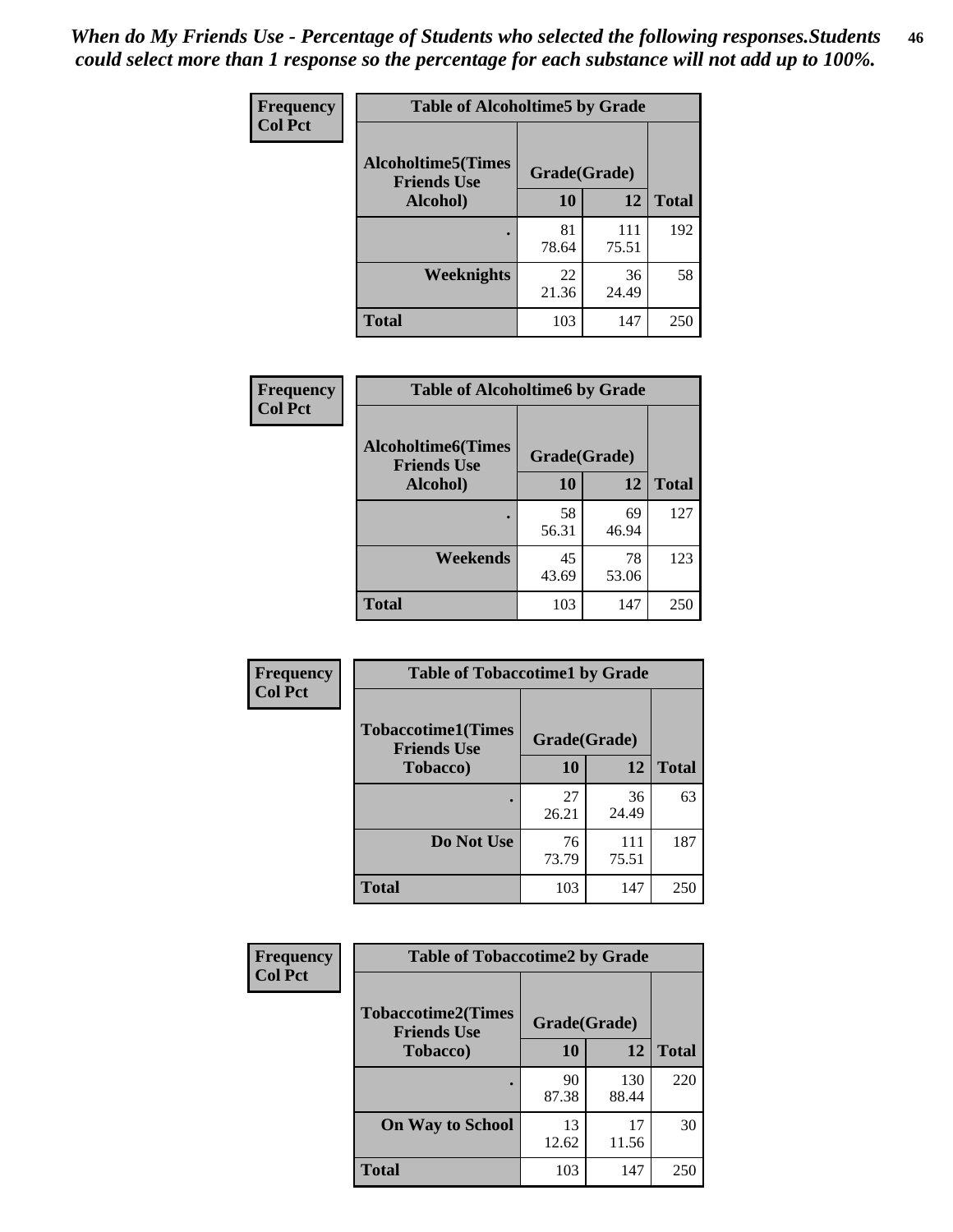*When do My Friends Use - Percentage of Students who selected the following responses.Students could select more than 1 response so the percentage for each substance will not add up to 100%.* **47**

| <b>Frequency</b> | <b>Table of Tobaccotime3 by Grade</b>           |              |              |              |  |
|------------------|-------------------------------------------------|--------------|--------------|--------------|--|
| <b>Col Pct</b>   | <b>Tobaccotime3(Times</b><br><b>Friends Use</b> | Grade(Grade) |              |              |  |
|                  | <b>Tobacco</b> )                                | 10           | 12           | <b>Total</b> |  |
|                  |                                                 | 97<br>94.17  | 134<br>91.16 | 231          |  |
|                  | <b>During School</b>                            | 6<br>5.83    | 13<br>8.84   | 19           |  |
|                  | <b>Total</b>                                    | 103          | 147          | 250          |  |

| Frequency<br><b>Col Pct</b> | <b>Table of Tobaccotime4 by Grade</b> |              |              |              |
|-----------------------------|---------------------------------------|--------------|--------------|--------------|
|                             | <b>Tobaccotime4(Times</b>             | Grade(Grade) |              |              |
|                             | <b>Friends Use Tobacco)</b>           | 10           | 12           | <b>Total</b> |
|                             |                                       | 89<br>86.41  | 127<br>86.39 | 216          |
|                             | <b>On Way Home From School</b>        | 14<br>13.59  | 20<br>13.61  | 34           |
|                             | Total                                 | 103          | 147          | 250          |

| Frequency      | <b>Table of Tobaccotime5 by Grade</b>            |              |              |              |
|----------------|--------------------------------------------------|--------------|--------------|--------------|
| <b>Col Pct</b> | <b>Tobaccotime5</b> (Times<br><b>Friends Use</b> | Grade(Grade) |              |              |
|                | <b>Tobacco</b> )                                 | 10           | 12           | <b>Total</b> |
|                |                                                  | 84<br>81.55  | 123<br>83.67 | 207          |
|                | Weeknights                                       | 19<br>18.45  | 24<br>16.33  | 43           |
|                | <b>Total</b>                                     | 103          | 147          | 250          |

| Frequency<br><b>Col Pct</b> |                                                 | <b>Table of Tobaccotime6 by Grade</b> |              |              |  |  |
|-----------------------------|-------------------------------------------------|---------------------------------------|--------------|--------------|--|--|
|                             | <b>Tobaccotime6(Times</b><br><b>Friends Use</b> | Grade(Grade)                          |              |              |  |  |
|                             | <b>Tobacco</b> )                                | 10                                    | 12           | <b>Total</b> |  |  |
|                             | ٠                                               | 82<br>79.61                           | 111<br>75.51 | 193          |  |  |
|                             | Weekends                                        | 21<br>20.39                           | 36<br>24.49  | 57           |  |  |
|                             | <b>Total</b>                                    | 103                                   | 147          | 250          |  |  |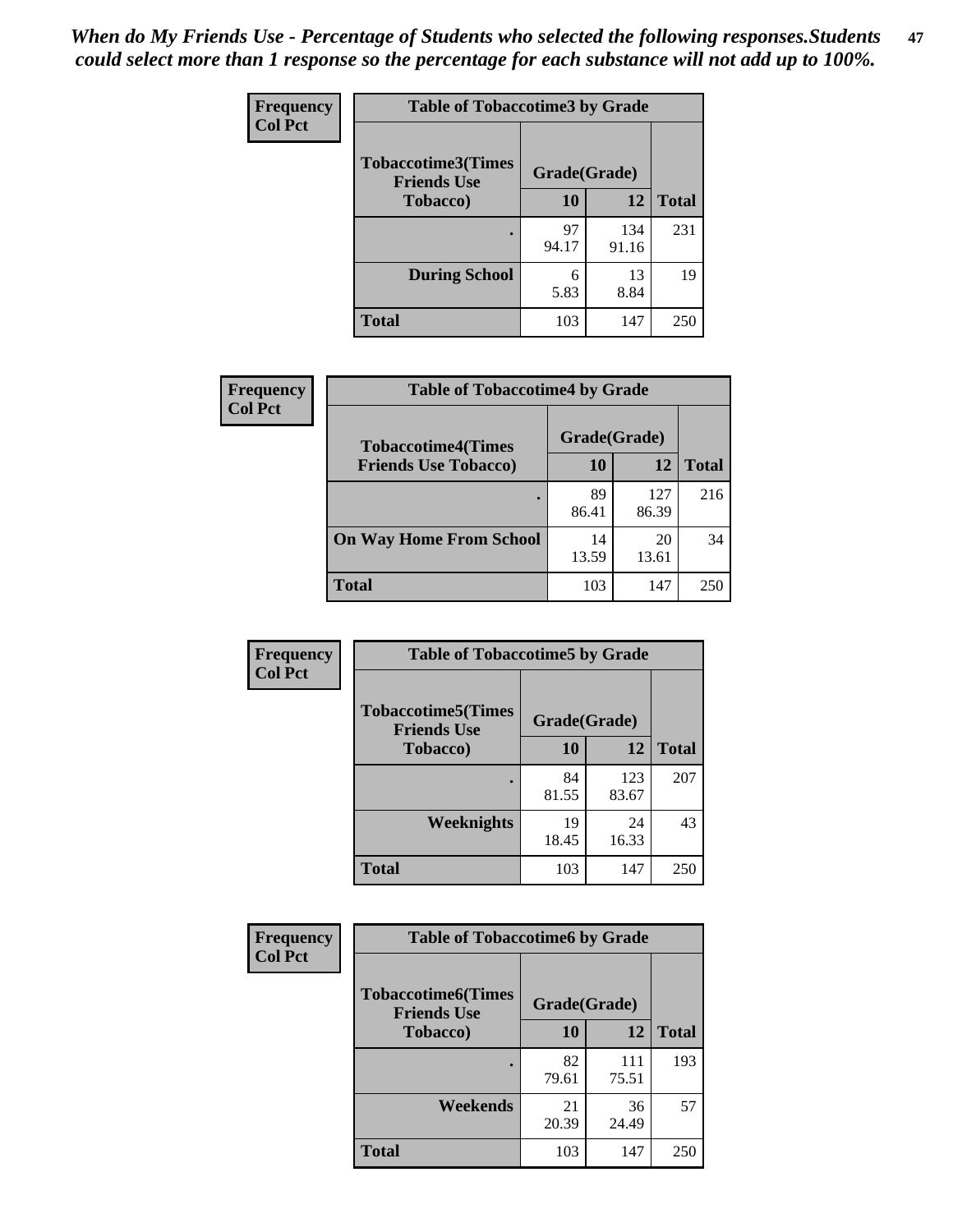| Frequency      | <b>Table of Marijuanatime1 by Grade</b>           |              |             |              |
|----------------|---------------------------------------------------|--------------|-------------|--------------|
| <b>Col Pct</b> | <b>Marijuanatime1(Times</b><br><b>Friends Use</b> | Grade(Grade) |             |              |
|                | Marijuana)                                        | 10           | 12          | <b>Total</b> |
|                |                                                   | 49<br>47.57  | 68<br>46.26 | 117          |
|                | Do Not Use                                        | 54<br>52.43  | 79<br>53.74 | 133          |
|                | <b>Total</b>                                      | 103          | 147         | 250          |

| Frequency      | <b>Table of Marijuanatime2 by Grade</b>           |              |              |              |
|----------------|---------------------------------------------------|--------------|--------------|--------------|
| <b>Col Pct</b> | <b>Marijuanatime2(Times</b><br><b>Friends Use</b> | Grade(Grade) |              |              |
|                | Marijuana)                                        | 10           | 12           | <b>Total</b> |
|                |                                                   | 82<br>79.61  | 111<br>75.51 | 193          |
|                | <b>On Way to School</b>                           | 21<br>20.39  | 36<br>24.49  | 57           |
|                | <b>Total</b>                                      | 103          | 147          | 250          |

| Frequency<br><b>Col Pct</b> | <b>Table of Marijuanatime3 by Grade</b>    |              |              |              |  |
|-----------------------------|--------------------------------------------|--------------|--------------|--------------|--|
|                             | Marijuanatime3(Times<br><b>Friends Use</b> | Grade(Grade) |              |              |  |
|                             | Marijuana)                                 | 10           | 12           | <b>Total</b> |  |
|                             |                                            | 88<br>85.44  | 120<br>81.63 | 208          |  |
|                             | <b>During School</b>                       | 15<br>14.56  | 27<br>18.37  | 42           |  |
|                             | <b>Total</b>                               | 103          | 147          | 250          |  |

| <b>Frequency</b> | <b>Table of Marijuanatime4 by Grade</b> |              |              |              |
|------------------|-----------------------------------------|--------------|--------------|--------------|
| <b>Col Pct</b>   | <b>Marijuanatime4(Times</b>             | Grade(Grade) |              |              |
|                  | <b>Friends Use Marijuana</b> )          | 10           | 12           | <b>Total</b> |
|                  |                                         | 80<br>77.67  | 115<br>78.23 | 195          |
|                  | <b>On Way Home From School</b>          | 23<br>22.33  | 32<br>21.77  | 55           |
|                  | <b>Total</b>                            | 103          | 147          | 250          |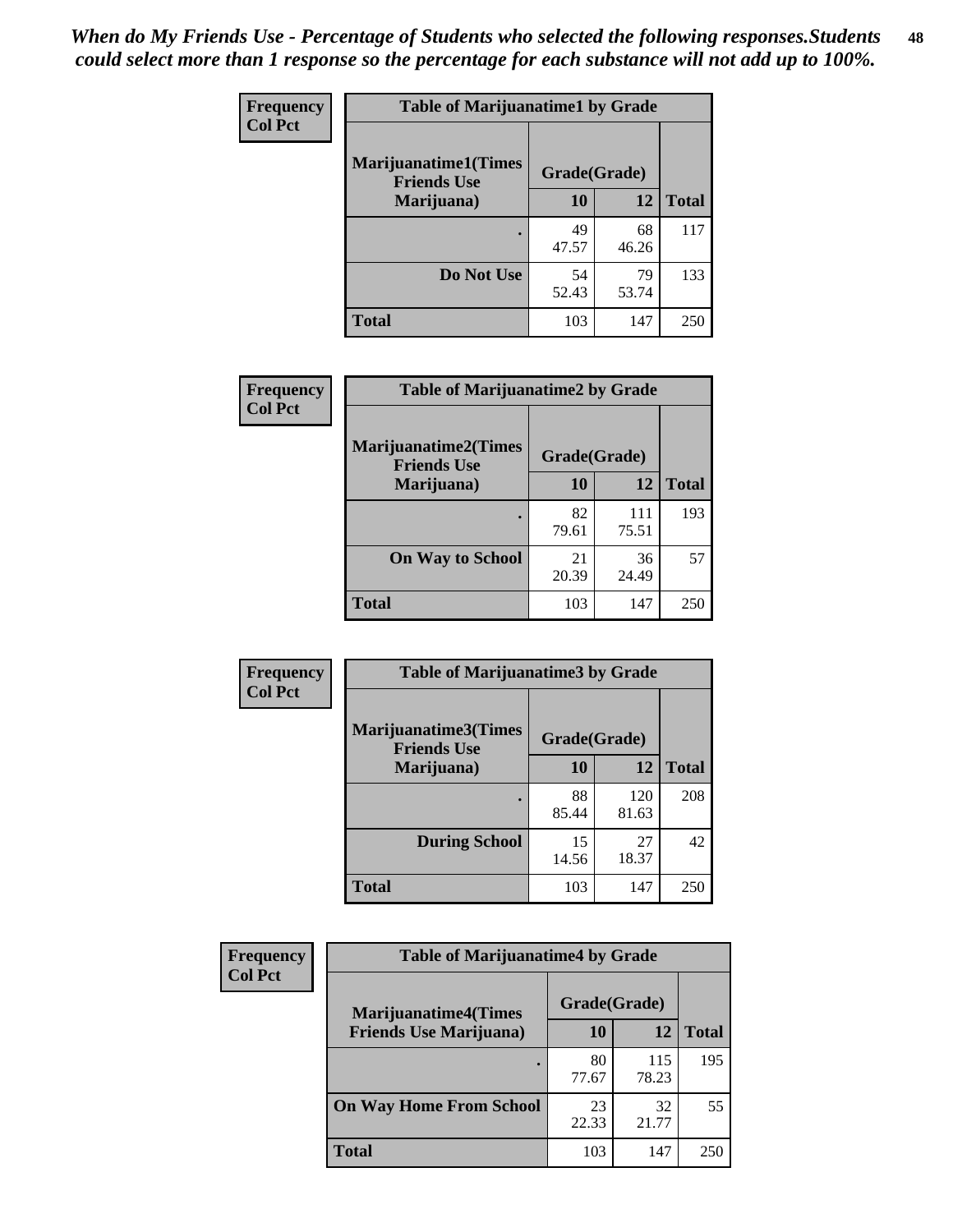| Frequency<br><b>Col Pct</b> | <b>Table of Marijuanatime5 by Grade</b>            |              |             |              |  |
|-----------------------------|----------------------------------------------------|--------------|-------------|--------------|--|
|                             | <b>Marijuanatime5</b> (Times<br><b>Friends Use</b> | Grade(Grade) |             |              |  |
|                             | Marijuana)                                         | 10           | 12          | <b>Total</b> |  |
|                             |                                                    | 72<br>69.90  | 99<br>67.35 | 171          |  |
|                             | Weeknights                                         | 31<br>30.10  | 48<br>32.65 | 79           |  |
|                             | <b>Total</b>                                       | 103          | 147         | 250          |  |

| Frequency      | <b>Table of Marijuanatime6 by Grade</b>           |              |             |              |
|----------------|---------------------------------------------------|--------------|-------------|--------------|
| <b>Col Pct</b> | <b>Marijuanatime6(Times</b><br><b>Friends Use</b> | Grade(Grade) |             |              |
|                | Marijuana)                                        | 10           | 12          | <b>Total</b> |
|                |                                                   | 63<br>61.17  | 76<br>51.70 | 139          |
|                | Weekends                                          | 40<br>38.83  | 71<br>48.30 | 111          |
|                | <b>Total</b>                                      | 103          | 147         | 250          |

| Frequency      | <b>Table of Otherdrugtime1 by Grade</b>                 |              |              |              |
|----------------|---------------------------------------------------------|--------------|--------------|--------------|
| <b>Col Pct</b> | <b>Otherdrugtime1(Times</b><br><b>Friends Use Other</b> | Grade(Grade) |              |              |
|                | <b>Illegal Drugs</b> )                                  | 10           | 12           | <b>Total</b> |
|                |                                                         | 16<br>15.53  | 28<br>19.05  | 44           |
|                | Do Not Use                                              | 87<br>84.47  | 119<br>80.95 | 206          |
|                | Total                                                   | 103          | 147          | 250          |

| <b>Frequency</b> | <b>Table of Otherdrugtime2 by Grade</b>                 |              |              |              |
|------------------|---------------------------------------------------------|--------------|--------------|--------------|
| <b>Col Pct</b>   | <b>Otherdrugtime2(Times</b><br><b>Friends Use Other</b> | Grade(Grade) |              |              |
|                  | <b>Illegal Drugs</b> )                                  | 10           | 12           | <b>Total</b> |
|                  |                                                         | 95<br>92.23  | 135<br>91.84 | 230          |
|                  | <b>On Way to School</b>                                 | 8<br>7.77    | 12<br>8.16   | 20           |
|                  | <b>Total</b>                                            | 103          | 147          | 250          |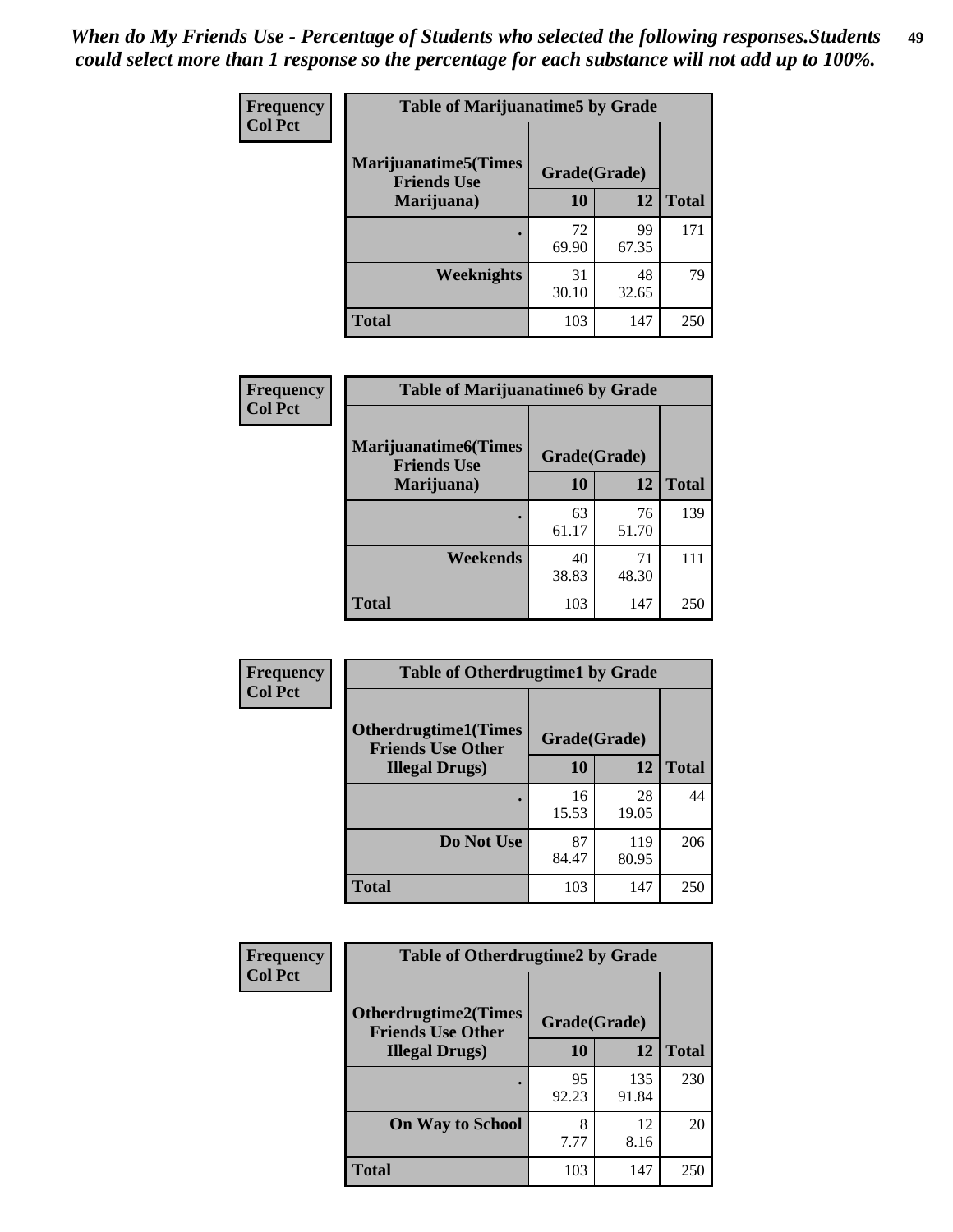| <b>Frequency</b> | <b>Table of Otherdrugtime3 by Grade</b>          |              |              |              |  |
|------------------|--------------------------------------------------|--------------|--------------|--------------|--|
| <b>Col Pct</b>   | Otherdrugtime3(Times<br><b>Friends Use Other</b> | Grade(Grade) |              |              |  |
|                  | <b>Illegal Drugs</b> )                           | 10           | 12           | <b>Total</b> |  |
|                  |                                                  | 99<br>96.12  | 135<br>91.84 | 234          |  |
|                  | <b>During School</b>                             | 4<br>3.88    | 12<br>8.16   | 16           |  |
|                  | <b>Total</b>                                     | 103          | 147          | 250          |  |

| Frequency      | <b>Table of Otherdrugtime4 by Grade</b>                         |              |              |              |  |  |
|----------------|-----------------------------------------------------------------|--------------|--------------|--------------|--|--|
| <b>Col Pct</b> | <b>Otherdrugtime4(Times</b><br><b>Friends Use Other Illegal</b> | Grade(Grade) |              |              |  |  |
|                | Drugs)                                                          | 10           | 12           | <b>Total</b> |  |  |
|                | $\bullet$                                                       | 97<br>94.17  | 134<br>91.16 | 231          |  |  |
|                | <b>On Way Home From School</b>                                  | 6<br>5.83    | 13<br>8.84   | 19           |  |  |
|                | <b>Total</b>                                                    | 103          | 147          | 250          |  |  |

| <b>Frequency</b> | <b>Table of Otherdrugtime5 by Grade</b>                  |              |              |              |  |
|------------------|----------------------------------------------------------|--------------|--------------|--------------|--|
| <b>Col Pct</b>   | <b>Otherdrugtime5</b> (Times<br><b>Friends Use Other</b> | Grade(Grade) |              |              |  |
|                  | <b>Illegal Drugs</b> )                                   | 10           | 12           | <b>Total</b> |  |
|                  |                                                          | 90<br>87.38  | 128<br>87.07 | 218          |  |
|                  | <b>Weeknights</b>                                        | 13<br>12.62  | 19<br>12.93  | 32           |  |
|                  | <b>Total</b>                                             | 103          | 147          | 250          |  |

| <b>Frequency</b> | <b>Table of Otherdrugtime6 by Grade</b>                                 |             |              |              |  |
|------------------|-------------------------------------------------------------------------|-------------|--------------|--------------|--|
| <b>Col Pct</b>   | <b>Otherdrugtime6(Times</b><br>Grade(Grade)<br><b>Friends Use Other</b> |             |              |              |  |
|                  | <b>Illegal Drugs</b> )                                                  | 10          | 12           | <b>Total</b> |  |
|                  |                                                                         | 92<br>89.32 | 120<br>81.63 | 212          |  |
|                  | Weekends                                                                | 11<br>10.68 | 27<br>18.37  | 38           |  |
|                  | Total                                                                   | 103         | 147          | 250          |  |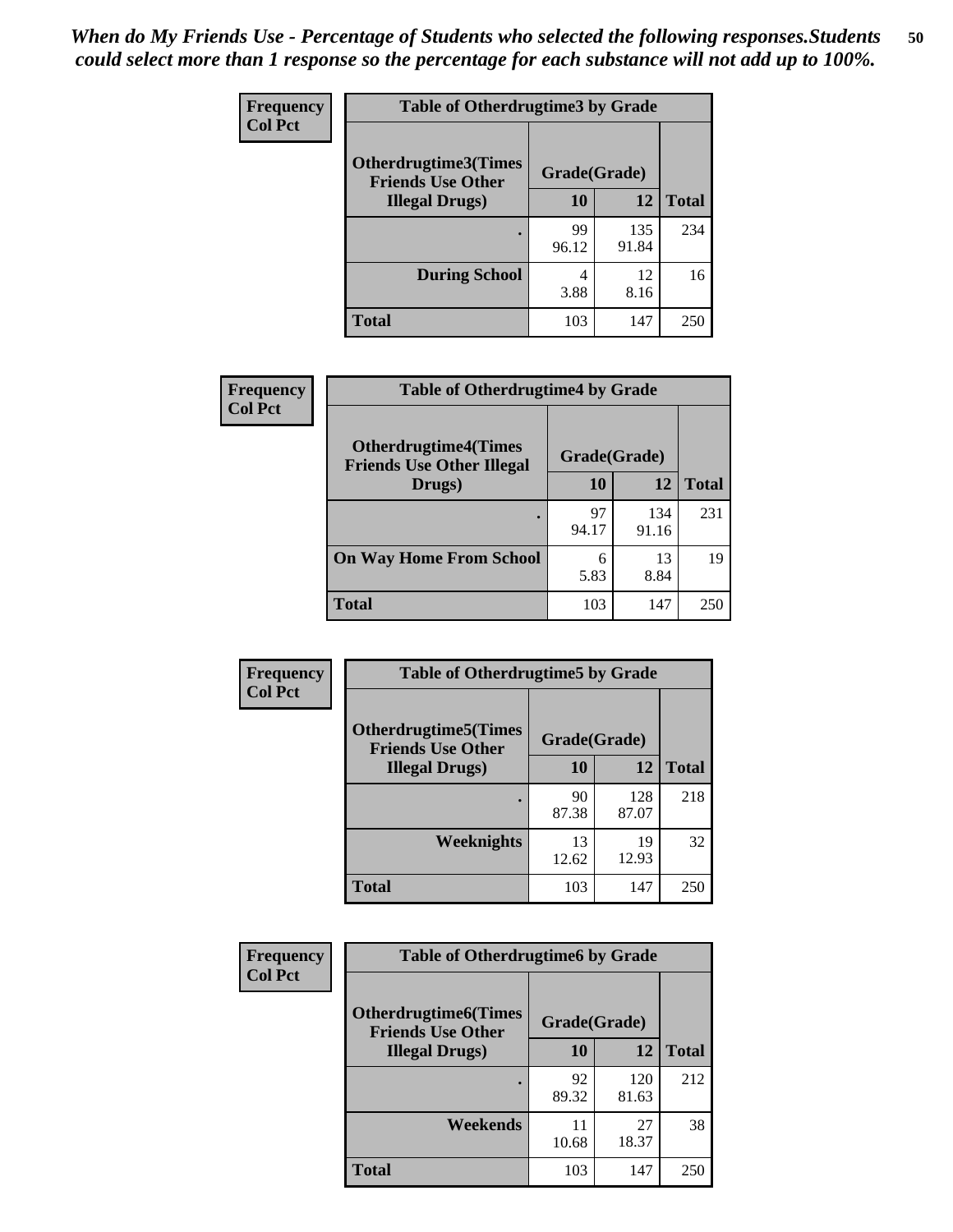| Frequency      | <b>Table of Educationalcohol by Grade</b>                                                                  |              |             |              |
|----------------|------------------------------------------------------------------------------------------------------------|--------------|-------------|--------------|
| <b>Col Pct</b> | Educationalcohol(I<br>have been taught<br>about alcohol,<br>tobacco,<br>and other drugs<br>within the last | Grade(Grade) |             |              |
|                | year at school)                                                                                            | 10           | 12          | <b>Total</b> |
|                | Yes                                                                                                        | 84<br>81.55  | 91<br>61.90 | 175          |
|                | N <sub>0</sub>                                                                                             | 19<br>18.45  | 56<br>38.10 | 75           |
|                | <b>Total</b>                                                                                               | 103          | 147         | 250          |

| Frequency      | <b>Table of Eversmoked by Grade</b> |              |              |              |  |
|----------------|-------------------------------------|--------------|--------------|--------------|--|
| <b>Col Pct</b> | Eversmoked(I<br>have smoked         | Grade(Grade) |              |              |  |
|                | a cigarette)                        | 10           | 12           | <b>Total</b> |  |
|                | <b>Yes</b>                          | 17<br>16.50  | 34<br>23.13  | 51           |  |
|                | N <sub>0</sub>                      | 86<br>83.50  | 113<br>76.87 | 199          |  |
|                | <b>Total</b>                        | 103          | 147          | 250          |  |

| Frequency      | <b>Table of Drovedrinking by Grade</b>                                                                              |                    |              |     |  |
|----------------|---------------------------------------------------------------------------------------------------------------------|--------------------|--------------|-----|--|
| <b>Col Pct</b> | Drovedrinking(In<br>the past 30 days I<br>have driven a car<br>or other vehicle<br>while I was<br>drinking alcohol) | Grade(Grade)<br>10 | <b>Total</b> |     |  |
|                | <b>Yes</b>                                                                                                          | 2<br>1.94          | 4<br>2.72    | 6   |  |
|                | N <sub>0</sub>                                                                                                      | 101<br>98.06       | 143<br>97.28 | 244 |  |
|                | <b>Total</b>                                                                                                        | 103                | 147          | 250 |  |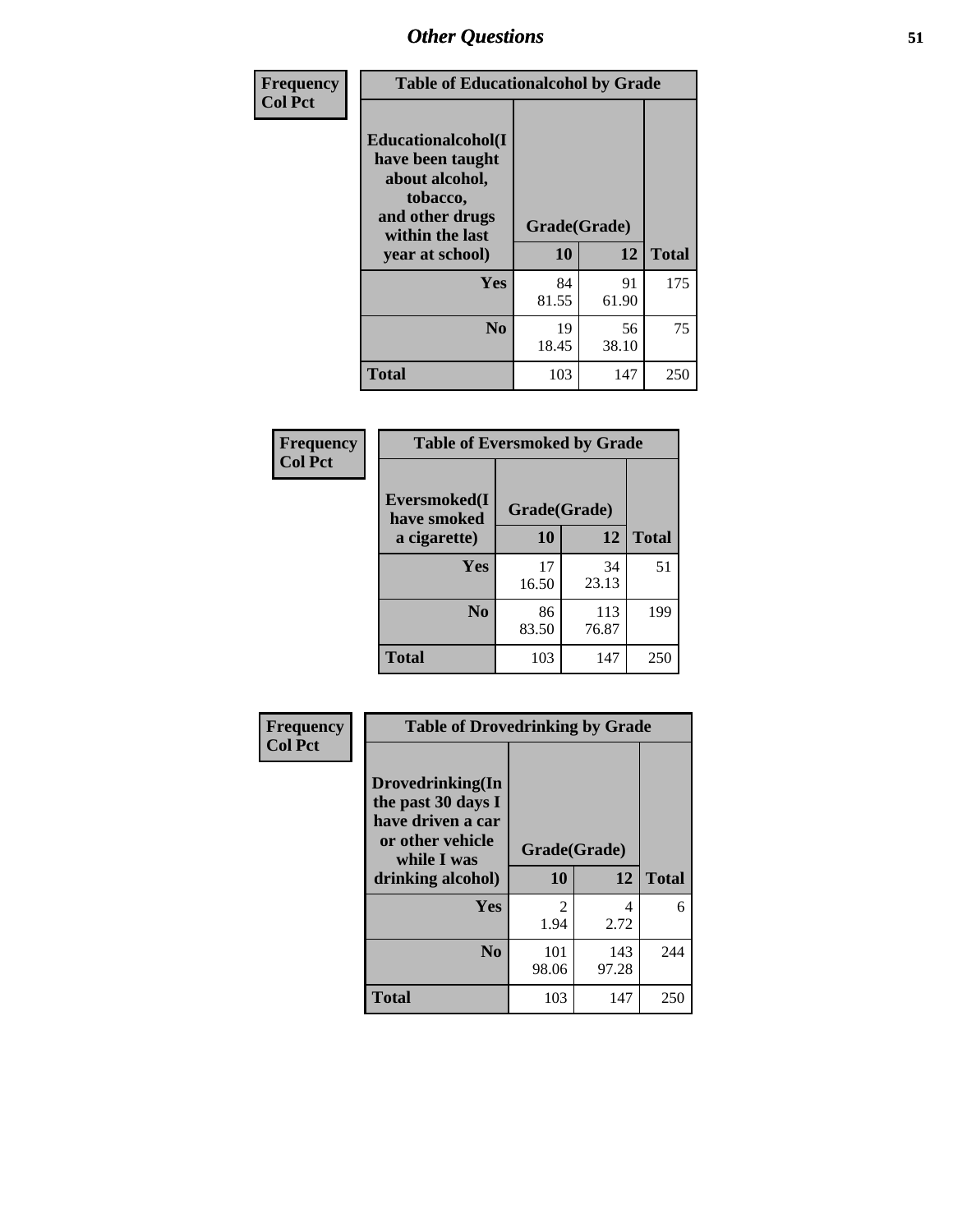| Frequency<br><b>Col Pct</b> | <b>Table of Rodedrinking by Grade</b>                                                                                             |             |              |              |  |
|-----------------------------|-----------------------------------------------------------------------------------------------------------------------------------|-------------|--------------|--------------|--|
|                             | <b>Rodedrinking(In</b><br>the past 30 days<br>I have ridden in<br>a car with a<br>driver who had<br>Grade(Grade)<br>been drinking |             |              |              |  |
|                             | alcohol)                                                                                                                          | 10          | 12           | <b>Total</b> |  |
|                             | <b>Yes</b>                                                                                                                        | 6.80        | 18<br>12.24  | 25           |  |
|                             | N <sub>0</sub>                                                                                                                    | 96<br>93.20 | 129<br>87.76 | 225          |  |
|                             | <b>Total</b>                                                                                                                      | 103         | 147          | 250          |  |

#### **Frequency Col Pct**

| <b>Table of Drugsschool by Grade</b>                                                                                      |              |              |              |  |  |  |
|---------------------------------------------------------------------------------------------------------------------------|--------------|--------------|--------------|--|--|--|
| <b>Drugsschool</b> (During<br>the past 12 months,<br>I have been offered,<br>sold,<br>or given illegal<br>drugs on school | Grade(Grade) |              |              |  |  |  |
| property)                                                                                                                 | 10           | 12           | <b>Total</b> |  |  |  |
| Yes                                                                                                                       | 24<br>23.30  | 29<br>19.73  | 53           |  |  |  |
|                                                                                                                           |              |              |              |  |  |  |
| N <sub>0</sub>                                                                                                            | 79<br>76.70  | 118<br>80.27 | 197          |  |  |  |

| Frequency      | <b>Table of Helpbullied by Grade</b>           |              |             |              |  |  |
|----------------|------------------------------------------------|--------------|-------------|--------------|--|--|
| <b>Col Pct</b> | Helpbullied(I<br>would help<br>someone who was | Grade(Grade) |             |              |  |  |
|                | being bullied)                                 | 10           | 12          | <b>Total</b> |  |  |
|                | <b>Strongly Agree</b>                          | 52<br>50.49  | 58<br>39.46 | 110          |  |  |
|                | <b>Somewhat Agree</b>                          | 33<br>32.04  | 62<br>42.18 | 95           |  |  |
|                | <b>Somewhat Disagree</b>                       | 9<br>8.74    | 13<br>8.84  | 22           |  |  |
|                | <b>Strongly Disagree</b>                       | 9<br>8.74    | 14<br>9.52  | 23           |  |  |
|                | <b>Total</b>                                   | 103          | 147         | 250          |  |  |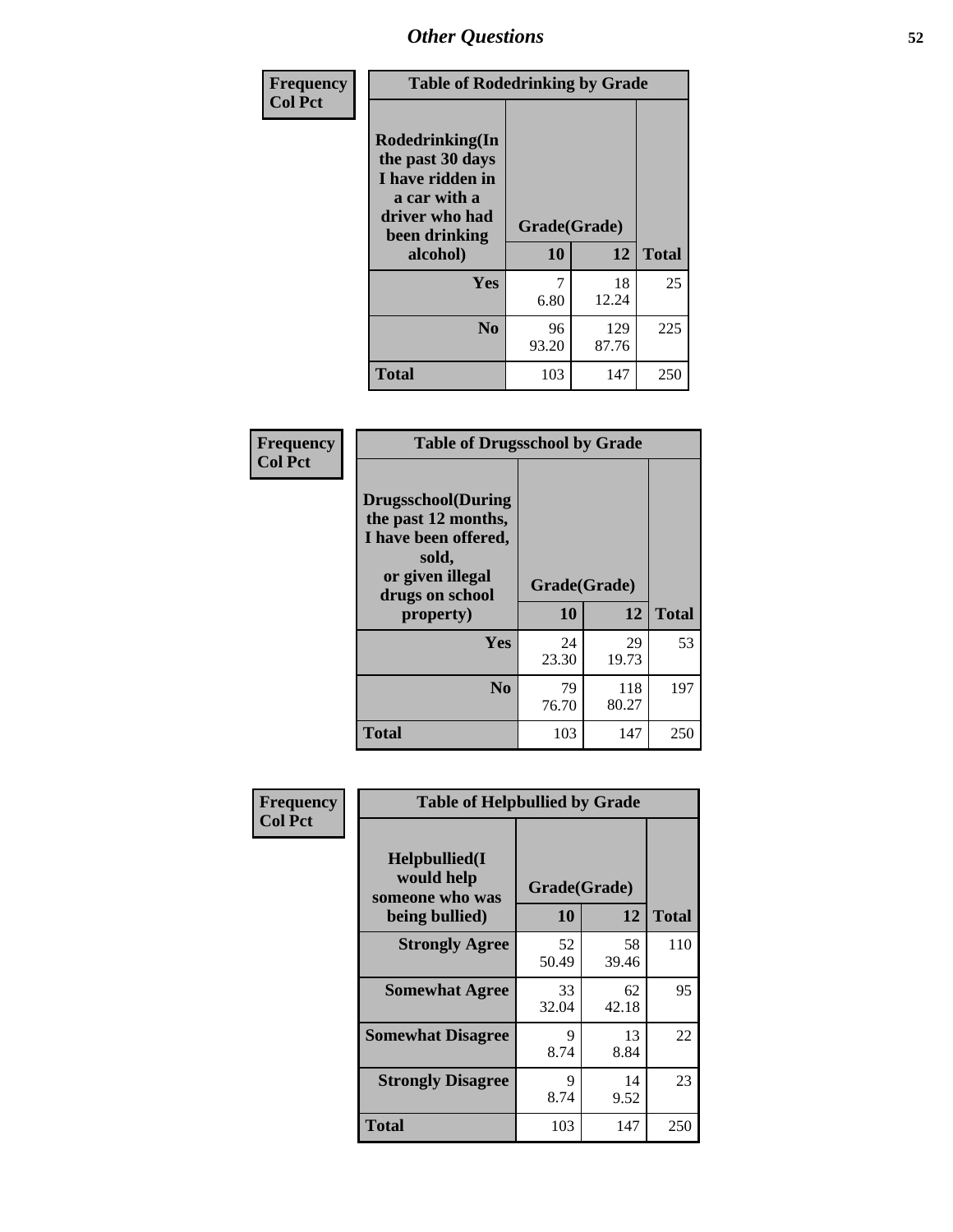| Frequency      | <b>Table of Grade by Bingedrinking</b> |                                                                                                                    |                   |              |                   |                        |              |
|----------------|----------------------------------------|--------------------------------------------------------------------------------------------------------------------|-------------------|--------------|-------------------|------------------------|--------------|
| <b>Row Pct</b> |                                        | <b>Bingedrinking</b> (I have drunk<br>five or more drinks of alcohol<br>at one sitting during the last<br>30 days) |                   |              |                   |                        |              |
|                | Grade(Grade)                           | $\mathbf{0}$<br><b>Days</b>                                                                                        | 1 or<br>2<br>days | 3 to<br>days | 6 to<br>9<br>days | 10<br>to<br>19<br>days | <b>Total</b> |
|                | 10                                     | 96<br>93.20                                                                                                        | 4<br>3.88         | 0.97         | 0.97              | 0.97                   | 103          |
|                | 12                                     | 135<br>91.84                                                                                                       | 5<br>3.40         | 2<br>1.36    | 1<br>0.68         | 4<br>2.72              | 147          |
|                | <b>Total</b>                           | 231                                                                                                                | 9                 | 3            | $\overline{2}$    | 5                      | 250          |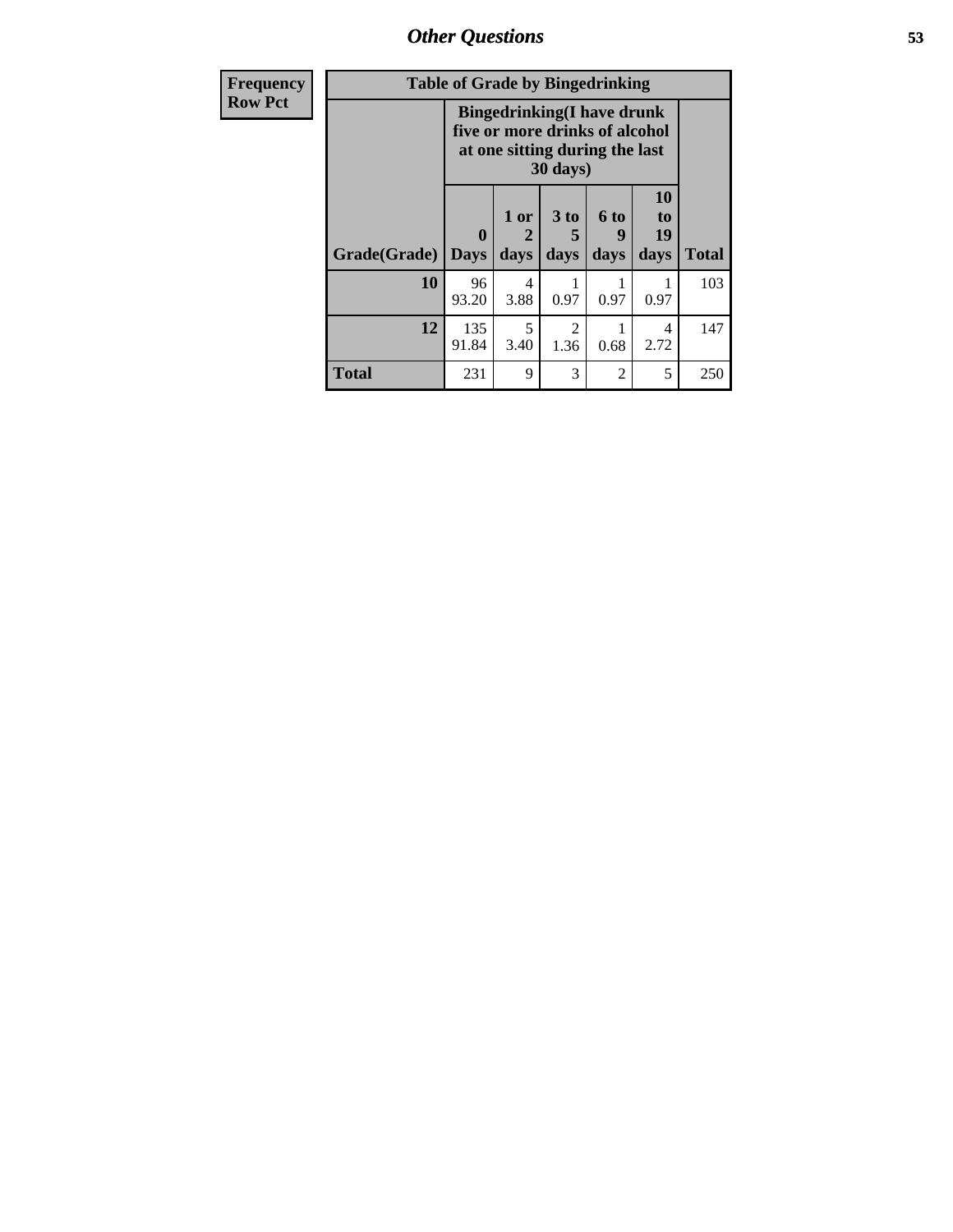#### *Nutrition* **54**

| <b>Frequency</b><br>Row Pct |
|-----------------------------|
|                             |

| <b>Table of Grade by Dairy</b> |                          |                                                                 |                                      |                                    |              |  |  |
|--------------------------------|--------------------------|-----------------------------------------------------------------|--------------------------------------|------------------------------------|--------------|--|--|
|                                |                          | Dairy (I eat at least 3 servings of dairy<br>products each day) |                                      |                                    |              |  |  |
| Grade(Grade)                   | <b>Strongly</b><br>Agree | Agree                                                           | Somewhat Somewhat<br><b>Disagree</b> | <b>Strongly</b><br><b>Disagree</b> | <b>Total</b> |  |  |
| 10                             | 35<br>33.98              | 36<br>34.95                                                     | 20<br>19.42                          | 12<br>11.65                        | 103          |  |  |
| 12                             | 44<br>29.93              | 43<br>29.25                                                     | 26<br>17.69                          | 34<br>23.13                        | 147          |  |  |
| <b>Total</b>                   | 79                       | 79                                                              | 46                                   | 46                                 | 250          |  |  |

| <b>Frequency</b> |  |
|------------------|--|
| <b>Row Pct</b>   |  |

| <b>Table of Grade by Fruitveg</b> |                          |                                                                          |                             |                                    |              |  |
|-----------------------------------|--------------------------|--------------------------------------------------------------------------|-----------------------------|------------------------------------|--------------|--|
|                                   |                          | Fruitveg(I eat at least 5 servings of fruits<br>and vegetables each day) |                             |                                    |              |  |
| Grade(Grade)                      | <b>Strongly</b><br>Agree | Somewhat  <br>Agree                                                      | <b>Somewhat</b><br>Disagree | <b>Strongly</b><br><b>Disagree</b> | <b>Total</b> |  |
| 10                                | 30<br>29.13              | 28<br>27.18                                                              | 26<br>25.24                 | 19<br>18.45                        | 103          |  |
| 12                                | 25<br>17.01              | 46<br>31.29                                                              | 42<br>28.57                 | 34<br>23.13                        | 147          |  |
| <b>Total</b>                      | 55                       | 74                                                                       | 68                          | 53                                 | 250          |  |

| Frequency      | ว |
|----------------|---|
| <b>Row Pct</b> |   |
|                |   |
|                |   |

| <b>Table of Grade by Cafeteriahealthy</b> |                                                                       |             |                                          |                                    |              |  |  |
|-------------------------------------------|-----------------------------------------------------------------------|-------------|------------------------------------------|------------------------------------|--------------|--|--|
|                                           | Cafeteriahealthy (School meals in my<br>school cafeteria are healthy) |             |                                          |                                    |              |  |  |
| Grade(Grade)                              | <b>Strongly</b><br>Agree                                              | Agree       | Somewhat   Somewhat  <br><b>Disagree</b> | <b>Strongly</b><br><b>Disagree</b> | <b>Total</b> |  |  |
| 10                                        | 14<br>13.59                                                           | 35<br>33.98 | 23<br>22.33                              | 31<br>30.10                        | 103          |  |  |
| 12                                        | 10<br>6.80                                                            | 30<br>20.41 | 34<br>23.13                              | 73<br>49.66                        | 147          |  |  |
| <b>Total</b>                              | 24                                                                    | 65          | 57                                       | 104                                | 250          |  |  |

| Frequency      |
|----------------|
| <b>Row Pct</b> |

| <b>Table of Grade by Cafeterianutrition</b>                                               |                          |             |                               |                                    |              |
|-------------------------------------------------------------------------------------------|--------------------------|-------------|-------------------------------|------------------------------------|--------------|
| <b>Cafeterianutrition</b> (Facts about nutrition<br>are available in my school cafeteria) |                          |             |                               |                                    |              |
| Grade(Grade)                                                                              | <b>Strongly</b><br>Agree | Agree       | Somewhat Somewhat<br>Disagree | <b>Strongly</b><br><b>Disagree</b> | <b>Total</b> |
| 10                                                                                        | 23<br>22.33              | 36<br>34.95 | 17<br>16.50                   | 27<br>26.21                        | 103          |
| 12                                                                                        | 35<br>23.81              | 46<br>31.29 | 27<br>18.37                   | 39<br>26.53                        | 147          |
| <b>Total</b>                                                                              | 58                       | 82          | 44                            | 66                                 | 250          |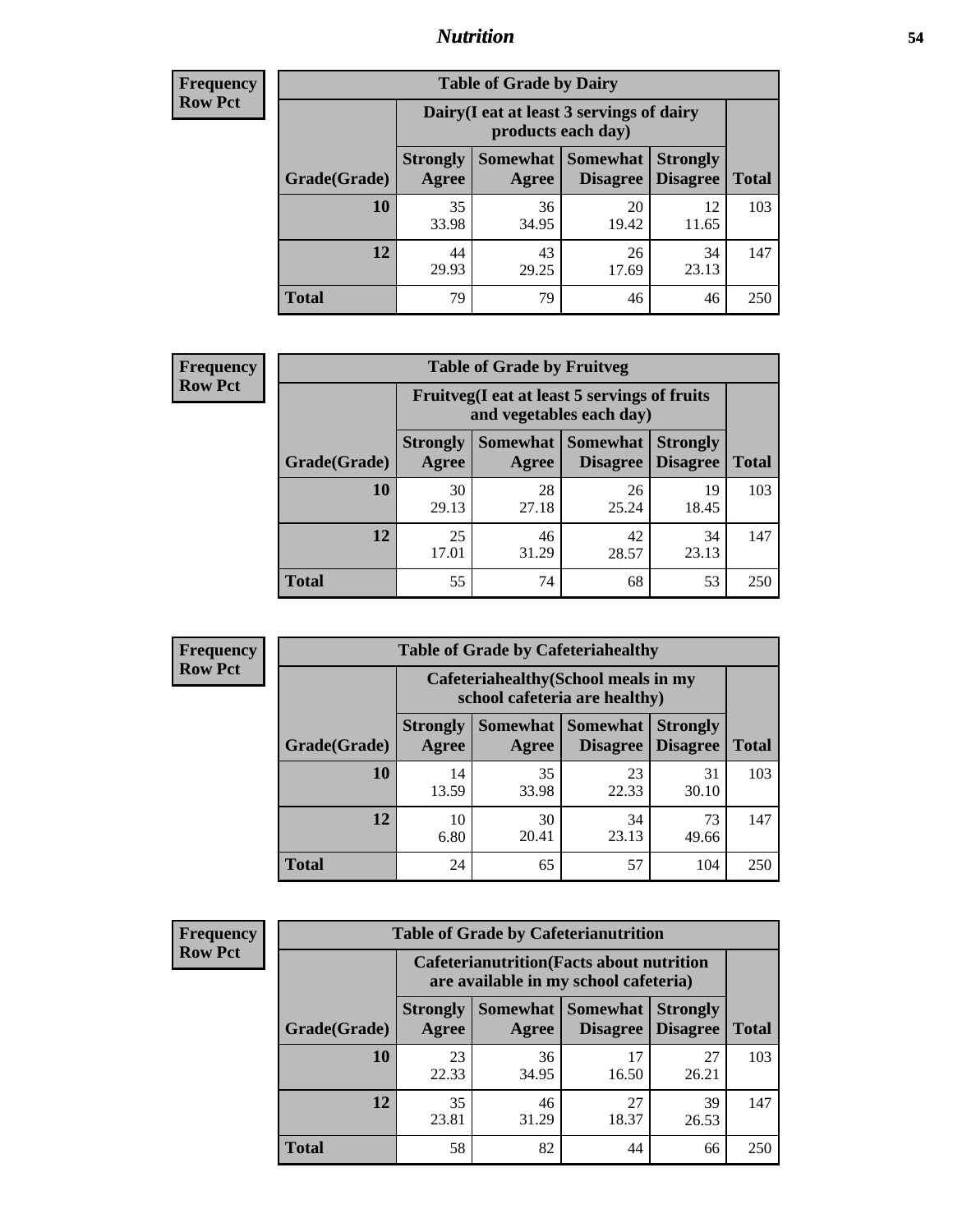### *Nutrition* **55**

| Frequency |
|-----------|
| Row Pct   |

| <b>Table of Grade by Schoollunch</b> |                          |                                                                 |                             |                                    |              |  |  |
|--------------------------------------|--------------------------|-----------------------------------------------------------------|-----------------------------|------------------------------------|--------------|--|--|
|                                      |                          | Schoollunch(I eat school lunch three or<br>more times per week) |                             |                                    |              |  |  |
| Grade(Grade)                         | <b>Strongly</b><br>Agree | Somewhat<br>Agree                                               | <b>Somewhat</b><br>Disagree | <b>Strongly</b><br><b>Disagree</b> | <b>Total</b> |  |  |
| 10                                   | 44<br>42.72              | 30<br>29.13                                                     | 12<br>11.65                 | 17<br>16.50                        | 103          |  |  |
| 12                                   | 62<br>42.18              | 32<br>21.77                                                     | 12<br>8.16                  | 41<br>27.89                        | 147          |  |  |
| <b>Total</b>                         | 106                      | 62                                                              | 24                          | 58                                 | 250          |  |  |

| <b>Frequency</b> |  |
|------------------|--|
| <b>Row Pct</b>   |  |

| <b>Table of Grade by Foodchoices</b>                                       |                          |             |                                 |                                    |              |
|----------------------------------------------------------------------------|--------------------------|-------------|---------------------------------|------------------------------------|--------------|
| <b>Foodchoices</b> (I make healthy food choices in<br>my school cafeteria) |                          |             |                                 |                                    |              |
| Grade(Grade)                                                               | <b>Strongly</b><br>Agree | Agree       | Somewhat   Somewhat<br>Disagree | <b>Strongly</b><br><b>Disagree</b> | <b>Total</b> |
| 10                                                                         | 29<br>28.16              | 36<br>34.95 | 14<br>13.59                     | 24<br>23.30                        | 103          |
| 12                                                                         | 29<br>19.73              | 44<br>29.93 | 29<br>19.73                     | 45<br>30.61                        | 147          |
| <b>Total</b>                                                               | 58                       | 80          | 43                              | 69                                 | 250          |

| <b>Frequency</b> | <b>Table of Grade by Wholewheat</b> |                                                                                                             |             |                                      |                                    |              |  |
|------------------|-------------------------------------|-------------------------------------------------------------------------------------------------------------|-------------|--------------------------------------|------------------------------------|--------------|--|
| <b>Row Pct</b>   |                                     | Wholewheat (There are whole wheat and<br>multigrain breads and cereals available in<br>my school cafeteria) |             |                                      |                                    |              |  |
|                  | Grade(Grade)                        | <b>Strongly</b><br>Agree                                                                                    | Agree       | Somewhat Somewhat<br><b>Disagree</b> | <b>Strongly</b><br><b>Disagree</b> | <b>Total</b> |  |
|                  | 10                                  | 30<br>29.13                                                                                                 | 36<br>34.95 | 14<br>13.59                          | 23<br>22.33                        | 103          |  |
|                  | 12                                  | 31<br>21.09                                                                                                 | 49<br>33.33 | 30<br>20.41                          | 37<br>25.17                        | 147          |  |
|                  | <b>Total</b>                        | 61                                                                                                          | 85          | 44                                   | 60                                 | 250          |  |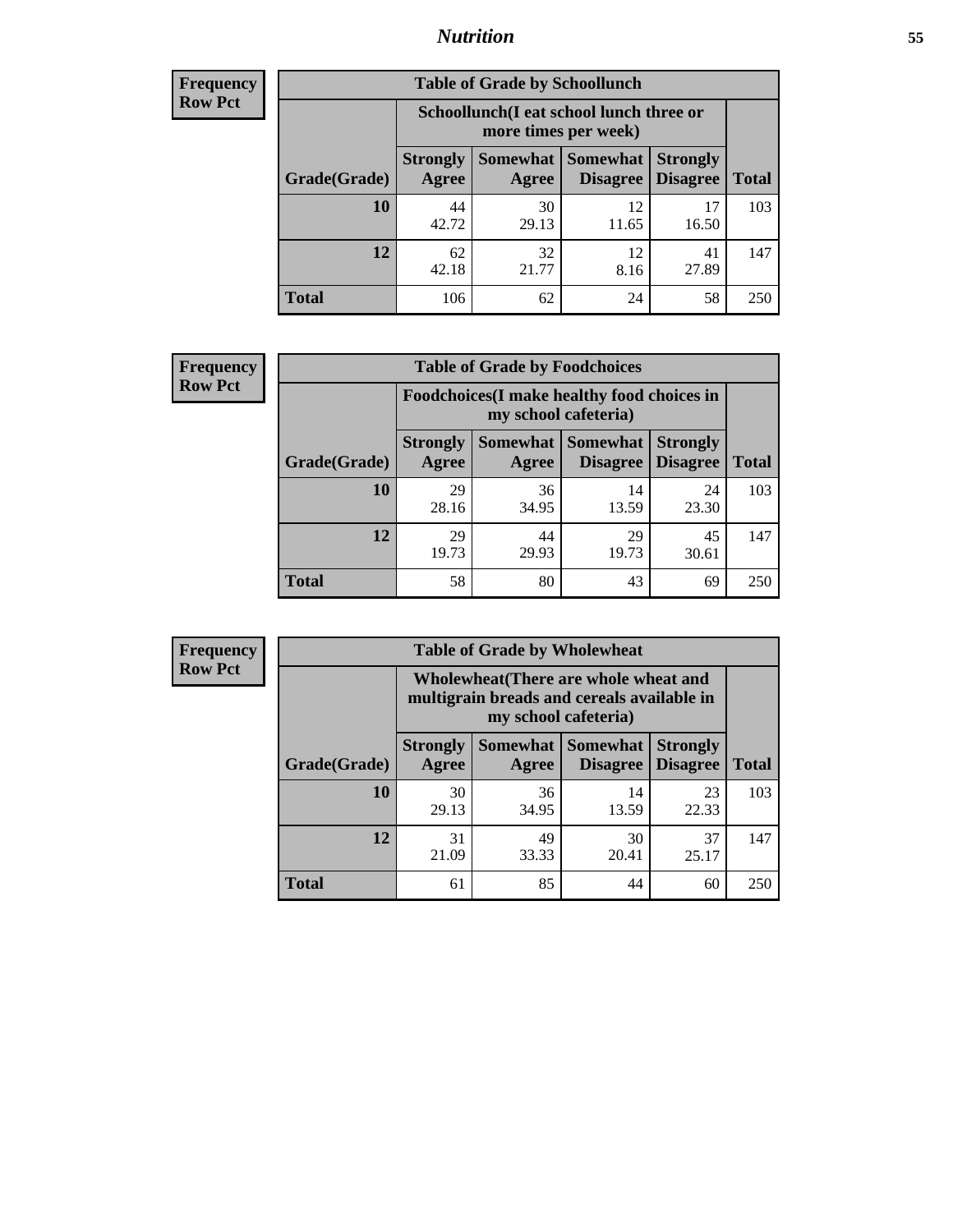### *Nutrition* **56**

**Frequency Row Pct**

| <b>Table of Grade by Healthyvending</b> |                                                                                                                                               |                     |                                    |                                    |              |  |
|-----------------------------------------|-----------------------------------------------------------------------------------------------------------------------------------------------|---------------------|------------------------------------|------------------------------------|--------------|--|
|                                         | Healthyvending (If only healthy snacks and<br>beverages were available in the vending<br>machines during the school day,<br>I would buy them) |                     |                                    |                                    |              |  |
| Grade(Grade)                            | <b>Strongly</b><br>Agree                                                                                                                      | Somewhat  <br>Agree | <b>Somewhat</b><br><b>Disagree</b> | <b>Strongly</b><br><b>Disagree</b> | <b>Total</b> |  |
| 10                                      | 31<br>30.10                                                                                                                                   | 26<br>25.24         | 16<br>15.53                        | 30<br>29.13                        | 103          |  |
| 12                                      | 39<br>26.53                                                                                                                                   | 46<br>31.29         | 18<br>12.24                        | 44<br>29.93                        | 147          |  |
| <b>Total</b>                            | 70                                                                                                                                            | 72                  | 34                                 | 74                                 | 250          |  |

**Frequency Row Pct**

| <b>Table of Grade by Schoolbreakfast</b> |                                                                                                                                         |             |                                        |                                    |              |  |
|------------------------------------------|-----------------------------------------------------------------------------------------------------------------------------------------|-------------|----------------------------------------|------------------------------------|--------------|--|
|                                          | Schoolbreakfast (If breakfast were<br>available at school,<br>but outside the cafeteria,<br>I would eat breakfast at school more often) |             |                                        |                                    |              |  |
| Grade(Grade)                             | <b>Strongly</b><br>Agree                                                                                                                | Agree       | Somewhat   Somewhat<br><b>Disagree</b> | <b>Strongly</b><br><b>Disagree</b> | <b>Total</b> |  |
| 10                                       | 43<br>41.75                                                                                                                             | 30<br>29.13 | 12<br>11.65                            | 18<br>17.48                        | 103          |  |
| 12                                       | 71<br>48.30                                                                                                                             | 45<br>30.61 | 10<br>6.80                             | 21<br>14.29                        | 147          |  |
| <b>Total</b>                             | 114                                                                                                                                     | 75          | 22                                     | 39                                 | 250          |  |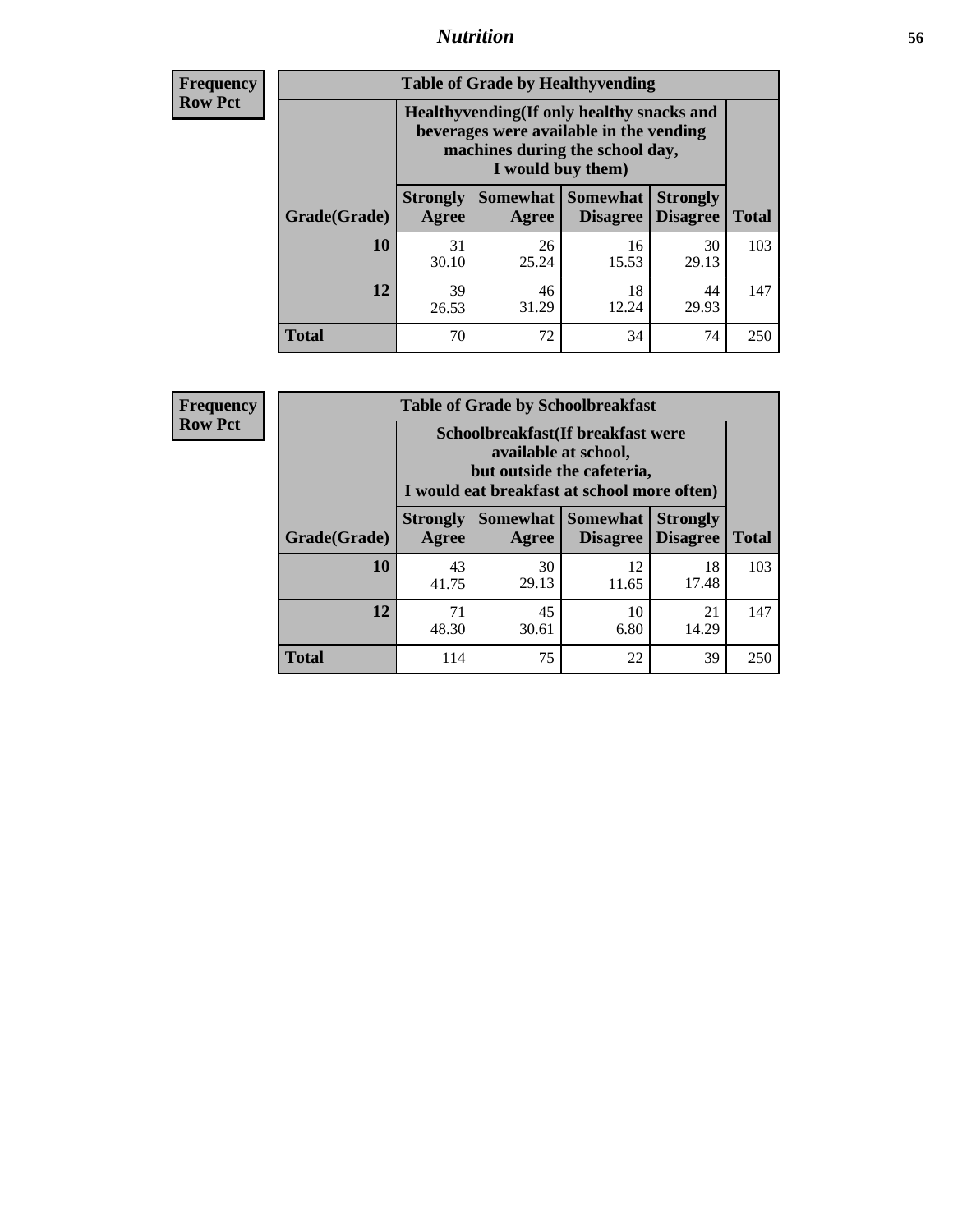| Frequency<br><b>Col Pct</b> | <b>Table of Educationaids by Grade</b>                                                                    |                    |              |              |
|-----------------------------|-----------------------------------------------------------------------------------------------------------|--------------------|--------------|--------------|
|                             | <b>Educationaids</b> (I<br>have been<br>taught about<br><b>HIV/AIDS</b> at<br>school in the<br>past year) | Grade(Grade)<br>10 | 12           | <b>Total</b> |
|                             | Yes                                                                                                       | 88<br>85.44        | 114<br>77.55 | 202          |
|                             | N <sub>0</sub>                                                                                            | 15<br>14.56        | 33<br>22.45  | 48           |
|                             | <b>Total</b>                                                                                              | 103                | 147          | 250          |

| Frequency      | <b>Table of Educationcharacter by Grade</b>                                                  |              |             |              |
|----------------|----------------------------------------------------------------------------------------------|--------------|-------------|--------------|
| <b>Col Pct</b> | <b>Educationcharacter(I)</b><br>have been taught<br>about character<br>education in the past | Grade(Grade) |             |              |
|                | year at school)                                                                              | 10           | 12          | <b>Total</b> |
|                | <b>Yes</b>                                                                                   | 71<br>68.93  | 99<br>67.35 | 170          |
|                | N <sub>0</sub>                                                                               | 32<br>31.07  | 48<br>32.65 | 80           |
|                | <b>Total</b>                                                                                 | 103          | 147         | 250          |

| Frequency      | <b>Table of Gradcoach1 by Grade</b>              |              |             |              |
|----------------|--------------------------------------------------|--------------|-------------|--------------|
| <b>Col Pct</b> | Gradcoach1(I<br>know who my<br><b>Graduation</b> | Grade(Grade) |             |              |
|                | Coach is)                                        | 10           | 12          | <b>Total</b> |
|                | Yes                                              | 15<br>14.56  | 81<br>55.10 | 96           |
|                | N <sub>0</sub>                                   | 88<br>85.44  | 66<br>44.90 | 154          |
|                | <b>Total</b>                                     | 103          | 147         | 250          |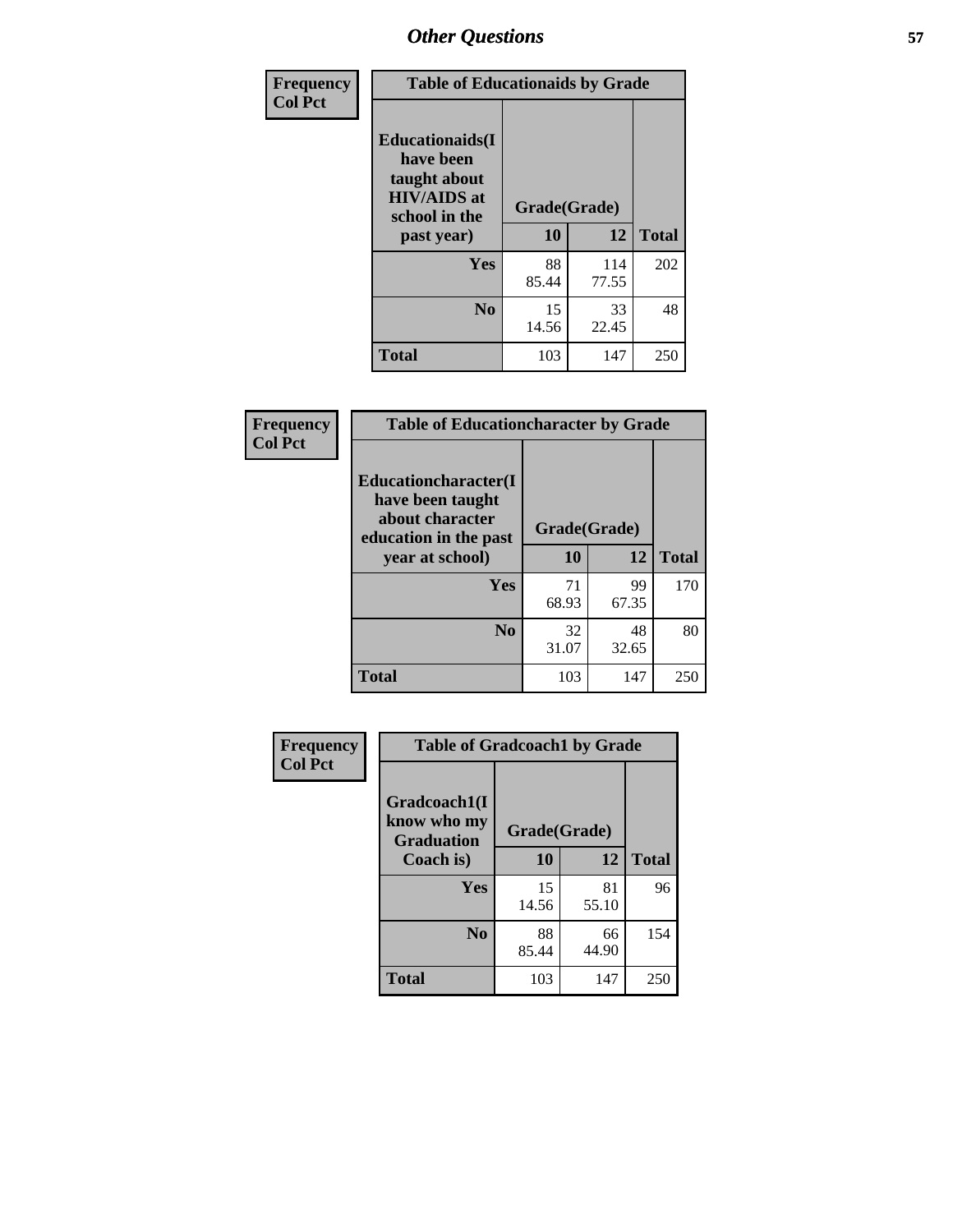| Frequency      | <b>Table of Gradcoach2 by Grade</b> |              |             |              |
|----------------|-------------------------------------|--------------|-------------|--------------|
| <b>Col Pct</b> |                                     |              |             |              |
|                | Gradcoach2(I<br>have                |              |             |              |
|                | contacted my<br><b>Graduation</b>   | Grade(Grade) |             |              |
|                | Coach)                              | 10           | 12          | <b>Total</b> |
|                | Yes                                 | 7<br>6.80    | 51<br>34.69 | 58           |
|                | N <sub>0</sub>                      | 96<br>93.20  | 96<br>65.31 | 192          |
|                | <b>Total</b>                        | 103          | 147         | 250          |

| Frequency<br><b>Col Pct</b> | <b>Table of Gradcoach3 by Grade</b>                                         |              |             |              |
|-----------------------------|-----------------------------------------------------------------------------|--------------|-------------|--------------|
|                             | Gradcoach3(I<br>have received<br>assistance<br>from my<br><b>Graduation</b> | Grade(Grade) |             |              |
|                             | Coach)                                                                      | 10           | 12          | <b>Total</b> |
|                             | Yes                                                                         | 6            | 43          | 49           |
|                             |                                                                             | 5.83         | 29.25       |              |
|                             | N <sub>0</sub>                                                              | 35           | 38          | 73           |
|                             |                                                                             | 33.98        | 25.85       |              |
|                             | Don't know                                                                  | 62<br>60.19  | 66<br>44.90 | 128          |
|                             | <b>Total</b>                                                                | 103          | 147         | 250          |

| Frequency      | <b>Table of Selfharm by Grade</b>                                                                                                                                                      |                    |              |              |  |
|----------------|----------------------------------------------------------------------------------------------------------------------------------------------------------------------------------------|--------------------|--------------|--------------|--|
| <b>Col Pct</b> | <b>Selfharm</b> (During<br>the past 12<br>months,<br>I harmed myself<br>on purpose<br><b>Suicideconsider</b><br>During the past<br>12 months,<br>I seriously<br>considered<br>suicide) | Grade(Grade)<br>10 | 12           | <b>Total</b> |  |
|                | Yes                                                                                                                                                                                    | 5<br>4.85          | 11<br>7.48   | 16           |  |
|                | N <sub>0</sub>                                                                                                                                                                         | 98<br>95.15        | 136<br>92.52 | 234          |  |
|                | Total                                                                                                                                                                                  | 103                | 147          | 250          |  |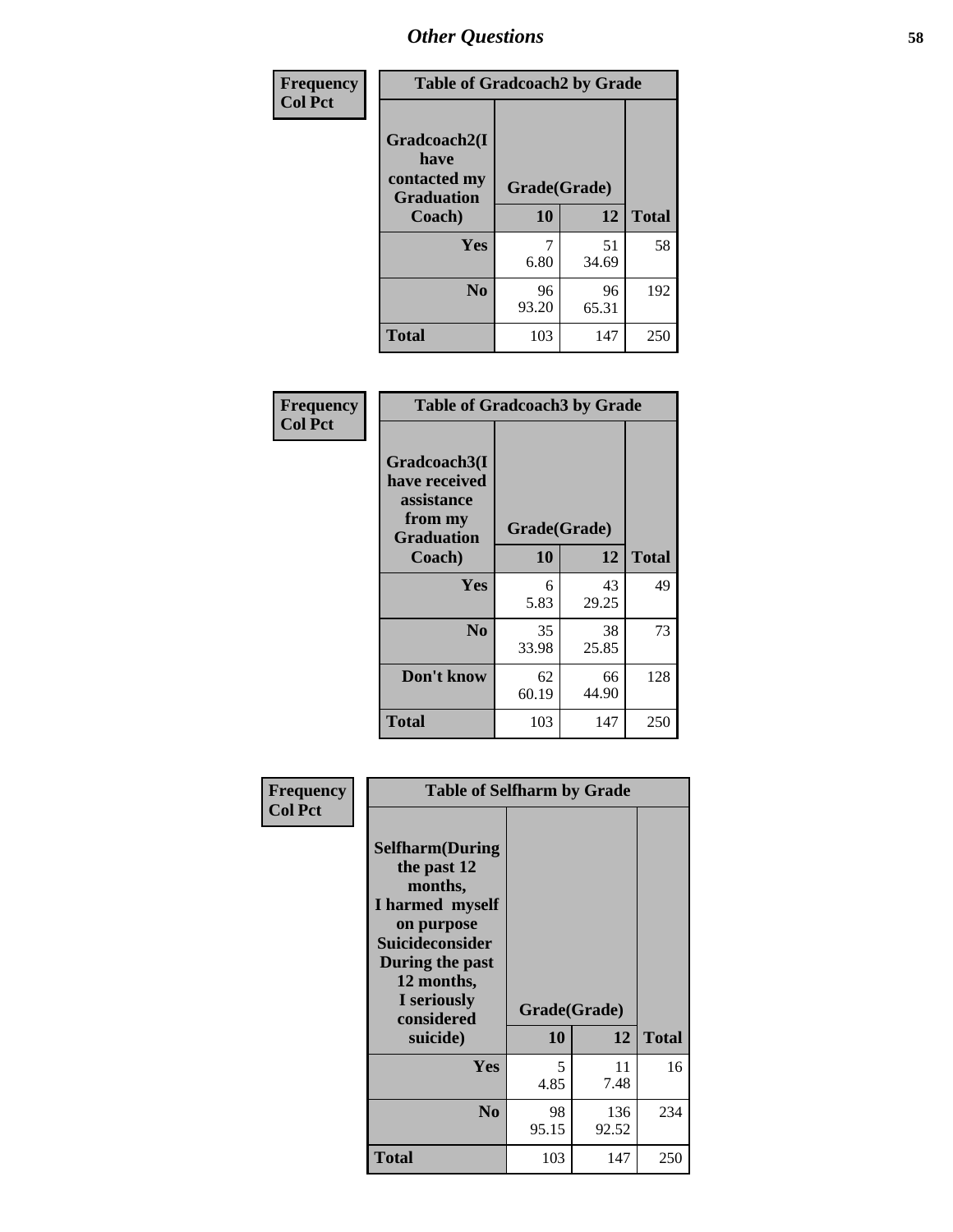| <b>Frequency</b> | <b>Table of Suicideconsider by Grade</b> |              |              |              |
|------------------|------------------------------------------|--------------|--------------|--------------|
| <b>Col Pct</b>   |                                          | Grade(Grade) |              |              |
|                  | Suicideconsider                          | <b>10</b>    | 12           | <b>Total</b> |
|                  | Yes                                      | 10<br>9.71   | 11<br>7.48   | 21           |
|                  | N <sub>0</sub>                           | 93<br>90.29  | 136<br>92.52 | 229          |
|                  | <b>Total</b>                             | 103          | 147          | 250          |

| Frequency      | <b>Table of Suicideattempt by Grade</b>              |              |              |              |
|----------------|------------------------------------------------------|--------------|--------------|--------------|
| <b>Col Pct</b> | Suicideattempt(I<br>have attempted<br>suicide in the | Grade(Grade) |              |              |
|                | last year)                                           | 10           | 12           | <b>Total</b> |
|                | Yes                                                  | 8<br>7.77    | 13<br>8.84   | 21           |
|                | N <sub>0</sub>                                       | 95<br>92.23  | 134<br>91.16 | 229          |
|                | <b>Total</b>                                         | 103          | 147          | 250          |

| Frequency      | <b>Table of Instantmessaged by Grade</b>                       |              |              |              |
|----------------|----------------------------------------------------------------|--------------|--------------|--------------|
| <b>Col Pct</b> | <b>Instantmessaged</b> (I<br>have instant<br>messaged people I | Grade(Grade) |              |              |
|                | do not even know)                                              | 10           | 12           | <b>Total</b> |
|                | Yes                                                            | 26<br>25.24  | 32<br>21.77  | 58           |
|                | N <sub>0</sub>                                                 | 77<br>74.76  | 115<br>78.23 | 192          |
|                | <b>Total</b>                                                   | 103          | 147          | 250          |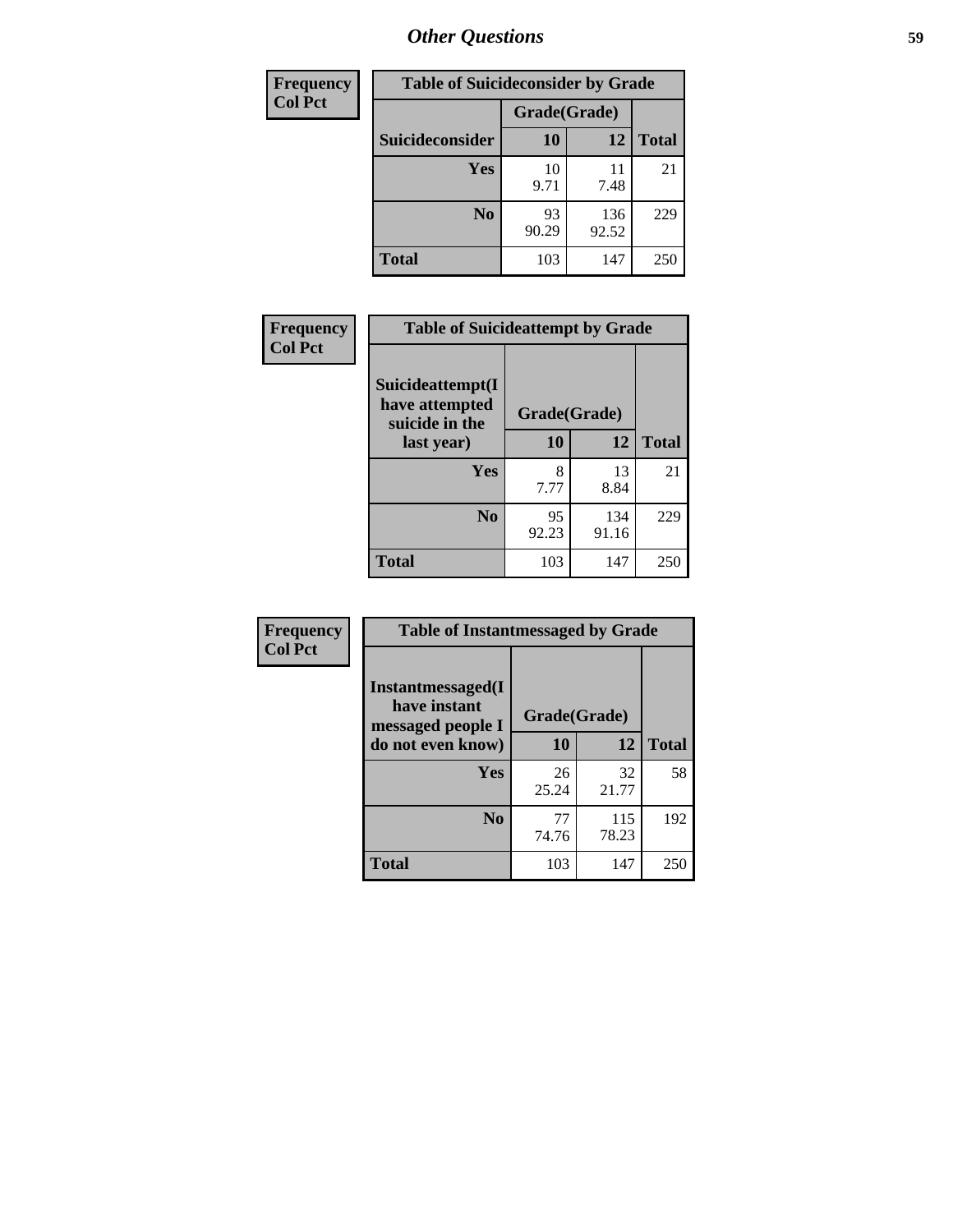| Frequency      | <b>Table of Getsalong by Grade</b>                          |              |             |                     |  |  |  |
|----------------|-------------------------------------------------------------|--------------|-------------|---------------------|--|--|--|
| <b>Col Pct</b> | <b>Getsalong</b> (I get<br>along with other<br>students and | Grade(Grade) |             |                     |  |  |  |
|                | adults)<br><b>Strongly Agree</b>                            | 10<br>47     | 12<br>77    | <b>Total</b><br>124 |  |  |  |
|                |                                                             | 45.63        | 52.38       |                     |  |  |  |
|                | <b>Somewhat Agree</b>                                       | 41<br>39.81  | 56<br>38.10 | 97                  |  |  |  |
|                | <b>Somewhat Disagree</b>                                    | 8<br>7.77    | 8<br>5.44   | 16                  |  |  |  |
|                | <b>Strongly Disagree</b>                                    | 7<br>6.80    | 6<br>4.08   | 13                  |  |  |  |
|                | Total                                                       | 103          | 147         | 250                 |  |  |  |

| Frequency      | <b>Table of Safehome by Grade</b> |                    |              |              |  |  |
|----------------|-----------------------------------|--------------------|--------------|--------------|--|--|
| <b>Col Pct</b> | Safehome(I feel<br>safe at home)  | Grade(Grade)<br>10 | 12           | <b>Total</b> |  |  |
|                | <b>Strongly Agree</b>             | 64<br>62.14        | 103<br>70.07 | 167          |  |  |
|                | <b>Somewhat Agree</b>             | 25<br>24.27        | 30<br>20.41  | 55           |  |  |
|                | <b>Somewhat Disagree</b>          | 6<br>5.83          | 3<br>2.04    | 9            |  |  |
|                | <b>Strongly Disagree</b>          | 8<br>7.77          | 11<br>7.48   | 19           |  |  |
|                | <b>Total</b>                      | 103                | 147          | 250          |  |  |

| Frequency      | <b>Table of Adulttalk by Grade</b>                                                                |                    |              |              |  |  |  |
|----------------|---------------------------------------------------------------------------------------------------|--------------------|--------------|--------------|--|--|--|
| <b>Col Pct</b> | <b>Adulttalk(I</b><br>know an<br>adult at<br>school that<br>I can talk<br>with if I<br>need help) | Grade(Grade)<br>10 | 12           | <b>Total</b> |  |  |  |
|                |                                                                                                   |                    |              |              |  |  |  |
|                | <b>Yes</b>                                                                                        | 70<br>67.96        | 111<br>75.51 | 181          |  |  |  |
|                | N <sub>0</sub>                                                                                    | 33<br>32.04        | 36<br>24.49  | 69           |  |  |  |
|                | <b>Total</b>                                                                                      | 103                | 147          | 250          |  |  |  |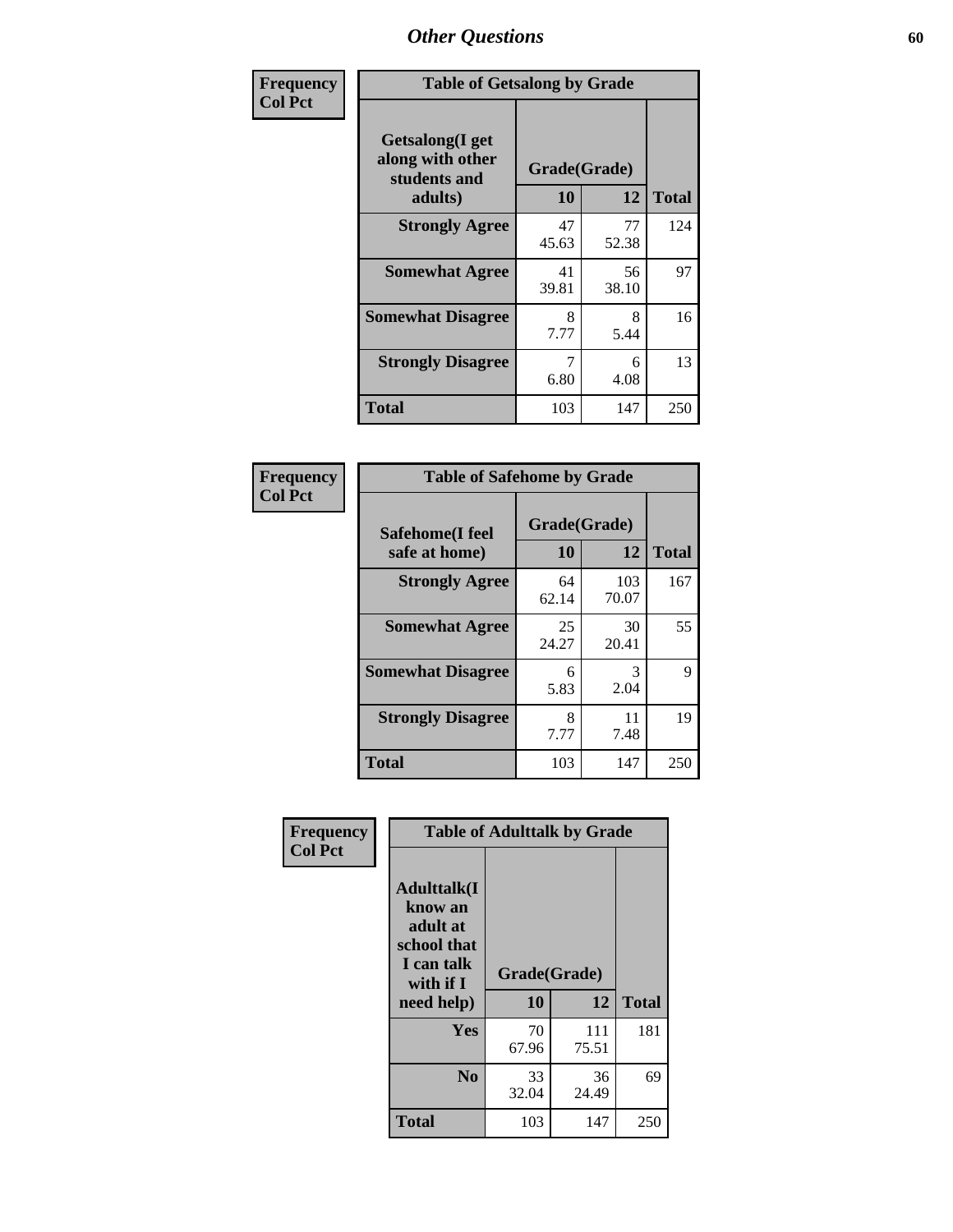**Frequency Row Pct**

| <b>Table of Grade by Tvtime</b> |             |                                                                                         |            |             |             |             |              |  |  |  |
|---------------------------------|-------------|-----------------------------------------------------------------------------------------|------------|-------------|-------------|-------------|--------------|--|--|--|
|                                 |             | Tvtime (On an average school day,<br>how much unsupervised time do I spend watching TV) |            |             |             |             |              |  |  |  |
|                                 |             | <b>Less that</b>                                                                        |            | $2 - 3$     | $4 - 5$     | $6+$        |              |  |  |  |
| Grade(Grade)   None             |             | hour/day                                                                                | hour/day   | hours/day   | hours/day   | hours/day   | <b>Total</b> |  |  |  |
| 10                              | 14<br>13.59 | 6<br>5.83                                                                               | Q<br>8.74  | 29<br>28.16 | 14<br>13.59 | 31<br>30.10 | 103          |  |  |  |
| 12                              | 22<br>14.97 | 20<br>13.61                                                                             | 13<br>8.84 | 42<br>28.57 | 22<br>14.97 | 28<br>19.05 | 147          |  |  |  |
| <b>Total</b>                    | 36          | 26                                                                                      | 22         | 71          | 36          | 59          | 250          |  |  |  |

**Frequency Row Pct**

| <b>Table of Grade by Computertime</b> |             |                                                                                                   |                     |             |            |             |              |  |  |  |
|---------------------------------------|-------------|---------------------------------------------------------------------------------------------------|---------------------|-------------|------------|-------------|--------------|--|--|--|
|                                       |             | Computertime (On an average school day,<br>how much unsupervised time do I spend on the computer) |                     |             |            |             |              |  |  |  |
|                                       |             | <b>Less that</b>                                                                                  |                     | $2 - 3$     | $4 - 5$    | $6+$        |              |  |  |  |
| Grade(Grade)                          | None $ $    |                                                                                                   | hour/day   hour/day | hours/day   | hours/day  | hours/day   | <b>Total</b> |  |  |  |
| 10                                    | 18<br>17.48 | 16<br>15.53                                                                                       | 14<br>13.59         | 19<br>18.45 | 10<br>9.71 | 26<br>25.24 | 103          |  |  |  |
| 12                                    | 26<br>17.69 | 48<br>21<br>18<br>18<br>16<br>14.29<br>10.88<br>12.24<br>12.24<br>32.65                           |                     |             |            |             |              |  |  |  |
| <b>Total</b>                          | 44          | 37                                                                                                | 32                  | 67          | 26         | 44          | 250          |  |  |  |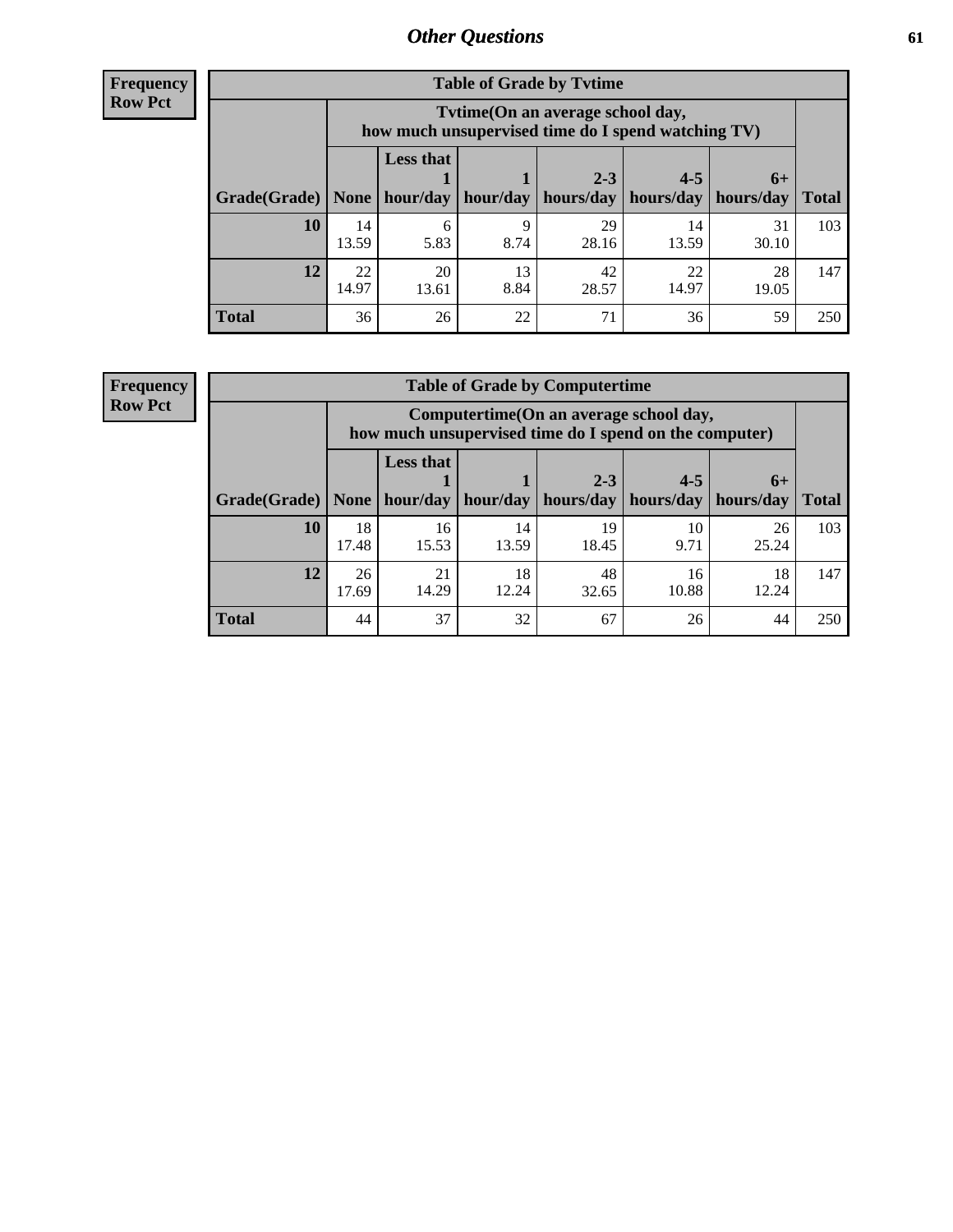#### *Questions about Driving Laws* **62** *Driving Questions were asked only of high school students.*

| <b>Frequency</b> |
|------------------|
| <b>Row Pct</b>   |

| <b>Table of Grade by License1</b> |                                                                       |                                                                                                                                           |                |               |                      |              |  |  |  |
|-----------------------------------|-----------------------------------------------------------------------|-------------------------------------------------------------------------------------------------------------------------------------------|----------------|---------------|----------------------|--------------|--|--|--|
|                                   |                                                                       | License1(During the first 6 months of driving<br>with a provisional license,<br>the only passengers who can ride with the<br>driver are:) |                |               |                      |              |  |  |  |
| Grade(Grade)                      | <b>Parent or</b><br><b>Guardian</b>                                   | Family<br><b>Members</b>                                                                                                                  | <b>Friends</b> | <b>Anyone</b> | Don't<br><b>Know</b> | <b>Total</b> |  |  |  |
| 10                                | 35<br>33.98                                                           | 17<br>16.50                                                                                                                               | 7<br>6.80      | 14<br>13.59   | 30<br>29.13          | 103          |  |  |  |
| 12                                | 57<br>42<br>16<br>26<br>6<br>38.78<br>10.88<br>4.08<br>28.57<br>17.69 |                                                                                                                                           |                |               |                      |              |  |  |  |
| Total                             | 92                                                                    | 59                                                                                                                                        | 13             | 30            | 56                   | 250          |  |  |  |

| <b>Frequency</b> |              | <b>Table of Grade by License2</b> |                  |                  |                                                                                                          |                      |              |  |  |  |
|------------------|--------------|-----------------------------------|------------------|------------------|----------------------------------------------------------------------------------------------------------|----------------------|--------------|--|--|--|
| <b>Row Pct</b>   |              |                                   |                  |                  | License2(17 yr old drivers with a<br>provisional driver's license cannot<br>drive between the hours of:) |                      |              |  |  |  |
|                  | Grade(Grade) | <b>Midnight</b><br>to 6am         | 1am<br>to<br>5am | 1am<br>to<br>6am | N <sub>0</sub><br>curfew<br>for $17$<br>year<br>olds                                                     | Don't<br><b>Know</b> | <b>Total</b> |  |  |  |
|                  | 10           | 32<br>31.07                       | 16<br>15.53      | 6<br>5.83        | 12<br>11.65                                                                                              | 37<br>35.92          | 103          |  |  |  |
|                  | 12           | 66<br>44.90                       | 14<br>9.52       | 17<br>11.56      | 8<br>5.44                                                                                                | 42<br>28.57          | 147          |  |  |  |
|                  | <b>Total</b> | 98                                | 30               | 23               | 20                                                                                                       | 79                   | 250          |  |  |  |

| Frequency      |                                                                                        | <b>Table of Grade by License3</b> |             |             |            |             |               |              |  |
|----------------|----------------------------------------------------------------------------------------|-----------------------------------|-------------|-------------|------------|-------------|---------------|--------------|--|
| <b>Row Pct</b> | License3(For drivers under the age of 21,<br>what level of alcohol is considered DUI?) |                                   |             |             |            |             |               |              |  |
|                | Grade(Grade)                                                                           | Any<br><b>Amount</b>              | 0.02        | 0.04        | 0.06       | 0.08        | Don't<br>know | <b>Total</b> |  |
|                | 10                                                                                     | 6<br>5.83                         | 15<br>14.56 | 13<br>12.62 | 9<br>8.74  | 11<br>10.68 | 49<br>47.57   | 103          |  |
|                | 12                                                                                     | 22<br>14.97                       | 17<br>11.56 | 16<br>10.88 | 11<br>7.48 | 14<br>9.52  | 67<br>45.58   | 147          |  |
|                | <b>Total</b>                                                                           | 28                                | 32          | 29          | 20         | 25          | 116           | 250          |  |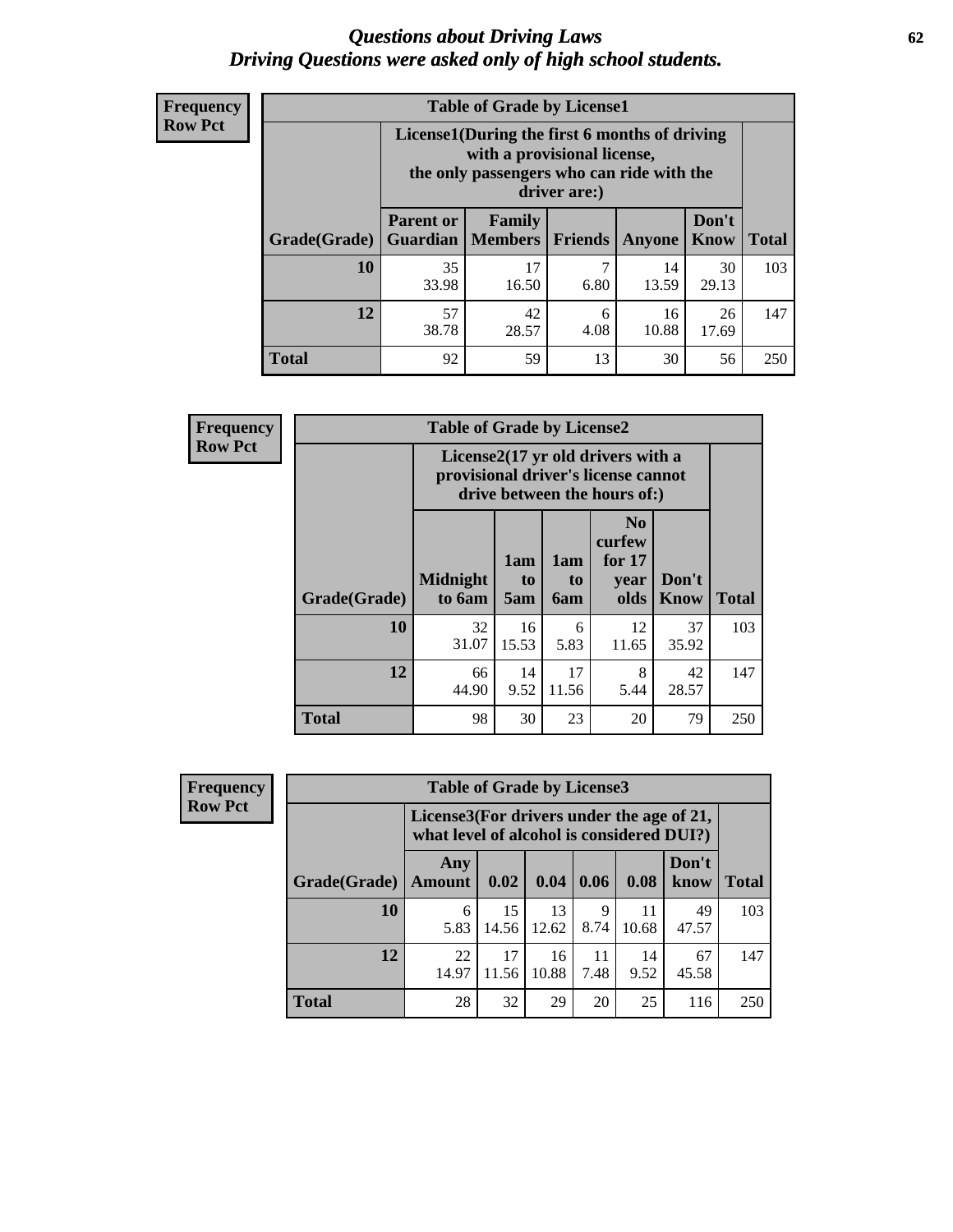#### *Questions about Driving Laws* **63** *Driving Questions were asked only of high school students.*

**Frequency Row Pct**

|              |              |                                                                                                                                               |            | <b>Table of Grade by License4</b> |            |             |     |  |  |  |
|--------------|--------------|-----------------------------------------------------------------------------------------------------------------------------------------------|------------|-----------------------------------|------------|-------------|-----|--|--|--|
|              |              | License4(A driver under 21 automatically<br>loses his/her license if caught exceeding the<br>posted speet limit by:)                          |            |                                   |            |             |     |  |  |  |
| Grade(Grade) | $15+$<br>mph | Can't<br>lose<br>license<br><b>Depends</b><br>$25+$<br>$35+$<br>Don't<br>for<br>on<br><b>Total</b><br>mph<br>speeding<br>know<br>mph<br>judge |            |                                   |            |             |     |  |  |  |
| 10           | 10<br>9.71   | 6<br>5.83                                                                                                                                     | 10<br>9.71 | 9<br>8.74                         | 10<br>9.71 | 58<br>56.31 | 103 |  |  |  |
| 12           | 27<br>18.37  | 13<br>20<br>13<br>11<br>63<br>13.61<br>8.84<br>8.84<br>7.48<br>42.86                                                                          |            |                                   |            |             |     |  |  |  |
| <b>Total</b> | 37           | 26                                                                                                                                            | 23         | 22                                | 21         | 121         | 250 |  |  |  |

| Frequency      | <b>Table of Grade by License5</b> |             |                                                                                                                                                            |               |       |
|----------------|-----------------------------------|-------------|------------------------------------------------------------------------------------------------------------------------------------------------------------|---------------|-------|
| <b>Row Pct</b> |                                   |             | License5(A<br>Georgia teenager<br>with family<br>connections or a<br>good lawyer can<br>break a teen<br>driving law and<br>keep their driver's<br>license) |               |       |
|                | Grade(Grade)                      | <b>Yes</b>  | N <sub>0</sub>                                                                                                                                             | Don't<br>know | Total |
|                | 10                                | 12<br>11.65 | 37<br>35.92                                                                                                                                                | 54<br>52.43   | 103   |
|                | 12                                | 15<br>10.20 | 82<br>55.78                                                                                                                                                | 50<br>34.01   | 147   |
|                | Total                             | 27          | 119                                                                                                                                                        | 104           | 250   |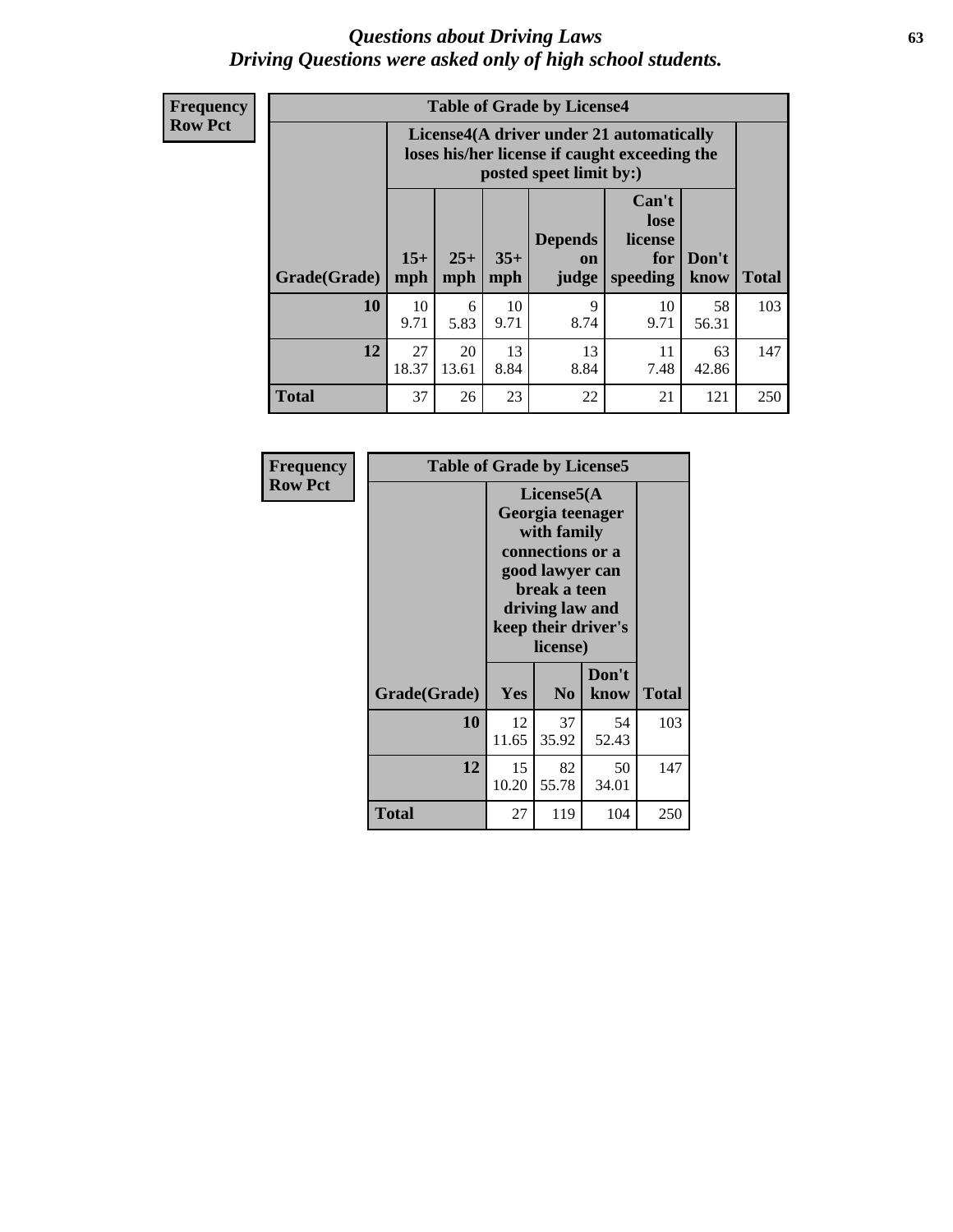#### *Questions about Driving Laws* **64** *Driving Questions were asked only of high school students.*

| <b>Frequency</b> | <b>Table of Grade by License6</b> |                                                                                                                                                 |                |               |              |
|------------------|-----------------------------------|-------------------------------------------------------------------------------------------------------------------------------------------------|----------------|---------------|--------------|
| <b>Row Pct</b>   |                                   | License <sub>6</sub> (I know a<br>friend or<br>classmate that<br>broke a teen<br>driving law,<br>but was allowed to<br>keep his/her<br>license) |                |               |              |
|                  | Grade(Grade)                      | <b>Yes</b>                                                                                                                                      | N <sub>0</sub> | Don't<br>know | <b>Total</b> |
|                  | 10                                | 13<br>12.62                                                                                                                                     | 38<br>36.89    | 52<br>50.49   | 103          |
|                  | 12                                | 34<br>65<br>48<br>23.13<br>44.22<br>32.65                                                                                                       |                |               | 147          |
|                  | <b>Total</b>                      | 47                                                                                                                                              | 103            | 100           | 250          |

| Frequency      |              |                                                                                               | <b>Table of Grade by License7</b>   |                                                   |                        |              |  |
|----------------|--------------|-----------------------------------------------------------------------------------------------|-------------------------------------|---------------------------------------------------|------------------------|--------------|--|
| <b>Row Pct</b> |              | License7(A student under the age of 18 cam loser<br>his/her driving privileges if he or she:) |                                     |                                                   |                        |              |  |
|                | Grade(Grade) | <b>Have</b><br>more than<br>10<br>unexcused<br>absences<br>per school<br>yr                   | Drop out<br>without  <br>graduating | <b>Bring</b><br>alcohol/drugs/weapon<br>to school | All of<br>the<br>above | <b>Total</b> |  |
|                | 10           | 27<br>26.21                                                                                   | 7<br>6.80                           | 4<br>3.88                                         | 65<br>63.11            | 103          |  |
|                | 12           | 24<br>16.33                                                                                   | 8<br>5.44                           | 15<br>10.20                                       | 100<br>68.03           | 147          |  |
|                | <b>Total</b> | 51                                                                                            | 15                                  | 19                                                | 165                    | 250          |  |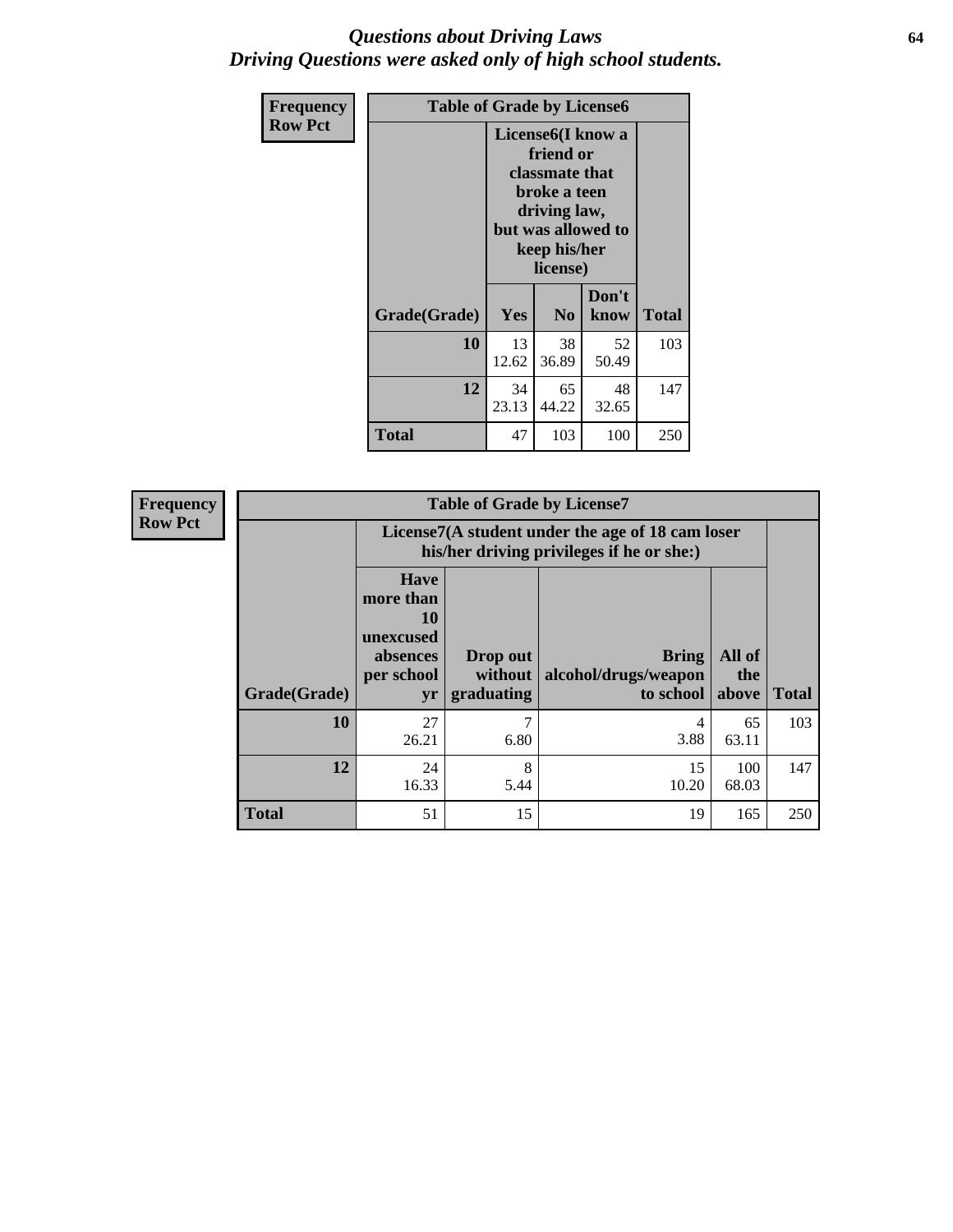# *Select Results by Gender* **65**

| Frequency      | <b>Table of SchoolClimate2 by Gender</b>          |                                 |             |              |
|----------------|---------------------------------------------------|---------------------------------|-------------|--------------|
| <b>Col Pct</b> | SchoolClimate2(I<br>feel successful at<br>school) | Gender(Gender)<br><b>Female</b> | <b>Male</b> | <b>Total</b> |
|                | <b>Strongly Agree</b>                             | 56<br>39.72                     | 47<br>43.12 | 103          |
|                | <b>Somewhat Agree</b>                             | 75<br>53.19                     | 48<br>44.04 | 123          |
|                | <b>Somewhat Disagree</b>                          | 4.96                            | 7<br>6.42   | 14           |
|                | <b>Strongly Disagree</b>                          | 3<br>2.13                       | 7<br>6.42   | 10           |
|                | <b>Total</b>                                      | 141                             | 109         | 250          |

| Frequency      | <b>Table of SchoolClimate6 by Gender</b>                 |                                 |             |              |  |
|----------------|----------------------------------------------------------|---------------------------------|-------------|--------------|--|
| <b>Col Pct</b> | <b>SchoolClimate6(Teachers</b><br>treat me with respect) | Gender(Gender)<br><b>Female</b> | <b>Male</b> | <b>Total</b> |  |
|                | <b>Strongly Agree</b>                                    | 33<br>23.40                     | 33<br>30.28 | 66           |  |
|                | <b>Somewhat Agree</b>                                    | 48<br>34.04                     | 42<br>38.53 | 90           |  |
|                | <b>Somewhat Disagree</b>                                 | 31<br>21.99                     | 21<br>19.27 | 52           |  |
|                | <b>Strongly Disagree</b>                                 | 29<br>20.57                     | 13<br>11.93 | 42           |  |
|                | <b>Total</b>                                             | 141                             | 109         | 250          |  |

| <b>Frequency</b> | <b>Table of SchoolClimate8 by Gender</b>                                             |               |                               |              |
|------------------|--------------------------------------------------------------------------------------|---------------|-------------------------------|--------------|
| <b>Col Pct</b>   | <b>SchoolClimate8(Students</b><br>are frequently<br>recognized for good<br>behavior) | <b>Female</b> | Gender(Gender)<br><b>Male</b> | <b>Total</b> |
|                  | <b>Strongly Agree</b>                                                                | 17<br>12.06   | 26<br>23.85                   | 43           |
|                  | <b>Somewhat Agree</b>                                                                | 50<br>35.46   | 40<br>36.70                   | 90           |
|                  | <b>Somewhat Disagree</b>                                                             | 34<br>24.11   | 16<br>14.68                   | 50           |
|                  | <b>Strongly Disagree</b>                                                             | 40<br>28.37   | 27<br>24.77                   | 67           |
|                  | Total                                                                                | 141           | 109                           | 250          |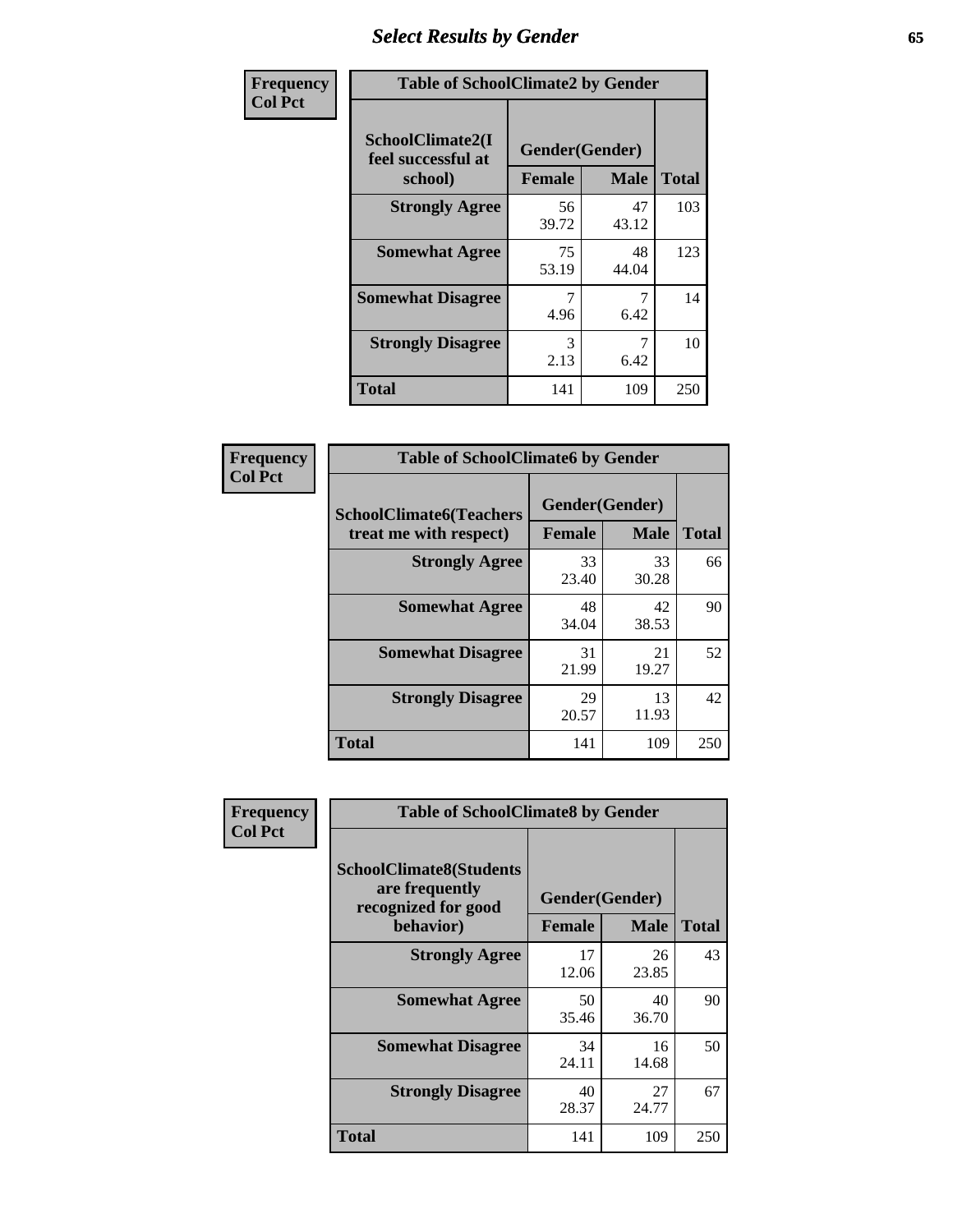# *Select Results by Gender* **66**

| Frequency      | <b>Table of Gender by Dropout</b> |                                                                        |                |              |
|----------------|-----------------------------------|------------------------------------------------------------------------|----------------|--------------|
| <b>Row Pct</b> |                                   | Dropout(I<br>have<br>thought<br>about<br>dropping<br>out of<br>school) |                |              |
|                | Gender(Gender)                    | Yes                                                                    | N <sub>0</sub> | <b>Total</b> |
|                | <b>Female</b>                     | 47<br>33.33                                                            | 94<br>66.67    | 141          |
|                | <b>Male</b>                       | 41<br>37.61                                                            | 68<br>62.39    | 109          |
|                | <b>Total</b>                      | 88                                                                     | 162            | 250          |

| <b>Frequency</b> | <b>Table of Gender by Dropoutreason</b> |                                                                    |              |                          |                                |              |              |
|------------------|-----------------------------------------|--------------------------------------------------------------------|--------------|--------------------------|--------------------------------|--------------|--------------|
| <b>Row Pct</b>   |                                         | Dropoutreason(If I dropped out the<br>reason would most likely be) |              |                          |                                |              |              |
|                  | Gender(Gender)                          | Won't<br><b>Drop</b><br>out                                        | <b>Bored</b> | Family<br><b>Reasons</b> | <b>Being</b><br><b>Bullied</b> | <b>Other</b> | <b>Total</b> |
|                  | <b>Female</b>                           | 71<br>50.35                                                        | 26<br>18.44  | 10<br>7.09               | ∍<br>1.42                      | 32<br>22.70  | 141          |
|                  | <b>Male</b>                             | 58<br>53.21                                                        | 13<br>11.93  | 12<br>11.01              | ∍<br>1.83                      | 24<br>22.02  | 109          |
|                  | <b>Total</b>                            | 129                                                                | 39           | 22                       | $\overline{4}$                 | 56           | 250          |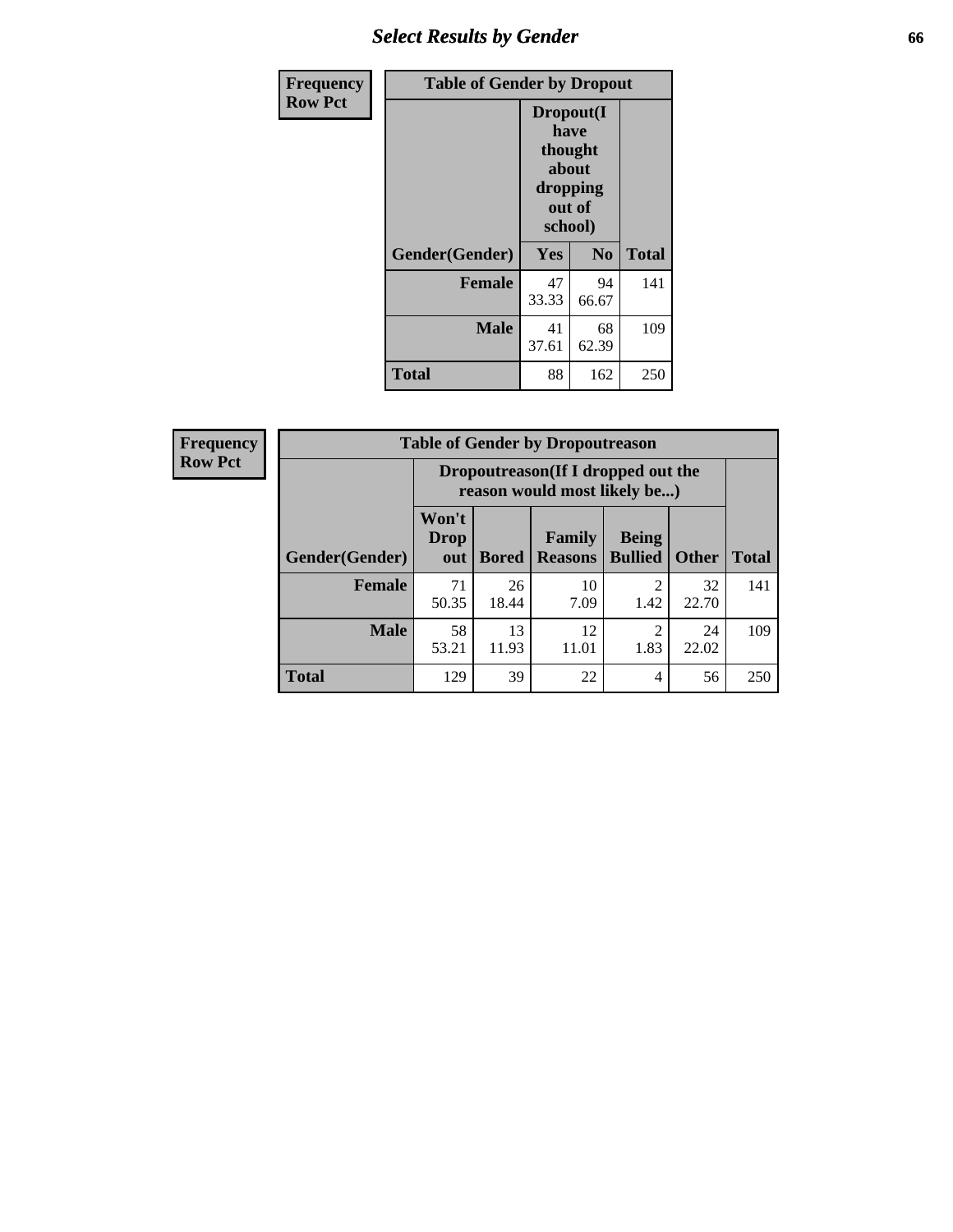*School Safety* **67**

| Frequency      | <b>Table of Gender by Bullied2</b> |                 |                |              |  |
|----------------|------------------------------------|-----------------|----------------|--------------|--|
| <b>Row Pct</b> |                                    | <b>Bullied2</b> |                |              |  |
|                | Gender(Gender)                     | Yes             | N <sub>0</sub> | <b>Total</b> |  |
|                | <b>Female</b>                      | 17<br>12.06     | 124<br>87.94   | 141          |  |
|                | <b>Male</b>                        | 6<br>5.50       | 103<br>94.50   | 109          |  |
|                | <b>Total</b>                       | 23              | 227            | 250          |  |

| Frequency      | <b>Table of Gender by Bulliedothers2</b> |                       |                |              |
|----------------|------------------------------------------|-----------------------|----------------|--------------|
| <b>Row Pct</b> |                                          | <b>Bulliedothers2</b> |                |              |
|                | Gender(Gender)                           | Yes                   | N <sub>0</sub> | <b>Total</b> |
|                | <b>Female</b>                            | 15<br>10.64           | 126<br>89.36   | 141          |
|                | <b>Male</b>                              | 6.42                  | 102<br>93.58   | 109          |
|                | Total                                    | 22                    | 228            | 250          |

| Frequency      | <b>Table of Gender by Weaponschool2</b> |                      |                |              |
|----------------|-----------------------------------------|----------------------|----------------|--------------|
| <b>Row Pct</b> |                                         | <b>Weaponschool2</b> |                |              |
|                | Gender(Gender)                          | Yes                  | N <sub>0</sub> | <b>Total</b> |
|                | <b>Female</b>                           | 3<br>2.13            | 138<br>97.87   | 141          |
|                | <b>Male</b>                             | 5<br>4.59            | 104<br>95.41   | 109          |
|                | <b>Total</b>                            | 8                    | 242            | 250          |

| Frequency      | <b>Table of Gender by Absentunsafe2</b> |               |                |              |
|----------------|-----------------------------------------|---------------|----------------|--------------|
| <b>Row Pct</b> |                                         | Absentunsafe2 |                |              |
|                | Gender(Gender)                          | Yes           | N <sub>0</sub> | <b>Total</b> |
|                | <b>Female</b>                           | 5.67          | 133<br>94.33   | 141          |
|                | <b>Male</b>                             | 1.83          | 107<br>98.17   | 109          |
|                | <b>Total</b>                            | 10            | 240            | 250          |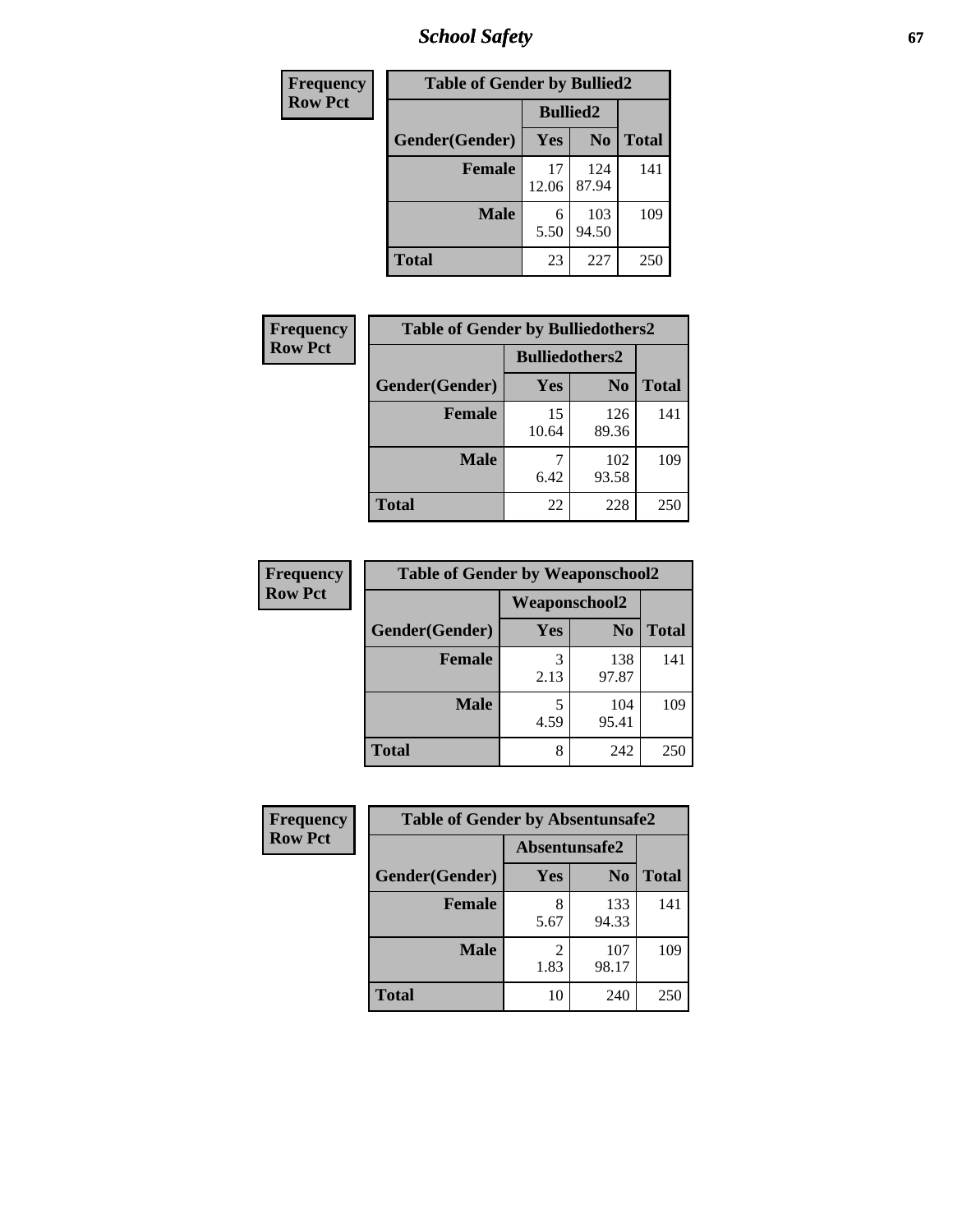*School Safety* **68**

| Frequency      | <b>Table of Gender by Gangself</b> |                                                                                                |                |              |
|----------------|------------------------------------|------------------------------------------------------------------------------------------------|----------------|--------------|
| <b>Row Pct</b> |                                    | Gangself(I<br>have<br>participated<br>in illegal gang<br>activities in<br>the past 30<br>days) |                |              |
|                | Gender(Gender)                     | Yes                                                                                            | N <sub>0</sub> | <b>Total</b> |
|                | <b>Female</b>                      | 7<br>4.96                                                                                      | 134<br>95.04   | 141          |
|                | <b>Male</b>                        | 10<br>9.17                                                                                     | 99<br>90.83    | 109          |
|                | <b>Total</b>                       | 17                                                                                             | 233            | 250          |

| Frequency      | <b>Table of Gender by Gangpeers</b> |                                                                                                                             |                |              |
|----------------|-------------------------------------|-----------------------------------------------------------------------------------------------------------------------------|----------------|--------------|
| <b>Row Pct</b> |                                     | <b>Gangpeers</b> (I<br>have friends<br>who have<br>participated<br>in illegal gang<br>activities in<br>the past 30<br>days) |                |              |
|                | Gender(Gender)                      | Yes                                                                                                                         | N <sub>0</sub> | <b>Total</b> |
|                | <b>Female</b>                       | 54<br>38.30                                                                                                                 | 87<br>61.70    | 141          |
|                | <b>Male</b>                         | 36<br>33.03                                                                                                                 | 73<br>66.97    | 109          |
|                | <b>Total</b>                        | 90                                                                                                                          | 160            | 250          |

| <b>Frequency</b> | <b>Table of Gender by Pickedon2</b> |             |                |              |
|------------------|-------------------------------------|-------------|----------------|--------------|
| <b>Row Pct</b>   |                                     |             | Pickedon2      |              |
|                  | Gender(Gender)                      | Yes         | N <sub>0</sub> | <b>Total</b> |
|                  | <b>Female</b>                       | 35<br>24.82 | 106<br>75.18   | 141          |
|                  | <b>Male</b>                         | 19<br>17.43 | 90<br>82.57    | 109          |
|                  | <b>Total</b>                        | 54          | 196            | 250          |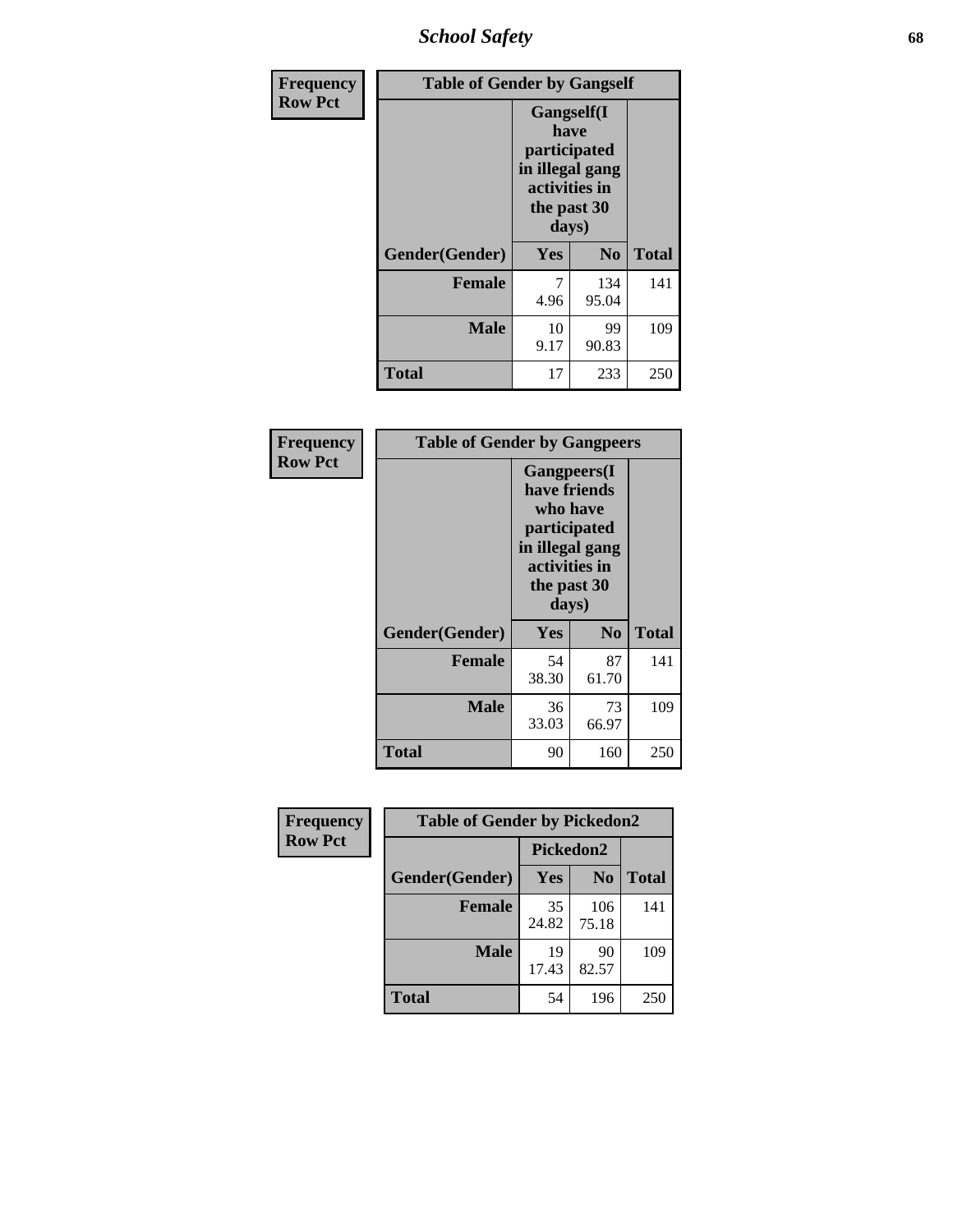*School Safety* **69**

| Frequency      | <b>Table of Gender by Safeschool2</b> |             |                |              |
|----------------|---------------------------------------|-------------|----------------|--------------|
| <b>Row Pct</b> |                                       | Safeschool2 |                |              |
|                | Gender(Gender)                        | Yes         | N <sub>0</sub> | <b>Total</b> |
|                | <b>Female</b>                         | 98<br>69.50 | 43<br>30.50    | 141          |
|                | <b>Male</b>                           | 74<br>67.89 | 35<br>32.11    | 109          |
|                | <b>Total</b>                          | 172         | 78             | 250          |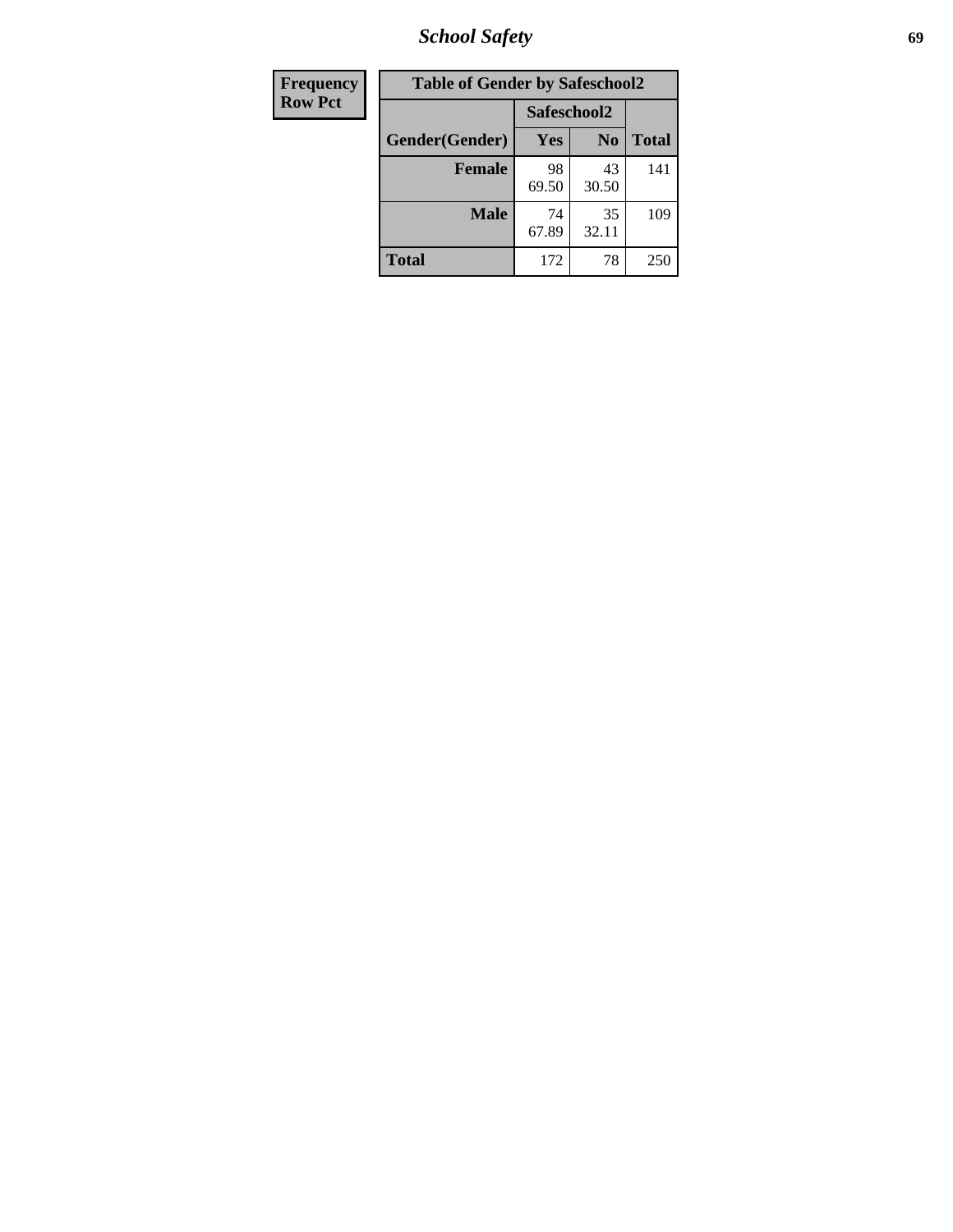# *Incidence of Drug Use* **70**

| <b>Frequency</b> | <b>Table of Gender by AlcoholAlt</b> |                                          |                |              |
|------------------|--------------------------------------|------------------------------------------|----------------|--------------|
| <b>Row Pct</b>   |                                      | AlcoholAlt(Alcohol<br>use, past 30 days) |                |              |
|                  | Gender(Gender)                       | Yes                                      | N <sub>0</sub> | <b>Total</b> |
|                  | <b>Female</b>                        | 19<br>13.48                              | 122<br>86.52   | 141          |
|                  | <b>Male</b>                          | 15<br>13.76                              | 94<br>86.24    | 109          |
|                  | <b>Total</b>                         | 34                                       | 216            | 250          |

| <b>Frequency</b> | <b>Table of Gender by TobaccoAny</b> |                    |                    |              |
|------------------|--------------------------------------|--------------------|--------------------|--------------|
| <b>Row Pct</b>   |                                      | use, past 30 days) | TobaccoAny(Tobacco |              |
|                  | Gender(Gender)                       | Yes                | N <sub>0</sub>     | <b>Total</b> |
|                  | <b>Female</b>                        | 4.96               | 134<br>95.04       | 141          |
|                  | <b>Male</b>                          | 10<br>9.17         | 99<br>90.83        | 109          |
|                  | <b>Total</b>                         | 17                 | 233                | 250          |

| <b>Frequency</b> | <b>Table of Gender by MarijuanaAlt</b> |                    |                        |              |
|------------------|----------------------------------------|--------------------|------------------------|--------------|
| <b>Row Pct</b>   |                                        | use, past 30 days) | MarijuanaAlt(Marijuana |              |
|                  | Gender(Gender)                         | <b>Yes</b>         | N <sub>0</sub>         | <b>Total</b> |
|                  | <b>Female</b>                          | 7<br>4.96          | 134<br>95.04           | 141          |
|                  | <b>Male</b>                            | 17<br>15.60        | 92<br>84.40            | 109          |
|                  | <b>Total</b>                           | 24                 | 226                    | 250          |

| <b>Frequency</b> | <b>Table of Gender by OtherDrugAny</b> |                         |                           |              |  |
|------------------|----------------------------------------|-------------------------|---------------------------|--------------|--|
| <b>Row Pct</b>   |                                        | drug use, past 30 days) | <b>OtherDrugAny(Other</b> |              |  |
|                  | Gender(Gender)                         | <b>Yes</b>              | N <sub>0</sub>            | <b>Total</b> |  |
|                  | <b>Female</b>                          | 12<br>8.51              | 129<br>91.49              | 141          |  |
|                  | <b>Male</b>                            | 3<br>2.75               | 106<br>97.25              | 109          |  |
|                  | <b>Total</b>                           | 15                      | 235                       | 250          |  |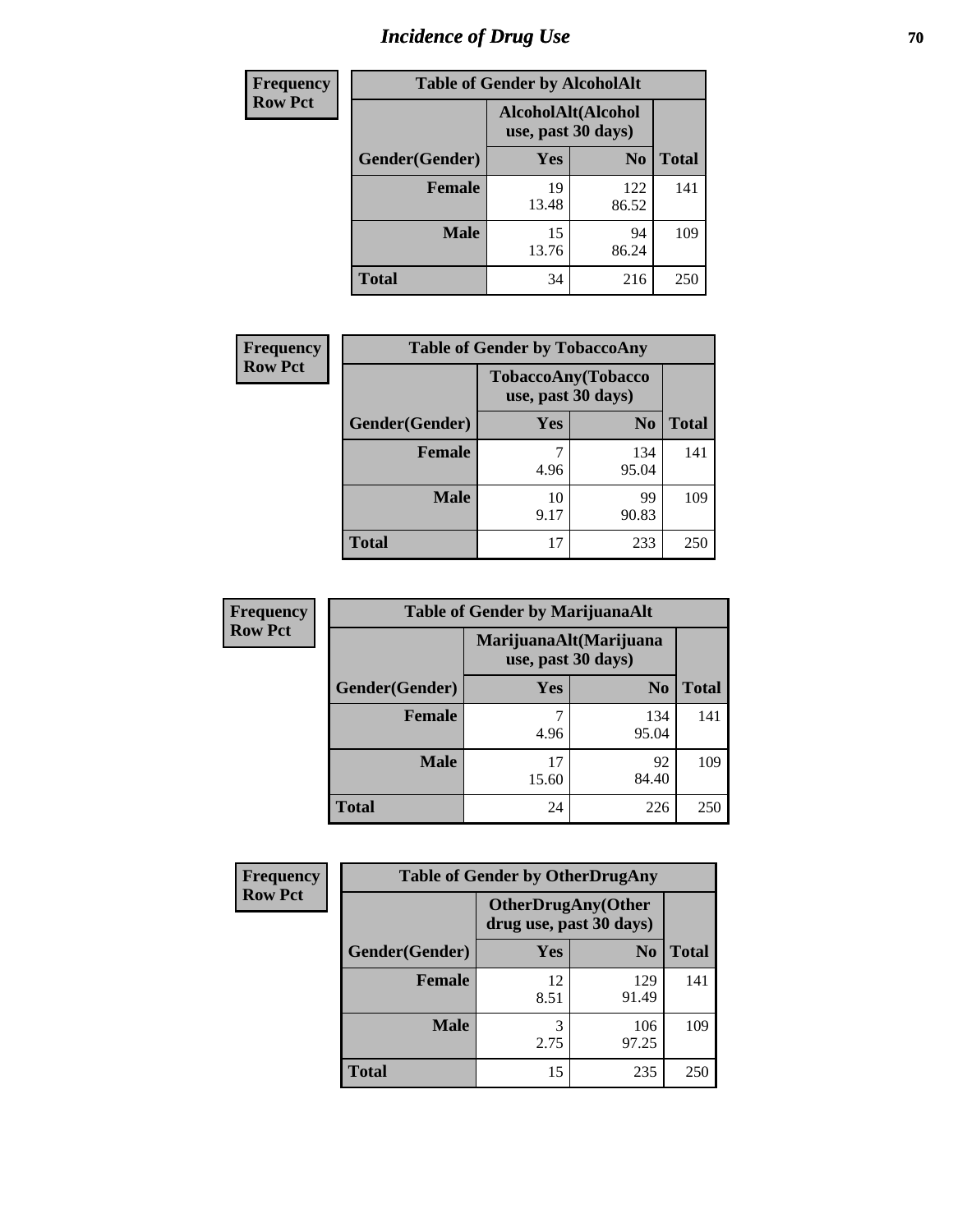#### *Average Age at Onset of Use* **71** *Results for "Average Age at Onset of Use" questions exclude students who said they did not use that substance*

#### **Gender=Female**

| <b>Variable</b>     | Label                                                              | <b>Mean</b> |
|---------------------|--------------------------------------------------------------------|-------------|
| Alcoholinit2        | I started using alcohol when I was                                 | 14.74       |
| Cigarettesinit2     | I started smoking tobacco when I was                               | 12.78       |
| Smokelessinit2      | I started chewing tobacco when I was                               | 11.67       |
| Marijuanainit2      | I started using marijuana when I was                               | 14.56       |
| Cocaineinit2        | I started using cocaine when I was                                 | 13.00       |
| Inhalantsinit2      | I started using inhalants when I was                               | 14.00       |
| Steroidsinit2       | I started using steroids when I was                                | 16.00       |
| Ecstasyinit2        | I started using ecstasy when I was                                 | 17.00       |
| Methinit2           | I started using methamphetamines when I was                        | 17.00       |
| Hallucinogensinit2  | I started using hallucinogens when I was                           | 18.00       |
| Prescription in it2 | I started using prescription drugs not prescribed to me when I was | 13.75       |

#### **Gender=Male**

| <b>Variable</b>    | Label                                                              | <b>Mean</b> |
|--------------------|--------------------------------------------------------------------|-------------|
| Alcoholinit2       | I started using alcohol when I was                                 | 12.53       |
| Cigarettesinit2    | I started smoking tobacco when I was                               | 13.62       |
| Smokelessinit2     | I started chewing tobacco when I was                               | 11.00       |
| Marijuanainit2     | I started using marijuana when I was                               | 13.68       |
| Cocaineinit2       | I started using cocaine when I was                                 | 12.33       |
| Inhalantsinit2     | I started using inhalants when I was                               | 8.00        |
| Steroidsinit2      | I started using steroids when I was                                | 14.00       |
| Ecstasyinit2       | I started using ecstasy when I was                                 | 11.50       |
| Methinit2          | I started using methamphetamines when I was                        | 12.50       |
| Hallucinogensinit2 | I started using hallucinogens when I was                           | 8.00        |
| Prescriptioninit2  | I started using prescription drugs not prescribed to me when I was | 11.50       |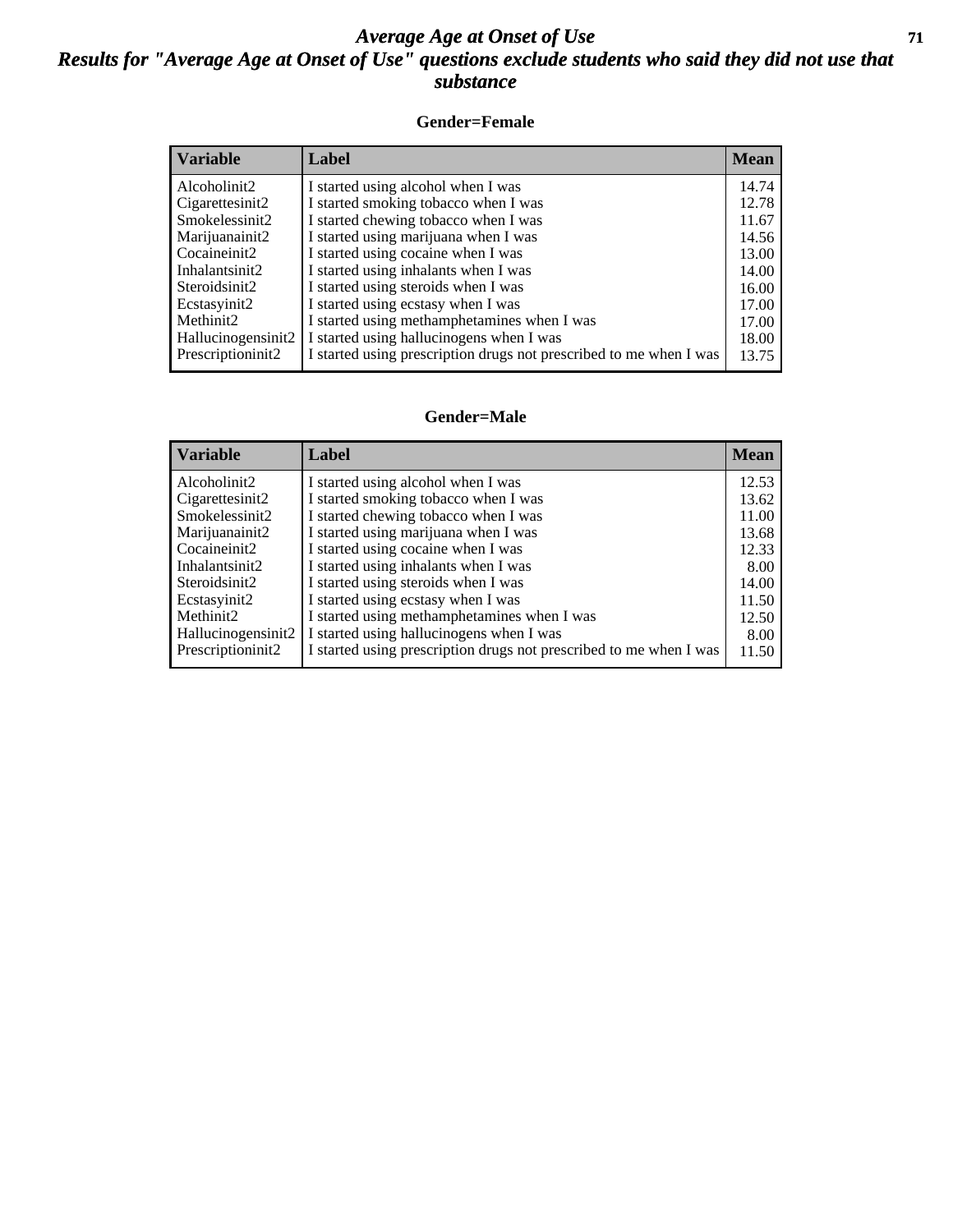# *I Think These Drugs are Harmful* **72**

| Frequency      | <b>Table of Gender by Alcoholharmdich</b> |                  |                               |              |
|----------------|-------------------------------------------|------------------|-------------------------------|--------------|
| <b>Row Pct</b> |                                           | think alcohol is | Alcoholharmdich(I<br>harmful) |              |
|                | Gender(Gender)                            | Yes              | N <sub>0</sub>                | <b>Total</b> |
|                | <b>Female</b>                             | 121<br>85.82     | 20<br>14.18                   | 141          |
|                | <b>Male</b>                               | 85<br>77.98      | 24<br>22.02                   | 109          |
|                | Total                                     | 206              | 44                            | 250          |

| Frequency      | <b>Table of Gender by Tobaccoharmdich</b> |                              |                   |              |
|----------------|-------------------------------------------|------------------------------|-------------------|--------------|
| <b>Row Pct</b> |                                           | think tobacco is<br>harmful) | Tobaccoharmdich(I |              |
|                | Gender(Gender)                            | Yes                          | N <sub>0</sub>    | <b>Total</b> |
|                | <b>Female</b>                             | 131<br>92.91                 | 10<br>7.09        | 141          |
|                | <b>Male</b>                               | 98<br>89.91                  | 11<br>10.09       | 109          |
|                | <b>Total</b>                              | 229                          | 21                | 250          |

| Frequency      | <b>Table of Gender by Marijuanaharmdich</b> |                                |                     |              |  |
|----------------|---------------------------------------------|--------------------------------|---------------------|--------------|--|
| <b>Row Pct</b> |                                             | think marijuana is<br>harmful) | Marijuanaharmdich(I |              |  |
|                | Gender(Gender)                              | <b>Yes</b>                     | N <sub>0</sub>      | <b>Total</b> |  |
|                | <b>Female</b>                               | 118<br>83.69                   | 23<br>16.31         | 141          |  |
|                | <b>Male</b>                                 | 72<br>66.06                    | 37<br>33.94         | 109          |  |
|                | <b>Total</b>                                | 190                            | 60                  | 250          |  |

| Frequency      | <b>Table of Gender by Otherdrugharmdich</b> |                                                          |                |              |  |
|----------------|---------------------------------------------|----------------------------------------------------------|----------------|--------------|--|
| <b>Row Pct</b> |                                             | Otherdrugharmdich(I<br>think other drugs are<br>harmful) |                |              |  |
|                | Gender(Gender)                              | Yes                                                      | N <sub>0</sub> | <b>Total</b> |  |
|                | <b>Female</b>                               | 132<br>93.62                                             | 9<br>6.38      | 141          |  |
|                | <b>Male</b>                                 | 98<br>89.91                                              | 11<br>10.09    | 109          |  |
|                | <b>Total</b>                                | 230                                                      | 20             | 250          |  |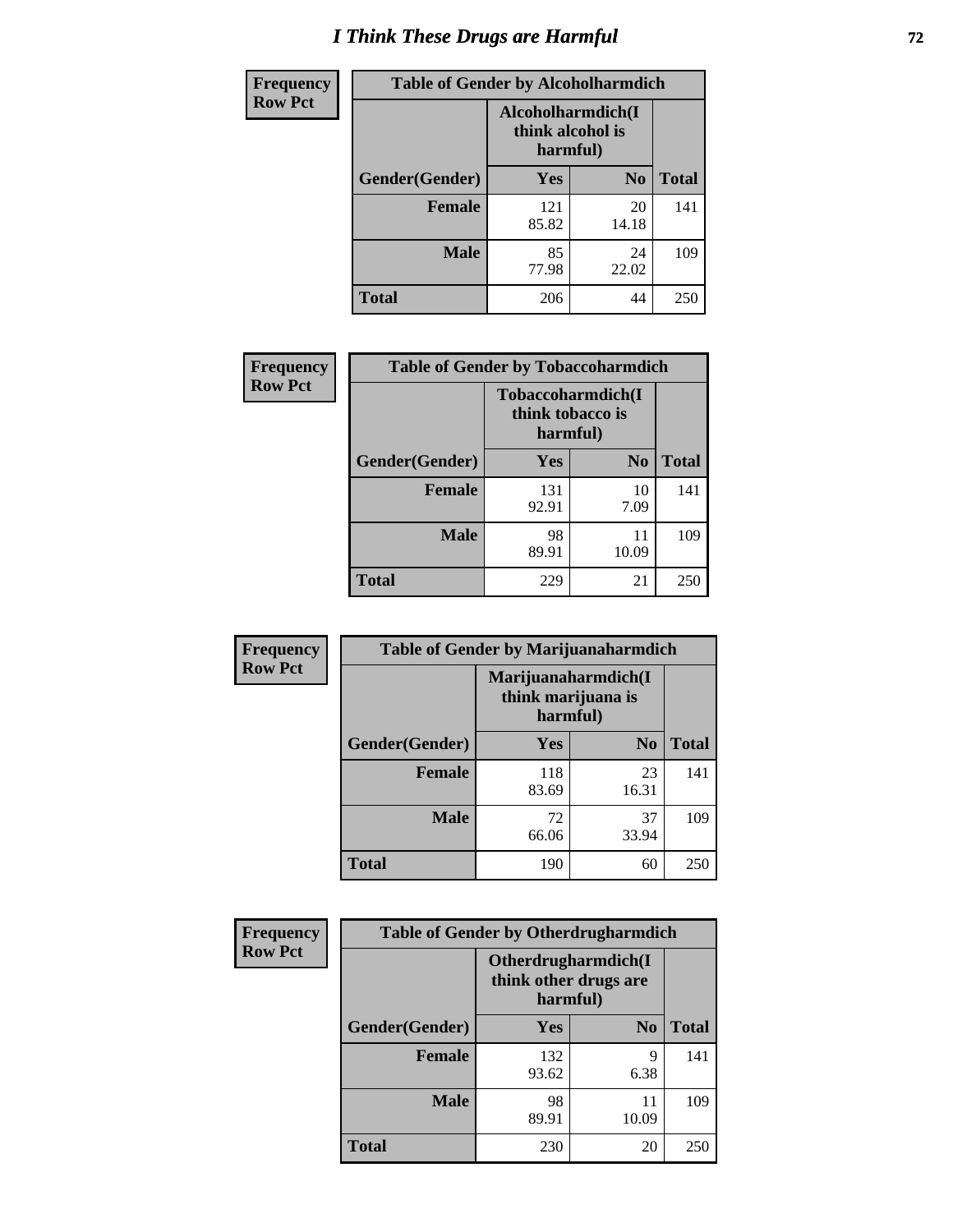| <b>Frequency</b> | <b>Table of Gender by Alcohollocation1</b> |                                                               |             |              |
|------------------|--------------------------------------------|---------------------------------------------------------------|-------------|--------------|
| <b>Row Pct</b>   |                                            | <b>Alcohollocation1(Places</b><br><b>Friends Use Alcohol)</b> |             |              |
|                  | Gender(Gender)                             |                                                               | Do Not Use  | <b>Total</b> |
|                  | <b>Female</b>                              | 76<br>53.90                                                   | 65<br>46.10 | 141          |
|                  | <b>Male</b>                                | 45<br>41.28                                                   | 64<br>58.72 | 109          |
|                  | <b>Total</b>                               | 121                                                           | 129         | 250          |

| <b>Frequency</b> | <b>Table of Gender by Alcohollocation2</b> |                                                               |             |              |
|------------------|--------------------------------------------|---------------------------------------------------------------|-------------|--------------|
| <b>Row Pct</b>   |                                            | <b>Alcohollocation2(Places</b><br><b>Friends Use Alcohol)</b> |             |              |
|                  | Gender(Gender)                             |                                                               | Home        | <b>Total</b> |
|                  | <b>Female</b>                              | 91<br>64.54                                                   | 50<br>35.46 | 141          |
|                  | <b>Male</b>                                | 77<br>70.64                                                   | 32<br>29.36 | 109          |
|                  | <b>Total</b>                               | 168                                                           | 82          | 250          |

| Frequency      | <b>Table of Gender by Alcohollocation3</b> |                                                               |               |              |
|----------------|--------------------------------------------|---------------------------------------------------------------|---------------|--------------|
| <b>Row Pct</b> |                                            | <b>Alcohollocation3(Places</b><br><b>Friends Use Alcohol)</b> |               |              |
|                | Gender(Gender)                             |                                                               | <b>School</b> | <b>Total</b> |
|                | <b>Female</b>                              | 135<br>95.74                                                  | 6<br>4.26     | 141          |
|                | <b>Male</b>                                | 97<br>88.99                                                   | 12<br>11.01   | 109          |
|                | <b>Total</b>                               | 232                                                           | 18            | 250          |

| Frequency      |                | <b>Table of Gender by Alcohollocation4</b>                    |             |              |  |  |
|----------------|----------------|---------------------------------------------------------------|-------------|--------------|--|--|
| <b>Row Pct</b> |                | <b>Alcohollocation4(Places</b><br><b>Friends Use Alcohol)</b> |             |              |  |  |
|                | Gender(Gender) |                                                               | Car         | <b>Total</b> |  |  |
|                | <b>Female</b>  | 129<br>91.49                                                  | 12<br>8.51  | 141          |  |  |
|                | <b>Male</b>    | 94<br>86.24                                                   | 15<br>13.76 | 109          |  |  |
|                | <b>Total</b>   | 223                                                           | 27          | 250          |  |  |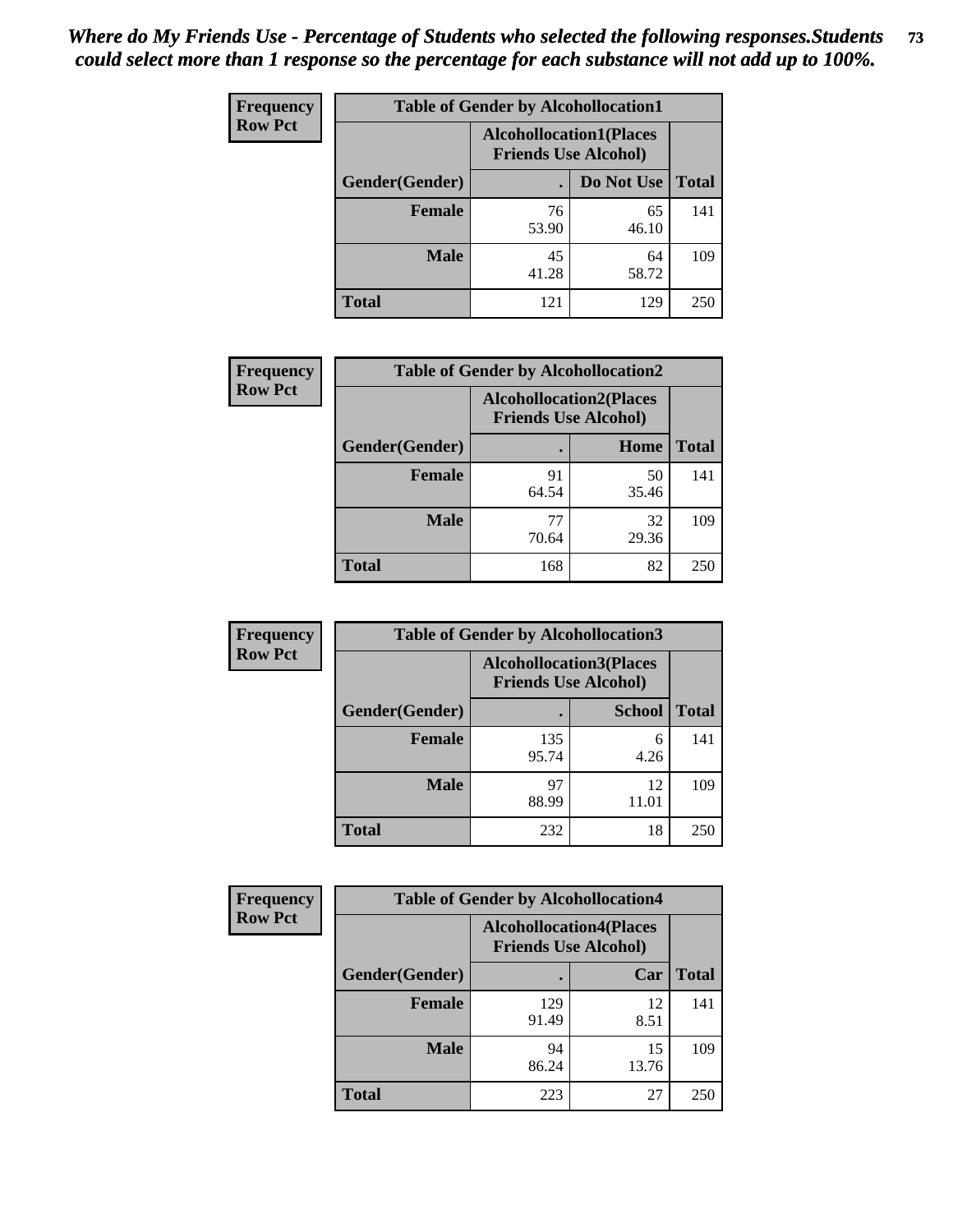| <b>Frequency</b> |                | <b>Table of Gender by Alcohollocation5</b>                    |                                 |              |
|------------------|----------------|---------------------------------------------------------------|---------------------------------|--------------|
| <b>Row Pct</b>   |                | <b>Alcohollocation5(Places</b><br><b>Friends Use Alcohol)</b> |                                 |              |
|                  | Gender(Gender) | $\bullet$                                                     | <b>Friend's</b><br><b>House</b> | <b>Total</b> |
|                  | <b>Female</b>  | 98<br>69.50                                                   | 43<br>30.50                     | 141          |
|                  | <b>Male</b>    | 80<br>73.39                                                   | 29<br>26.61                     | 109          |
|                  | <b>Total</b>   | 178                                                           | 72                              | 250          |

| <b>Frequency</b> | <b>Table of Gender by Alcohollocation6</b> |                                                               |              |              |  |
|------------------|--------------------------------------------|---------------------------------------------------------------|--------------|--------------|--|
| <b>Row Pct</b>   |                                            | <b>Alcohollocation6(Places</b><br><b>Friends Use Alcohol)</b> |              |              |  |
|                  | <b>Gender</b> (Gender)                     | ٠                                                             | <b>Other</b> | <b>Total</b> |  |
|                  | <b>Female</b>                              | 102<br>72.34                                                  | 39<br>27.66  | 141          |  |
|                  | <b>Male</b>                                | 86<br>78.90                                                   | 23<br>21.10  | 109          |  |
|                  | <b>Total</b>                               | 188                                                           | 62           | 250          |  |

| Frequency      | <b>Table of Gender by Tobaccolocation1</b> |                                                               |              |              |  |
|----------------|--------------------------------------------|---------------------------------------------------------------|--------------|--------------|--|
| <b>Row Pct</b> |                                            | <b>Tobaccolocation1(Places</b><br><b>Friends Use Tobacco)</b> |              |              |  |
|                | Gender(Gender)                             |                                                               | Do Not Use   | <b>Total</b> |  |
|                | Female                                     | 25<br>17.73                                                   | 116<br>82.27 | 141          |  |
|                | <b>Male</b>                                | 30<br>27.52                                                   | 79<br>72.48  | 109          |  |
|                | <b>Total</b>                               | 55                                                            | 195          | 250          |  |

| <b>Frequency</b> | <b>Table of Gender by Tobaccolocation2</b> |                             |                                |              |
|------------------|--------------------------------------------|-----------------------------|--------------------------------|--------------|
| <b>Row Pct</b>   |                                            | <b>Friends Use Tobacco)</b> | <b>Tobaccolocation2(Places</b> |              |
|                  | Gender(Gender)                             |                             | <b>Home</b>                    | <b>Total</b> |
|                  | Female                                     | 124<br>87.94                | 17<br>12.06                    | 141          |
|                  | <b>Male</b>                                | 84<br>77.06                 | 25<br>22.94                    | 109          |
|                  | <b>Total</b>                               | 208                         | 42                             | 250          |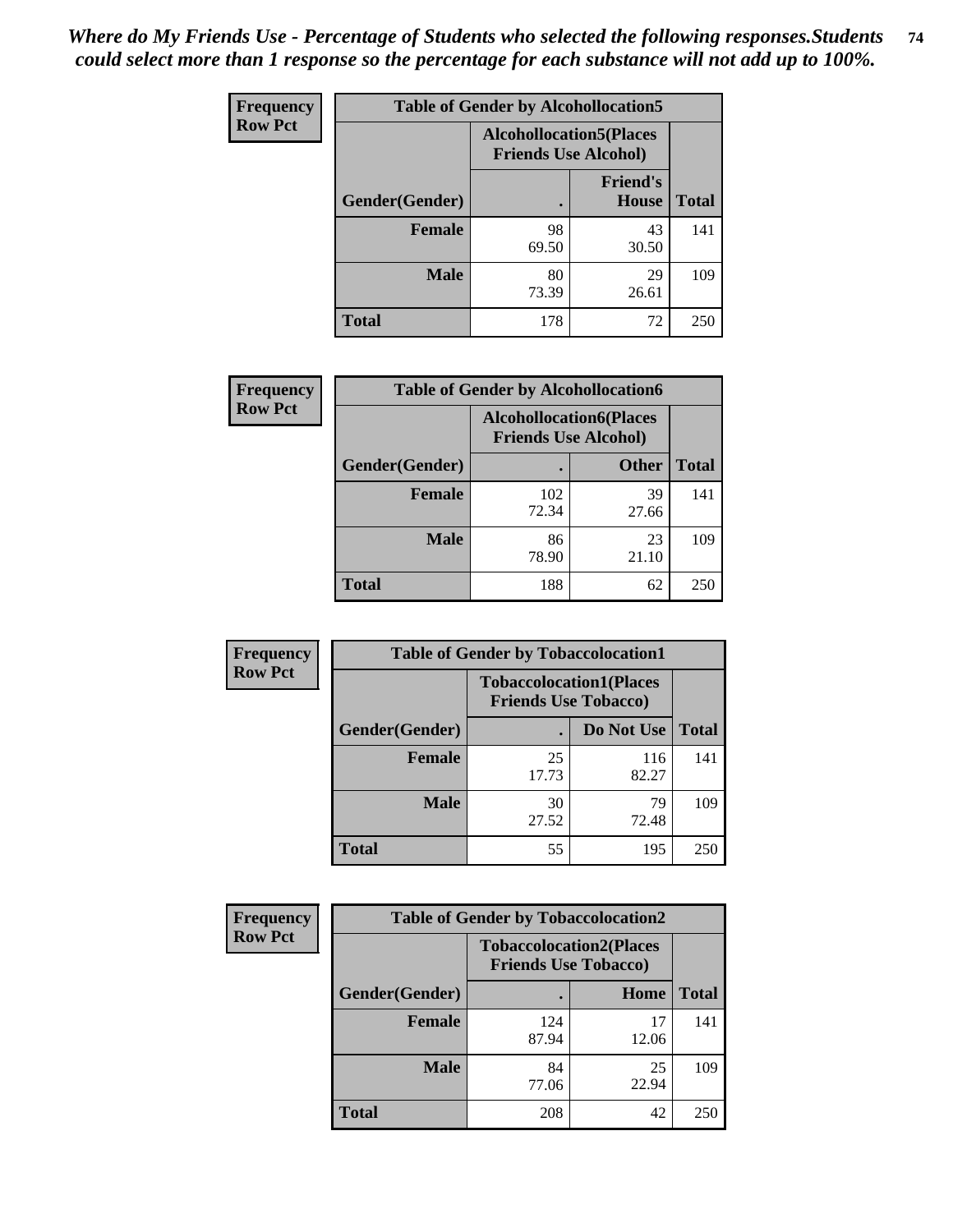| <b>Frequency</b> | <b>Table of Gender by Tobaccolocation3</b> |                                |                             |              |
|------------------|--------------------------------------------|--------------------------------|-----------------------------|--------------|
| <b>Row Pct</b>   |                                            | <b>Tobaccolocation3(Places</b> | <b>Friends Use Tobacco)</b> |              |
|                  | <b>Gender</b> (Gender)                     |                                | <b>School</b>               | <b>Total</b> |
|                  | <b>Female</b>                              | 138<br>97.87                   | 2.13                        | 141          |
|                  | <b>Male</b>                                | 96<br>88.07                    | 13<br>11.93                 | 109          |
|                  | <b>Total</b>                               | 234                            | 16                          | 250          |

| <b>Frequency</b> | <b>Table of Gender by Tobaccolocation4</b> |                                                               |             |              |
|------------------|--------------------------------------------|---------------------------------------------------------------|-------------|--------------|
| <b>Row Pct</b>   |                                            | <b>Tobaccolocation4(Places</b><br><b>Friends Use Tobacco)</b> |             |              |
|                  | Gender(Gender)                             |                                                               | Car         | <b>Total</b> |
|                  | <b>Female</b>                              | 129<br>91.49                                                  | 12<br>8.51  | 141          |
|                  | <b>Male</b>                                | 91<br>83.49                                                   | 18<br>16.51 | 109          |
|                  | <b>Total</b>                               | 220                                                           | 30          | 250          |

| <b>Frequency</b> | <b>Table of Gender by Tobaccolocation5</b> |              |                                                               |              |  |
|------------------|--------------------------------------------|--------------|---------------------------------------------------------------|--------------|--|
| <b>Row Pct</b>   |                                            |              | <b>Tobaccolocation5(Places</b><br><b>Friends Use Tobacco)</b> |              |  |
|                  | Gender(Gender)                             |              | <b>Friend's</b><br><b>House</b>                               | <b>Total</b> |  |
|                  | Female                                     | 128<br>90.78 | 13<br>9.22                                                    | 141          |  |
|                  | <b>Male</b>                                | 90<br>82.57  | 19<br>17.43                                                   | 109          |  |
|                  | <b>Total</b>                               | 218          | 32                                                            | 250          |  |

| <b>Frequency</b> | <b>Table of Gender by Tobaccolocation6</b> |                                                               |              |              |
|------------------|--------------------------------------------|---------------------------------------------------------------|--------------|--------------|
| <b>Row Pct</b>   |                                            | <b>Tobaccolocation6(Places</b><br><b>Friends Use Tobacco)</b> |              |              |
|                  | <b>Gender</b> (Gender)                     |                                                               | <b>Other</b> | <b>Total</b> |
|                  | Female                                     | 130<br>92.20                                                  | 11<br>7.80   | 141          |
|                  | <b>Male</b>                                | 92<br>84.40                                                   | 17<br>15.60  | 109          |
|                  | <b>Total</b>                               | 222                                                           | 28           | 250          |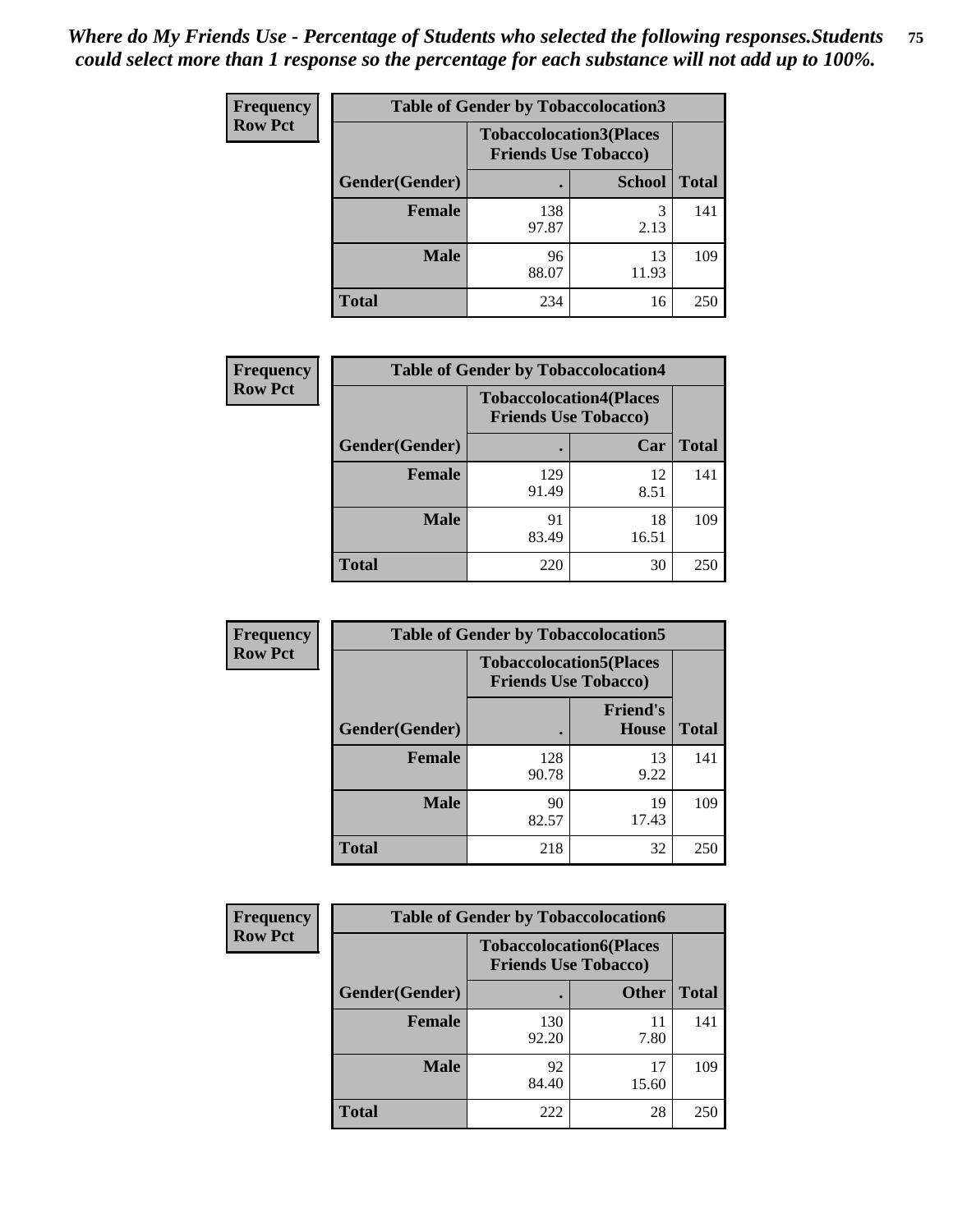| <b>Frequency</b> | <b>Table of Gender by Marijuanalocation1</b> |                                                                    |             |              |  |
|------------------|----------------------------------------------|--------------------------------------------------------------------|-------------|--------------|--|
| <b>Row Pct</b>   |                                              | <b>Marijuanalocation1(Places</b><br><b>Friends Use Marijuana</b> ) |             |              |  |
|                  | Gender(Gender)                               |                                                                    | Do Not Use  | <b>Total</b> |  |
|                  | <b>Female</b>                                | 64<br>45.39                                                        | 77<br>54.61 | 141          |  |
|                  | <b>Male</b>                                  | 52<br>47.71                                                        | 57<br>52.29 | 109          |  |
|                  | <b>Total</b>                                 | 116                                                                | 134         | 250          |  |

| <b>Frequency</b> | <b>Table of Gender by Marijuanalocation2</b> |                                                                    |             |              |
|------------------|----------------------------------------------|--------------------------------------------------------------------|-------------|--------------|
| <b>Row Pct</b>   |                                              | <b>Marijuanalocation2(Places</b><br><b>Friends Use Marijuana</b> ) |             |              |
|                  | Gender(Gender)                               |                                                                    | Home        | <b>Total</b> |
|                  | Female                                       | 97<br>68.79                                                        | 44<br>31.21 | 141          |
|                  | <b>Male</b>                                  | 66<br>60.55                                                        | 43<br>39.45 | 109          |
|                  | <b>Total</b>                                 | 163                                                                | 87          | 250          |

| <b>Frequency</b> | <b>Table of Gender by Marijuanalocation3</b> |                                                                    |               |              |
|------------------|----------------------------------------------|--------------------------------------------------------------------|---------------|--------------|
| <b>Row Pct</b>   |                                              | <b>Marijuanalocation3(Places</b><br><b>Friends Use Marijuana</b> ) |               |              |
|                  | Gender(Gender)                               |                                                                    | <b>School</b> | <b>Total</b> |
|                  | Female                                       | 122<br>86.52                                                       | 19<br>13.48   | 141          |
|                  | <b>Male</b>                                  | 86<br>78.90                                                        | 23<br>21.10   | 109          |
|                  | <b>Total</b>                                 | 208                                                                | 42            | 250          |

| <b>Frequency</b> |                | <b>Table of Gender by Marijuanalocation4</b> |                                                                    |              |
|------------------|----------------|----------------------------------------------|--------------------------------------------------------------------|--------------|
| <b>Row Pct</b>   |                |                                              | <b>Marijuanalocation4(Places</b><br><b>Friends Use Marijuana</b> ) |              |
|                  | Gender(Gender) |                                              | Car                                                                | <b>Total</b> |
|                  | <b>Female</b>  | 110<br>78.01                                 | 31<br>21.99                                                        | 141          |
|                  | <b>Male</b>    | 77<br>70.64                                  | 32<br>29.36                                                        | 109          |
|                  | <b>Total</b>   | 187                                          | 63                                                                 | 250          |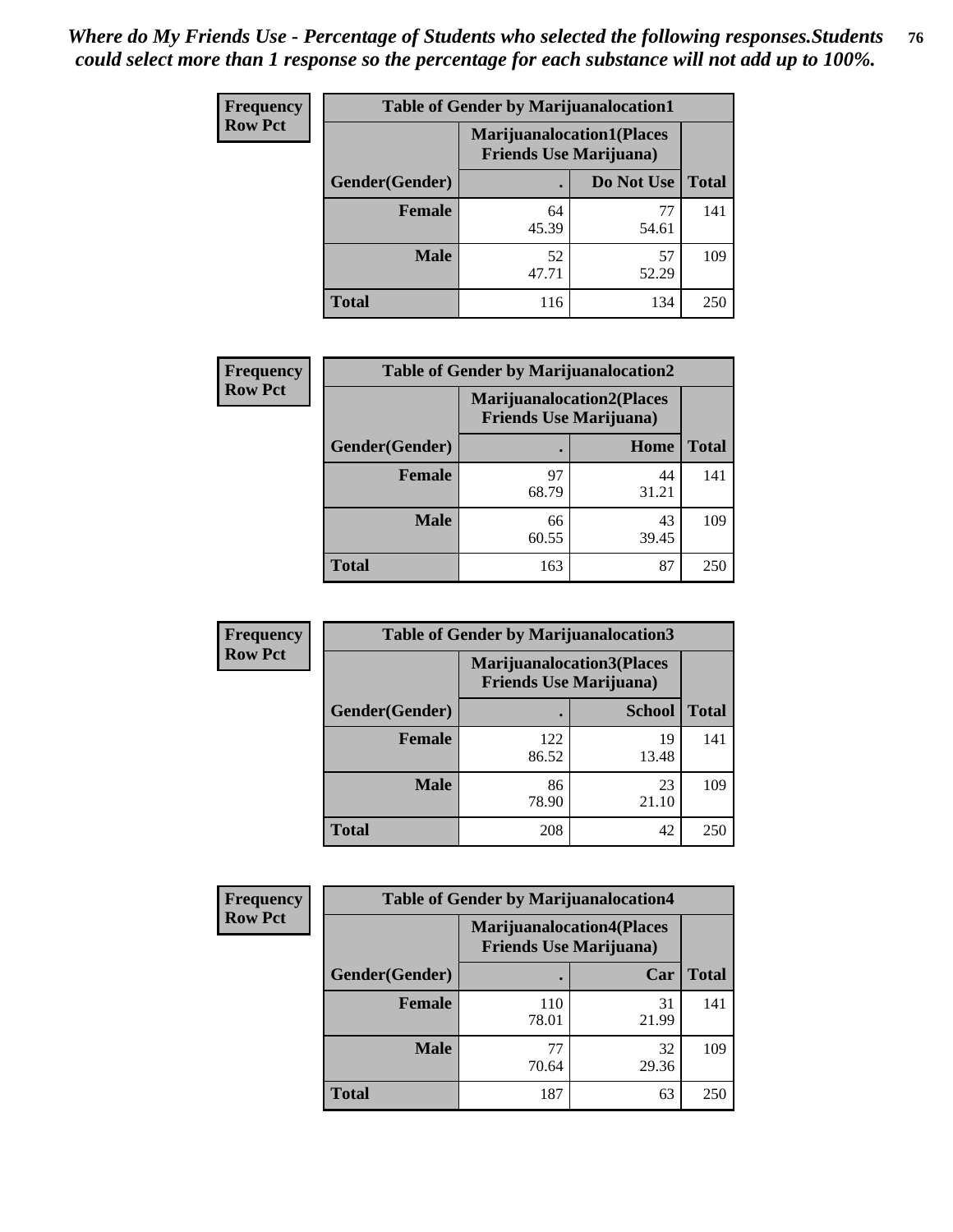| <b>Frequency</b> | <b>Table of Gender by Marijuanalocation5</b> |                                                                     |                                 |              |
|------------------|----------------------------------------------|---------------------------------------------------------------------|---------------------------------|--------------|
| <b>Row Pct</b>   |                                              | <b>Marijuanalocation5</b> (Places<br><b>Friends Use Marijuana</b> ) |                                 |              |
|                  | Gender(Gender)                               |                                                                     | <b>Friend's</b><br><b>House</b> | <b>Total</b> |
|                  | <b>Female</b>                                | 96<br>68.09                                                         | 45<br>31.91                     | 141          |
|                  | <b>Male</b>                                  | 71<br>65.14                                                         | 38<br>34.86                     | 109          |
|                  | <b>Total</b>                                 | 167                                                                 | 83                              | 250          |

| <b>Frequency</b> | <b>Table of Gender by Marijuanalocation6</b> |                                                                    |              |              |  |
|------------------|----------------------------------------------|--------------------------------------------------------------------|--------------|--------------|--|
| <b>Row Pct</b>   |                                              | <b>Marijuanalocation6(Places</b><br><b>Friends Use Marijuana</b> ) |              |              |  |
|                  | Gender(Gender)                               |                                                                    | <b>Other</b> | <b>Total</b> |  |
|                  | <b>Female</b>                                | 114<br>80.85                                                       | 27<br>19.15  | 141          |  |
|                  | <b>Male</b>                                  | 82<br>75.23                                                        | 27<br>24.77  | 109          |  |
|                  | <b>Total</b>                                 | 196                                                                | 54           | 250          |  |

| Frequency      | <b>Table of Gender by Otherdruglocation1</b> |                                                                                |              |              |
|----------------|----------------------------------------------|--------------------------------------------------------------------------------|--------------|--------------|
| <b>Row Pct</b> |                                              | <b>Otherdruglocation1(Places</b><br><b>Friends Use Other Illegal</b><br>Drugs) |              |              |
|                | Gender(Gender)                               |                                                                                | Do Not Use   | <b>Total</b> |
|                | <b>Female</b>                                | 24<br>17.02                                                                    | 117<br>82.98 | 141          |
|                | <b>Male</b>                                  | 24<br>22.02                                                                    | 85<br>77.98  | 109          |
|                | <b>Total</b>                                 | 48                                                                             | 202          | 250          |

| Frequency      | <b>Table of Gender by Otherdruglocation2</b> |              |                                                                                |              |
|----------------|----------------------------------------------|--------------|--------------------------------------------------------------------------------|--------------|
| <b>Row Pct</b> |                                              |              | <b>Otherdruglocation2(Places</b><br><b>Friends Use Other Illegal</b><br>Drugs) |              |
|                | Gender(Gender)                               |              | <b>Home</b>                                                                    | <b>Total</b> |
|                | Female                                       | 127<br>90.07 | 14<br>9.93                                                                     | 141          |
|                | <b>Male</b>                                  | 93<br>85.32  | 16<br>14.68                                                                    | 109          |
|                | <b>Total</b>                                 | 220          | 30                                                                             | 250          |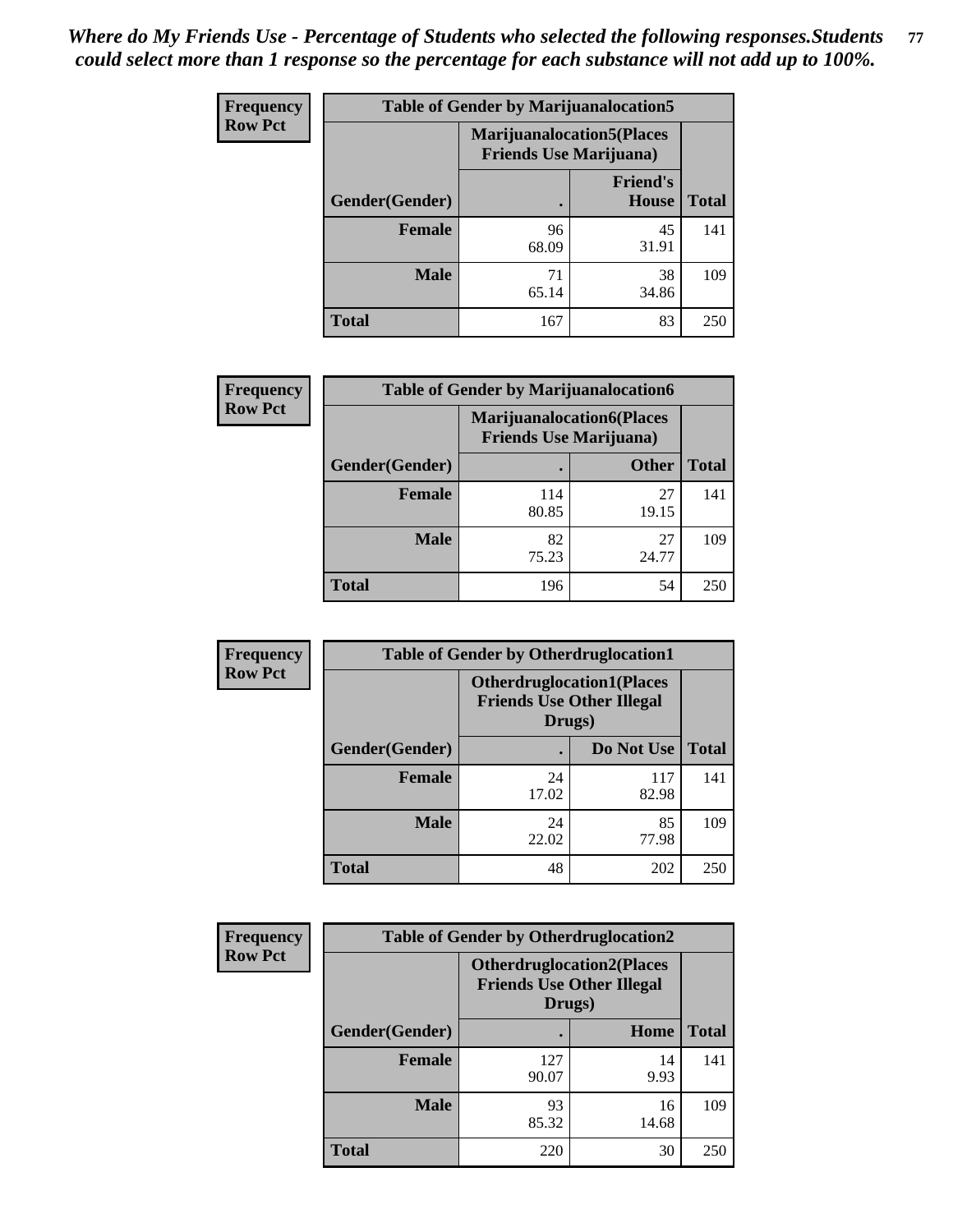| <b>Frequency</b> | <b>Table of Gender by Otherdruglocation3</b> |                                                                                |               |              |
|------------------|----------------------------------------------|--------------------------------------------------------------------------------|---------------|--------------|
| <b>Row Pct</b>   |                                              | <b>Otherdruglocation3(Places</b><br><b>Friends Use Other Illegal</b><br>Drugs) |               |              |
|                  | Gender(Gender)                               |                                                                                | <b>School</b> | <b>Total</b> |
|                  | Female                                       | 137<br>97.16                                                                   | 2.84          | 141          |
|                  | <b>Male</b>                                  | 101<br>92.66                                                                   | 8<br>7.34     | 109          |
|                  | <b>Total</b>                                 | 238                                                                            | 12            | 250          |

| Frequency      | <b>Table of Gender by Otherdruglocation4</b> |                                                                                |             |              |
|----------------|----------------------------------------------|--------------------------------------------------------------------------------|-------------|--------------|
| <b>Row Pct</b> |                                              | <b>Otherdruglocation4(Places</b><br><b>Friends Use Other Illegal</b><br>Drugs) |             |              |
|                | Gender(Gender)                               |                                                                                | Car         | <b>Total</b> |
|                | <b>Female</b>                                | 136<br>96.45                                                                   | 5<br>3.55   | 141          |
|                | <b>Male</b>                                  | 98<br>89.91                                                                    | 11<br>10.09 | 109          |
|                | <b>Total</b>                                 | 234                                                                            | 16          | 250          |

| <b>Frequency</b> | <b>Table of Gender by Otherdruglocation5</b>                                   |              |                          |              |
|------------------|--------------------------------------------------------------------------------|--------------|--------------------------|--------------|
| <b>Row Pct</b>   | <b>Otherdruglocation5(Places</b><br><b>Friends Use Other Illegal</b><br>Drugs) |              |                          |              |
|                  | Gender(Gender)                                                                 |              | <b>Friend's</b><br>House | <b>Total</b> |
|                  | <b>Female</b>                                                                  | 128<br>90.78 | 13<br>9.22               | 141          |
|                  | <b>Male</b>                                                                    | 97<br>88.99  | 12<br>11.01              | 109          |
|                  | <b>Total</b>                                                                   | 225          | 25                       | 250          |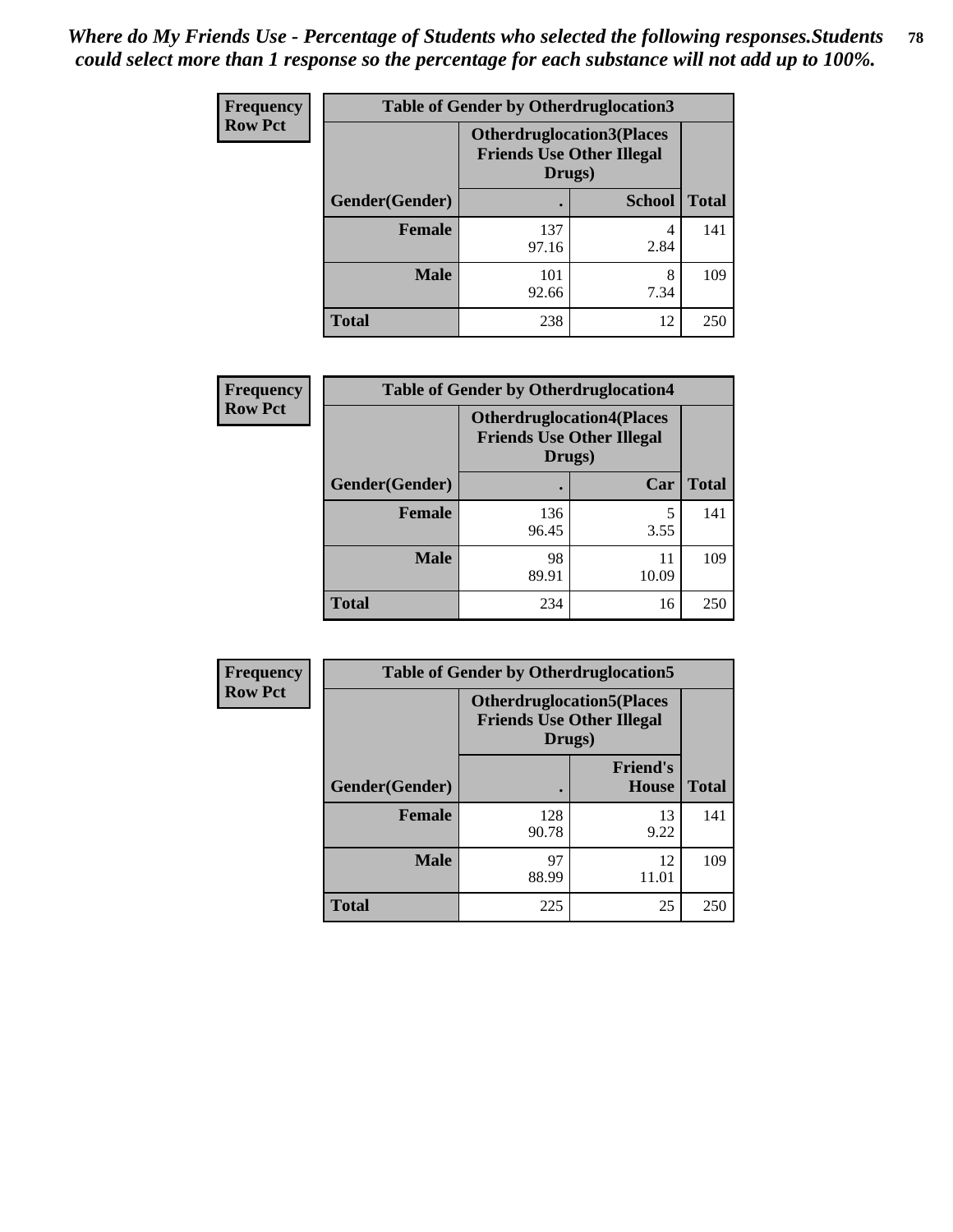| Frequency      | <b>Table of Gender by Otherdruglocation6</b> |                                            |                                  |              |
|----------------|----------------------------------------------|--------------------------------------------|----------------------------------|--------------|
| <b>Row Pct</b> |                                              | <b>Friends Use Other Illegal</b><br>Drugs) | <b>Otherdruglocation6(Places</b> |              |
|                | Gender(Gender)                               |                                            | <b>Other</b>                     | <b>Total</b> |
|                | <b>Female</b>                                | 128<br>90.78                               | 13<br>9.22                       | 141          |
|                | <b>Male</b>                                  | 93<br>85.32                                | 16<br>14.68                      | 109          |
|                | <b>Total</b>                                 | 221                                        | 29                               | 250          |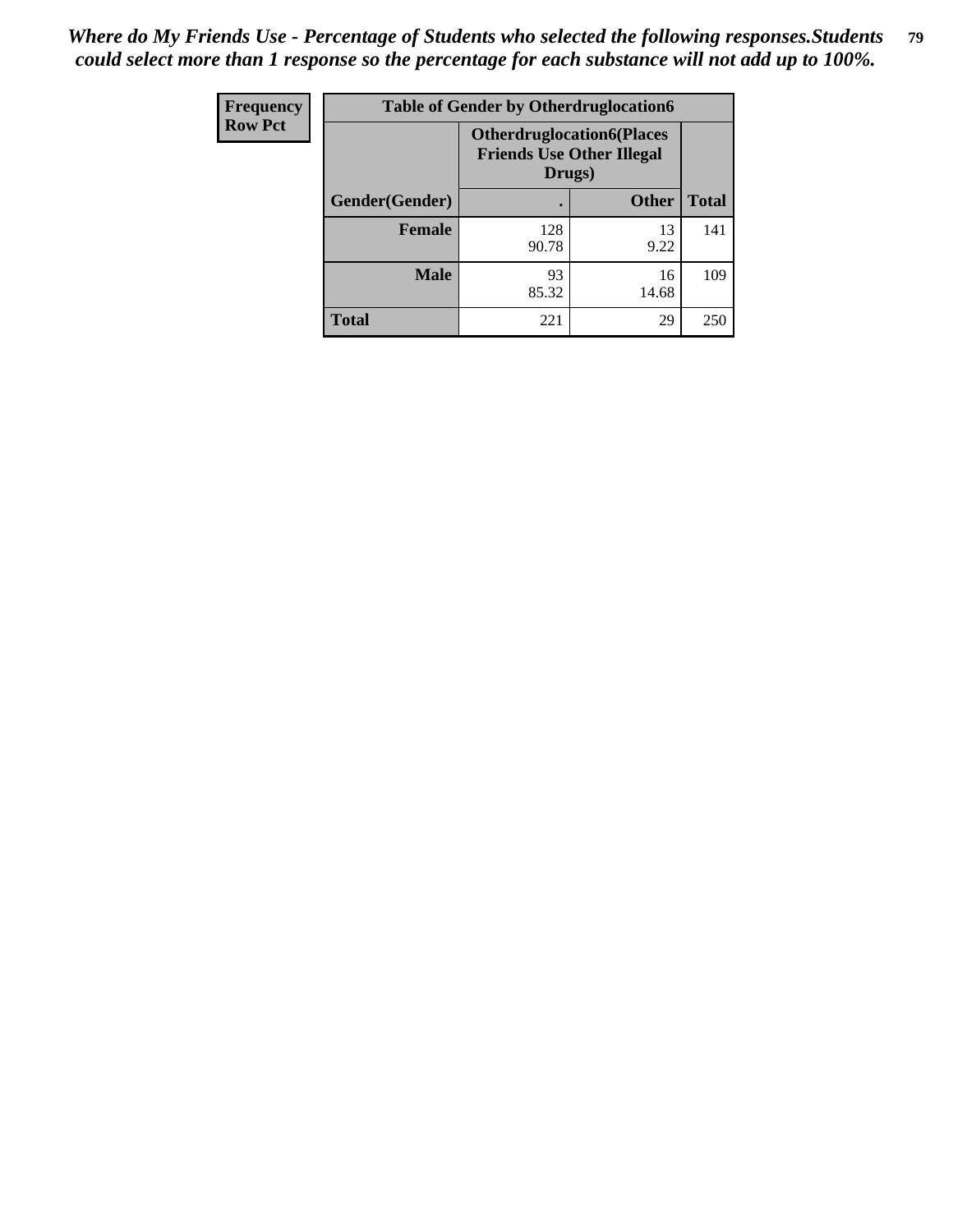| <b>Frequency</b> | <b>Table of Gender by Alcoholtime1</b> |                                                          |                      |              |
|------------------|----------------------------------------|----------------------------------------------------------|----------------------|--------------|
| <b>Row Pct</b>   |                                        | <b>Alcoholtime1(Times</b><br><b>Friends Use Alcohol)</b> |                      |              |
|                  | Gender(Gender)                         | $\bullet$                                                | Do Not<br><b>Use</b> | <b>Total</b> |
|                  | <b>Female</b>                          | 78<br>55.32                                              | 63<br>44.68          | 141          |
|                  | <b>Male</b>                            | 48<br>44.04                                              | 61<br>55.96          | 109          |
|                  | <b>Total</b>                           | 126                                                      | 124                  | 250          |

| Frequency      | <b>Table of Gender by Alcoholtime2</b> |                                                          |                            |              |
|----------------|----------------------------------------|----------------------------------------------------------|----------------------------|--------------|
| <b>Row Pct</b> |                                        | <b>Alcoholtime2(Times</b><br><b>Friends Use Alcohol)</b> |                            |              |
|                | Gender(Gender)                         |                                                          | <b>On Way</b><br>to School | <b>Total</b> |
|                | <b>Female</b>                          | 126<br>89.36                                             | 15<br>10.64                | 141          |
|                | <b>Male</b>                            | 95<br>87.16                                              | 14<br>12.84                | 109          |
|                | <b>Total</b>                           | 221                                                      | 29                         | 250          |

| Frequency      | <b>Table of Gender by Alcoholtime3</b> |                                                   |                                |              |
|----------------|----------------------------------------|---------------------------------------------------|--------------------------------|--------------|
| <b>Row Pct</b> |                                        | Alcoholtime3(Times<br><b>Friends Use Alcohol)</b> |                                |              |
|                | Gender(Gender)                         |                                                   | <b>During</b><br><b>School</b> | <b>Total</b> |
|                | Female                                 | 130<br>92.20                                      | 11<br>7.80                     | 141          |
|                | <b>Male</b>                            | 100<br>91.74                                      | 9<br>8.26                      | 109          |
|                | <b>Total</b>                           | 230                                               | 20                             | 250          |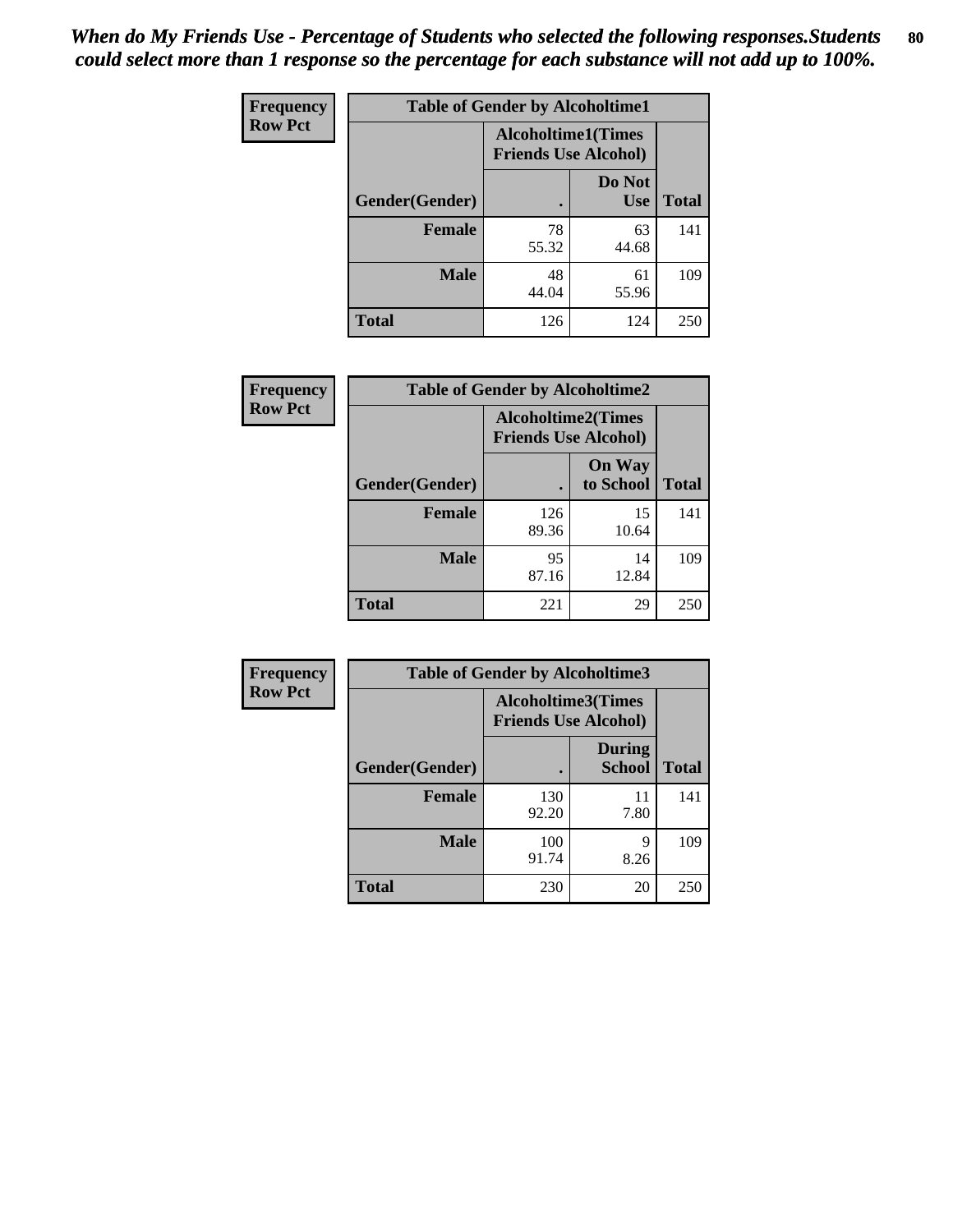*When do My Friends Use - Percentage of Students who selected the following responses.Students could select more than 1 response so the percentage for each substance will not add up to 100%.* **81**

| <b>Frequency</b> | <b>Table of Gender by Alcoholtime4</b> |                                                          |                                                |              |
|------------------|----------------------------------------|----------------------------------------------------------|------------------------------------------------|--------------|
| <b>Row Pct</b>   |                                        | <b>Alcoholtime4(Times</b><br><b>Friends Use Alcohol)</b> |                                                |              |
|                  | Gender(Gender)                         |                                                          | <b>On Way</b><br>Home<br>From<br><b>School</b> | <b>Total</b> |
|                  | <b>Female</b>                          | 122<br>86.52                                             | 19<br>13.48                                    | 141          |
|                  | <b>Male</b>                            | 94<br>86.24                                              | 15<br>13.76                                    | 109          |
|                  | <b>Total</b>                           | 216                                                      | 34                                             | 250          |

| <b>Frequency</b> | <b>Table of Gender by Alcoholtime5</b> |                                                          |             |              |
|------------------|----------------------------------------|----------------------------------------------------------|-------------|--------------|
| <b>Row Pct</b>   |                                        | <b>Alcoholtime5(Times</b><br><b>Friends Use Alcohol)</b> |             |              |
|                  | Gender(Gender)                         |                                                          | Weeknights  | <b>Total</b> |
|                  | <b>Female</b>                          | 107<br>75.89                                             | 34<br>24.11 | 141          |
|                  | <b>Male</b>                            | 85<br>77.98                                              | 24<br>22.02 | 109          |
|                  | <b>Total</b>                           | 192                                                      | 58          | 250          |

| <b>Frequency</b> | <b>Table of Gender by Alcoholtime6</b> |             |                                                          |              |
|------------------|----------------------------------------|-------------|----------------------------------------------------------|--------------|
| <b>Row Pct</b>   |                                        |             | <b>Alcoholtime6(Times</b><br><b>Friends Use Alcohol)</b> |              |
|                  | Gender(Gender)                         |             | Weekends                                                 | <b>Total</b> |
|                  | Female                                 | 64<br>45.39 | 77<br>54.61                                              | 141          |
|                  | <b>Male</b>                            | 63<br>57.80 | 46<br>42.20                                              | 109          |
|                  | <b>Total</b>                           | 127         | 123                                                      | 250          |

| Frequency      | <b>Table of Gender by Tobaccotime1</b> |                                                          |                      |              |
|----------------|----------------------------------------|----------------------------------------------------------|----------------------|--------------|
| <b>Row Pct</b> |                                        | <b>Tobaccotime1(Times</b><br><b>Friends Use Tobacco)</b> |                      |              |
|                | Gender(Gender)                         |                                                          | Do Not<br><b>Use</b> | <b>Total</b> |
|                | Female                                 | 27<br>19.15                                              | 114<br>80.85         | 141          |
|                | <b>Male</b>                            | 36<br>33.03                                              | 73<br>66.97          | 109          |
|                | <b>Total</b>                           | 63                                                       | 187                  | 250          |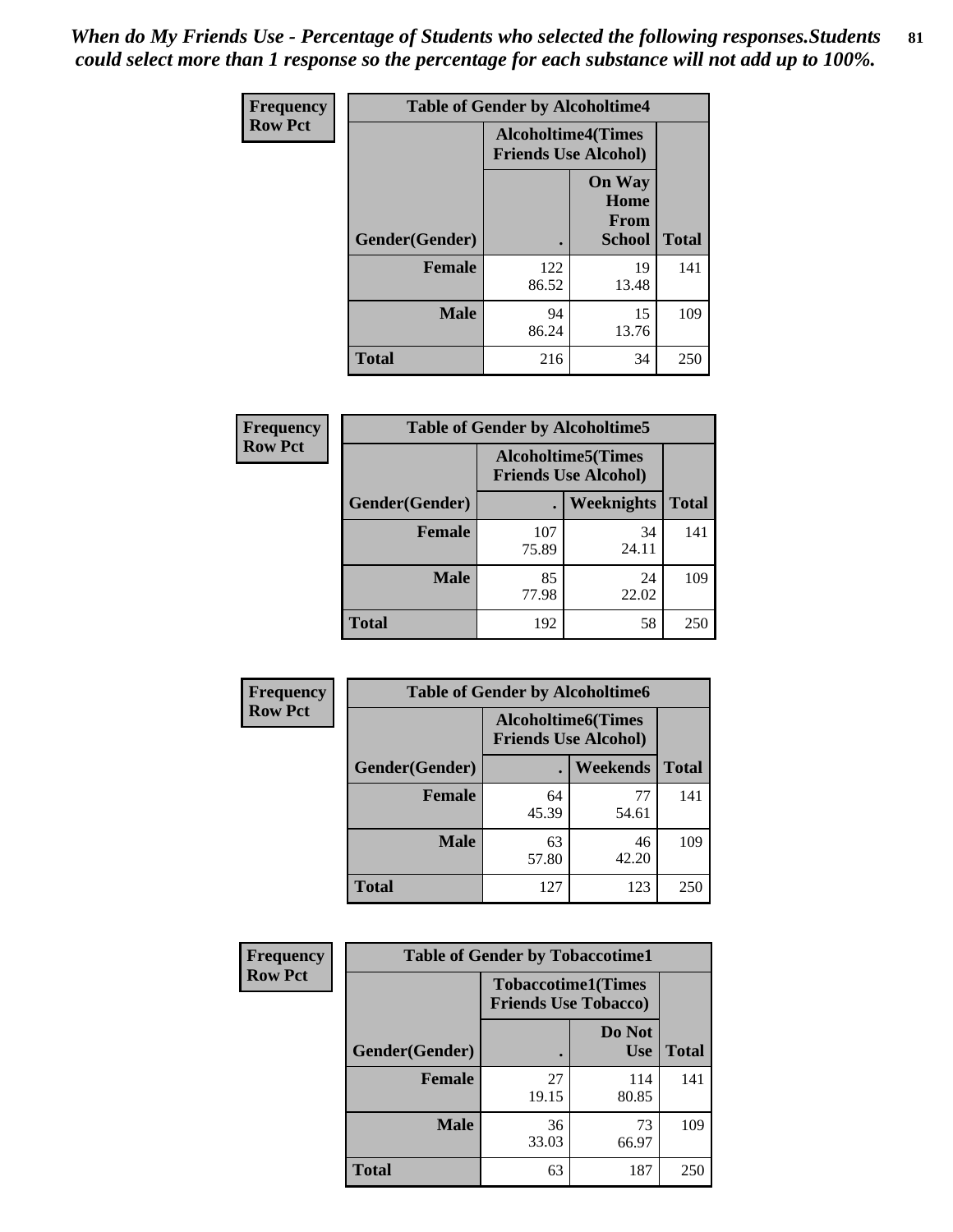*When do My Friends Use - Percentage of Students who selected the following responses.Students could select more than 1 response so the percentage for each substance will not add up to 100%.* **82**

| <b>Frequency</b> | <b>Table of Gender by Tobaccotime2</b> |                                                          |                            |              |
|------------------|----------------------------------------|----------------------------------------------------------|----------------------------|--------------|
| <b>Row Pct</b>   |                                        | <b>Tobaccotime2(Times</b><br><b>Friends Use Tobacco)</b> |                            |              |
|                  | Gender(Gender)                         | $\bullet$                                                | <b>On Way</b><br>to School | <b>Total</b> |
|                  | Female                                 | 130<br>92.20                                             | 11<br>7.80                 | 141          |
|                  | <b>Male</b>                            | 90<br>82.57                                              | 19<br>17.43                | 109          |
|                  | <b>Total</b>                           | 220                                                      | 30                         | 250          |

| Frequency      | <b>Table of Gender by Tobaccotime3</b> |                                                          |                                |              |
|----------------|----------------------------------------|----------------------------------------------------------|--------------------------------|--------------|
| <b>Row Pct</b> |                                        | <b>Tobaccotime3(Times</b><br><b>Friends Use Tobacco)</b> |                                |              |
|                | Gender(Gender)                         |                                                          | <b>During</b><br><b>School</b> | <b>Total</b> |
|                | Female                                 | 132<br>93.62                                             | 9<br>6.38                      | 141          |
|                | <b>Male</b>                            | 99<br>90.83                                              | 10<br>9.17                     | 109          |
|                | <b>Total</b>                           | 231                                                      | 19                             | 250          |

| <b>Frequency</b> | <b>Table of Gender by Tobaccotime4</b> |                                                          |                                                |              |
|------------------|----------------------------------------|----------------------------------------------------------|------------------------------------------------|--------------|
| <b>Row Pct</b>   |                                        | <b>Tobaccotime4(Times</b><br><b>Friends Use Tobacco)</b> |                                                |              |
|                  | Gender(Gender)                         |                                                          | <b>On Way</b><br>Home<br><b>From</b><br>School | <b>Total</b> |
|                  | <b>Female</b>                          | 122<br>86.52                                             | 19<br>13.48                                    | 141          |
|                  | <b>Male</b>                            | 94<br>86.24                                              | 15<br>13.76                                    | 109          |
|                  | <b>Total</b>                           | 216                                                      | 34                                             | 250          |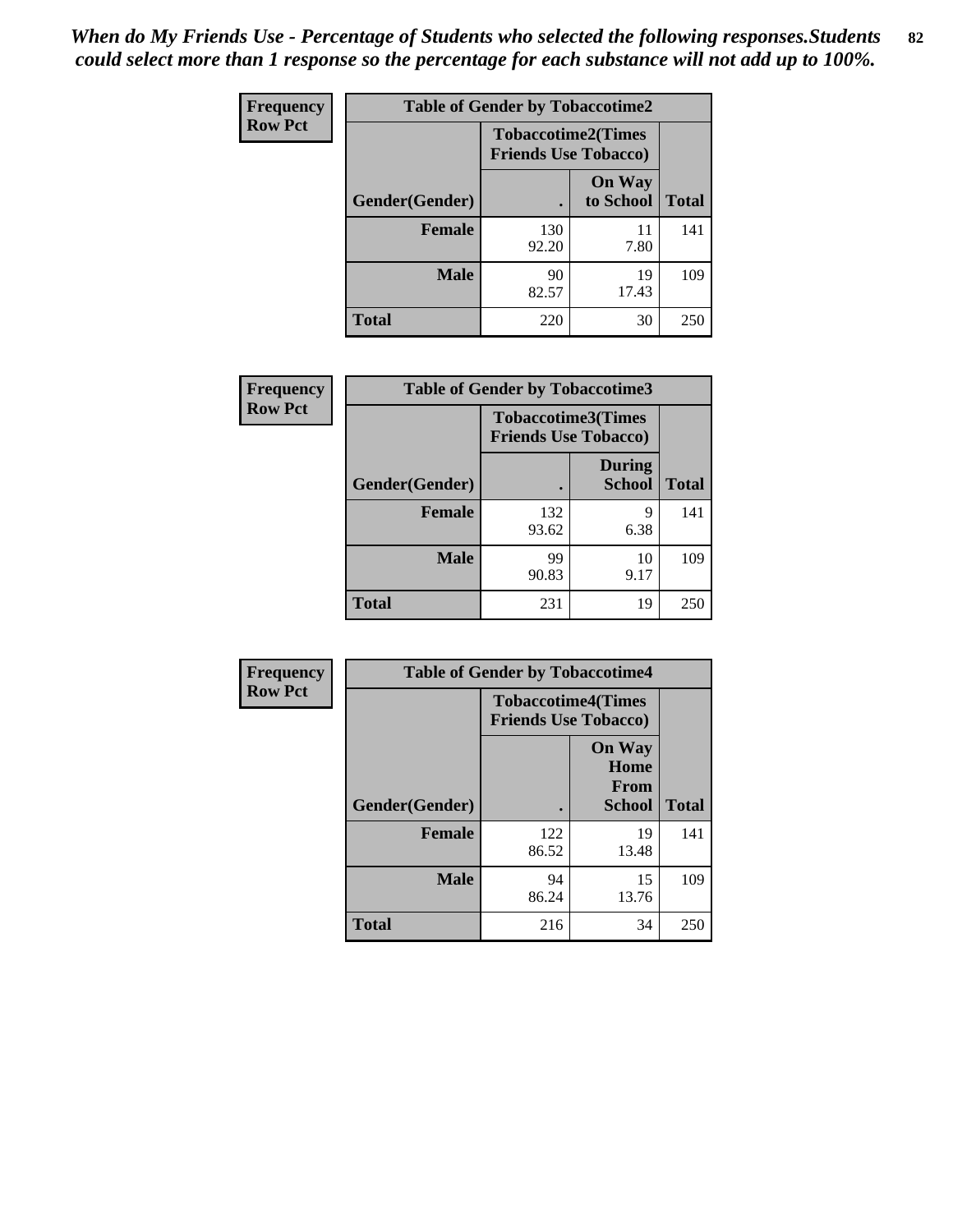| Frequency      | <b>Table of Gender by Tobaccotime5</b> |              |                                                           |              |  |
|----------------|----------------------------------------|--------------|-----------------------------------------------------------|--------------|--|
| <b>Row Pct</b> |                                        |              | <b>Tobaccotime5</b> (Times<br><b>Friends Use Tobacco)</b> |              |  |
|                | Gender(Gender)                         |              | Weeknights                                                | <b>Total</b> |  |
|                | <b>Female</b>                          | 123<br>87.23 | 18<br>12.77                                               | 141          |  |
|                | <b>Male</b>                            | 84<br>77.06  | 25<br>22.94                                               | 109          |  |
|                | <b>Total</b>                           | 207          | 43                                                        | 250          |  |

| <b>Frequency</b> | <b>Table of Gender by Tobaccotime6</b> |                                                          |             |              |
|------------------|----------------------------------------|----------------------------------------------------------|-------------|--------------|
| <b>Row Pct</b>   |                                        | <b>Tobaccotime6(Times</b><br><b>Friends Use Tobacco)</b> |             |              |
|                  | Gender(Gender)                         |                                                          | Weekends    | <b>Total</b> |
|                  | Female                                 | 117<br>82.98                                             | 24<br>17.02 | 141          |
|                  | <b>Male</b>                            | 76<br>69.72                                              | 33<br>30.28 | 109          |
|                  | <b>Total</b>                           | 193                                                      | 57          | 250          |

| <b>Frequency</b> | <b>Table of Gender by Marijuanatime1</b> |                                                               |             |              |  |
|------------------|------------------------------------------|---------------------------------------------------------------|-------------|--------------|--|
| <b>Row Pct</b>   |                                          | <b>Marijuanatime1(Times</b><br><b>Friends Use Marijuana</b> ) |             |              |  |
|                  | Gender(Gender)                           |                                                               | Do Not Use  | <b>Total</b> |  |
|                  | <b>Female</b>                            | 64<br>45.39                                                   | 77<br>54.61 | 141          |  |
|                  | <b>Male</b>                              | 53<br>48.62                                                   | 56<br>51.38 | 109          |  |
|                  | <b>Total</b>                             | 117                                                           | 133         | 250          |  |

| Frequency      |                | <b>Table of Gender by Marijuanatime2</b>               |                            |              |
|----------------|----------------|--------------------------------------------------------|----------------------------|--------------|
| <b>Row Pct</b> |                | Marijuanatime2(Times<br><b>Friends Use Marijuana</b> ) |                            |              |
|                | Gender(Gender) |                                                        | On Way to<br><b>School</b> | <b>Total</b> |
|                | <b>Female</b>  | 109<br>77.30                                           | 32<br>22.70                | 141          |
|                | <b>Male</b>    | 84<br>77.06                                            | 25<br>22.94                | 109          |
|                | <b>Total</b>   | 193                                                    | 57                         | 250          |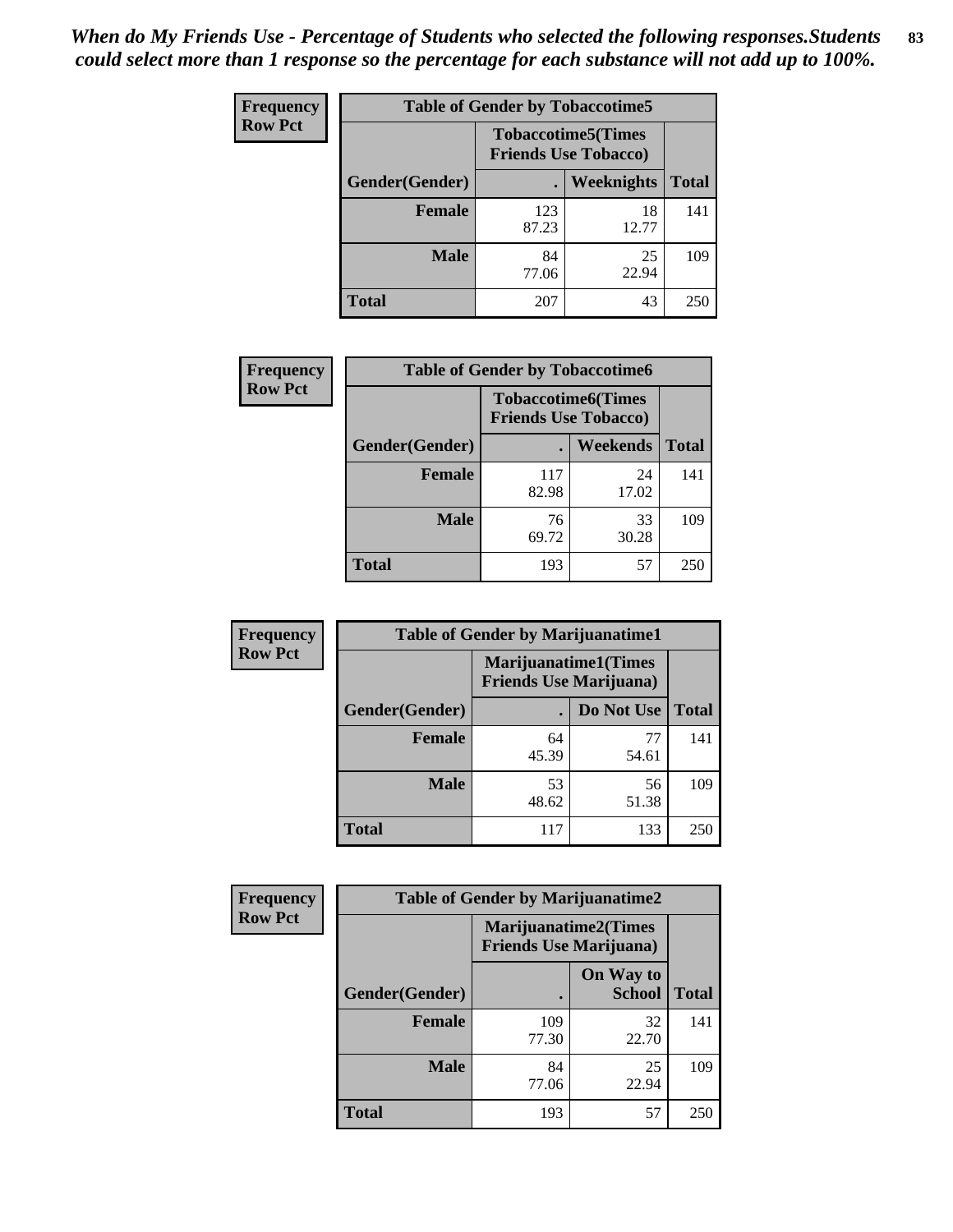| <b>Frequency</b> | Table of Gender by Marijuanatime3 |                                |                                |              |
|------------------|-----------------------------------|--------------------------------|--------------------------------|--------------|
| <b>Row Pct</b>   |                                   | <b>Friends Use Marijuana</b> ) | Marijuanatime3(Times           |              |
|                  | Gender(Gender)                    |                                | <b>During</b><br><b>School</b> | <b>Total</b> |
|                  | <b>Female</b>                     | 120<br>85.11                   | 21<br>14.89                    | 141          |
|                  | <b>Male</b>                       | 88<br>80.73                    | 21<br>19.27                    | 109          |
|                  | <b>Total</b>                      | 208                            | 42                             | 250          |

| Frequency      | <b>Table of Gender by Marijuanatime4</b> |                                |                                                       |              |
|----------------|------------------------------------------|--------------------------------|-------------------------------------------------------|--------------|
| <b>Row Pct</b> |                                          | <b>Friends Use Marijuana</b> ) | <b>Marijuanatime4</b> (Times                          |              |
|                | Gender(Gender)                           |                                | <b>On Way</b><br>Home<br><b>From</b><br><b>School</b> | <b>Total</b> |
|                | <b>Female</b>                            | 112<br>79.43                   | 29<br>20.57                                           | 141          |
|                | <b>Male</b>                              | 83<br>76.15                    | 26<br>23.85                                           | 109          |
|                | <b>Total</b>                             | 195                            | 55                                                    | 250          |

| Frequency      | <b>Table of Gender by Marijuanatime5</b> |             |                                                                |              |  |
|----------------|------------------------------------------|-------------|----------------------------------------------------------------|--------------|--|
| <b>Row Pct</b> |                                          |             | <b>Marijuanatime5</b> (Times<br><b>Friends Use Marijuana</b> ) |              |  |
|                | Gender(Gender)                           |             | Weeknights                                                     | <b>Total</b> |  |
|                | <b>Female</b>                            | 95<br>67.38 | 46<br>32.62                                                    | 141          |  |
|                | <b>Male</b>                              | 76<br>69.72 | 33<br>30.28                                                    | 109          |  |
|                | <b>Total</b>                             | 171         | 79                                                             | 250          |  |

| Frequency      |                | <b>Table of Gender by Marijuanatime6</b>                      |                 |              |
|----------------|----------------|---------------------------------------------------------------|-----------------|--------------|
| <b>Row Pct</b> |                | <b>Marijuanatime6(Times</b><br><b>Friends Use Marijuana</b> ) |                 |              |
|                | Gender(Gender) |                                                               | <b>Weekends</b> | <b>Total</b> |
|                | <b>Female</b>  | 79<br>56.03                                                   | 62<br>43.97     | 141          |
|                | <b>Male</b>    | 60<br>55.05                                                   | 49<br>44.95     | 109          |
|                | <b>Total</b>   | 139                                                           | 111             | 250          |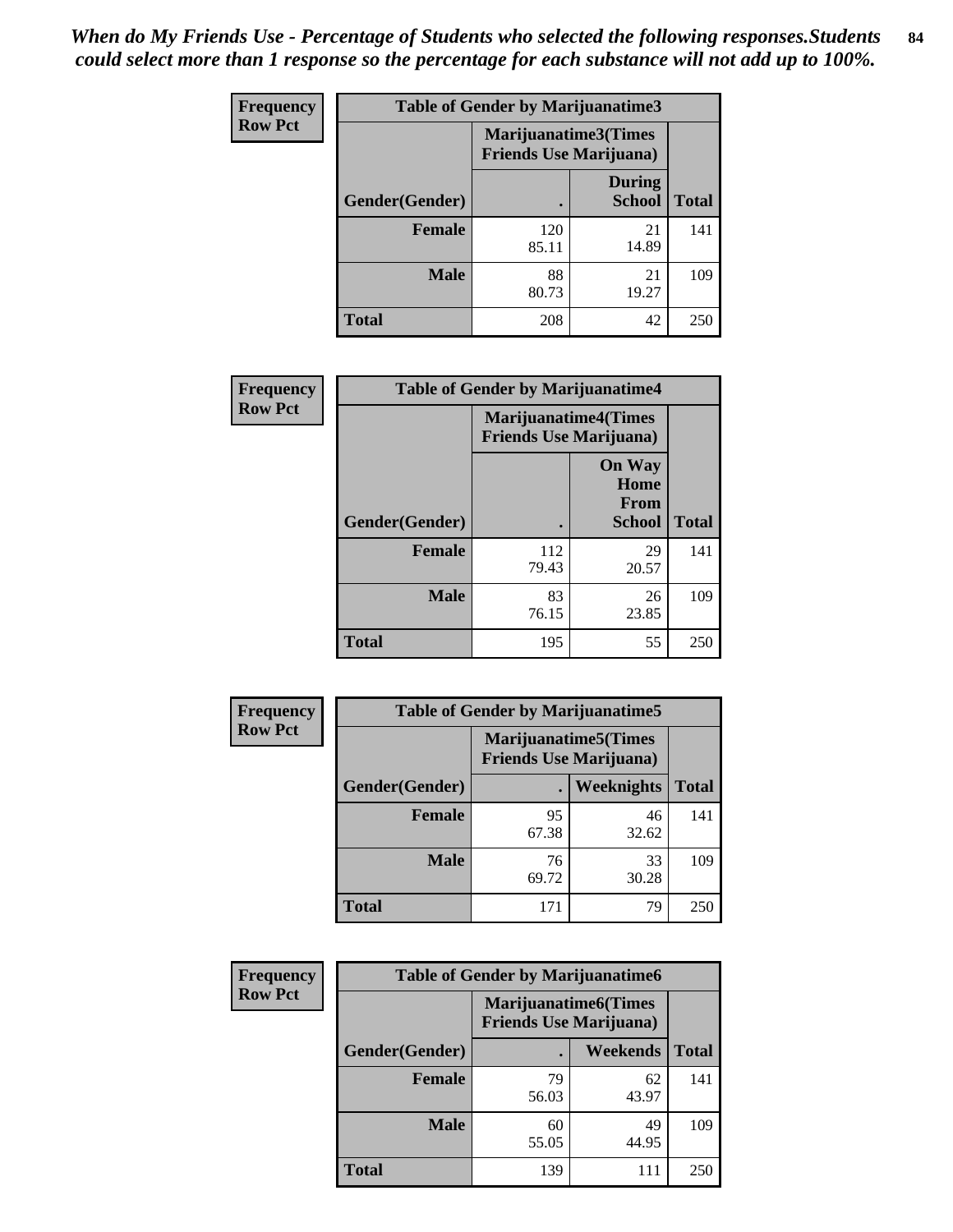*When do My Friends Use - Percentage of Students who selected the following responses.Students could select more than 1 response so the percentage for each substance will not add up to 100%.* **85**

| <b>Frequency</b> | <b>Table of Gender by Otherdrugtime1</b> |                                                                                   |                    |     |  |
|------------------|------------------------------------------|-----------------------------------------------------------------------------------|--------------------|-----|--|
| <b>Row Pct</b>   |                                          | <b>Otherdrugtime1(Times</b><br><b>Friends Use Other</b><br><b>Illegal Drugs</b> ) |                    |     |  |
|                  | Gender(Gender)                           |                                                                                   | Do Not Use   Total |     |  |
|                  | <b>Female</b>                            | 22<br>15.60                                                                       | 119<br>84.40       | 141 |  |
|                  | <b>Male</b>                              | 22<br>20.18                                                                       | 87<br>79.82        | 109 |  |
|                  | <b>Total</b>                             | 44                                                                                | 206                | 250 |  |

| Frequency      |                | <b>Table of Gender by Otherdrugtime2</b>                                          |                            |              |
|----------------|----------------|-----------------------------------------------------------------------------------|----------------------------|--------------|
| <b>Row Pct</b> |                | <b>Otherdrugtime2(Times</b><br><b>Friends Use Other</b><br><b>Illegal Drugs</b> ) |                            |              |
|                | Gender(Gender) |                                                                                   | On Way to<br><b>School</b> | <b>Total</b> |
|                | <b>Female</b>  | 130<br>92.20                                                                      | 11<br>7.80                 | 141          |
|                | <b>Male</b>    | 100<br>91.74                                                                      | q<br>8.26                  | 109          |
|                | <b>Total</b>   | 230                                                                               | 20                         | 250          |

| Frequency      | <b>Table of Gender by Otherdrugtime3</b> |                       |                                                         |              |
|----------------|------------------------------------------|-----------------------|---------------------------------------------------------|--------------|
| <b>Row Pct</b> |                                          | <b>Illegal Drugs)</b> | <b>Otherdrugtime3(Times</b><br><b>Friends Use Other</b> |              |
|                | Gender(Gender)                           |                       | <b>During</b><br><b>School</b>                          | <b>Total</b> |
|                | <b>Female</b>                            | 134<br>95.04          | 7<br>4.96                                               | 141          |
|                | <b>Male</b>                              | 100<br>91.74          | Q<br>8.26                                               | 109          |
|                | <b>Total</b>                             | 234                   | 16                                                      | 250          |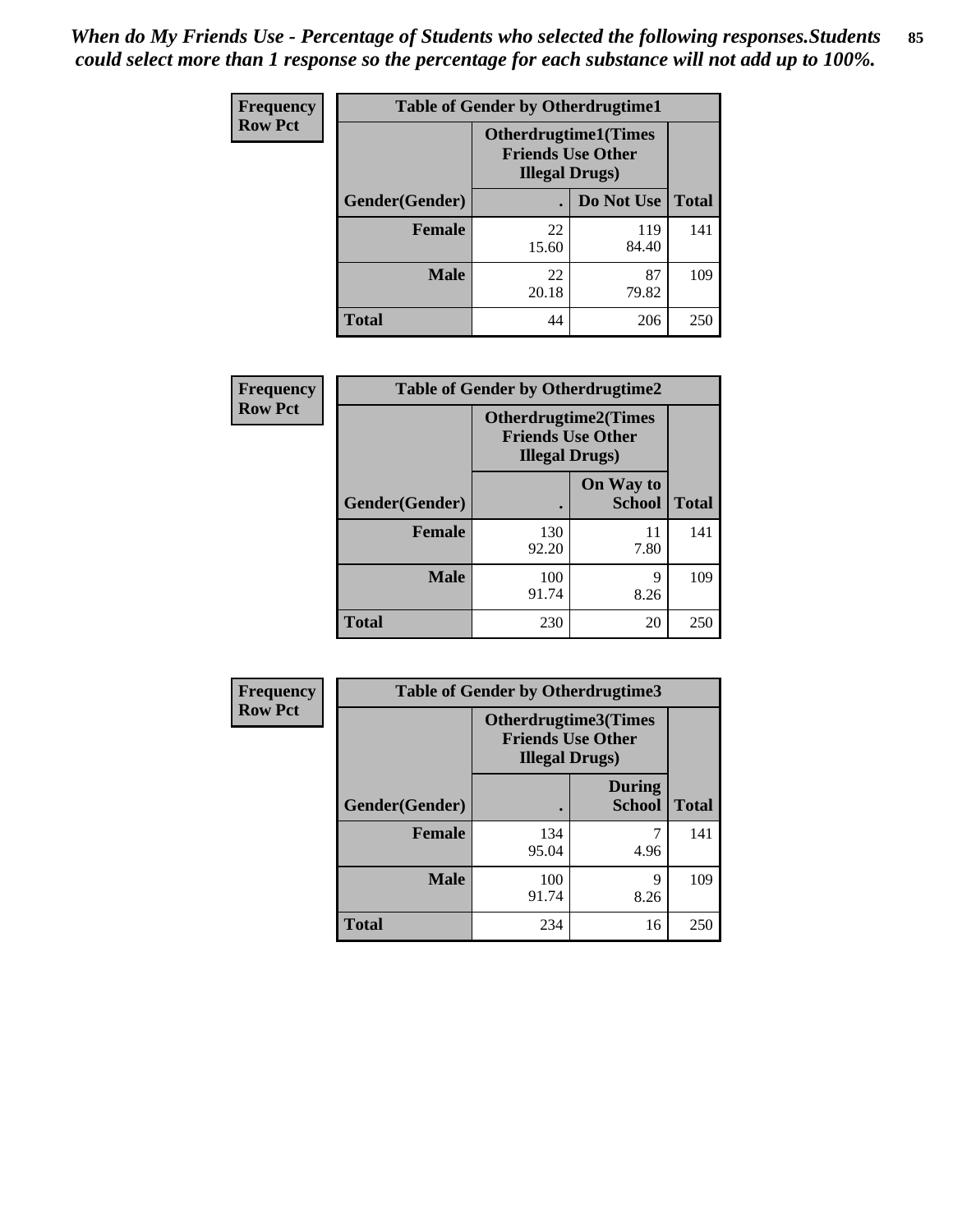*When do My Friends Use - Percentage of Students who selected the following responses.Students could select more than 1 response so the percentage for each substance will not add up to 100%.* **86**

| <b>Frequency</b> | <b>Table of Gender by Otherdrugtime4</b> |                                                    |                                                |              |
|------------------|------------------------------------------|----------------------------------------------------|------------------------------------------------|--------------|
| <b>Row Pct</b>   |                                          | <b>Friends Use Other</b><br><b>Illegal Drugs</b> ) | <b>Otherdrugtime4(Times</b>                    |              |
|                  | Gender(Gender)                           |                                                    | <b>On Way</b><br>Home<br>From<br><b>School</b> | <b>Total</b> |
|                  | <b>Female</b>                            | 131<br>92.91                                       | 10<br>7.09                                     | 141          |
|                  | <b>Male</b>                              | 100<br>91.74                                       | 9<br>8.26                                      | 109          |
|                  | <b>Total</b>                             | 231                                                | 19                                             | 250          |

| Frequency      | <b>Table of Gender by Otherdrugtime5</b> |                                                                                    |             |              |
|----------------|------------------------------------------|------------------------------------------------------------------------------------|-------------|--------------|
| <b>Row Pct</b> |                                          | <b>Otherdrugtime5</b> (Times<br><b>Friends Use Other</b><br><b>Illegal Drugs</b> ) |             |              |
|                | Gender(Gender)                           |                                                                                    | Weeknights  | <b>Total</b> |
|                | Female                                   | 121<br>85.82                                                                       | 20<br>14.18 | 141          |
|                | <b>Male</b>                              | 97<br>88.99                                                                        | 12<br>11.01 | 109          |
|                | <b>Total</b>                             | 218                                                                                | 32          | 250          |

| <b>Frequency</b> | <b>Table of Gender by Otherdrugtime6</b> |                                                                                   |             |              |  |
|------------------|------------------------------------------|-----------------------------------------------------------------------------------|-------------|--------------|--|
| <b>Row Pct</b>   |                                          | <b>Otherdrugtime6(Times</b><br><b>Friends Use Other</b><br><b>Illegal Drugs</b> ) |             |              |  |
|                  | Gender(Gender)                           |                                                                                   | Weekends    | <b>Total</b> |  |
|                  | <b>Female</b>                            | 122<br>86.52                                                                      | 19<br>13.48 | 141          |  |
|                  | <b>Male</b>                              | 90<br>82.57                                                                       | 19<br>17.43 | 109          |  |
|                  | <b>Total</b>                             | 212                                                                               | 38          | 250          |  |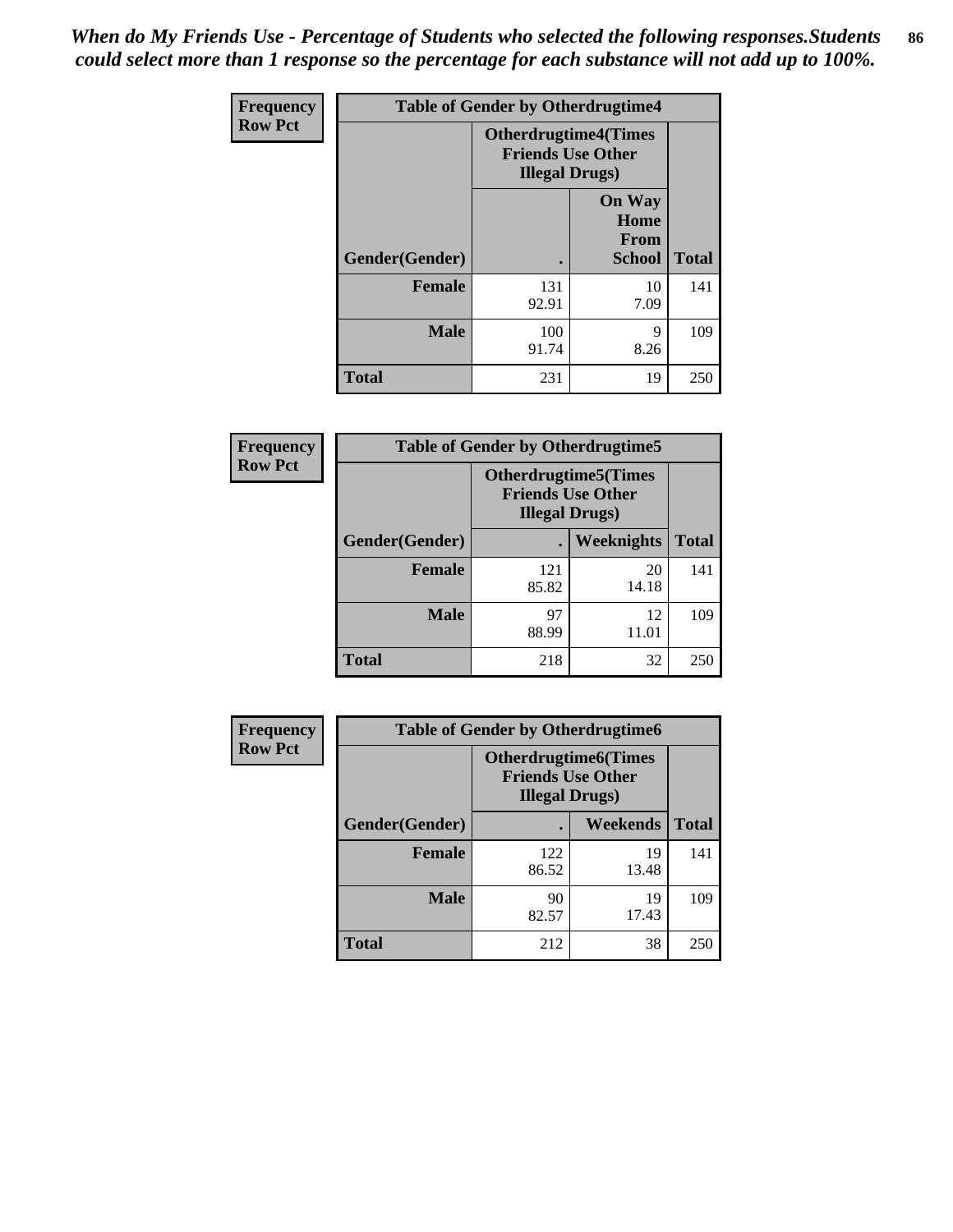## *Other Questions* **87**

| Frequency      | <b>Table of Gender by Educationalcohol</b> |                                                                                                                               |                |              |
|----------------|--------------------------------------------|-------------------------------------------------------------------------------------------------------------------------------|----------------|--------------|
| <b>Row Pct</b> |                                            | Educationalcohol(I<br>have been taught<br>about alcohol,<br>tobacco,<br>and other drugs<br>within the last year<br>at school) |                |              |
|                | Gender(Gender)                             | Yes                                                                                                                           | N <sub>0</sub> | <b>Total</b> |
|                | <b>Female</b>                              | 95<br>67.38                                                                                                                   | 46<br>32.62    | 141          |
|                | <b>Male</b>                                | 80<br>73.39                                                                                                                   | 29<br>26.61    | 109          |
|                | Total                                      | 175                                                                                                                           | 75             | 250          |

| Frequency      | <b>Table of Gender by Rodedrinking</b> |                                                                                                                     |                |              |  |
|----------------|----------------------------------------|---------------------------------------------------------------------------------------------------------------------|----------------|--------------|--|
| <b>Row Pct</b> |                                        | Rodedrinking(In<br>the past 30 days I<br>have ridden in a<br>car with a driver<br>who had been<br>drinking alcohol) |                |              |  |
|                | Gender(Gender)                         | Yes                                                                                                                 | N <sub>0</sub> | <b>Total</b> |  |
|                | <b>Female</b>                          | 18<br>12.77                                                                                                         | 123<br>87.23   | 141          |  |
|                | <b>Male</b>                            | 6.42                                                                                                                | 102<br>93.58   | 109          |  |
|                | <b>Total</b>                           | 25                                                                                                                  | 225            | 250          |  |

| Frequency      | <b>Table of Gender by Drugsschool</b> |                                                                                                                                     |                |              |  |
|----------------|---------------------------------------|-------------------------------------------------------------------------------------------------------------------------------------|----------------|--------------|--|
| <b>Row Pct</b> |                                       | <b>Drugsschool</b> (During<br>the past 12 months,<br>I have been offered,<br>sold,<br>or given illegal drugs<br>on school property) |                |              |  |
|                | Gender(Gender)                        | Yes                                                                                                                                 | N <sub>0</sub> | <b>Total</b> |  |
|                | <b>Female</b>                         | 24<br>17.02                                                                                                                         | 117<br>82.98   | 141          |  |
|                | <b>Male</b>                           | 29<br>26.61                                                                                                                         | 80<br>73.39    | 109          |  |
|                | <b>Total</b>                          | 53                                                                                                                                  | 197            | 250          |  |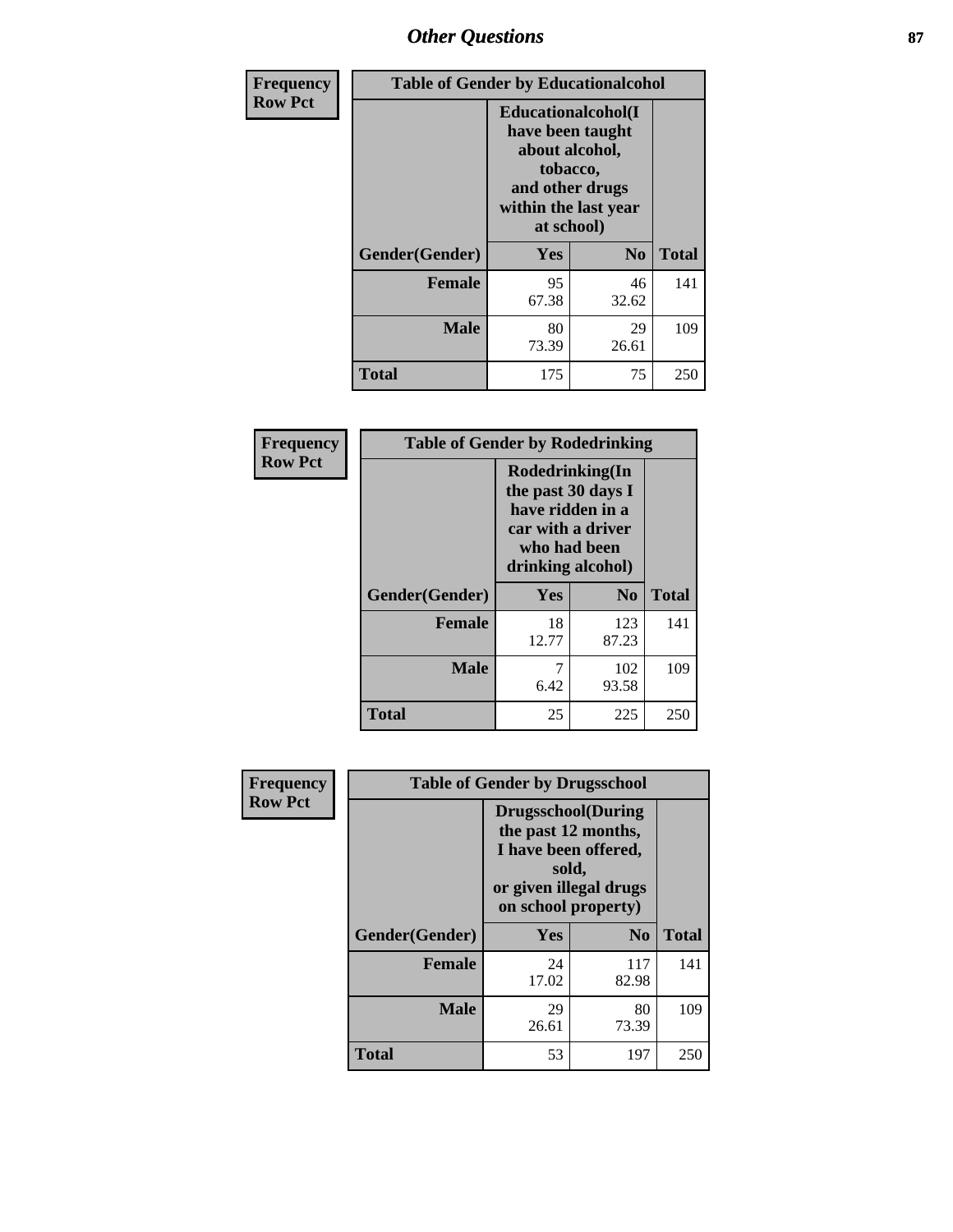*Other Questions* **88**

| Frequency      | <b>Table of Gender by Bingedrinking</b> |                                                                                                                            |                |                         |                          |                        |              |
|----------------|-----------------------------------------|----------------------------------------------------------------------------------------------------------------------------|----------------|-------------------------|--------------------------|------------------------|--------------|
| <b>Row Pct</b> |                                         | <b>Bingedrinking(I have drunk</b><br>five or more drinks of alcohol<br>at one sitting during the last<br>$30 \text{ days}$ |                |                         |                          |                        |              |
|                | Gender(Gender)                          | $\mathbf{0}$<br><b>Days</b>                                                                                                | $1$ or<br>days | 3 <sub>to</sub><br>days | <b>6 to</b><br>9<br>days | 10<br>to<br>19<br>days | <b>Total</b> |
|                | Female                                  | 132<br>93.62                                                                                                               | 4<br>2.84      | $\mathcal{D}$<br>1.42   | 2<br>1.42                | 0.71                   | 141          |
|                | <b>Male</b>                             | 99<br>90.83                                                                                                                | 5<br>4.59      | 0.92                    | 0<br>0.00                | 4<br>3.67              | 109          |
|                | <b>Total</b>                            | 231                                                                                                                        | 9              | 3                       | $\overline{2}$           | 5                      | 250          |

| Frequency      | <b>Table of Gender by Educationaids</b> |                                                                                                 |                |              |  |
|----------------|-----------------------------------------|-------------------------------------------------------------------------------------------------|----------------|--------------|--|
| <b>Row Pct</b> |                                         | <b>Educationaids</b> (I<br>have been taught<br>about HIV/AIDS<br>at school in the<br>past year) |                |              |  |
|                | Gender(Gender)                          | Yes                                                                                             | N <sub>0</sub> | <b>Total</b> |  |
|                | <b>Female</b>                           | 110<br>78.01                                                                                    | 31<br>21.99    | 141          |  |
|                | <b>Male</b>                             | 92<br>84.40                                                                                     | 17<br>15.60    | 109          |  |
|                | <b>Total</b>                            | 202                                                                                             | 48             | 250          |  |

| <b>Frequency</b> | <b>Table of Gender by Suicideconsider</b> |                 |                |              |
|------------------|-------------------------------------------|-----------------|----------------|--------------|
| <b>Row Pct</b>   |                                           | Suicideconsider |                |              |
|                  | Gender(Gender)                            | Yes             | N <sub>0</sub> | <b>Total</b> |
|                  | <b>Female</b>                             | 12<br>8.51      | 129<br>91.49   | 141          |
|                  | <b>Male</b>                               | q<br>8.26       | 100<br>91.74   | 109          |
|                  | <b>Total</b>                              | 21              | 229            | 250          |